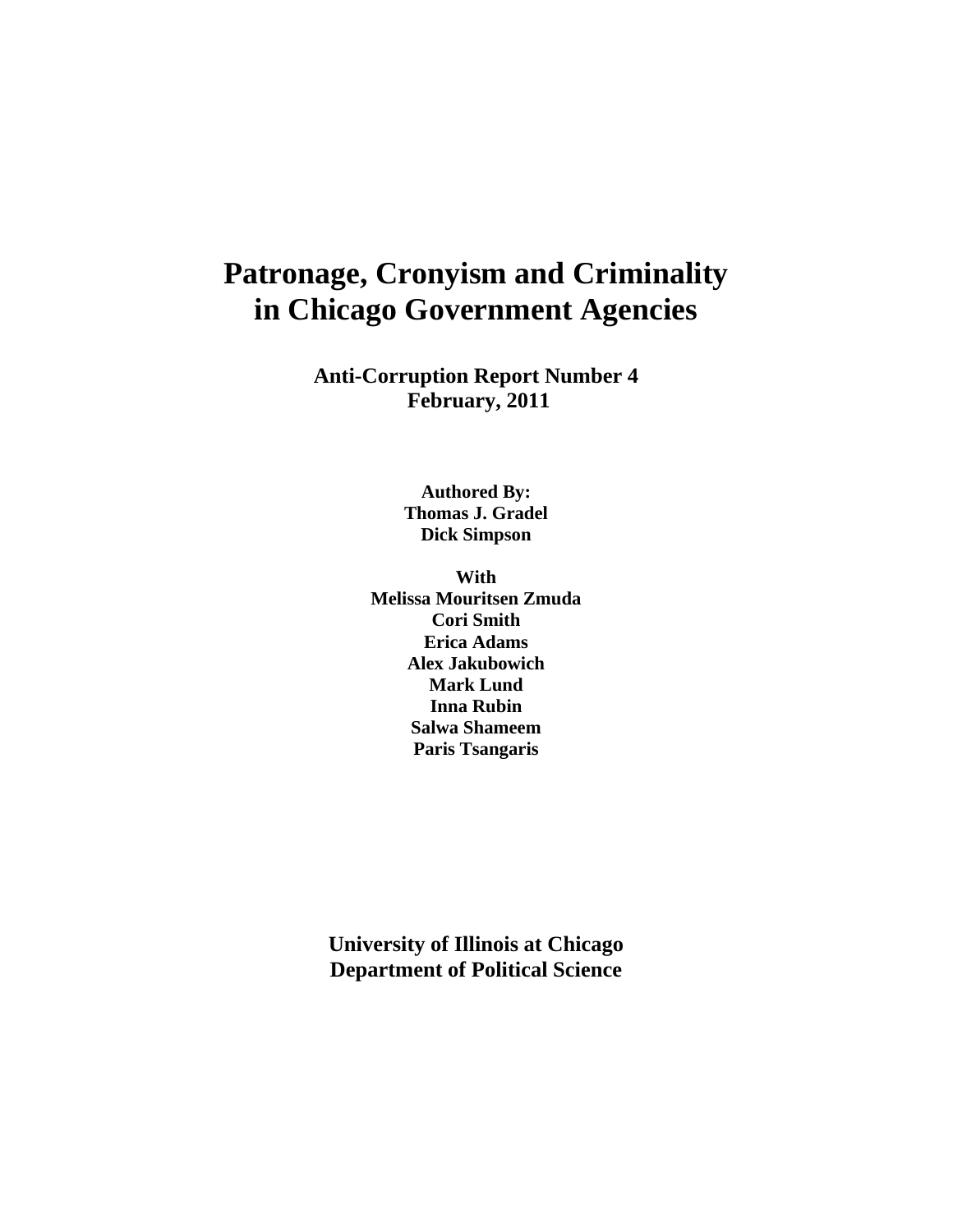# **Introduction**

Chicago's political history has been marked by scandal for 150 years; when the first political machine was created. Since then, machine politics have made it possible for public officials and business people to use public resources for personal gain.

Our previous reports have focused on aldermanic corruption and major scandals in Illinois and Cook County. In this report we examine corruption in the city of Chicago government. We study certain public agencies throughout the city and their distinct patterns to better understand these hot spots of corruption. We have relied primarily on a thorough analysis of city newspapers as well as memoirs and books.

In this report we focus primarily on the Department of Fleet Management, Fire Department, City Treasurers Office, Chicago Park District, Building and Zoning Department, O'Hare Airport, McCormick Place, and Procurement. However, the patterns of patronage, waste, and corruption are so pervasive as to suggest that corruption exists in most city agencies. As long as Chicago is run by "machine politics," corruption will be a hallmark of city government.

The cost is high. In Chicago and Cook County there have been more than 340 convictions of public officials and business people since 1970, including three governors, 31 aldermen, more than 40 city employees in the "Hired Truck" scandal, 21 people in building inspection payoffs, and dozens of park district employees. Many of these lawbreakers have been convicted of multiple crimes. These are only some of the best-known scandals. In the roster of crooked city employees and their business associates at the end of this report we detail them along with their crimes and sentences. These felons and the many people who were also guilty but not caught have cost Chicago, Cook County and Illinois taxpayers an estimated 500 million dollars a year.

This report contains three sections. First, a summary of the patterns of abuse present in each agency. Second, a roster naming more than 340 convicted city officials involved in public corruption scandals in city government offices. The report also includes the names of private citizens who were indicted and/or convicted in connection with these public corruption cases. The third section, we recommend specific reforms to end this "culture of corruption" and draft city ordinances to correct some of the worst problems.

 The main focus of this report covers the period of time from 1989 until the end of the administration of Richard M. Daley in 2011. However, corruption and criminal prosecution of it dates back to the public conviction of aldermen and county commissioners for a crooked contract in 1869 – almost 150 years ago.

Throughout the agencies examined in this report, we see patterns of bribery, patronage, contract rigging, conflict of interest, nepotism/family ties, clout, and theft. These problems are not confined to one specific agency but occur in many government offices.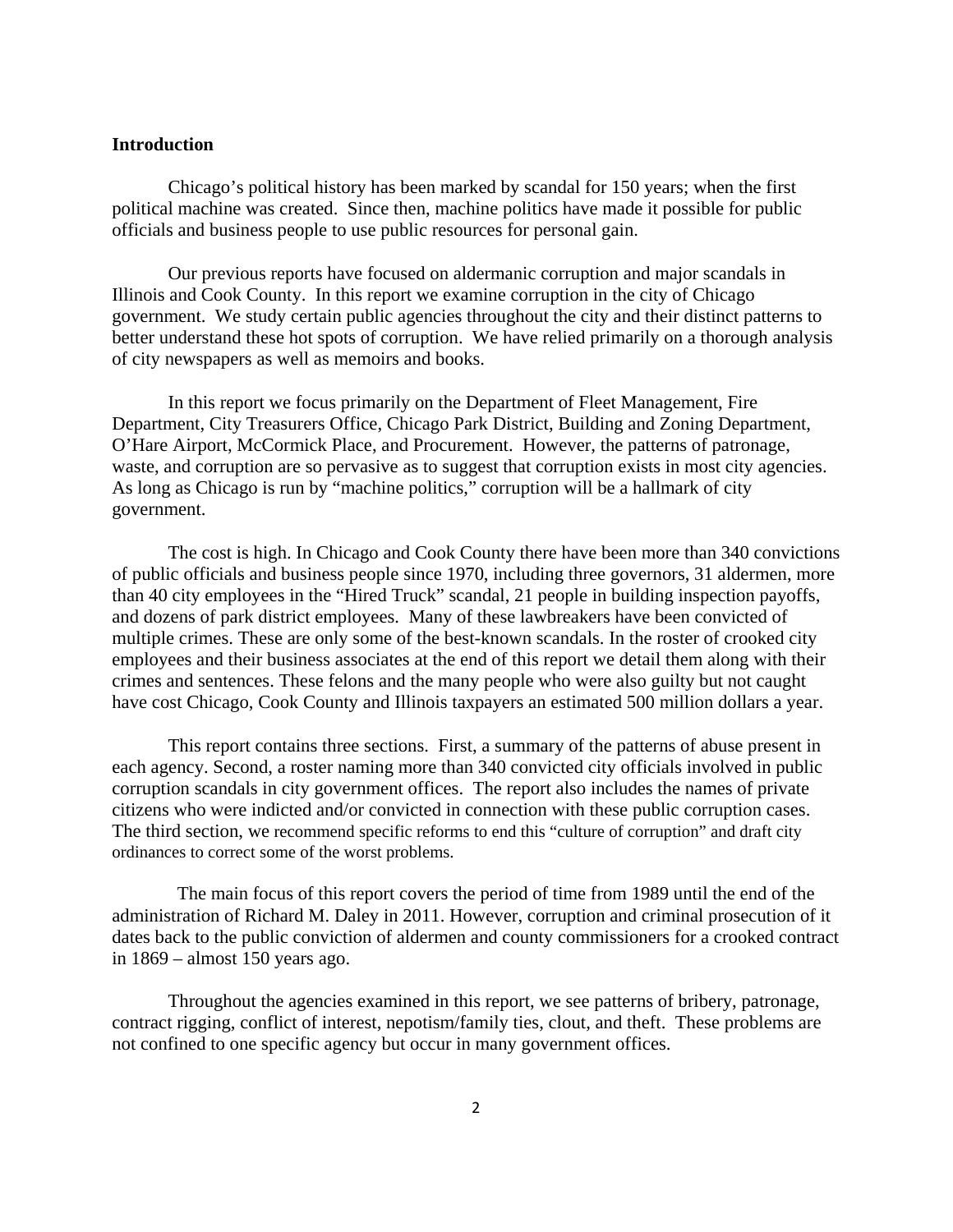The purpose of this report is to bring to light this corruption and highlight patterns of abuse within city agencies. Since convictions are merely the tip of the iceberg when it comes to Chicago corruption, we have focused our efforts on providing analyses of the patterns in these agencies instead of limiting ourselves to the names in the roster.

A new mayor and new aldermen are to be elected in 2011. We would hope candidates for these offices would embrace these reforms and enact them once elected.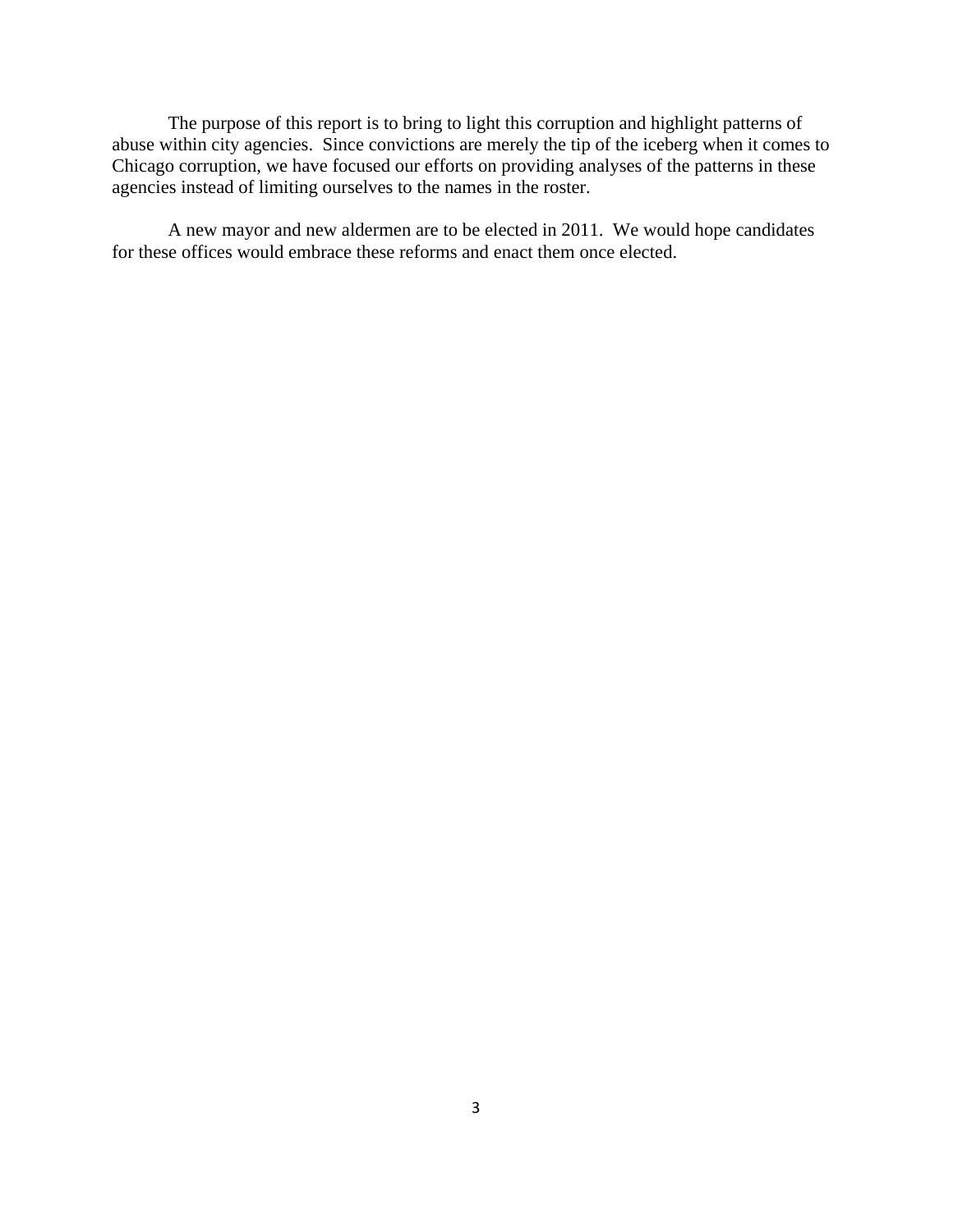#### **Fleet Management**

 Since its inception in 1992, the City of Chicago's Department of Fleet Management has been marked by scandals and allegations of public corruption. Ethics violations and suspected conflicts of interest have led to numerous investigations of employees and hired contractors. Corruption in the department usually involves favoritism in the granting of contracts and often the favoritism involves family members or political friends.

 In the 1990s an investigation focused on Barbara Ennis, a department garage attendant, who between 1993 and 1995 got \$450,000 in city business given to her trucking company named after her [1](#page-81-0)9-year-old daughter, Beverly Heard.<sup>1</sup> When Ennis founded her firm, Beverly's Trucking, in spring of 1991 she was about to be divorced, was unemployed, and a mother of two.<sup>[2](#page-81-1)</sup> Ennis ran the firm out of her home and leased trucks and drivers from larger firms because she had no equipment of her own.

 Her boyfriend was city Water Department Employee Eddie McIntyre, a former codefendant in the trial of U.S. Rep. Mel Reynolds (D-Ill.). Reynolds had ties to Mayor Richard M. Daley. McIntyre was accused of obstruction of justice for allegedly encouraging Barbara Ennis' daughter Beverly Heard, who had an improper and underage relationship with Reynolds, to leave Chicago in the middle of the investigation. $3$ 

 Beverly's Trucking won city contracts by taking advantage of the city's affirmative action ordinance passed in 1990 that sought to increase opportunities for women-and minorityowned firms to do business with the city. However, records showed that over 85 percent of her business revenues were turned over to a company that dispatched rented vehicles and drivers to work sites throughout the city.<sup>[4](#page-81-1)</sup>

 Barbara Ennis was dismissed from her department job after she was charged by city officials for violating the city's ethics ordinance that prohibited her from having a financial interest in city contracts.<sup>[5](#page-81-1)</sup> Most of the contracts that her company received were from Fleet Management.

 A later investigation in 1997 focused on the department's assistant commissioner for leasing and rental, Kenneth Frederking, whose wife, Ann, worked at the controversial trucking firm owned by Michael Tadin, a boyhood friend of Mayor Daley. Tadin's firm, Marina Cartage Co., received \$4.7 million from Fleet Management since Mr. Frederking was hired in 1993.<sup>[6](#page-81-1)</sup> A spokeswoman for the city at the time said that Assistant Commissioner Frederking played no direct role in granting contracts to the firm which was the responsibility of his subordinates. Mr. Frederking said that although his wife, Ann, held a part-time file clerk position at Marina Cartage, she had no responsibility in regards to the firm's city contracts or billing operations.<sup>[7](#page-81-1)</sup>

 Then Commissioner Rick Santella issued an ultimatum to Kenneth Frederking that he must either resign from his post or have Ann leave her job. In the end, Ann left her job at Marina Cartage Co. and Kenneth was able to remain in his position. The fact that department employees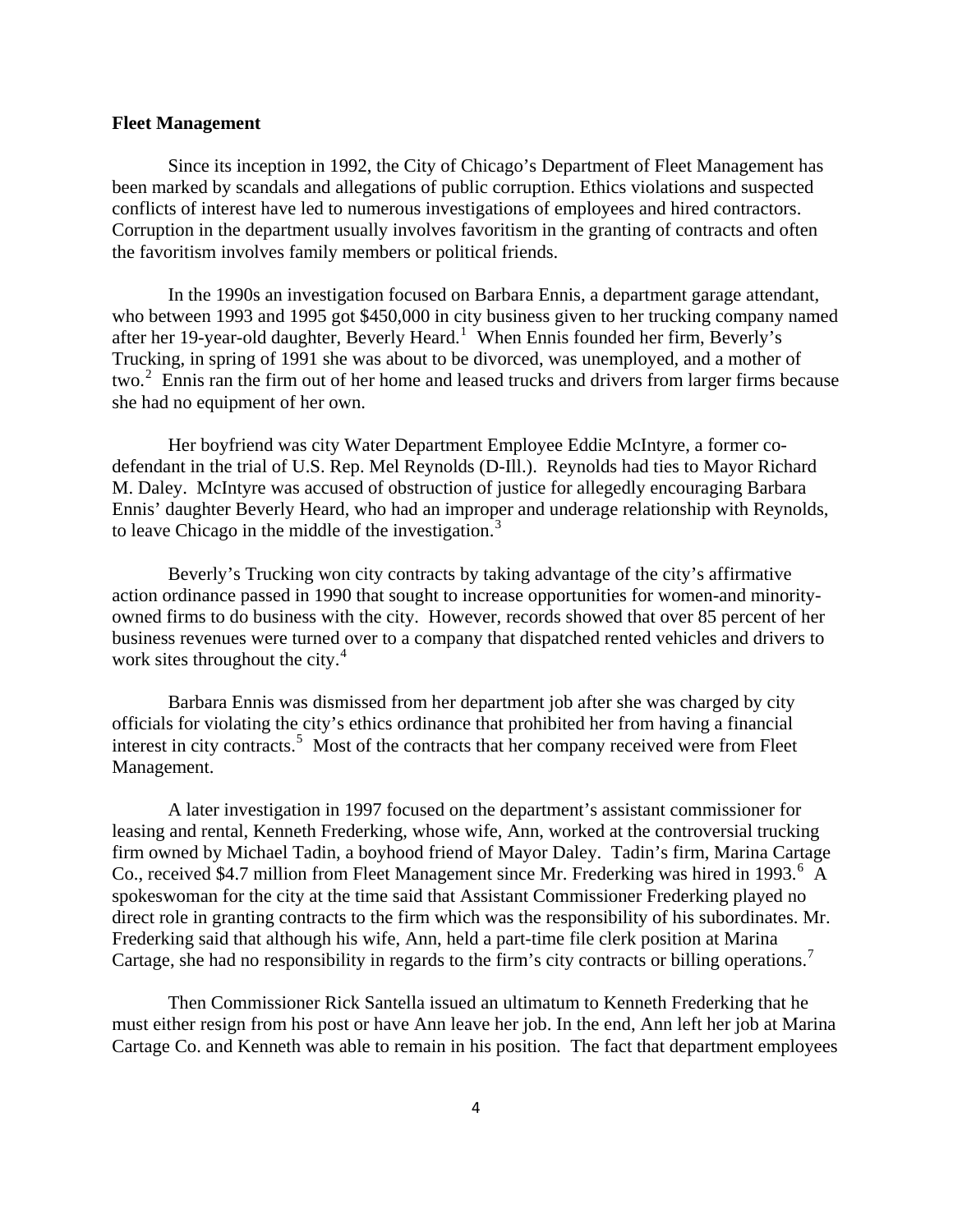remain in their positions after failing to reveal their conflicts of interest contributes to the culture of corruption.

 Fleet Management's contracting abuses were brought into the spotlight most completely by the now infamous Hired Truck Scandal. Altogether more than 40 city employees across several city departments were convicted of paying out more than \$40 million dollars to hire trucks from politically connected firms. It was also disclosed that many of the hired trucks and drivers sat idle because they weren't needed.

 In 1998, Commissioner Rick Santella was accused by two high-level Fleet Management employees of steering business to the trucking firms like Marina Cartage Co. $8$  As already mentioned, that firm was owned by Michael Tadin, a friend of Mayor Daley's. Tardin's firm received almost half of the \$65 million in total contracts awarded by the department during the time Santella was commissioner.<sup>[9](#page-81-1)</sup>

 Instead of being fired outright by the Mayor for potential contract steering, Santella was demoted to airport facilities manager at O'Hare Airport before the Inspector General's investigation was completed. He received a 27 percent pay cut but still had a \$75,000 city salary.<sup>[10](#page-81-1)</sup> In response to the scandal, Mayor Daley appointed Robert Degnan, the brother of close political ally Tim Degnan, to succeed Santella as commissioner.

 Hiring practices in Fleet Management also raised questions about whether individuals with prior convictions should manage or benefit from city business. The most notable case focused on Central Auto Body, a repair shop that is owned by a man convicted of scamming the city in 1981. That year, John Szybkowski was sentenced to three years in prison for submitting around \$50,000 in fake bills to the city through the same business that he still owned in 2010. The city continued to do business with the firm until 2010 when publicity became too intense and the contract was ended. $11$ 

 Conspiring city employees who received kickbacks in the scheme were also sentenced, including Bruno Roti, the son of the late Alderman Fred Roti, who was then a police motor-pool machinist.<sup>[12](#page-81-1)</sup> Since returning to the workforce, Bruno Roti worked for a time as a general foreman of machinists with a salary of \$72,113 for the Department of Fleet Management before eventually retiring in  $2008$ <sup>[13](#page-81-1)</sup>

 In 2009, it was discovered that Central Auto Body received an \$11 million contract from Fleet Management to do work on city vehicles.<sup>[14](#page-81-1)</sup> This discovery prompted the Mayor to push for an ordinance to ban contracts for firms that committed fraudulent acts against the city. On June 30, 2010, the City Council passed legislation based on the Mayor's proposal that bars firms accused of defrauding the city from doing business with the city and its partners until proven innocent. $15$ 

 Szybkowski's son, John Jr., is a current employee with Fleet Management who occasionally works at Central Auto Body but has nothing to do with its day-to-day operations.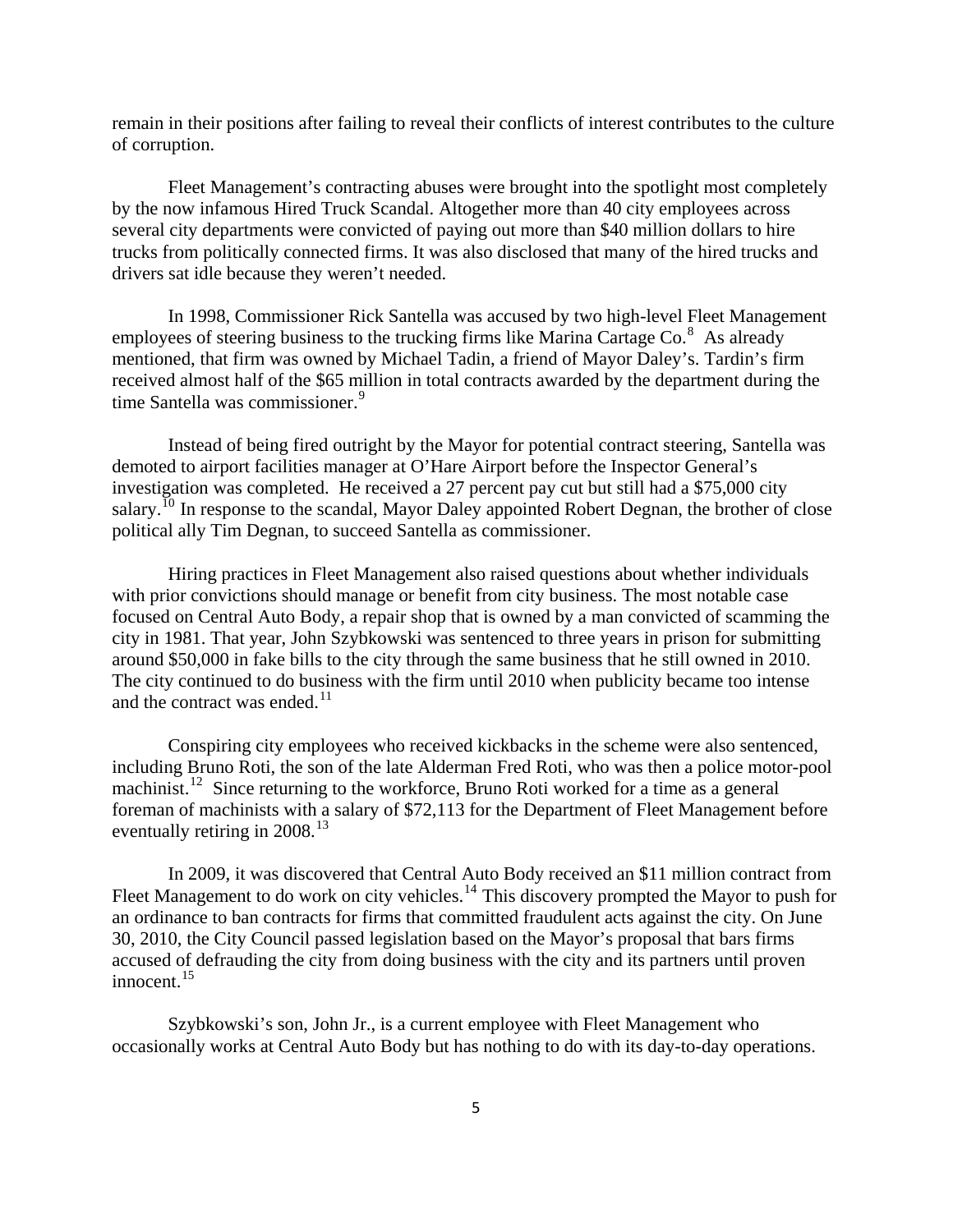Although his city job had no contact with vendors, the matter was referred to the Inspector General and the city's Board of Ethics.<sup>[16](#page-81-1)</sup>

 The Department of Fleet Management continues to be plagued by corruption. The overriding pattern of corruption in the department is the improper connection between city employees and contractors, such as in the Frederking investigation.

 It also illustrates how city employees convicted of corruption frequently end up rehired for other city positions and how firms that defraud city government agencies continue to get contracts. Clout, cronyism, and conflicts of interest have been a hallmark of Fleet Management and many other city departments.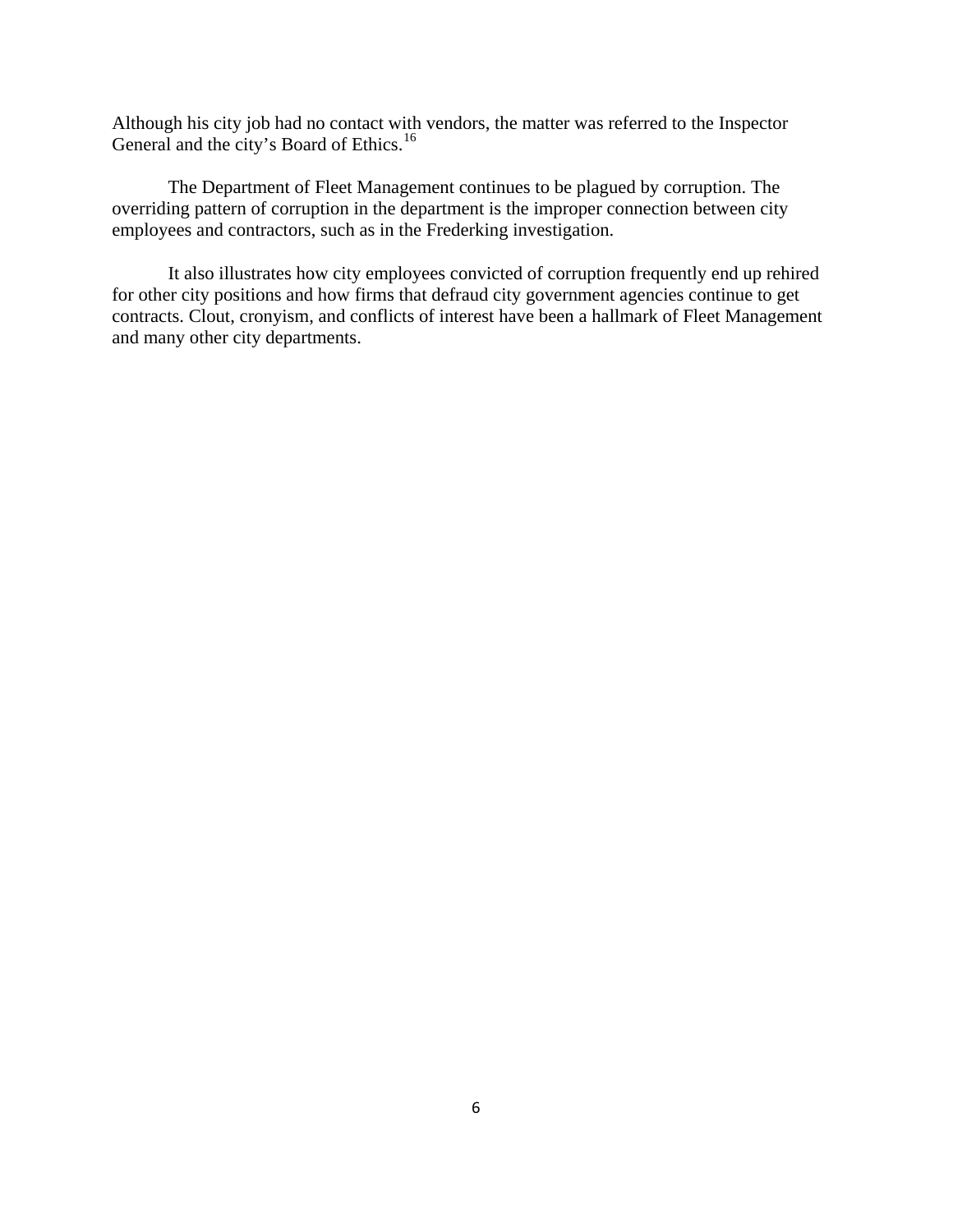# **Building and Zoning**

In Chicago's Building and Zoning Department, the primary type of corruption has been bribery and its flip side, extortion. City inspectors have solicited and taken bribes of money, gifts, and vacations or trips, in exchange for overlooking zoning and building code violations; dismissing stop-work orders; or approving construction projects that shouldn't have been approved.

In the past four decades, there have been several major investigations including sting operations which have caught dozens of city inspectors from the department taking bribes. There have also been many allegations of individual corrupt inspectors and supervisors. Following is a sampling of corruption in the department. We only know about those who have been caught, of course.

 In the 1970s, the Chicago Sun-Times in collaboration with the Better Government Association purchased the Mirage, a north side tavern, and began remodeling it in a effort to prove or disprove the common belief that many, if not most, of the city's inspectors were soliciting bribes from tavern owners and small businesses.

At the Mirage Bar, undercover Sun-Times reporters pretended to be ordinary bar owners, managers and bartenders while recording and photographing interaction with city inspectors. As the ruse continued, crews from the CBS program "60 Minutes" joined the investigation. Together the print and TV journalists recorded, photographed and videotaped city inspectors as they overlooked major building code violations in exchange for as little as \$10. Among others, they documented a fire inspector accepting \$100 to ignore exposed wires and a ventilation inspector bribed to overlook the need for \$2,000 worth of necessary duct work.<sup>[17](#page-81-1)</sup>

In response to the Mirage fallout, Mayor Michael Bilandic initiated two reforms.<sup>[18](#page-81-1)</sup> He created the Office of Professional Review to investigate complaints of corruption and shakedowns. And his Building Department created an internal investigations unit and began sending inspectors out in teams, in order to discourage shakedowns.

 Despite these changes, in August, 1986, federal prosecutors announced the first wave of Operation Phocus and the indictments of 18 city employees.<sup>[19](#page-81-1)</sup> Two inspectors were from the Building Department. Most of the others were from the Department of Consumer services.<sup>[20](#page-81-1)</sup>

 Before Phocus ran its course four years later, some 65 city employees were indicted. While eight police officers were acquitted, most of those indicted were convicted including an alderman, a former State Senator, a Circuit Court judge, several police officer and numerous city inspectors from several departments. Two Building Department inspectors, John McNally and John Gilhooley, were indicted but researchers were unable to find reports of their acquittal or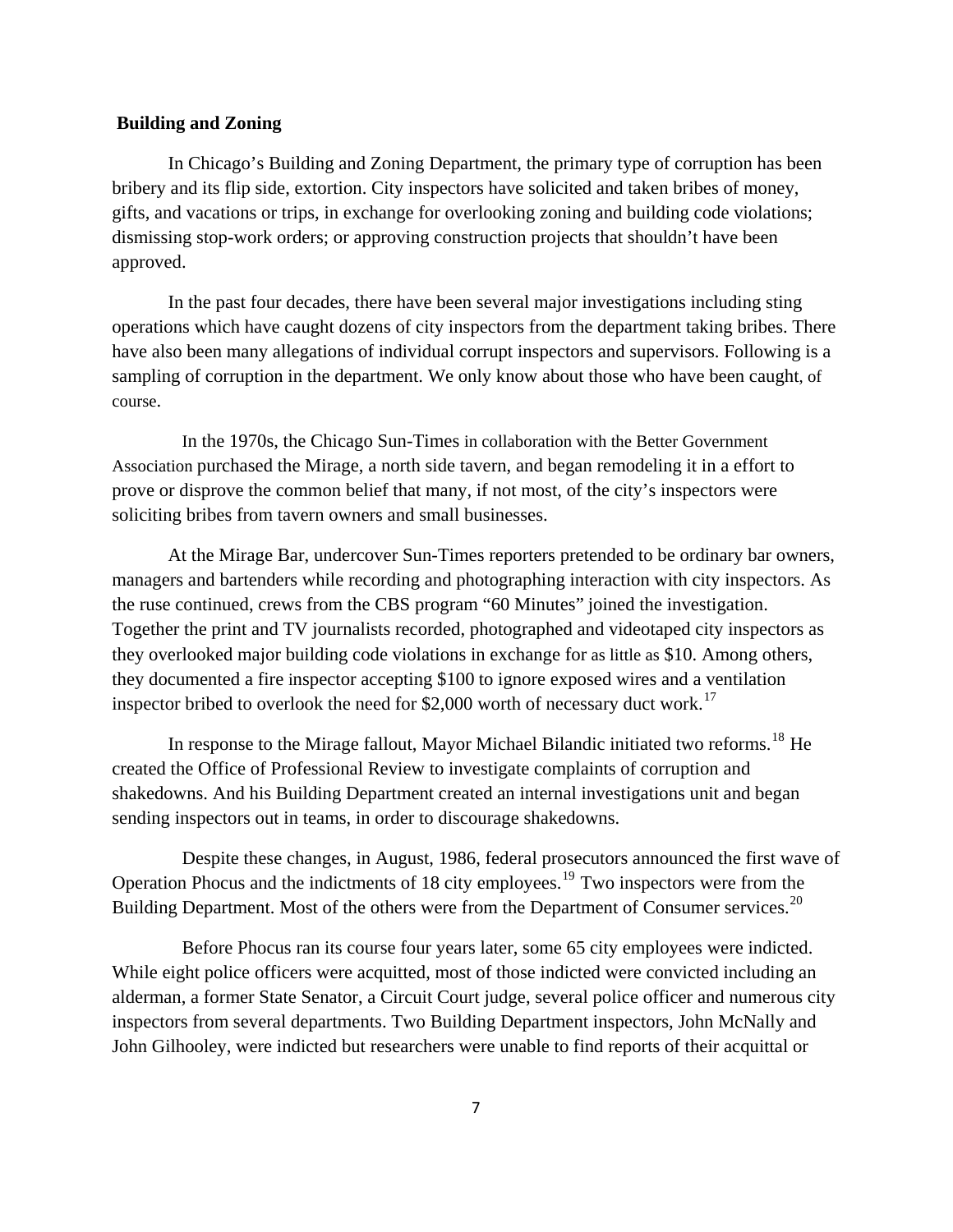conviction. (The indictment and conviction of Alderman Chester Kuta in this scandal were reported in our Anti- Corruption Report  $\#1.$ )<sup>[21](#page-81-1)</sup>

 Testimony at the various trials described how the shakedowns typically worked. Inspectors would inform businessmen of building, plumbing, or heating violations and then tell them they had three options: pay a cash bribe, be shut down, or pay an expensive fine. Bribes for inspectors ranged from \$10 to \$2,500.

 Operation Phocus offered solid evidence that Bilandic's supposed reforms had little effect on the ethical conduct in the Building Department or in many other departments. Commenting on the extent of the corruption probe, then U.S. Attorney Anton Valukas said, "Every aspect of business licensing in Chicago is under investigation. There is a certain pattern that people who do business with the city are being shaken down."<sup>[22](#page-81-1)</sup>

Also caught up in the Operation Phocus investigation was Cook County Circuit Court Judge Frank Salerno, who had presided over License Court where, allegedly, hundreds of tickets issued by city inspectors were fixed for a price. This was seen as the heart of the whole corrupt city inspection system. Salerno pled guilty to accepting bribes and was sentenced to 9 years in prison in  $1987.<sup>23</sup>$  $1987.<sup>23</sup>$  $1987.<sup>23</sup>$ 

 Operation Crooked Code, a more recent example of the widespread corruption in the department, swept up and indicted 23 department officials.<sup>[24](#page-81-1)</sup> More than 15 of them have been convicted by the time this report was published.

 These are some of the city employees caught in the Operation Crooked Code investigation. Phyllis Mendenhall, an inquiry aide in the department, pled guilty and was convicted of taking bribes.<sup>[25](#page-81-1)</sup> MacArthur Milam, an inspection supervisor, also pled guilty. He was convicted of taking bribes for lenient inspections.<sup>[26](#page-81-1)</sup> John Chamberlain pled guilty to taking a \$500 bribe in exchange for falsifying plumbing inspection documents.<sup>[27](#page-81-1)</sup> Mario Olivella, a plumbing inspector, was convicted of accepting \$7,000 in bribes and acting as a go-between in passing bribes to other inspectors.<sup>[28](#page-81-1)</sup> Gregory Toran, a supervising inspector was convicted of taking a \$500 bribe.<sup>[29](#page-81-1)</sup>Anthony Valentino, an investigator for the Building and Zoning Department, was convicted of accepting \$500 in bribes for lenient inspections.<sup>[30](#page-81-1)</sup> Travis Echols, a plumbing inspector, was convicted of taking bribes.<sup>[31](#page-81-1)</sup> William Wellhausen, a zoning inspector, was convicted of taking bribes ranging from \$100 to \$8,000, including a \$200 Bloomingdales gift card, in exchange for favorable zoning decisions and overlooking zoning violations.<sup>[32](#page-81-1)</sup>

 In addition, city building inspectors Jose Hernandez and Thomas Ziroli were both convicted of taking bribes. Ziroli took \$500 in exchange for a favorable inspection while Hernandez was convicted of taking \$1,000 bribes from two contractors.<sup>[33](#page-81-1)</sup> Michael Reese, a 15 year veteran and a department supervisor was sentenced to 5 years in prison for taking \$10,000 in bribes in exchange for favors done for contractor Sorin Adrian Oros, who was also convicted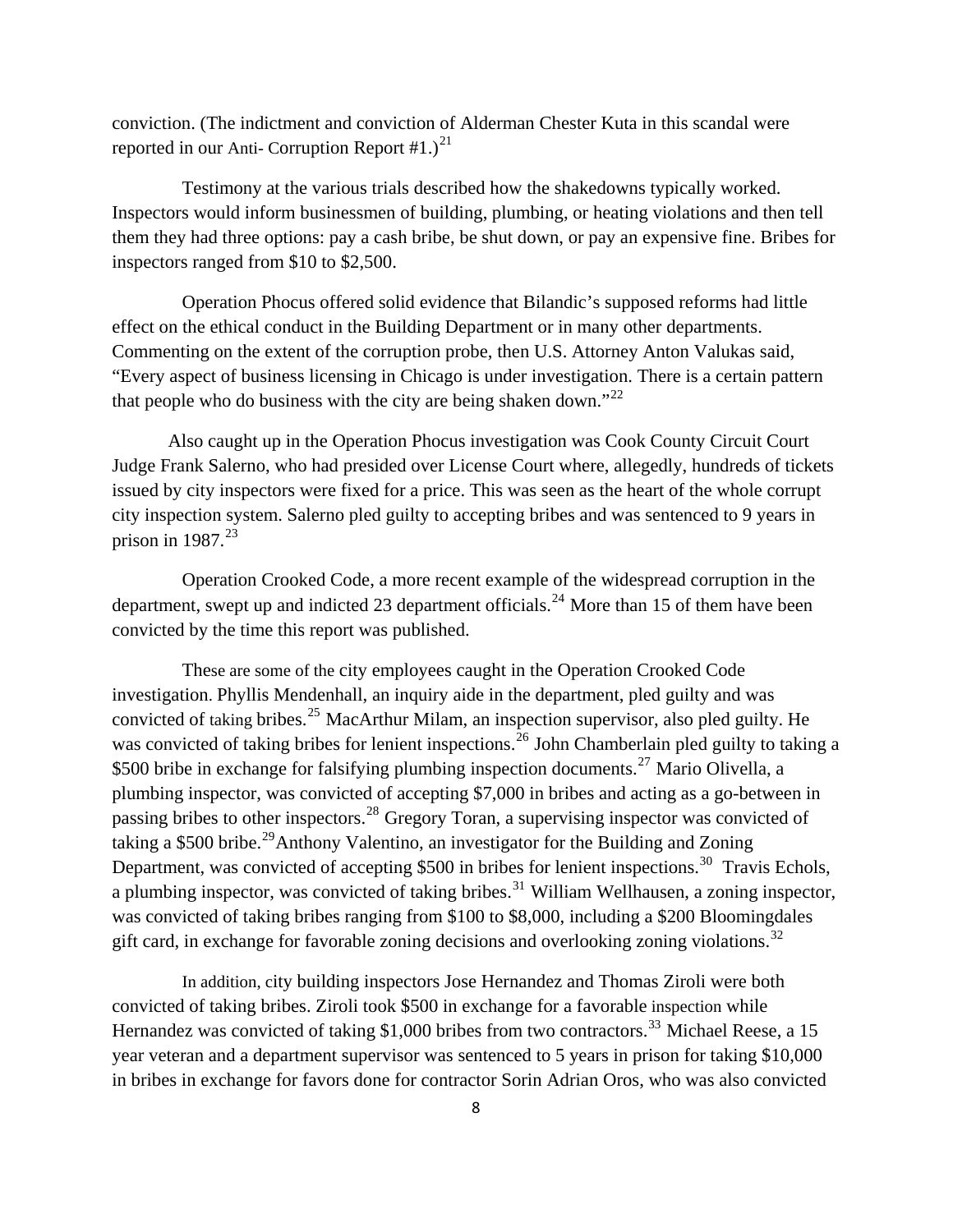of bribery.[34](#page-81-1) Two other employees of the department were convicted: Eric Reyes, a plumbing inspector, for lying to federal investigators, and Louis Burns, a clerk, for accepting bribes.<sup>[35](#page-81-1)</sup>

 Also convicted in the Crooked Code Operation was Dumitru Curescu, a contractor and developer, for paying \$10,000 in bribes to win favorable zoning inspections. His wife Lavinia Curescu was acquitted of similar charges.<sup>[36](#page-81-1)</sup> Beny Garneata, a contractor and developer pled guilty to acting as a go-between in a bribe-for-permits scheme.<sup>[37](#page-81-1)</sup>

In response to the Crooked Code investigation and convictions, the Buildings Department implemented a new policy for scheduling inspections. The department no longer accepts phone calls to schedule plumping, electrical, and building inspections. Now all inspections must be scheduled by emailing the department officials directly.<sup>[38](#page-81-1)</sup> They then proceed to dispatch inspectors.

 A visible pattern throughout the decades of corruption in the department is the increased brazenness with which employees have conducted themselves. The dollar amounts of typical bribes have increased substantially since the Mirage Bar. Back then the general asking price for an inspector was \$10 to \$100. Today the bribes are in the thousands and include gifts and exotic overseas trips. Consider the cases of Lester and Darryl Williams. They both worked as inspectors for the department roughly two decades apart. They both pled guilty and were convicted of taking bribes. Lester was convicted in 1990 of taking a \$50 bribe and then shaking down a construction site owner, while Darryl was convicted in 2008 for taking over \$20,000 in bribes to allow developments to move quickly.<sup>[39](#page-81-1)</sup> Inspection payoffs are now much more expensive.

 In 2007 Kurt Berger, a former project manager in the department, pled guilty to taking thousands of dollars in bribes in exchange for dismissing building code violations and stop-work orders.[40](#page-81-1) Also that year, Miguel Diaz**,** a department inspector, was convicted for taking a \$1,000 payoff to fraudulently obtain a building permit.<sup>[41](#page-81-1)</sup>

 A single building project serves to exemplify the pattern of corruption in the department. The Morgan St. Project revealed multiple layers of corruption and resulted in a number of employees losing their jobs, as well as resigning in the midst of scandal. This investigation involved approval from city hall for a condo project in a West Loop manufacturing district in which residential construction was supposed to be prohibited.<sup>[42](#page-81-1)</sup> It revealed inappropriate relationships between the developer and city officials. John Quinn, a former chief inspector, was fired after refusing to answer questions regarding the project.<sup>[43](#page-81-1)</sup> Kimberly Brown resigned as the department's first deputy commissioner after it was revealed that both she and Quinn took a trip to Brazil with the developer, Jerry Cedicci, and his brother, Anthony Cedicci. The trip was allegedly paid for by the developer's brother. Tim Hutchinson, a deputy buildings commissioner, resigned after the developer revealed that they were friends.<sup>[44](#page-81-1)</sup> Fioralba Giacomantonio quit her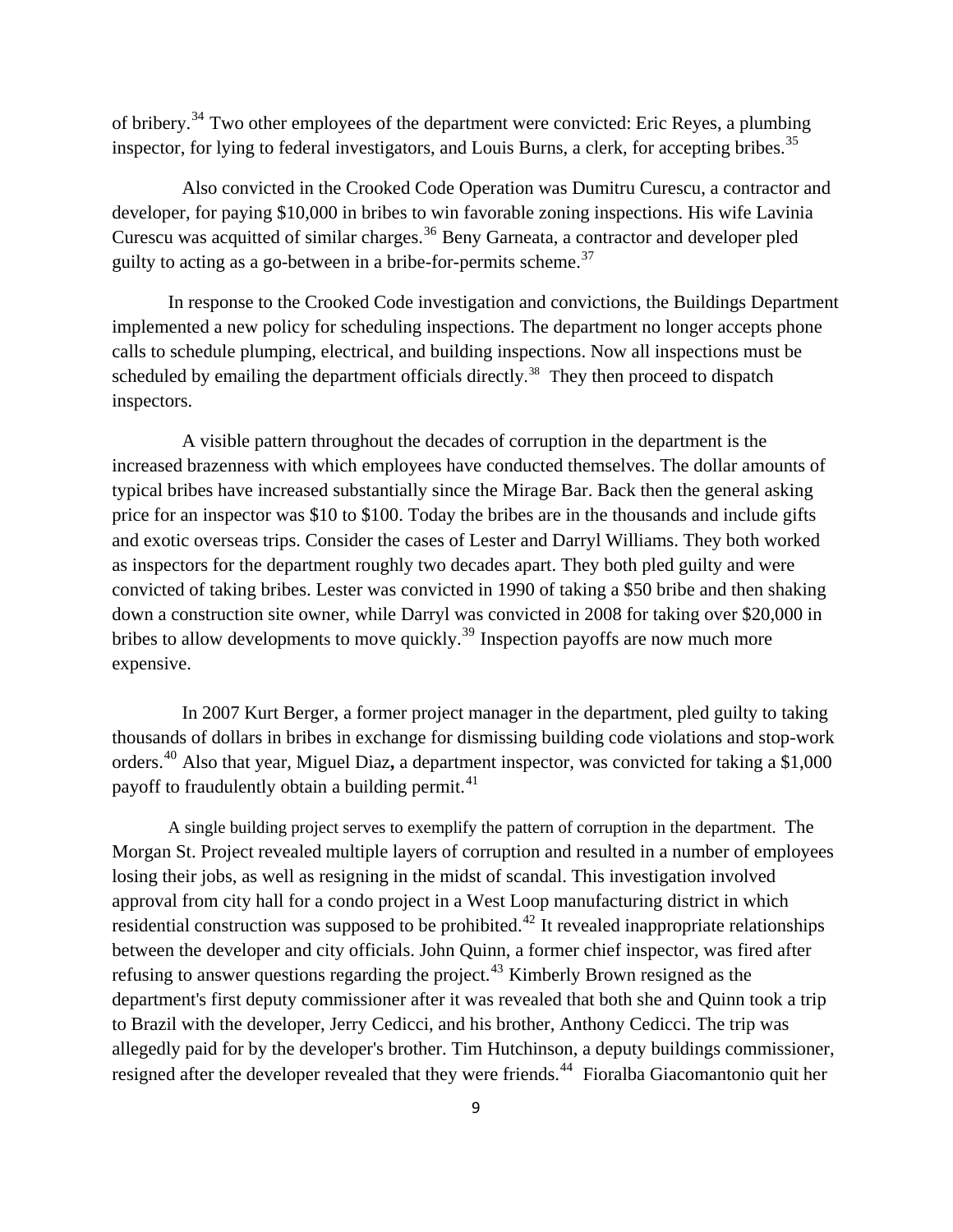job as executive assistant to the head of the Department of Construction and Permits, Rafael Hernandez, shortly after he was forced to quit due to "problems in his department." Richard Bivins, a construction and permits project manager, was also fired in connection with this project.<sup>[45](#page-81-1)</sup> In short, the developer found ways of bribing a series of official to get his zoning and building permits approved.

 Corruption in the hiring practices of the Building Department also attracted negative media attention in recent years. Andrew Ryan, the 19-year-old son of Thomas Ryan, secretary-treasurer of Carpenters Union Local 13, was hired as a building inspector.<sup>[46](#page-81-1) [47](#page-81-1)</sup> Kevin Sexton, age 23, son of the Local 13's president, Michael Sexton, was given a position in the department after falsifying his application.<sup>[48](#page-81-1)</sup> Neither Andrew nor Kevin had the necessary qualifications or experience for the jobs. These are clear cases nepotism and clout.

Also, well-connected inspectors previously convicted of taking bribes have been rehired. William Wellhausen, who pled guilty to taking bribes on November 3rd 2009, was brought back to work less than a week after his conviction. Though he was no longer doing city inspections, he was making \$78,000 a year doing clerical work at the city's Landmarks Commission.<sup>[49](#page-81-1)</sup> According to the Chicago Tribune "Wellhausen, 52, has deep roots with former Ald. William J.P. Banks' 36th Ward Democratic Organization. The 36th Ward pushed for Wellhausen to get a coveted city job as early as 1990, according to a "clout list" entered into evidence at the 2006 trial of Mayor Richard Daley's former patronage chief." The prosecution and conviction of the Mayor's former patronage chief, Robert Sorich, exposed the hiring practices of the Building and Zoning Department. Heads of political organizations, union leaders, and elected officials nominated candidates for city jobs; officials in the Mayor's Office of Intergovernmental Affairs would then dictate who would be hired based on the nominations and give that list of names to city departments, including the Building and Zoning Department. Applicants whose names appeared on those lists were then given sham interviews where job interview rating forms were falsified. They would ultimately be given jobs. $50$ 

 Kelly L. O'Neill, a city buildings inspector, received a DUI and had his license revoked in 2000. Although a basic requirement for the job of city inspector is to have a valid driver's license and have access to a car, O'Neill continued to hold his position as buildings inspector and he was paid  $$62,000$  a year.<sup>[51](#page-81-1)</sup> At the time of his license was revoked, the deputy buildings commissioner was Ed Severns, O'Neill's brother-in-law. In Chicago parlance, he had "clout."<sup>[52](#page-81-1)</sup>

 Overall the Department of Building and Zoning is a poster child for patronage hiring and clout to obtain city jobs and taking bribes to approve zoning changes and building permits. Unfortunately, many other city departments exhibit these same patterns of patronage, clout, and bribery.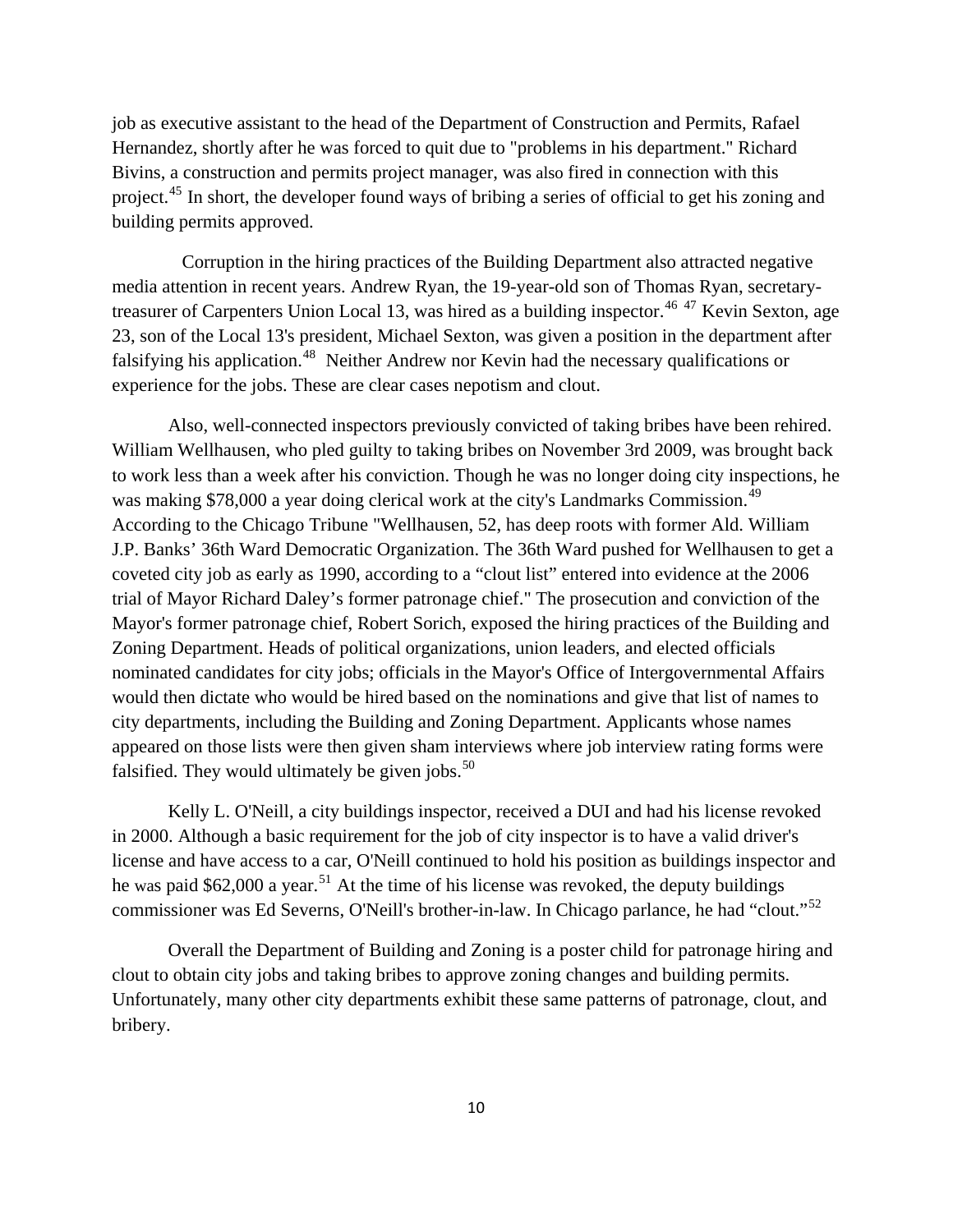# **Chicago Fire Department**

 The Chicago Fire Department has consistently faced allegations and investigations of corruption and misconduct. Its scandals have been in three categories: theft by department employees, vice such as drugs and prostitution within the department, and bribery.

 In 1977, investigators from the Chicago Sun-Times and the Better Government Association (BGA) opened the Mirage Tavern. Working undercover, investigators documented the bribery of city inspectors who in return failed to conduct full inspections of the bar. The investigators looked at a number of agencies charged with inspecting new taverns, including the building, health, and fire departments. The Mirage became a major scandal of the Richard J. Daley administration.

 Lieutenant Benjamin Jungman, a fire inspector, was the first to take Mirage's documented bribes. According to reports, he ignored a number of code violations including exposed electrical wiring, missing ceiling plaster, and a makeshift partition that "mocked the city fire code."<sup>[53](#page-81-1)</sup> Lt. Jungman accepted an envelope containing \$10 and he marked the Mirage as passing inspection. He was suspended for failing to enforce fire and building regulations at the Mirage.<sup>[54](#page-81-1)</sup> The Mirage investigation also documented the practice of Chicago firefighters being assigned to sell tickets for charitable causes, leaving firehouses understaffed. On-duty fire fighters came into the Mirage tavern selling the tickets, stayed drinking beer for hours, and divulged the workings of the ticket scheme to investigators. As relayed to investigators, firefighters were given tickets and pressured by superiors to sell them. The more tickets sold, the more paid time off a firefighter could take. Investigators alleged that tickets supposedly being sold to benefit a fund for widows and orphans of firemen were actually a secret funding source for then City Fire Commissioner Robert J. Quinn's pet project, a ceremonial marching band.<sup>[55](#page-81-1)</sup>

 For the most part, reforms proposed by the BGA after the Mirage scandal were not adopted. Bribing inspectors, including fire inspectors, remained a Chicago tradition, part of the "Chicago Way" that continues the culture of corruption throughout city government.

Eight years after the Mirage scandal, a federal investigation, Operation Phocus, uncovered widespread bribery, again across city agencies including the Chicago Fire Department. Federal investigators probed a wide range of alleged shakedowns including cash payoffs in exchange for liquor licenses, cash payoffs to the park district's marine unit in return for favorable boat moorings, and cash payoffs to building, heating, and fire inspectors in exchange for favorable inspections.

 Chicago Fire Department Lieutenant Richard Dorband headed the North Side Task Force, a multi-departmental task force in charge of building inspections. Confronted by the FBI with evidence of wrongdoing, Dorband admitted he took bribes to overlook building, fire, plumbing, and heating violations. Dorband cooperated with investigators, agreeing to wear a tape recorder.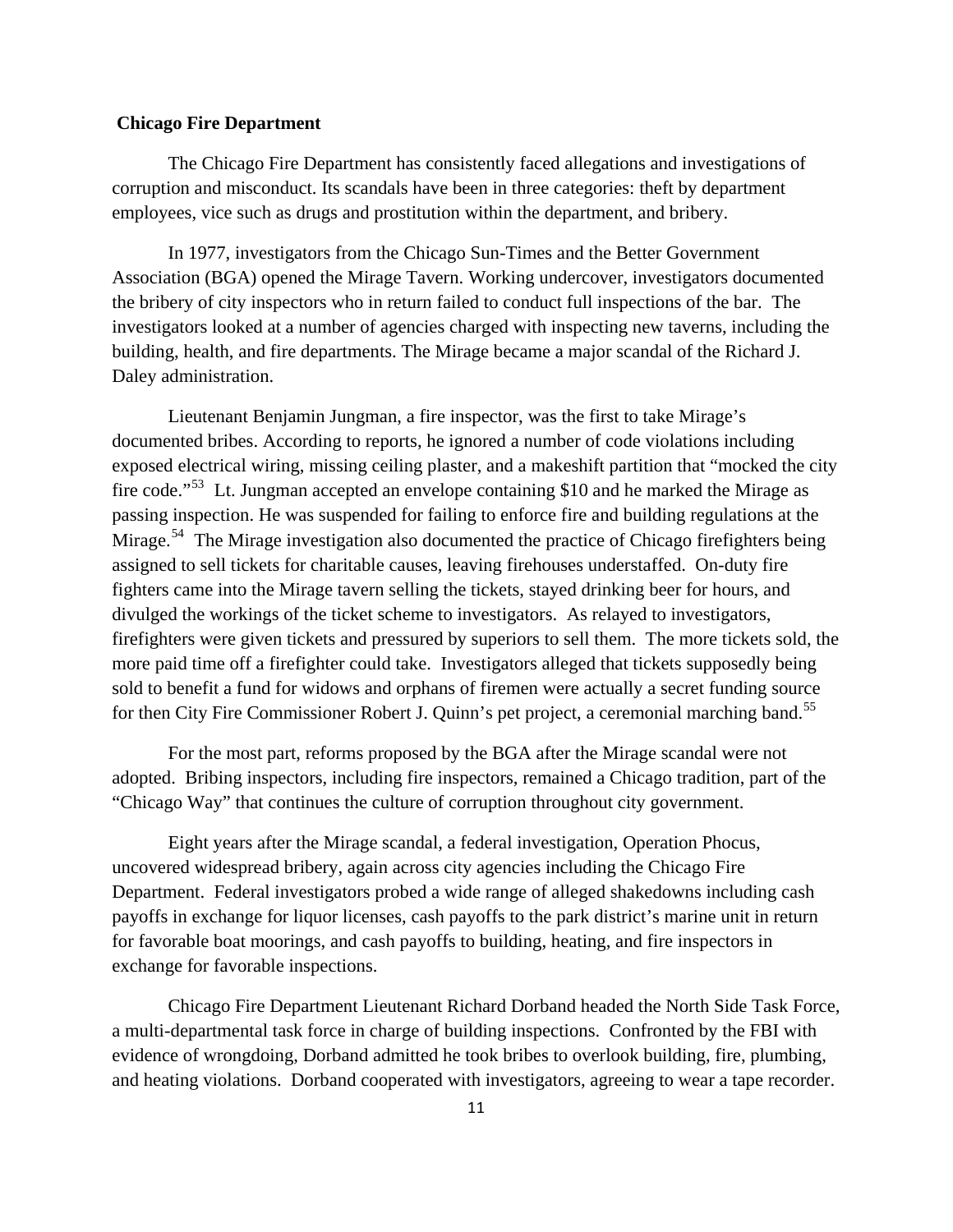He later pleaded guilty to federal mail fraud and civil rights violations.<sup>[56](#page-81-1)</sup> Dorband testified that he passed bribes to a number of city inspectors, including fire inspector Daniel Balzano.<sup>[57](#page-81-1)</sup> Daniel Balzano was found guilty of shaking down a nightclub and intimidating a grand jury witness. Balzano accepted \$2,500 from a night club operator in exchange for assurance of a favorable inspection report needed for a liquor license. A key witness against Balzono was consumer services inspector Terry Mofreh. Balzano was also convicted of threatening Mofreh outside a federal grand jury room.<sup>[58](#page-81-1)</sup> Lt. Richard Dorband also testified that he portioned out \$150 to firefighter Robert Paul as part of a bribe to issue a clean report to a restaurant. Paul pleaded guilty to accepting the bribe.<sup>[59](#page-81-1)</sup> As part of Operation Phocus, Fire Department civil employee Clemente Bedia was charged with shakedown scheme in connection with two other city building inspectors. The three were accused of shaking down an unidentified remodeling contractor.<sup>[60](#page-81-1)</sup>

 Twenty years later, in 2008, half of the inspectors of the Fire Prevention Bureau were swept out after an internal investigation discovered the extent of an on-going bribery problem. Fire inspectors were found to have been accepting bribes in exchange for performing inspections on the weekend, a time when fire inspectors did not work. Inspectors would accept "several hundred dollars" in return for arranging more convenient weekend inspections.<sup>[61](#page-81-1)</sup>

 Examples of theft within the department can be found continually as well. In 1990, Chicago Fire Department payroll administrator Debra Palumbo pleaded guilty to stealing thousands of dollars in firefighter's payroll funds.<sup>[62](#page-81-1)</sup> Theft at the scene of fires also has occurred. In 1999, two firefighters were suspended after allegedly pilfering a meat slicer from a burned restaurant. Three supervisors, a lieutenant, a battalion chief, and a captain, were suspended for giving "false and misleading statements" during an investigation into the alleged theft.<sup>[63](#page-81-1)</sup> In 2009, Chicago firefighter Milton Stewart removed a gas meter from a burned-out building while on duty. Stewart then hooked up the gas meter in his own home and managed to avoid paying for gas service. He pleaded guilty to official misconduct, fraud, identity theft, and forgery.<sup>[64](#page-81-1)</sup>

 Also, there are a number of examples of vice and rowdy conduct that embarrassed in the department. In 1997 a videotape was released showing a raucous firehouse party in which department employees were captured on tape drinking, exposing themselves to the camera, using racial slurs, and going to a fire while drunk.<sup>[65](#page-81-1)</sup> The infamous party was followed in 1998 by a drunken paramedic crashing an ambulance into a school bus and an engineer with cocaine in his system crashing a fire engine.<sup>[66](#page-81-1)</sup> In 2000, a Chicago firefighter and a paramedic were investigated for having sex with a pregnant prostitute in a firehouse. Two supervisors were alleged to have failed to police this misbehavior. $67$ 

 Other scandals surrounded the department. In 1992, tests were given to determine promotions, and 130 tests were "lost." As acknowledged by Mayor Daley, the missing tests cast serious doubts on the integrity of the entire promotional exam.<sup>[68](#page-81-1)</sup>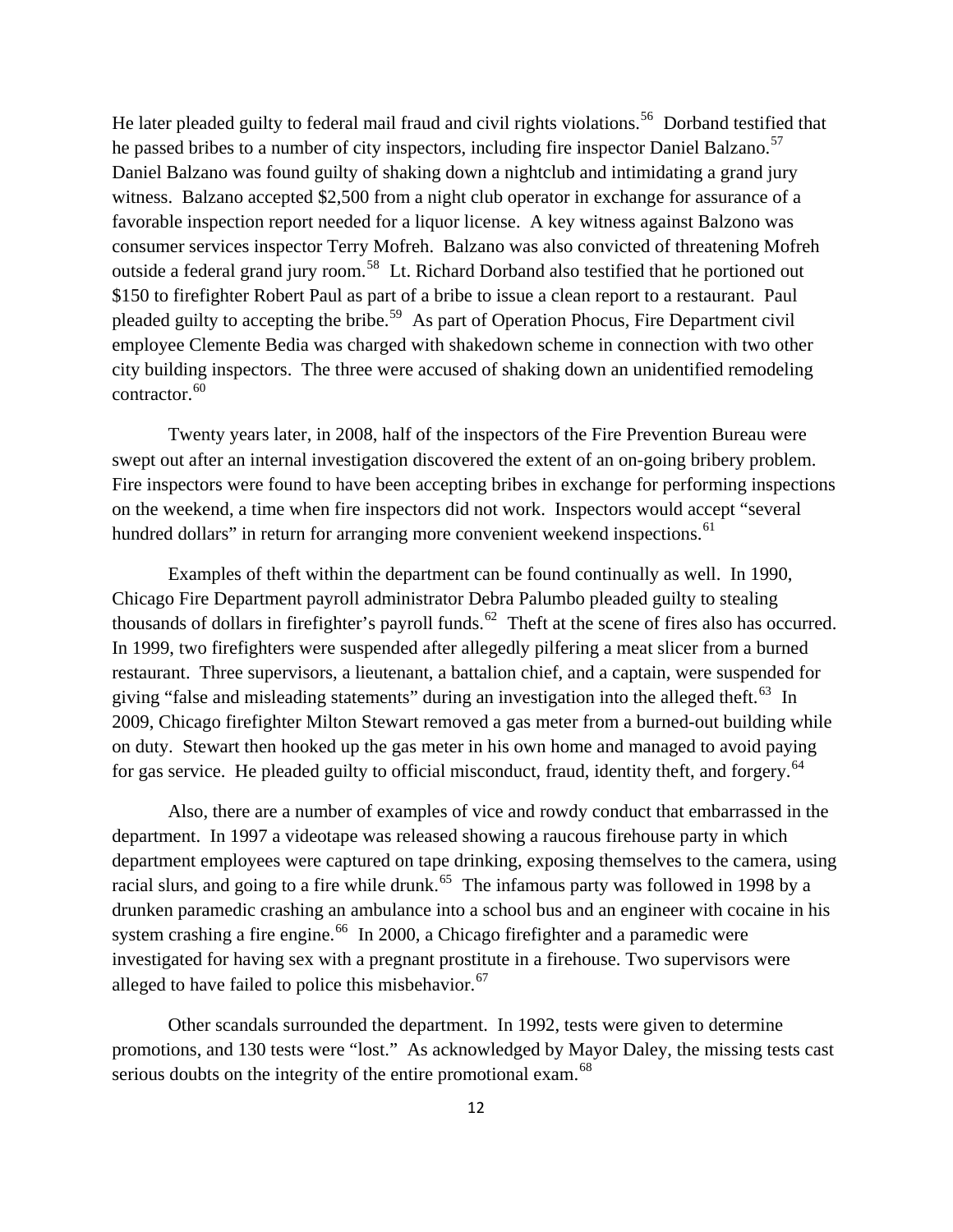Recent news has put the spotlight back on other irregularities within the department. In a July 2010 preliminary report, Inspector General Joe Ferguson concluded that savings produced by the cost-cutting measure of mandatory furlough days have been negated by a surge in overtime pay to top Chicago Fire Department officials. The inspector general wrote, "There is a direct correlation between the 2009 spike in payment of overtime and the imposition of increased furlough days." At the time of the report, the top officials racked up overtime payments at a 245% increase over the previous year. The report listed possible reasons for the dramatic surge in overtime, the most likely being "an attempt to circumvent the unpaid furlough mandate."<sup>[69](#page-81-1)</sup>

 In November of 2010, Inspector General Ferguson released an audit alleging falsified mileage records by a majority of the employees in the Fire Prevention Bureau. In 2009, the fire inspectors used their own cars to travel to inspection sites and were reimbursed at a rate of 55 cents a mile. GPS-equipped cell phones tracked their movements and provided evidence of false mileage claims. According to Ferguson, the false claims may have cost taxpayers "hundreds of thousands of dollars" in 2009. More than 80 firefighters are currently under internal investigation for the allegations.<sup>[70](#page-81-1)</sup>

 A look at the allegations and investigations of the Chicago Fire Department provides a clear picture of the many forms of misconduct. These flaws undermine the vital mission of the Fire Department. They contribute to the overall corruption in evidence in most city departments.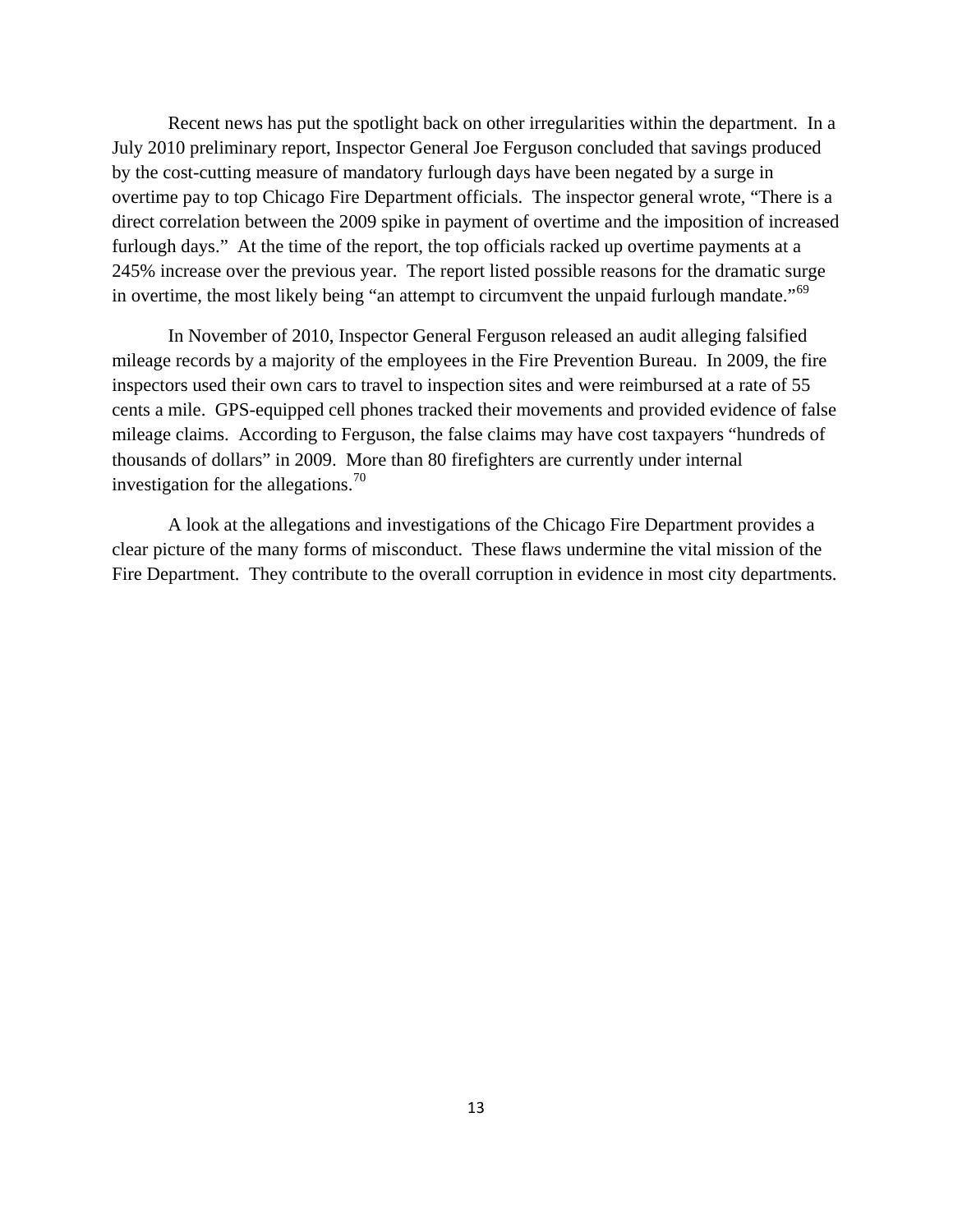#### **McCormick Place**

 McCormick Place has been a hotbed for corruption in the current decade. Its notoriety soared during the corruption of trial of former Illinois Governor George Ryan when it became known that highranking McCormick Place and other Ryan associates worked to rig bids for the benefit of the wealthy and the powerful.

 When George Ryan became Governor, he appointed his former chief of staff, Scott Fawell, to the post of CEO of the Metropolitan Pier and Exposition Authority, also known as McPier. The Authority oversees McCormick Place and Navy Pier. Fawell brought top assistant, Andrea Coutretsis, with him to serve as his chief of staff<sup> $71$ </sup>

 Fawell was charged with illegally using state resources to help elect George Ryan and later admitted to rigging the bids on an \$11 million consulting contract while running McPier. Coutretsis, who was also identified as Fawell's mistress, was indicted on perjury charges for providing inside information to contractors and lying under oath to a grand jury -- despite the fact that she had been given immunity for her testimony.<sup>[72](#page-81-1)</sup>

 In addition to Fawell and Coutretsis, the federal investigation into corruption at McPier snared a number of private contractors and lobbyists. James W. Nagle, general manager for Chicago operations for Jacobs Engineering's, pled guilty to lying to investigators.<sup>[73](#page-81-1)</sup> Elizabeth Koski, an aide at Jacobs Engineering, also pled guilty.<sup>[74](#page-81-1)</sup> The lobbying firm of Ronan Potts LLC was embroiled in the same scandal. A former Ronan Potts vice president, Julie Starsiak, pled guilty to lying to investigators who were looking into Jacobs Engineers' business.<sup>[75](#page-81-1)</sup> The lobbying firm pled guilty to fraud, but Al Ronan himself -- a former state representative and a powerful Springfield lobbyist -- was not charged with any crimes.[76](#page-81-1)

 Former state senator, Arthur "Ron" Swanson, was indicted for lying to a grand jury about a \$180,000 contract at McCormick Place that he had received fraudulently. The Chicago Sun-Times reported that he "misled the grand jury about how much work he did for the contract." Swanson pled guilty.[77](#page-81-1)

 Roger Stanley, a famous lobbyist known as "The Hog," pled guilty to passing bribes to Ryan's friend Donald Udstuen, who was involved in other fraud cases. Stanley received work with McPier from Fawell. Stanley admitted to taking kickbacks from state employees.[78](#page-81-1) The *Sun-Times* also reported that Stanley took Fawell on free trips to Costa Rica, "where they would fish and at times dally with prostitutes."<sup>[79](#page-81-1)</sup>

 Bad behavior at McCormick Place didn't come solely from the top, however. The riggers' union at McCormick Place has been linked to shady dealings. The ex-wife of a former union official commented in the *Chicago Sun-Times*: "You have to have a record to get in."<sup>[80](#page-81-1)</sup> In 2005, the riggers union at McCormick employed a man who was fired by an ex-employer for alleged ghost-payrolling; a man who ran a heroin ring at Leavenworth Federal Prison; the son of a famous mobster, who was once accused of shooting a girlfriend in the mouth; a man who ran a mob street crew; a suspected mob enforcer; a juice loan collector; a jewel thief; a corrupt ex-cop who ran a drug ring; a crooked ex-fireman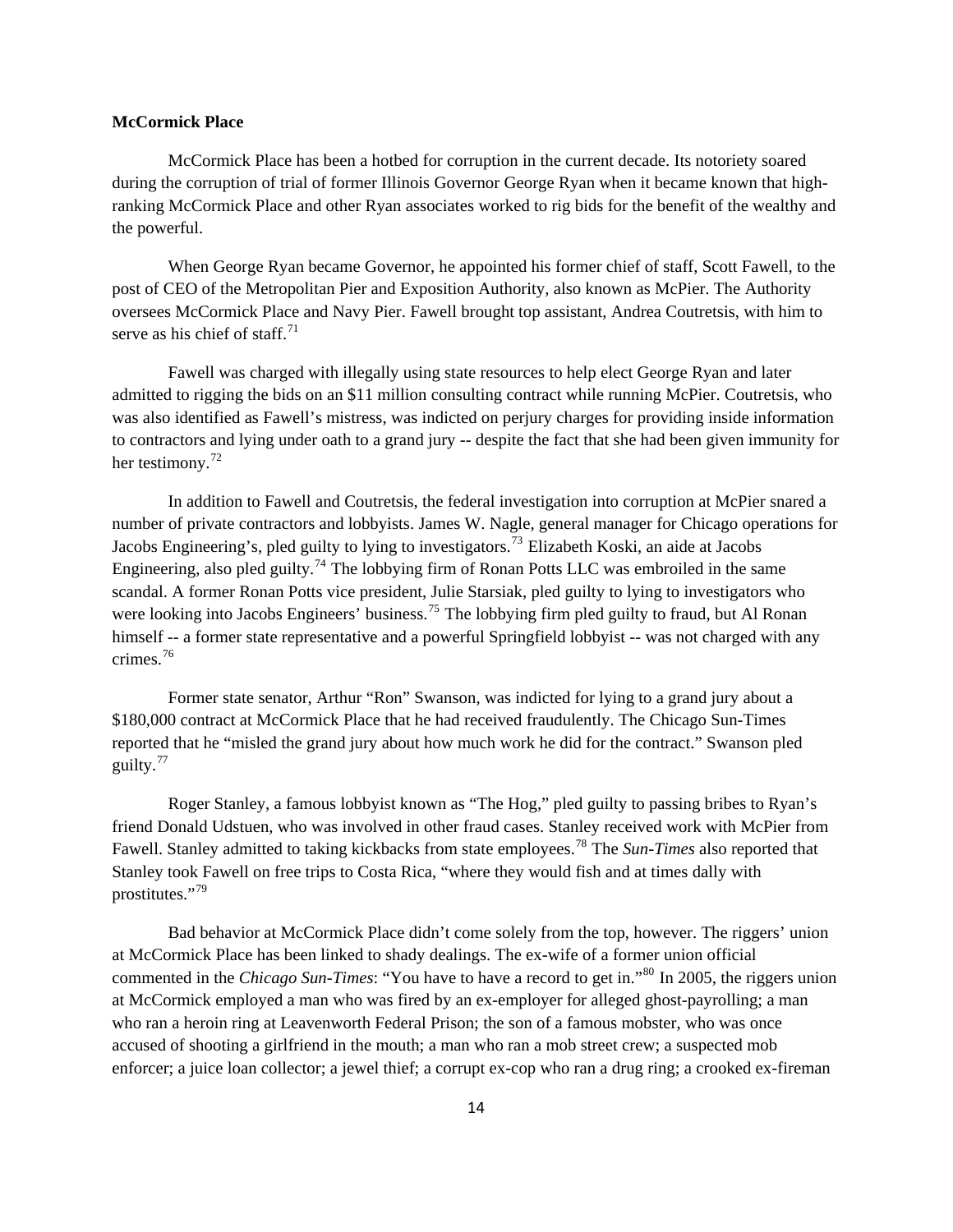who was convicted for drug crimes; a man who was linked to racketeering, bombing and drug dealing; an ex-senator who went to prison for ghost-payrolling; a man convicted of insurance fraud; and a man who was caught stealing from the church collection plate.<sup>[81](#page-81-1)</sup>

Generally, McCormick Place was seen not only as the site for the annual automobile show and other large expositions and conventions but also as the place where deals could be made, bribery was a common practice, contracts rigged, and criminals had free run.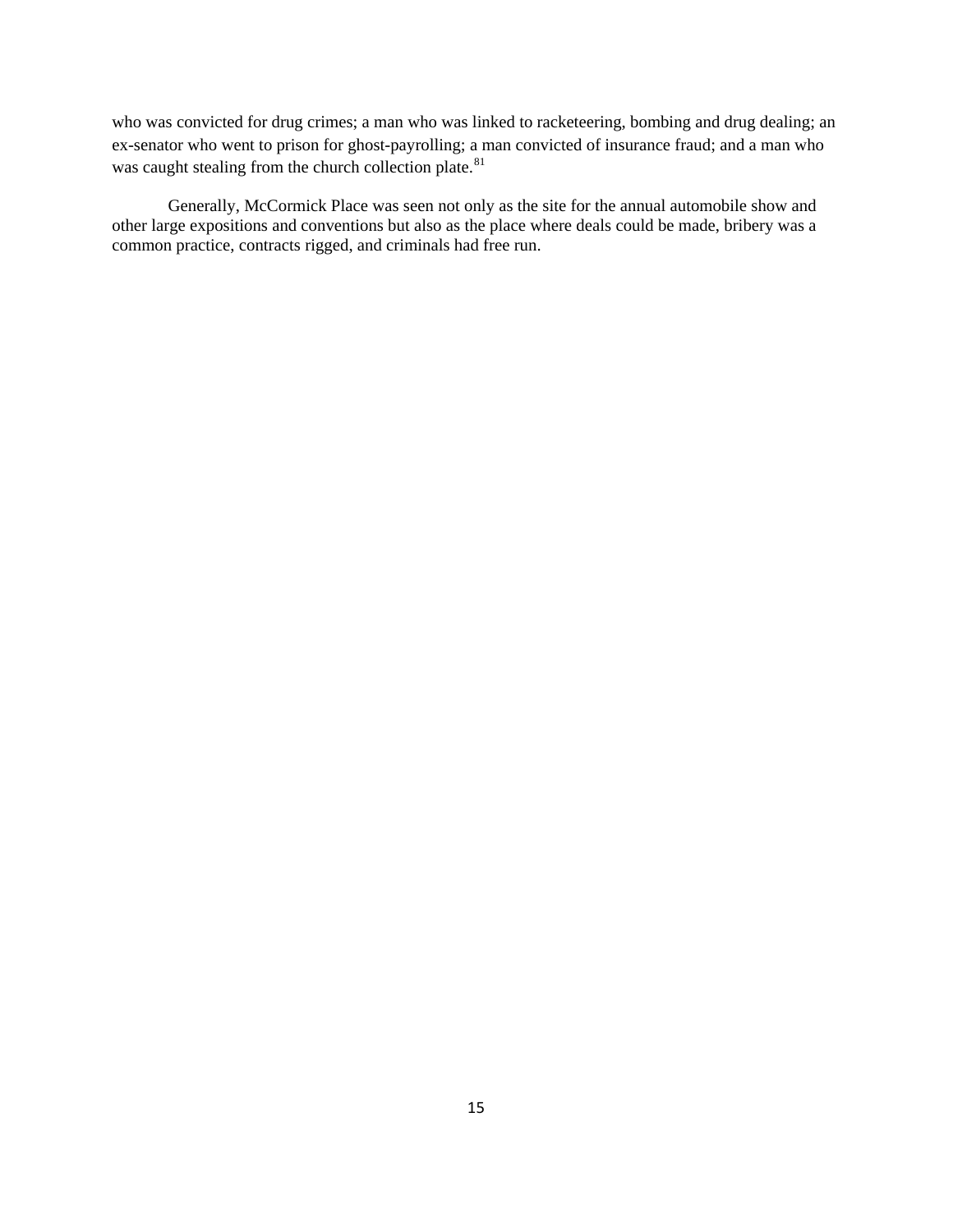# **O'Hare**

When the President of a Schaumberg door company was asked why his company did not bid for O'Hare contracts, he responded that it is "impossible" for companies without clout to get city work.[82](#page-81-1) This is the atmosphere of clout has surrounded Chicago's busiest airport, as scandals have plagued O'Hare for the last twenty years.

Minority business fraud has been a major problem at O'Hare. In 2006 during an investigation into fraud at O'Hare, the controversies claimed the job of O'Hare Concessions Chief Nancy Takata. <sup>[83](#page-81-1)</sup> That year, an African American businessman was accused of running a front company for Panda Express and Tony Rezko, the notorious state lobbyist. <sup>[84](#page-81-1)</sup> A different restaurant had been allowed to operate at O'Hare without a minority partner for more than a year before it was asked to leave. <sup>[85](#page-81-1)</sup> Also, it was learned that O'Hare's Billy Goat Tavern had been registered in the name of the owner's wife, raising questions about who actually ran the O'Hare Billy Goat Tavern.<sup>[86](#page-81-1)</sup>

In 2005, a company operated by Timothy and Everett Rand, two prominent Chicago businessmen, was given a 10-year contract to run nearly a dozen restaurants at Midway under pretense that their business was "disadvantaged." The Sun-Times disclosed that they had never even applied for that certification. [87](#page-81-1)

But, perhaps the most noteworthy scandal of the last 20 years involved the well-connected Duff family, which has been accused of mob ties. Patricia Green Duff and her son, James M. Duff, were indicted on charges of racketeering, conspiracy, mail fraud and money laundering because their company allegedly fraudulently obtained contracts at O'Hare and other places. Patricia Duff was deemed too sick to stand trial but James Duff was convicted as were of Dolan, Stratton, Leahy and Wisniewski.<sup>[88](#page-81-1)</sup> A jury found Alexander not guilty.<sup>[89](#page-81-1)</sup> (The Duff family is discussed more in detail under "Procurement" Services.")

Chris Kelly, who along with Tony Rezko was a top fundraiser for former Governor Rod Blagojevich, pled guilty to contract fraud amounting to \$8.5 million at O'Hare. Kelly, a roofing contractor, committed suicide prior to Blagojevich's trial and conviction.<sup>[90](#page-81-1)</sup>

John Harris, Blagojevich's former chief of staff, was a Deputy Aviation Commissioner during the time Rezko and Kelly were doing business at O'Hare. Harris, who was not charged with crimes related to his work at O'Hare, pled guilty to one count of wire fraud and agreed to testify for the prosecution at Blagojevich's trial. <sup>[91](#page-81-1)</sup>

 Michael Segal was a major figure in Chicago's social scene, hob-knobbing with all the major political players, when he was arrested for insurance fraud in 2002 and convicted in 2005. Among other properties, his firm insured O'Hare.

Although not all scandals at O'Hare have led to indictments or resulted in convictions, O'Hare, and Midway too, have long been hospitable to patronage, cronyism and conflicts of interest.

Examples of apparent or actual conflicts of interest include the granting of a contract for O'Hare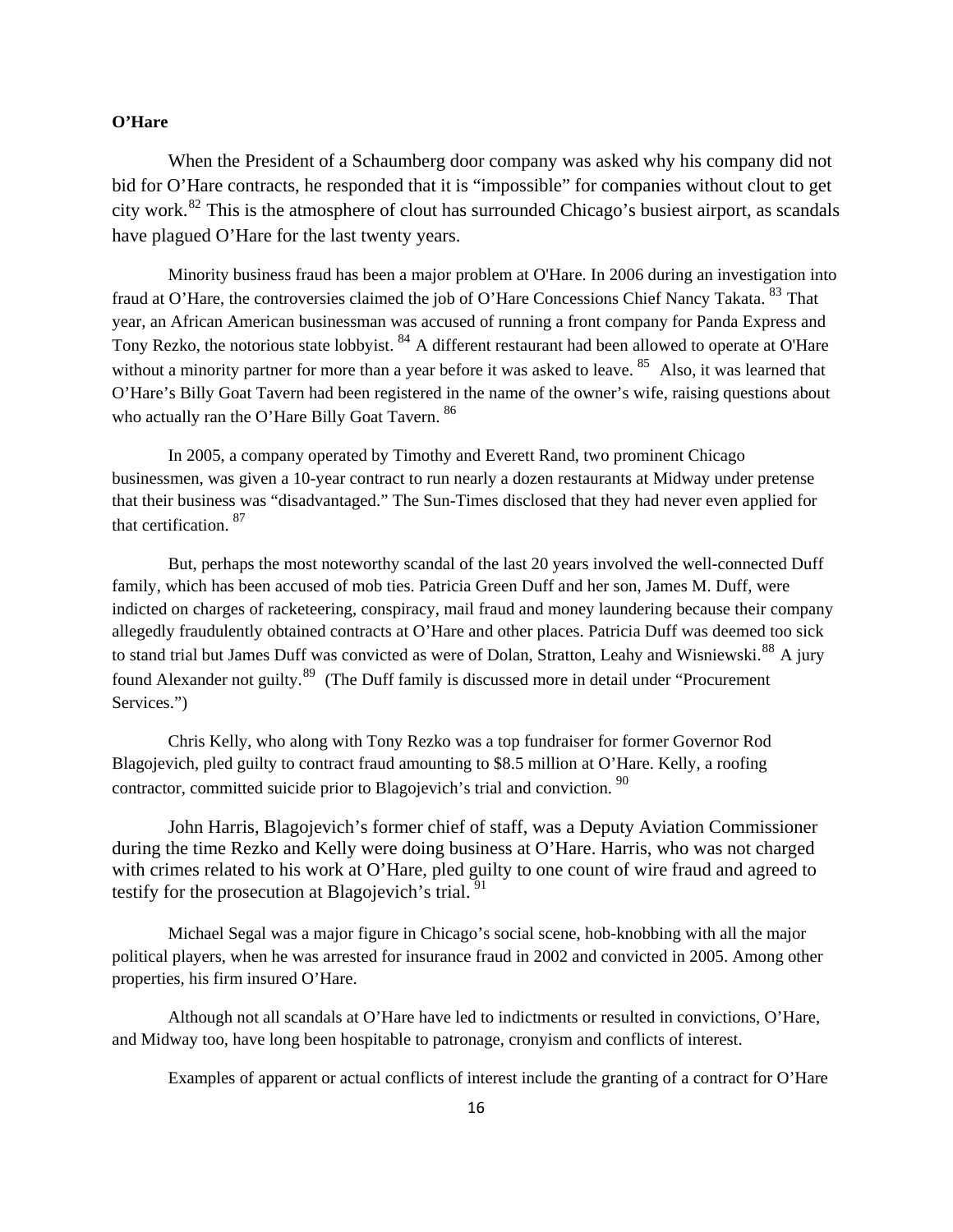expansion to the law firm of Shefsky & Froelich, whose list of partners included Brian Crowe, former City Corporation Counsel. Ardmore Associates, another recipient of a major O'Hare contract, counted former Building Commissioner Cheryl Thomas as its CEO and employed former Sewer Department Deputy Commissioner Dennis Connolly. [92](#page-81-1)

Close friends and associates of the Daley family have also benefited from airport contracts. Walsh Construction Company is run by Matthew Walsh, whose father grew up with Richard J. Daley. Walsh Construction had been a regular contributor to the current Mayor Daley until Daley stopped receiving contributions from city contractors after the Hired Truck scandal. Walsh received an O'Hare contract that was scrutinized but deemed legal. <sup>[93](#page-81-1)</sup>

Former Illinois Gaming Board Chairman Elzie Higginbottom, who was Mayor Daley's chief fundraiser in the black community, ran a company called East Lake Management and scored a 10 percent share of a \$51-million, 3-year contract in 2005.<sup>[94](#page-81-1)</sup> That same year, Transportation Commissioner Miguel d'Escoto's brother and father, who run d'Escoto Inc., received a contract at O'Hare. And Patrick Harbour, with two generations of family ties to Mayor Daley, won O'Hare contracts for his Harbour Contractor's Inc.  $95$ 

A disbarred attorney named Oscar D'Angelo collected \$480,000 to broker a lucrative deal for an O'Hare vendor in 2000 that also put two Daley friends, Grace Berry and Barbara Burrell, into business at the airport. [96](#page-81-1)

The cronyism at O'Hare Airport has taken on humorous dimensions as well. The Chief Management Officer of the Chicago Aviation Department, Jan Arnold, reportedly spoke out to staff against clout hiring but then, in 2007, hired a former colleague, Ann Marie Mulkeen, to work for the Chicago Airport Resources Enterprise. [97](#page-81-1)

Contracts were not all that was awry – hiring practices have long been described as particularly clout driven. John Kosiba, a former deputy aviation commissioner who was implicated in the Sorich patronage trial, admitted to rigging the system during his early 2000s tenure to ensure politically connected job candidates received positions.<sup>[98](#page-81-1)</sup> Former First Deputy Aviation Commissioner David Ochal, who resigned after learning he was being observed by federal investigators, was also tied to patronage hiring.[99](#page-81-1) According to disgraced and convicted former Streets and Sanitation Commissioner Al Sanchez, jobs for the Department of Aviation went to the "whitest, cloutiest people."<sup>[100](#page-81-1)</sup>

The airports, especially O'Hare, have been a haven for many political patronage workers, particularly those precinct captains and relatives of powerful northwest side Democratic Party Ward Committeemen.

O'Hare airport, primarily because its costs have been paid mostly by the airlines rather than by homeowners' property taxes, has been a center of Chicago government corruption for decades. It follows the familiar patterns in Chicago government of patronage jobs, corrupt contracts, and clout.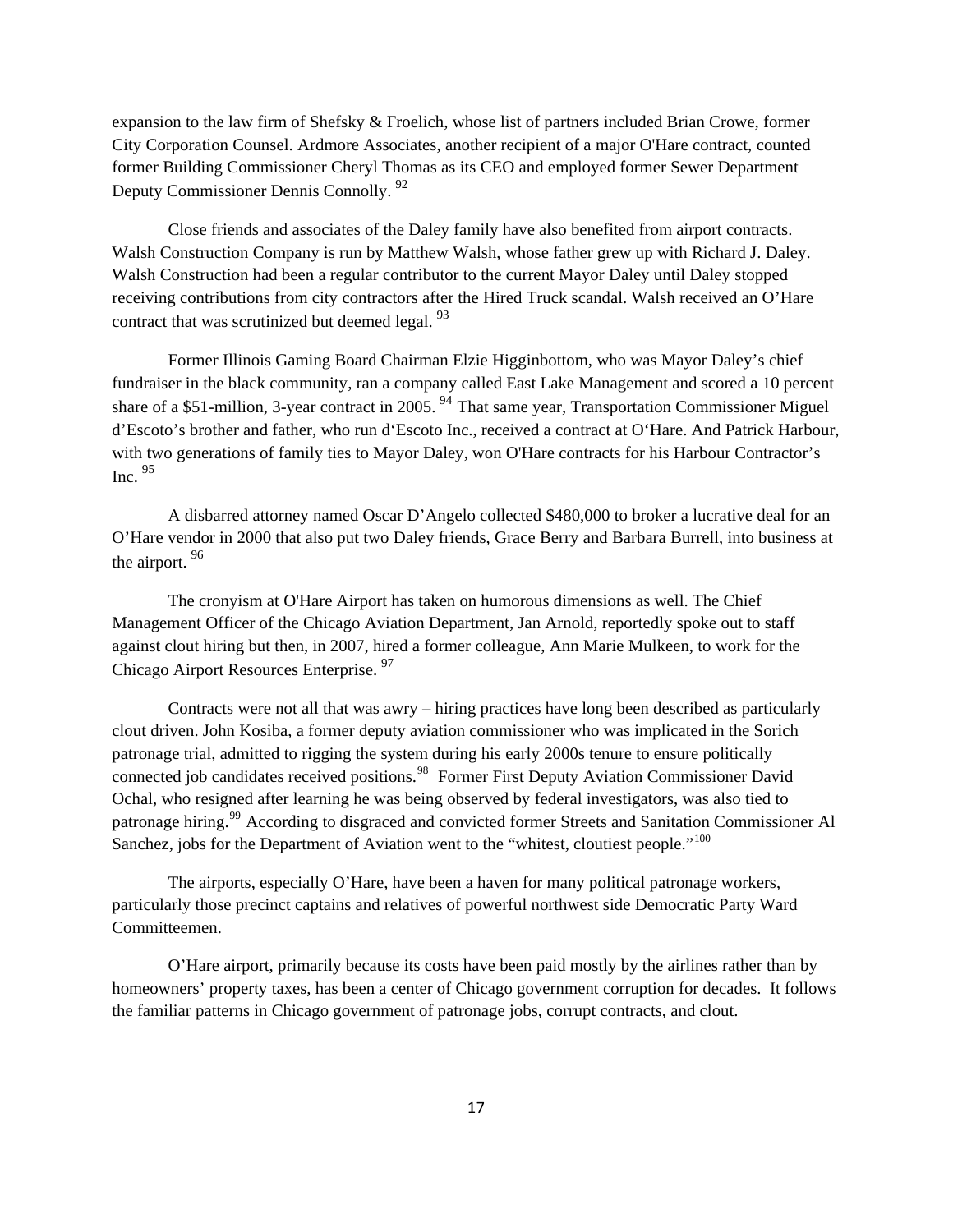#### **Chicago Park District**

 The corruption and patronage saga of Chicago politics has touched most departments in the city and related local governments at one point in time or another. The Chicago Park District is no exception. The Park District has its share of patronage jobs, hiring scandals, bribery, and investigations. The mission of the Park District is to create leisure and an escape from the confines of city life. Unfortunately, like many of the departments in Chicago government, the Park District has embodied some of the worst aspects of government corruption. The Park District and its employees were investigated numerous times in the past several decades as part of these federal probes: operations Phocus, Lantern and Silver Shovel. More recently the development of Millennium Park led to criticism of Chicago Park District's practices.

 Patronage in the Park District has long been a common theme for Chicago. The patronage system of hiring political workers operates in secret so the number of patronage jobs and the exact procedure by which they operate is difficult to quantify despite exposure through the Shakman cases which began in 1970 and continues today. Nonetheless, the Park District has been a haven for patronage jobs for a century and it is not clear that all patronage in the District has been eliminated even today.

 Scandals that have affected the Park District often focus on bribes taken for landscaping contracts, boat moorings and vendor contracts. Through a variety of means, public employees and vendors have found ways to make an easy dollar at the expense of the community. These instances are more than an employee seizing an opportunity to cash in on a lone unethical action. The people listed in our report have been investigated and/or indicted and convicted because they have caught the attention of the authorities. Seldom is the individual Park District employee who sneaked a couple of dollars on the side brought to public attention.

 In the late 1980s, Operations Lantern and Phocus were two federal investigations that involved illegal behavior by Park District employees.

 Operation Phocus centered on a bribery of several Chicago Park District officials. The bribes were taken to circumvent the lottery system designed to ensure that boat mooring spaces in the harbors were given out fairly. Indicted in this investigation were the Marine Director Gerald Pfeiffer, <sup>[101](#page-81-1)</sup> Harbor Master James Soreng,<sup>[102](#page-81-1)</sup> Harbor Foreman John Wojdyla,<sup>[103](#page-81-1)</sup> Harbormasters Carl Swanberg,<sup>[104](#page-81-1)</sup> and Paul Wimunc.<sup>[105](#page-81-1)</sup> Pfeiffer was charged with taking \$200,000 in kickbacks from businessman Kenneth Schmidt, owner of Aqua-Matic Piers and Illinois Pier and Docks. According to federal investigators, the two companies obtained more than \$3.8 million in contracts from 1977 through 1983 to install docks throughout the park district harbor system.[106](#page-81-1) Pfeiffer was a \$53,000 a year Marine Director and also a top political aide to former Park District Supervisor Edmund Kelly.<sup>[107](#page-81-1)</sup> Pfeiffer pleaded guilty to coercing boat owners to make contributions to Kelly`s political coffers and making payoffs to harbor masters in exchange for mooring assignments. Kelly was not accused of wrongdoing.

 The other men involved in this investigation faced indictments for accepting bribes and campaign contributions ranging from \$500 to \$5,000 from boat owners who sought moorings but circumvented the district's lottery system for choice locations. Soreng, Wojdyla, and Wimunc all pleaded guilty to charges relating to accepting tips and compensation without reporting this income on their taxes.<sup>[108](#page-81-1)</sup> Swanberg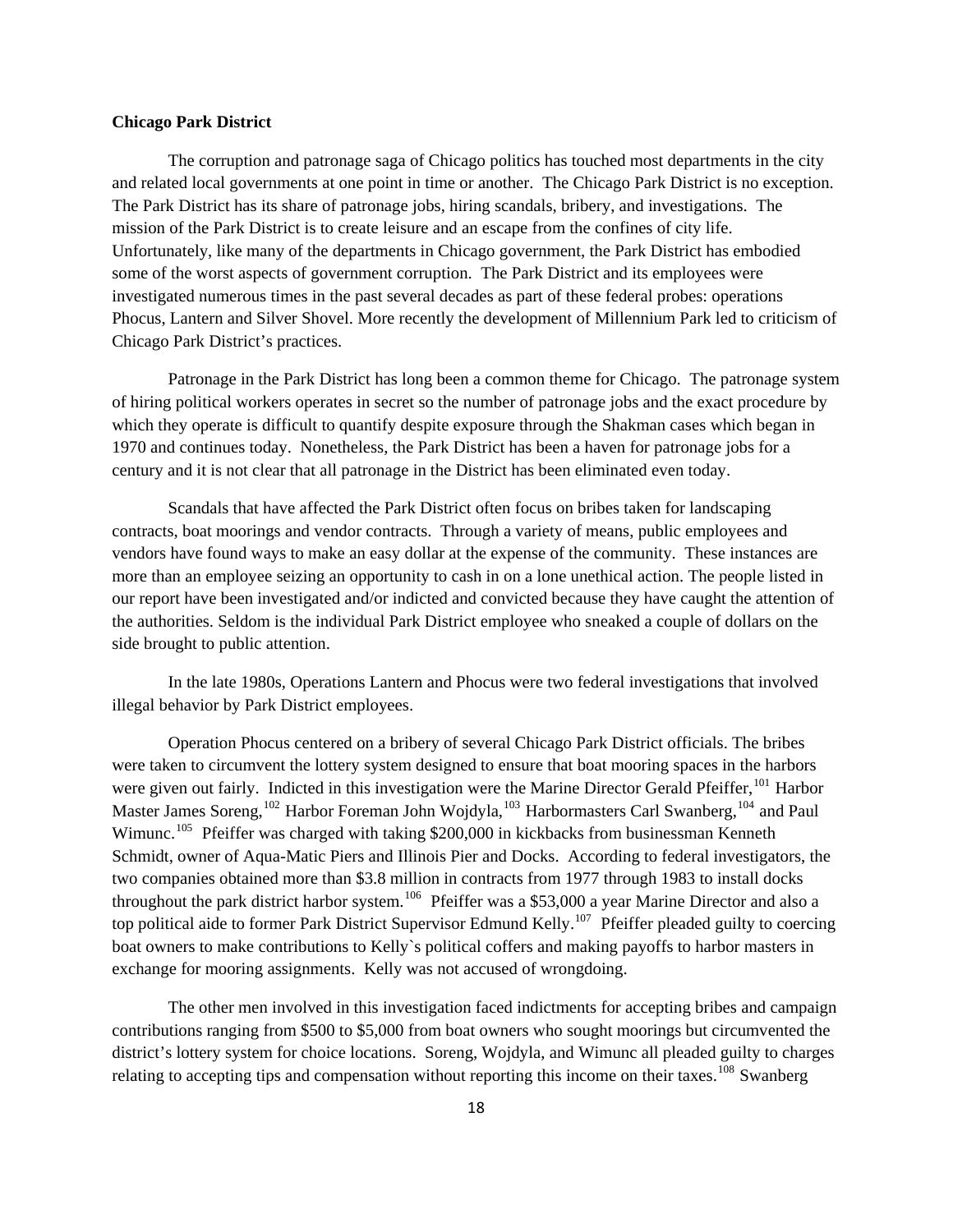pleaded guilty to accepting \$29,000 in shakedowns from 16 boat owners. Swanberg died just hours after being sentenced to 60 days work-release program for his role in the scandal. Prosecutor Assistant U.S. Attorney Sheldon Zenner said, "He was a decent human being who got caught up in the corruption that pervaded the park district. But to his credit, he did his best to make amends."<sup>[109](#page-81-1)</sup> Many otherwise good people get seduced by the easy dollar.

 During the same time period as Operation Phocus exposed the corruption in the Marine Division, Operation Lantern nabbed Chief Mechanical Engineer, Edward Mack of the Chicago Park District. Mack was charged and indicted for receiving bribes to approve phony invoices.<sup>[110](#page-81-1)</sup> He pleaded not guilty to these charges originally.<sup>[111](#page-81-1)</sup> But after the vendor involved agreed to cooperate, Mack and others changed their plea to guilty. $^{112}$  $^{112}$  $^{112}$ 

 The Park District restructured recreation staffs and reorganized levels of management after the earlier scandals of the 1980s and 1990s. This was followed by a period relatively free from scandal, which came to an end early in 2000 with the indictment and conviction of Larry Cain as part of Operation Silver Shovel.

 Larry Cain, a former contract compliance officer for the Park District, pleaded guilty to racketeering in March, 2000.<sup>[113](#page-81-1)</sup> Cain pocketed a series of payoffs in the early to mid-1990s from a number of companies seeking his help in securing contracts, authorities said. Assistant U.S. Attorney Diane MacArthur said Cain, a Harvard Law School graduate, extorted businesses in part to support a cocaine addiction and pocketed at least  $$7,175$  in bribes.<sup>[114](#page-81-1)</sup>

 After the Silver Shovel investigation the focus turned to a Millennium Park investigation of a landscaping company awarded city contracts.

 The construction of Millennium Park required the city and the district to enter into building contracts with many firms. One firm solicited a Park District official for landscaping contracts worth millions of dollars. Michael Lowecki, owner of James Michael Inc., admitted to bribing Park District official, Shirley McMayon to obtain an \$8 million dollar contract for Millennium Park landscaping.<sup>[115](#page-81-1)</sup> Also named in the indictment was John Kevin Hass, who was the Chief Operations Officer of James Michael Inc. until November 2001.<sup>[116](#page-81-1)</sup> McMayon was accused of taking bribes in forms of cash, vacations, car payments and other kickbacks totaling \$137,000. McMayon pleaded guilty and was sentenced to 34 months in prison and ordered to pay  $$62,000$  in restitution.<sup>[117](#page-81-1)</sup> Lowecki and Haas both pleaded guilty to giving bribes and were sentenced to 46 and 20 months in prison, respectively.<sup>[118](#page-81-1)</sup>

 After the Millennium Park landscaping indictments and convictions there haven't been any publicly reported indictments of any Chicago Park District employees or vendors. This doesn't mean all has been quiet. There has been at least one notable investigation into possible wrong doing.

 Top Chicago Park District official, Laura Foxgrover was investigated for ethics violations after it was disclosed that she had a child with Chicago businessman, Matthew O'Malley, while negotiating for a contract to run an upscale restaurant at Millennium Park called the Millennium Park Grill.<sup>[119](#page-81-1)</sup> Foxgrover also asked the Chicago City Council to grant the Millennium Park Grill a liquor license even though she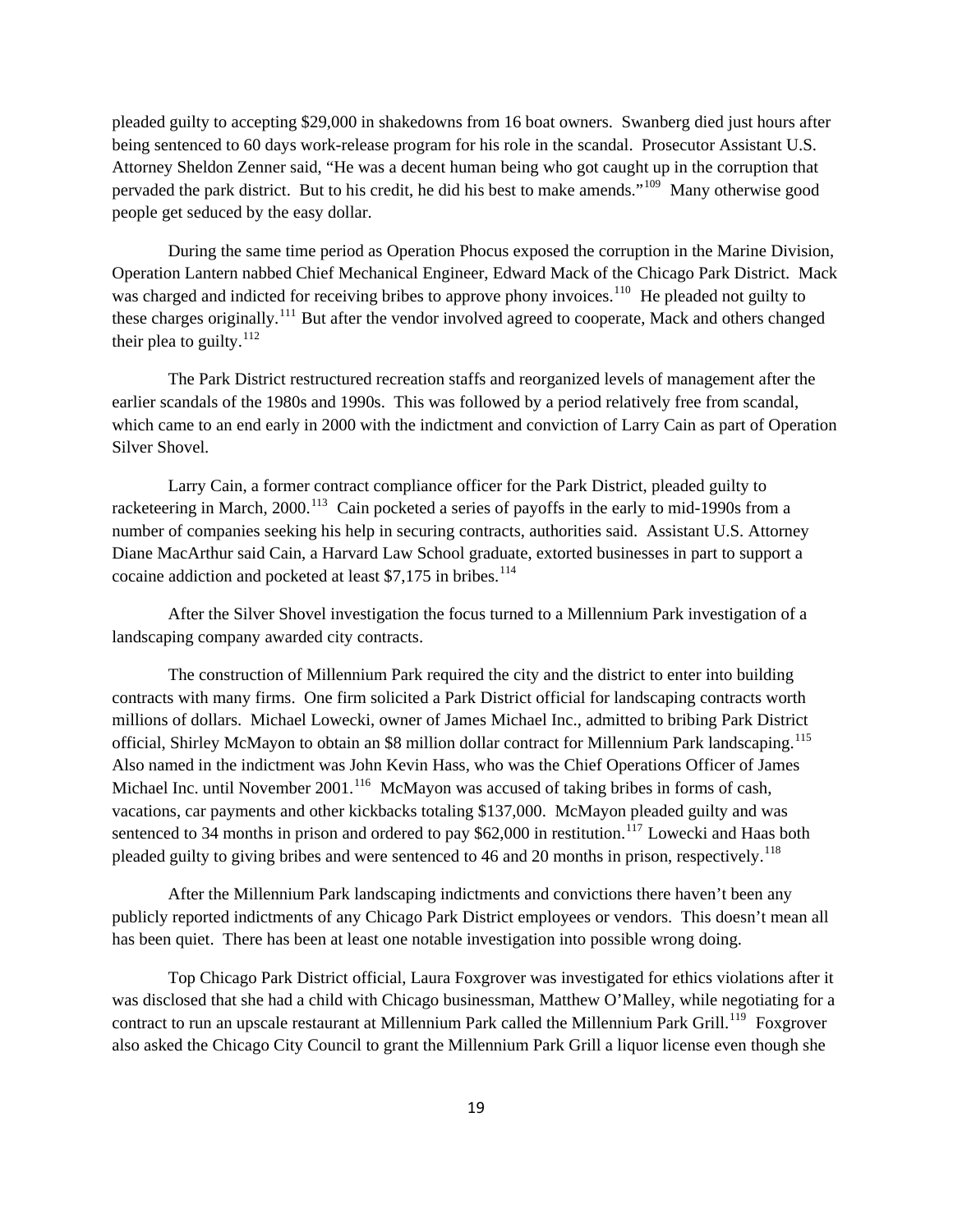had a financial relationship with Mr. O'Malley. At that time according to Foxgrover, O'Malley was financially indebted to Foxgrover for  $$5,000$ .<sup>[120](#page-81-1)</sup>

 After the Chicago Sun-Times disclosed the information on Foxgrover and O'Malley the Park District officially investigated any possible wrongdoing or conflict of interest. After a review of emails, sworn depositions and supporting documents, ethics officer Thomas Rakowski concluded that Foxgrover was not in violation of any ethics rules and there were no further charges. "The ethics officer said it was his opinion that Laura Foxgrover did not violate the Park District's ethics ordinance with respect to her relationship with Matthew O'Malley," said Park District spokeswoman Jessica Maxey-Faulkner.<sup>[121](#page-81-1)</sup> The business lease for Millennium Park Grill has remained unchanged. This investigation was closed without further action and there was no official finding of wrong doing but it demonstrates that close ties between lucrative businesses and public officials often lead to public corruption.

 So, like other units of Chicago government, the park district has been a haven for patronage and crooked contracts. There are also numerous conflicts of interest.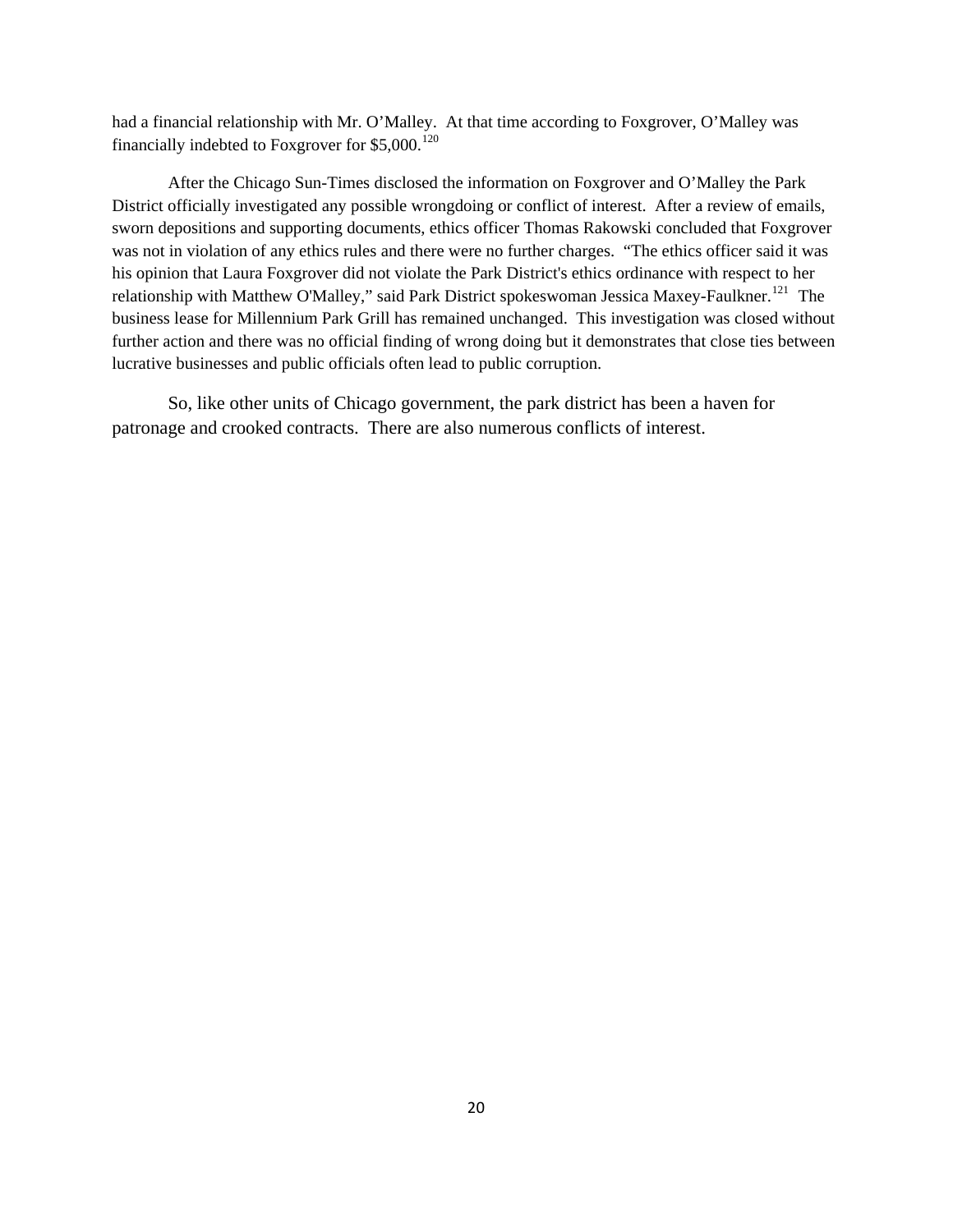#### **City Treasurer's Office**

 The most notorious case of corruption in the Office of the City Treasurer of Chicago's came to light in1999, when then Treasurer Miriam Santos was accused of illegally soliciting campaign contributions for her eventually unsuccessful campaign for Illinois Attorney General against the incumbent, Jim Ryan.<sup>[122](#page-81-1)</sup> The investigation began in May of 1998 because of allegations that Santos threatened to end business with banks and other large firms if they did not contribute to her campaign for Attorney General.<sup>[123](#page-81-1)</sup>

 According to evidence presented at her trial, Santos pressured Citibank FSB to contribute to the campaign and attempted to force the bank to hold a fundraising event for her. Samuel Borwoski, a high level Citibank official, testified during Santos's trial that he received a phone call from a threatening Santos to contribute \$1,500 to her campaign instead of the \$500 that Citibank was willing to contribute. Santos called the contribution "unacceptable," implying that Citibank had to come up with the \$1,500.<sup>[124](#page-81-1)</sup> During the trial, the jury learned that Patricia Errera, chief investment manager in the Treasurer's office, filed a complaint with the Chicago's Board of Ethics charging that Santos had ended business with several brokerage firms due to their reluctance to contribute approximately \$10,000 each to the Democratic Party on Santos's behalf.<sup>[125](#page-81-1)</sup>

 The allegation regarding withholding business was particularly scandalous because Santos was responsible for overseeing the investment of \$2.5 billion in city funds and for investing with firms that provided the highest rate of return with the lowest risk possible.<sup>[126](#page-81-1)</sup> U.S. Attorney Scott Lassar said "Santos**'**s blacklisting of investment firms cost the city at least \$16,000 in interest."[127](#page-81-1)

 During her trial, a tape-recorded phone call between Santos and Fuji securities executive was played. The tape contained a recording of Santos telling Fuji's executives that it was time to "belly up" since the firm had "no other choice."<sup>[128](#page-81-1)</sup>

 The indictment against Santos also included the use of city workers to do political work for her campaign. On July 27, 1999, after what many jurors felt was a rushed trial, Santos was found guilty of six of 12 counts, one count of attempted extortion and five fraud charges. She was sentenced to 40 months in prison.<sup>[129](#page-81-1)</sup> However, there were various hiccups in the trial and a "veritable avalanche of errors" in cross-examining witnesses and obtaining evidence. Santos appealed and won the right to a retrial.<sup>[130](#page-81-1)</sup> While on appeal, Santos was allowed to return to her job as Treasurer.<sup>[131](#page-81-1)</sup>

 On October 26, 2000, nearly two weeks before the scheduled start of her retrial, Santos pleaded guilty to one felony count of mail fraud. Her bargain with the prosecutors included serving time in prison, paying restitution of \$20,000 to the city, and \$1,000 fine.<sup>[132](#page-81-1)</sup> In her plea agreement, Santos's confessed that she did "direct and cause employees of the treasurer's office to engage in campaign activities while they were on duty at their city jobs." (CT 10-27-2000)

 Santos was initially appointed to the Treasurer's position in 1989 by the newly elected Mayor Richard M. Daley. She replaced then treasurer Cecil A. Partee who was appointed to replace Daley as Cook County State's Attorney. She won election to a full-term as Treasurer in 1991.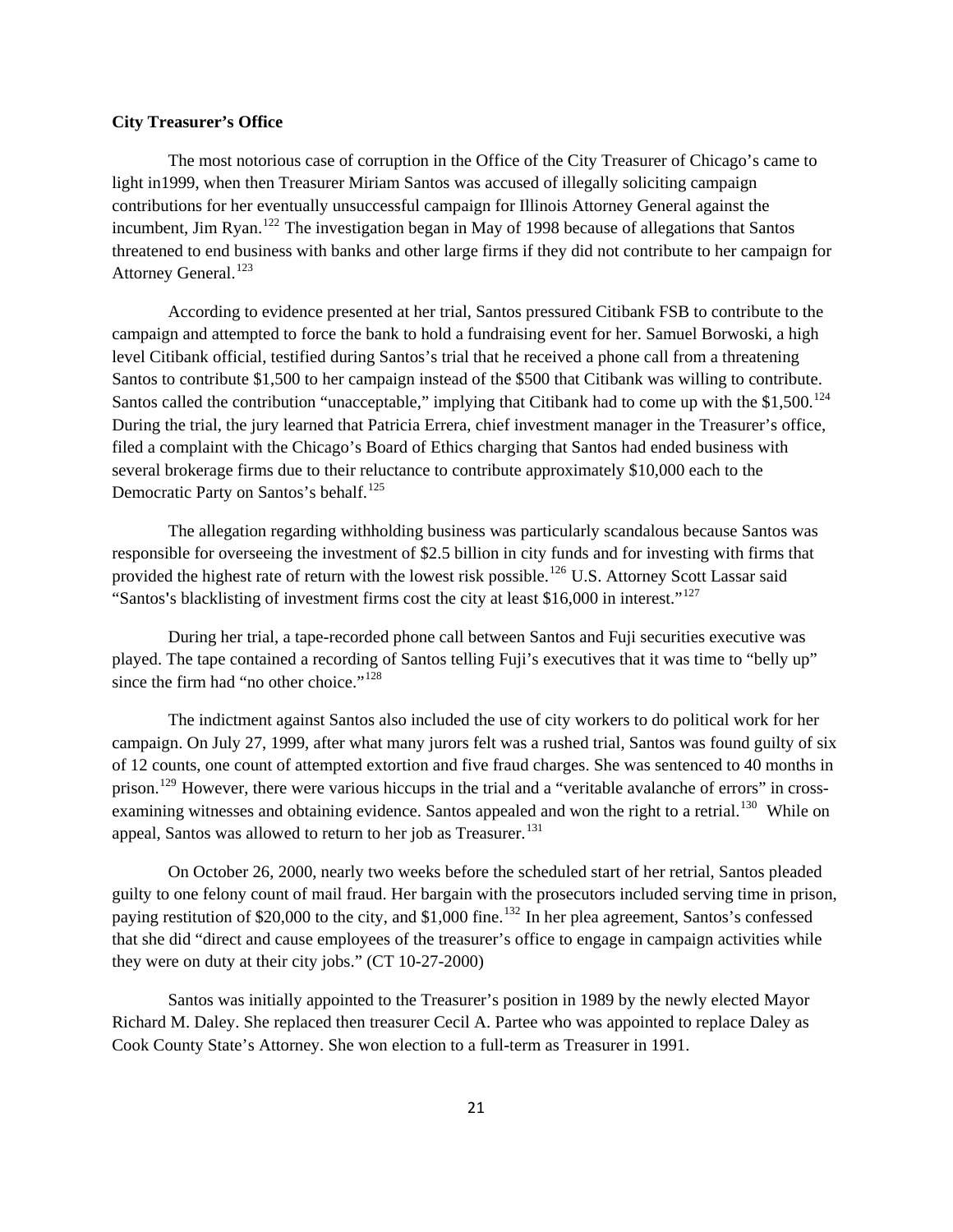Ironically, early in her appointed term, Miriam Santos got to play corruption cop when she joined with the City's Inspector General to uncover a check-cashing scam amongst lower ranking employees. The scam began while Partee was Treasurer.

 The six employees allegedly wrote personal checks on closed bank accounts and then cashed the checks. Once the checks bounced and returned to the Treasurer's office, the checks were taken by the employees and destroyed to remove evidence of cash embezzlement.<sup>[133](#page-81-1)</sup> News reports indicated that the following members of the Treasurer's staff were under investigation: Sharon Latiker, Clerk to City Treasurer; the head cashier Johnil Boyd; administrative assistant Hermia De Trayon; and Patrick Gavin, Phyllis Flowers, and Louise Brown. Only Louise Brown and Sharon Latiker were convicted.<sup>[134](#page-81-1)</sup> Phyllis Flowers was fired but little information was provided about the other employees.

 Thus, in the Treasurer's office cases of embezzlement, shaking down banks for campaign contributions, and employees doing political work on government time exemplified the patterns of corruption.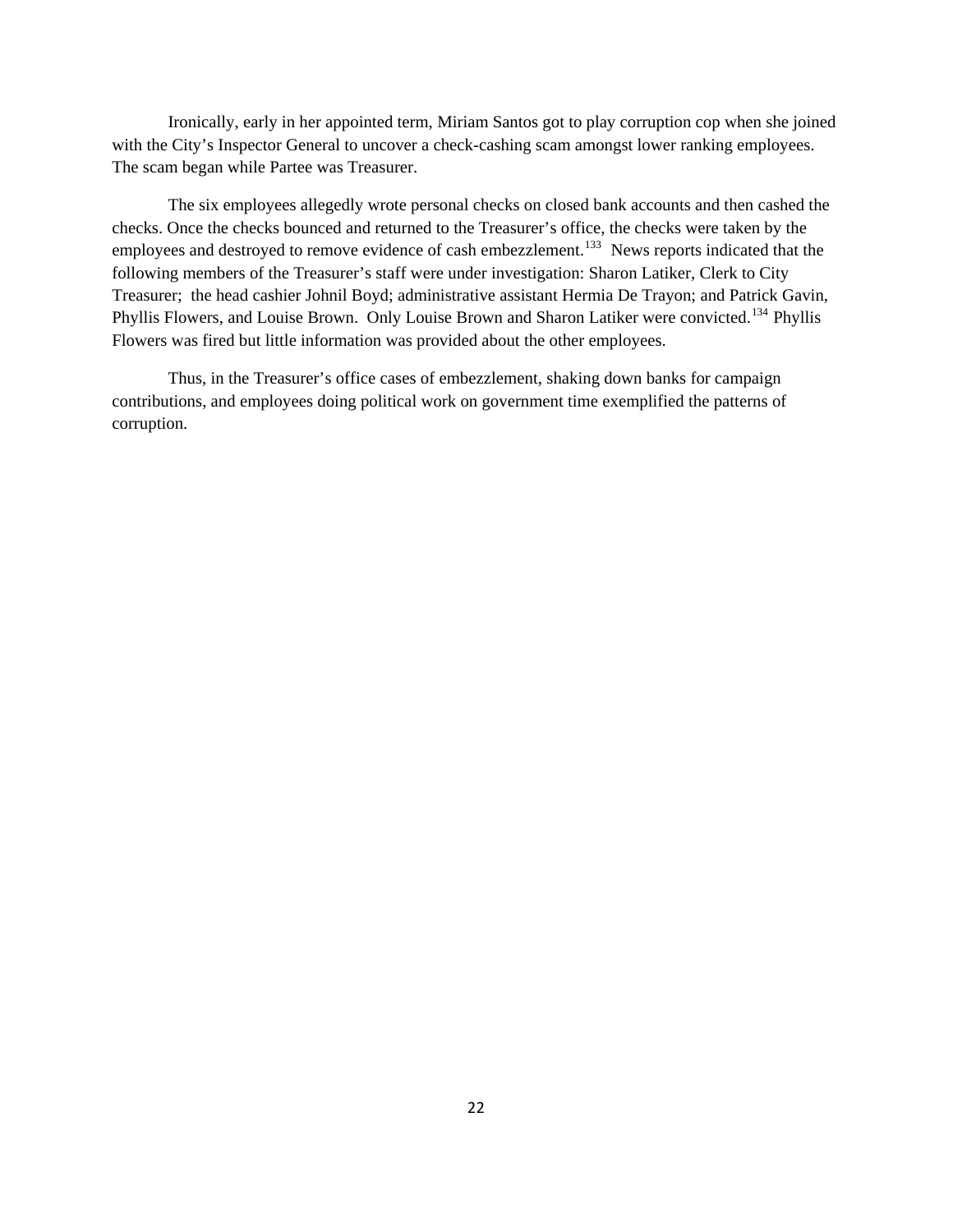### **Contract Procurement Corruption: Minority and Women-Owned Business**

Since 1985 The City of Chicago has maintained an affirmative action construction program dedicated to Minority-Owned Businesses (MBE) and Woman-Owned Businesses (WBE) with a stated mission to "remedy ongoing discrimination and the effects of past discrimination against women and minority groups, so as not to be a passive participant in such discrimination."<sup>[135](#page-81-1)</sup> The program's goal is to set aside roughly 24% of city construction contracts for MBEs and another 4% for WBEs. Unfortunately, this 28% of Chicago's roughly \$1.4B construction budget has become a target for corrupt and fraudulent contractors eager for a piece of the pie.

Operation Silver Shovel was one of the deepest and most extensive corruption investigations in Chicago's history. When all was said and done 18 individuals were convicted on corruption charges, including six former aldermen, the former Chicago Water Commissioner, the former President of the Metropolitan Water Reclamation district, and two city inspectors.<sup>[136](#page-81-1)</sup> The investigation uncovered a scheme perpetrated by a city commissioner to place a sham MBE on the city's snow removal work list in exchange for cash bribes. It exposed an alderman's acceptance of \$10,000 in campaign contributions in exchange for fictitious MBE snow removal contractor status for the undercover agent's business. The undercover agent also received Woman-Owned status for his business after paying bribes.

The Duff family and their employees have defrauded the Chicago City Government for over \$100 million in MBE and WBE set-aside contracts.<sup>[137](#page-81-1)</sup> The head of the Duff family, James M. Duff, used his elderly mother Patricia Green Duff to create a sham WBE front by claiming that she owned and controlled at least 51% of Windy City Maintenance. He also convinced an African America employee to pose as the majority owner and controller of Remedial Environment Manpower. He plead guilty to 33 counts in the indictment and was later sentenced to nearly 10 years in prison and paid more than \$22 million in fines for defrauding Chicago by illegally taking contracts meant for minorities and women.<sup>[138](#page-81-1)</sup>

Duff family members have held at least two fundraisers for Mayor Richard M. Daley. Its family members, businesses and a union it controlled contributed at least \$32,000 to Daley's campaigns.<sup>[139](#page-81-1)</sup> It was also alleged that once elected to office in 1989 Mayor Richard M. Daley instructed a top aide to ensure that the Duffs received a city contract. Shortly afterwards the Mayor's Office of Special Events awarded Windy City Maintenance a no-bid contract to clean up after the Taste of Chicago which brings the firm roughly \$500,000 annually.<sup>[140](#page-81-1)</sup> Additional evidence of Daley-Duff collusion was brought forward by Bruce DuMont, president of the Museum of Broadcast Communications, who told the Tribune that Daley personally instructed DuMont's wife, then a top City Hall staffer, to make sure that the Duffs got a share of city work.<sup>[141](#page-81-1)</sup>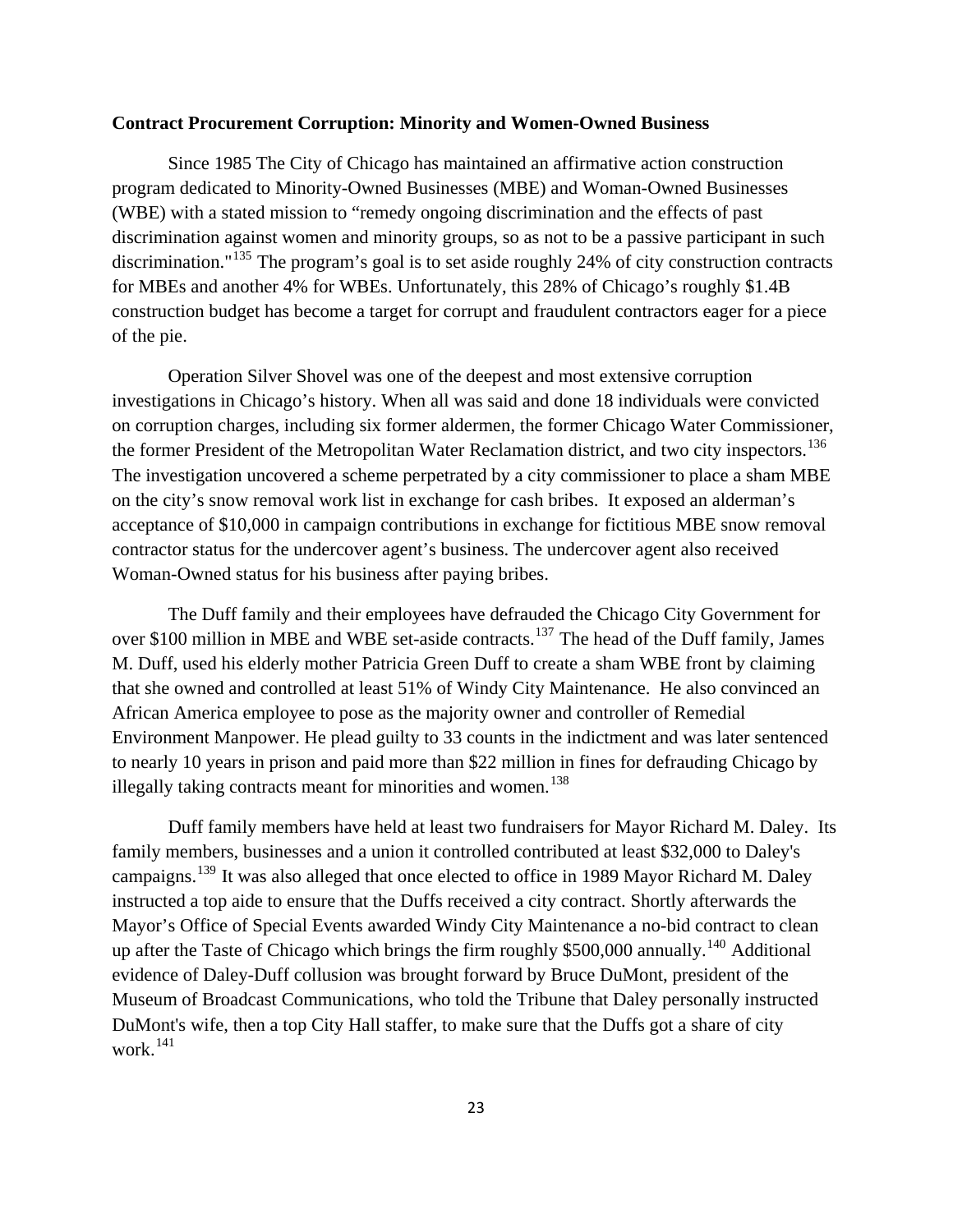Abuse of the MBE/WOE set-aside program over the years involved many companies and businesses. A former Chicago Bear fullback and lead blocker, Ronald Harper, president of Rohar Trucking, ran a front business. Harper was convicted of defrauding the city by allowing Aidan Monahan, President of Monahan Landscaping $142$ , to obtain MBE Chicago Public Schools landscape contracts. Castle did the work rather than sub-contracting at least 50% to Rohar Trucking. Both Harper and Monahan plead guilty to mail fraud. Collins Maintenance allegedly owned and operated by Monahan's girlfriend voluntarily disbarred itself from participating in CPS contract bidding for 20 months.

A more recent example of corruption within Chicago's MBE/WBE set-aside program involved Azteca Supply Co, and it's supposed President Aurora Venegas. At the time, Azteca was the largest female-owned subcontractor on Mayor Daley's multibillion-dollar O'Hare Modernization Project. Federal authorities said Venegas falsely represented to the City of Chicago that she performed a commercial useful function with regard to contracted work. It is alleged that the certified minority- and woman-owned business was hired to do contracting work on runway and restroom projects at O'Hare, and that the jobs were illegally subcontracted to firms owned by white men. Vegas and her husband, Thomas J. Masen, will be sentenced later in 2011 for these fraudulent schemes. They could be sentenced up to nine years in prison.<sup>[143](#page-81-1)</sup>

Mayoral candidate and former CPS School Board President, Gery Chico, played a role in perpetuating the city's certification of Azteca as an MBE, WBE, as well as a DBE (Disadvantaged Business Enterprise). According to lobbyist reports, Chico's firm was paid \$10,000 by Azteca to urge city officials to renew all three certifications.  $144$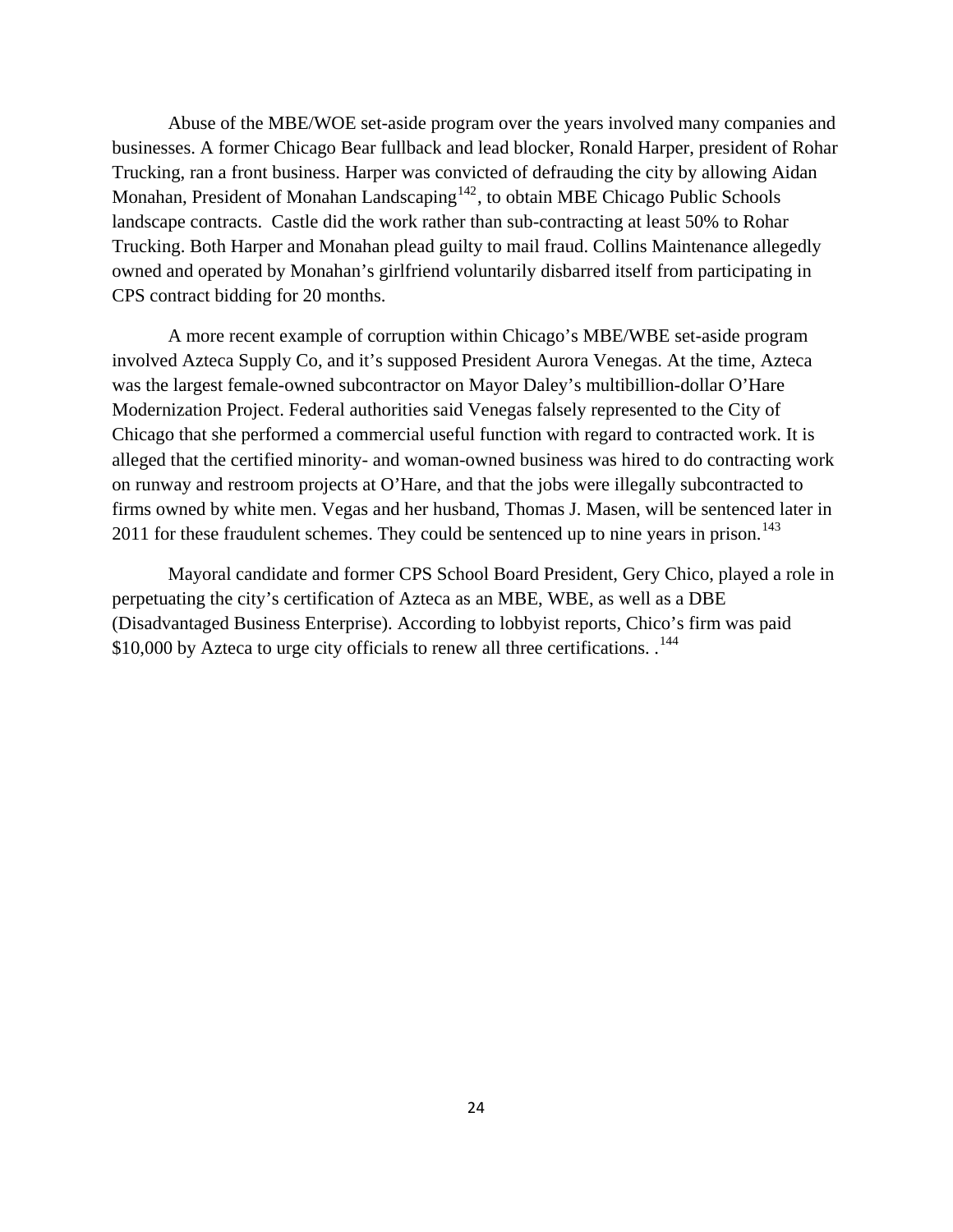# **Reforming Corruption in Chicago City Government**

There needs to be a comprehensive program of mutually reinforcing reforms. These should include a mix of corruption prevention and enforcement measures along with public involvement and education.

 To pass these reforms and to implement them requires the development of a broad coalition of support. In this regard a 2008 Joyce Foundation public opinion poll is encouraging. It showed that more than 60% of Illinois residents have corruption as one of their top concerns (even more than the economy or jobs) and that more than 70% favor a number of specific reforms like limiting the campaign money that legislative leaders can contribute to other legislative candidates. This poll indicates that there is a possibility of building a broad coalition around a comprehensive reform program. In addition, all of the mayoral candidates in this 2011 election have adopted various ethics reform proposals which can be found on their web sites. So this continues to be a popular theme among candidates and the public.

 Now is the time for all candidates and for the public to coalesce around a common 15 point agenda for change.

# *Building the Necessary Political Support*

- 1. Elect Reform Candidates who run on reform platforms and who keep their promises. This needs to happen consistently for a new political culture to be built in Chicago and in Illinois more broadly;
- 2. Develop a strong reform bloc of aldermen to enact campaign and government reforms, as well as a mayor to provide leadership in promoting reforms;

# *Campaign Financing*

- 3. Enact public campaign financing for all citywide and aldermanic campaigns. It is not enough to prohibit corrupting contributions or to require disclosure of contributors. There must be sufficient funding for all qualified candidates to get their campaign messages to voters;
- 4. Prohibit campaign committees from depositing any checks unless they have complete disclosure information at the time of the deposits. All checks without disclosure information must be returned to the contributors. Violators will be fined double the amount of the check;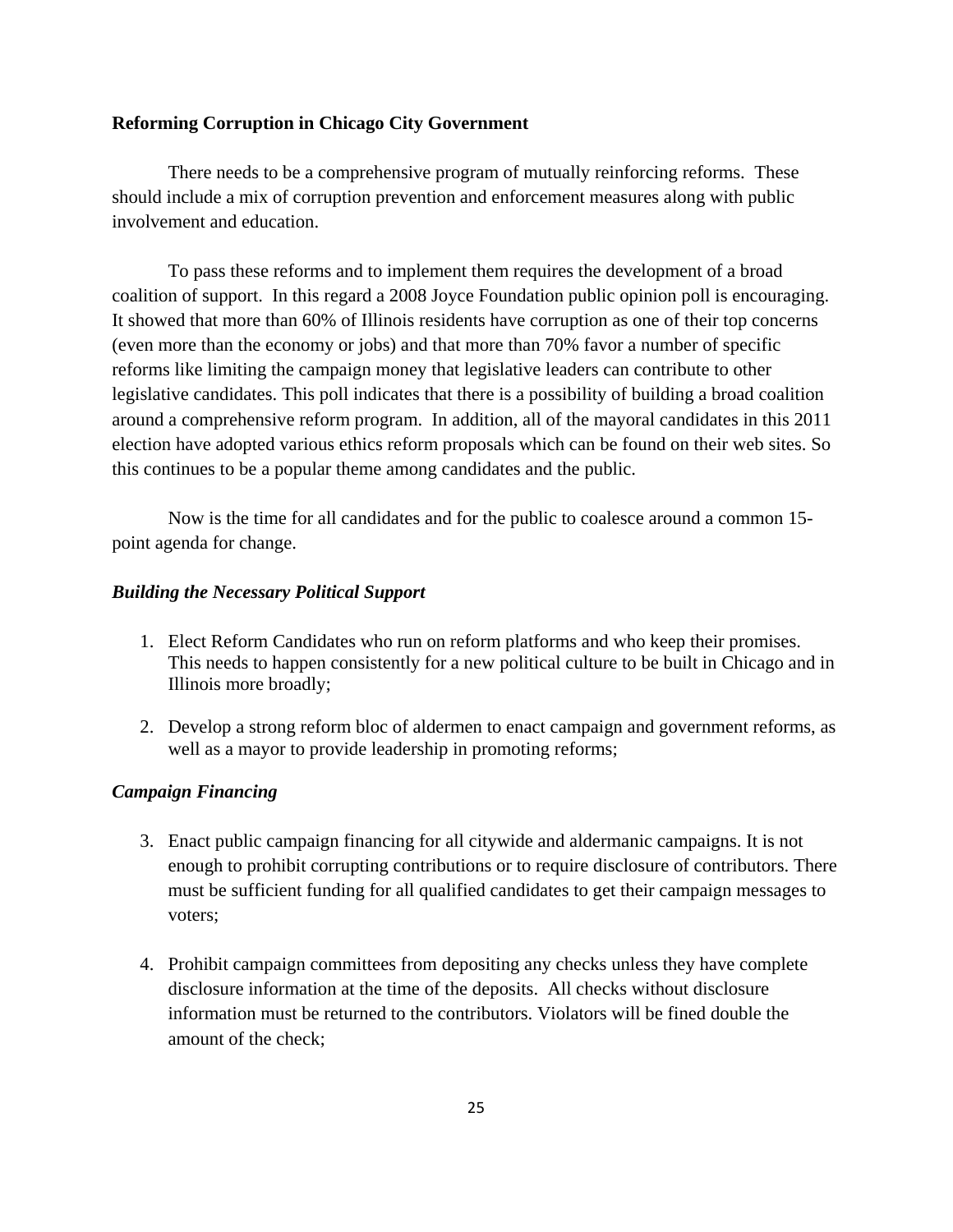# *Lobbying*

- 5. No elected or appointed public official may lobby any unit of local or state legislative, executive, judicial or quasi-judicial branch or agency on behalf of any entity except on behalf of his or her sole employer;
- 6. Prohibit any government employee (department, section, unit or entity) from accepting any gifts from anyone (individual, company, firm or organization) representing, doing business with or seeking action from a government official, department, or legislative, regulatory or judicial body;
- 7. Candidates for alderman and mayor should be required to report details of personal financing by making their income tax forms public to ensure that there are no conflicts of interest;
- 8. Strengthen the revolving door laws so that any official who takes up employment within two years of retirement from government with any entity which has business with that unit of government requires prior approval from the Board of Ethics. There should be unambiguous guidelines on what constitutes a conflict of interest in employment and waivers should be granted only in exceptional cases;

# *Transparency and Ethical Behavior*

- 9. We should require public schools to modify their curriculum to teach about the costs of public corruption and the importance of honest, ethical government. The University of Illinois at Chicago would be willing to help develop curriculum materials in collaboration with public schools. It is especially important to teach about the costs of public corruption in school so that the culture of corruption will be changed over time;
- 10. We need to strengthen the inspector general office, especially by giving it the power to investigate complaints against aldermen and aldermanic staff members. We should eliminate the separate city council inspector general. The inspector general should be empowered to prevent patronage hiring as well;
- 11. Create a more coherent and intelligible website for accessing City Contract Procurement data. The current Chicago City website is fragmented and is missing data;
- 12. Create a credit rating system for contracting firms based on their size, history, and operational efficacy: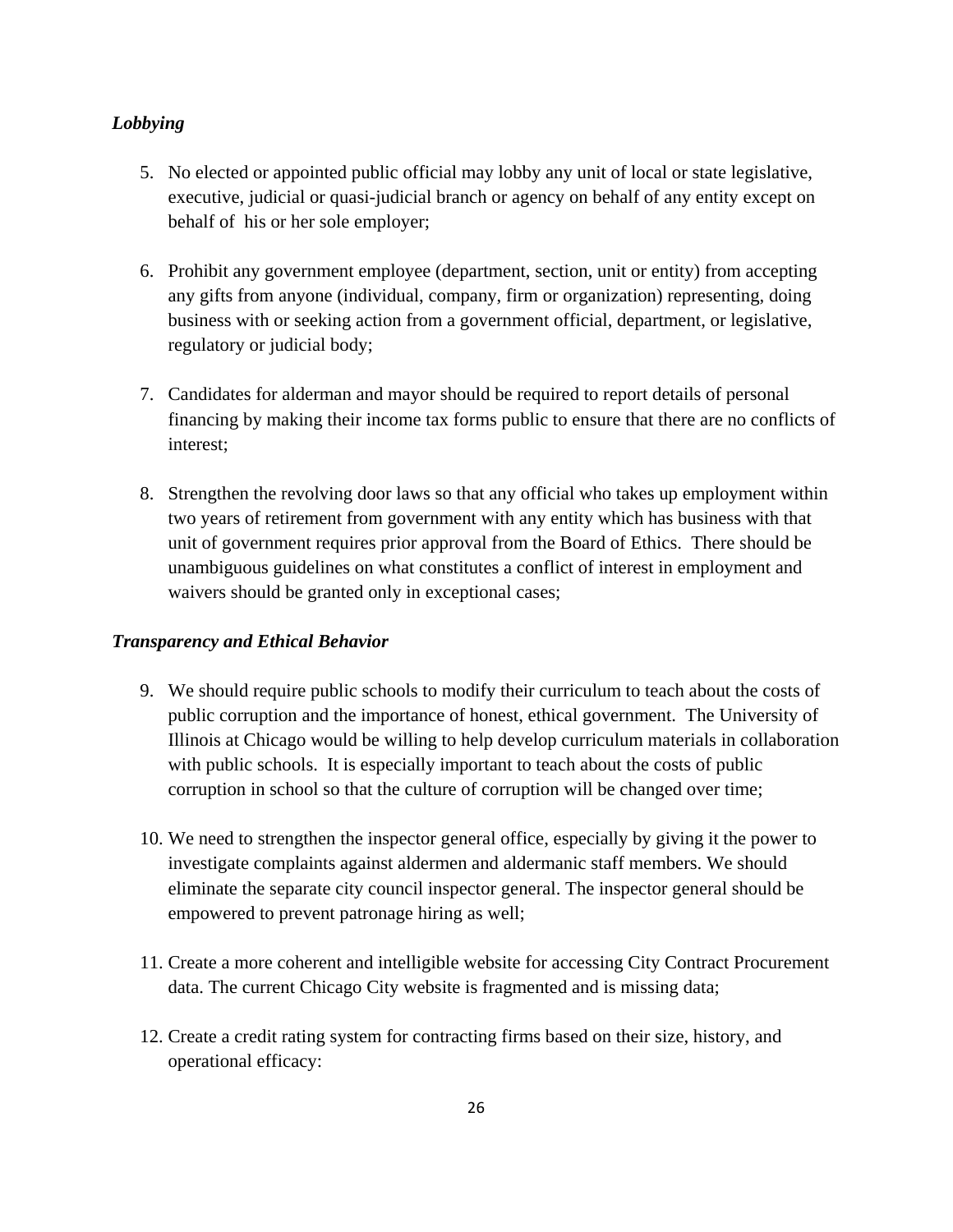- a. Firms receive credit score increases when jobs are finished on or ahead of schedule and at or under budget,
- b. Firms lose credit when jobs are completed behind schedule and over-budget,
- c. The Inspector General's office should have a branch dedicated to overseeing the relationships which exist between contractors and sub-contractors to determine both the credit worthiness of the firms as well as the integrity of the claims relating to Minority Business Enterprise (MBE), Women's Business Enterprise (WBE) and Disadvantaged Business Enterprise (DBE) firms;
- 13. Make lifelong bans from Chicago City Business competition the standard rather than the exception when penalizing fraudulent firms;
- 14. Create a hotline and provide monetary incentive to individuals that provide information leading to the indictment or conviction of contracting firms, in the furtherance of a more efficient and freely operating contract market;

# *Double Dipping*

15. No elected or appointed public official or governmental employee may work for more than one government at any one time;

Many but not all of these provisions are incorporated into the draft legislation in Appendix 2 to the adopted by the Chicago City Council and the state legislature.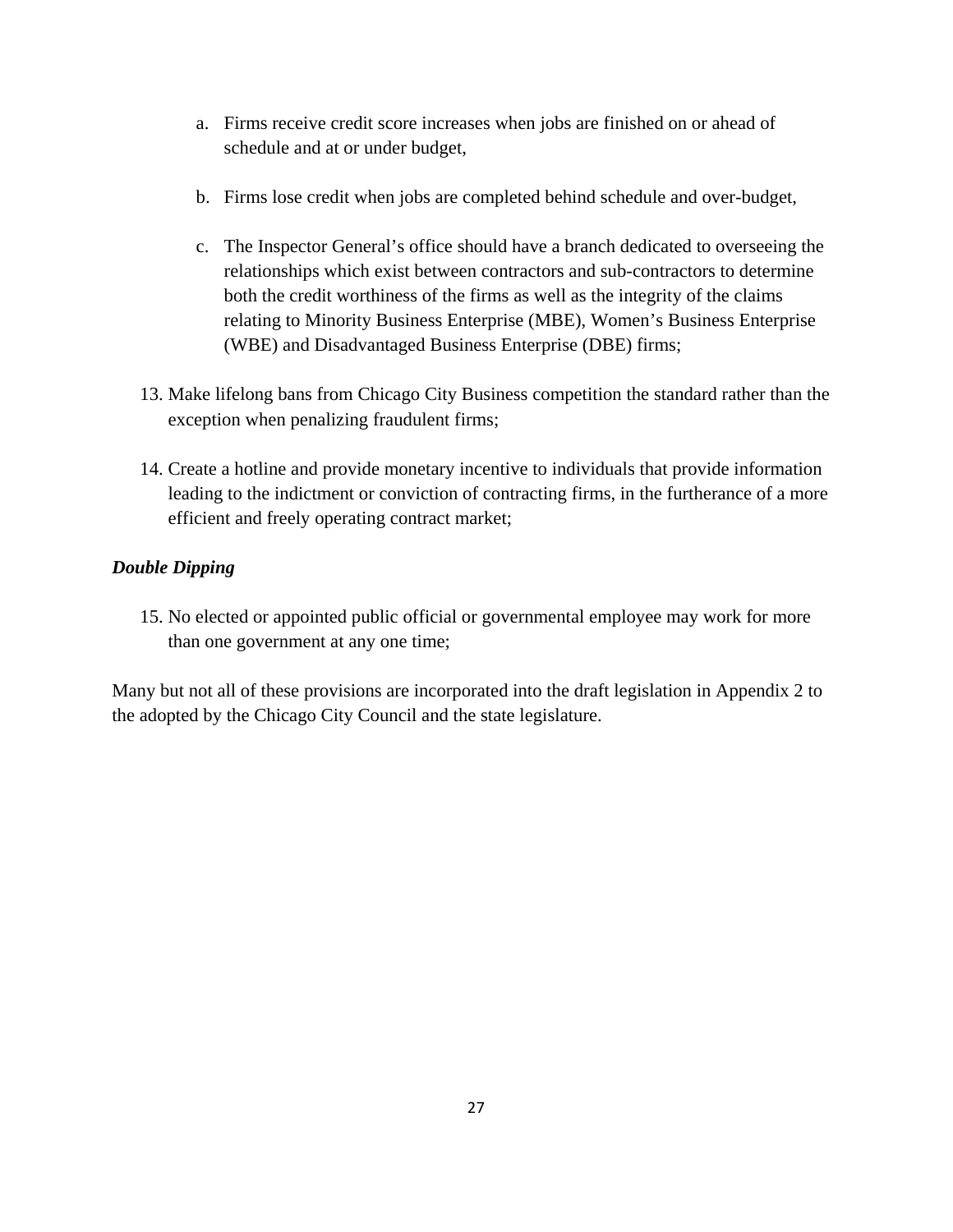| Appendix 1: Roster of Officials and Others Convicted of Public Corruption |                      |                                                      |                     |                                                                                                                |                                                                         |
|---------------------------------------------------------------------------|----------------------|------------------------------------------------------|---------------------|----------------------------------------------------------------------------------------------------------------|-------------------------------------------------------------------------|
| <b>Date</b>                                                               | <b>Name</b>          | <b>Title/Position</b>                                | Investigation       | Notes $(* = cannot find more)$<br>information)                                                                 | <b>Citation</b>                                                         |
| 6/2/2009                                                                  | Abbate, Anthony      | Police Officer,<br>Chicago                           |                     | Found guilty of aggravated<br>battery                                                                          | Chicago Sun-Times,<br>May 15, 2009                                      |
| 4/28/1995                                                                 | Abbinanti,<br>Robert | Truck driver, Streets<br>& Sanitation                | Gambat              | Found guilty of 2 counts of<br>filing false tax returns, 1 count<br>of gambling, 2 counts of<br>extortion      | Chicago Tribune, Oct.<br>18, 1994, Chicago Sun-<br>Times, Apr. 29, 1995 |
| 7/26/1986                                                                 | Abraham,<br>Ephraim  | <b>Consumer Services</b><br>Inspector                | Phocus              | Pleaded guilty to accepting<br>bribes                                                                          | Chicago Tribune,<br>August 27, 1986                                     |
| 9/7/2006                                                                  | Acosta, Michael      | Police Commander,<br><b>Chicago Airports</b>         | <b>Hired Trucks</b> | Pleaded guilty to one count of<br>fraud; pleaded guilty to<br>stealing police award fund in a<br>separate case | Chicago Tribune, Sept.<br>11, 2005; Chicago<br>Tribune, Jan. 18, 2006.  |
| 4/21/1989                                                                 | Adams, John          | Deputy Revenue<br>Director, Chicago                  | Incubator           | Pleaded guilty to extorting a<br>\$3,500 cash bribe and tax<br>evasion                                         |                                                                         |
| 3/17/2006                                                                 | Aderman, Randy       | Water Department,<br>Chicago                         | <b>Hired Trucks</b> | Pleaded guilty to bribery                                                                                      | Chicago Tribune, Jan.<br>18, 2006; Mar. 18,<br>2006.                    |
| 6/26/2008                                                                 | Affetto, Anthony     | owner of Affetto<br>Trucking                         | <b>Hired Trucks</b> | Pleaded guilty to bribery                                                                                      | Chicago Sun-Times,<br>Sept. 27, 2007; June 26,<br>2008.                 |
| 12/1/1986                                                                 | Aiello, Carmen       | Deputy Water<br>Commissioner                         | Incubator           | Pleaded guilty to extortion and<br>admitted to accepting two<br>\$1000 bribes                                  | Chicago Tribune, Dec.<br>2, 1986                                        |
| 2/3/1987                                                                  | Akers, Raymond       | Lobbyist, Waste<br>Management Inc.                   | Incubator           | Pleaded guilty to mail fraud<br>and admitted to bribery                                                        | Chicago Sun-Times,<br>Feb. 4, 1987                                      |
| 1/31/1985                                                                 | Albanese, Victor     | Investigator, City<br><b>Council Finance</b><br>Com. | Phocus              | Pleaded guilty to extorting<br>\$5000 in bribes                                                                | Chicago Tribune, Feb.<br>2, 1985                                        |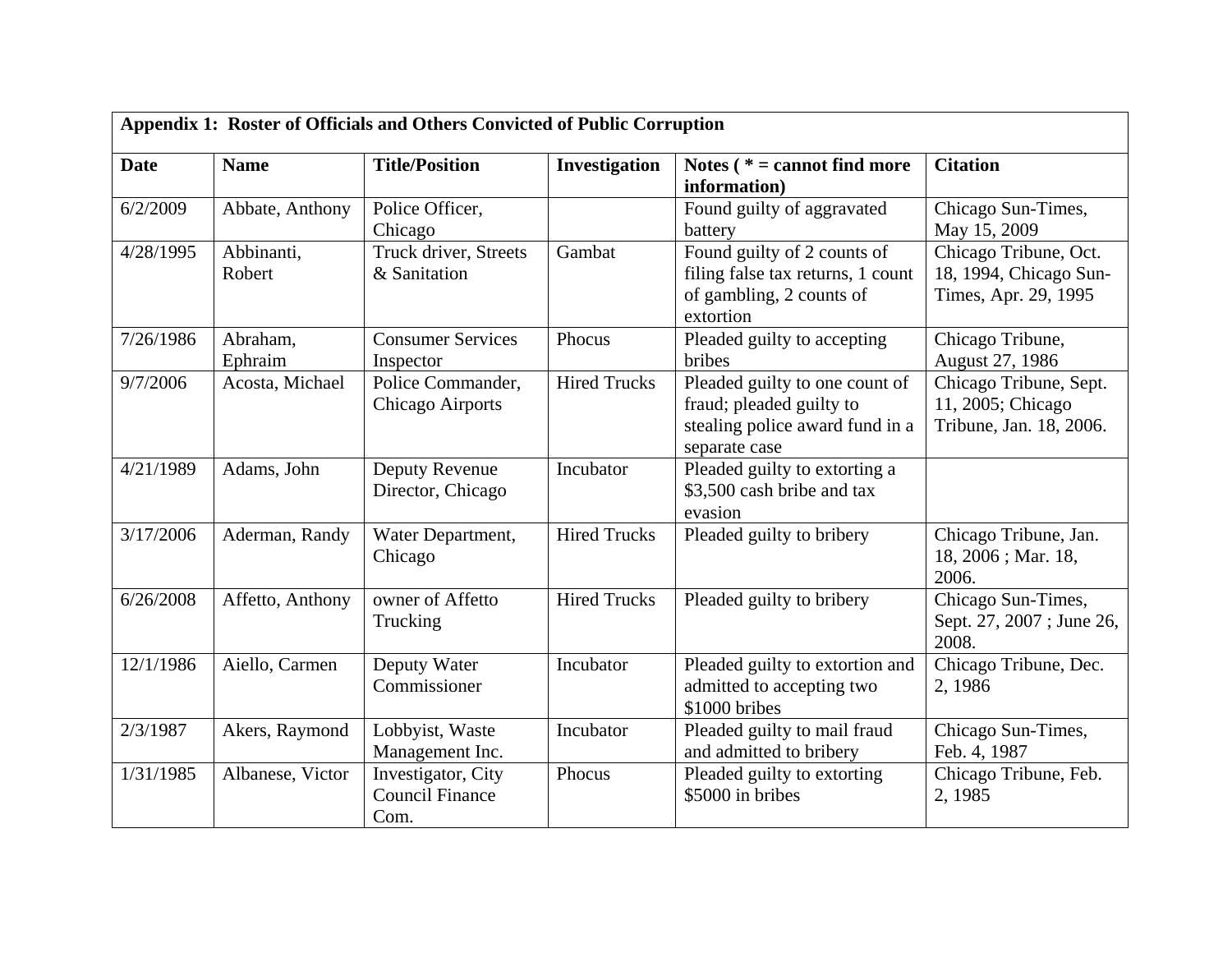| Appendix 1: Roster of Officials and Others Convicted of Public Corruption |                        |                                                   |                     |                                                                                                              |                                                             |
|---------------------------------------------------------------------------|------------------------|---------------------------------------------------|---------------------|--------------------------------------------------------------------------------------------------------------|-------------------------------------------------------------|
| <b>Date</b>                                                               | <b>Name</b>            | <b>Title/Position</b>                             | Investigation       | Notes ( $* =$ cannot find more<br>information)                                                               | <b>Citation</b>                                             |
| 7/19/2005                                                                 | Alvarez,<br>Salvador   | Owner, Sarch<br>Hauling Ltd.,<br>trucking company | <b>Hired Trucks</b> | Pleaded guilty, paid bribes in<br>order to secure city contracts,<br>plead guilty to perjury during<br>trial | Chicago Sun-Times,<br>July 20, 2005                         |
| 7/1/1982                                                                  | Ambrose,<br>Thomas     | Police Officer,<br>Chicago                        |                     | Found guilty, for assisting<br>criminal enterprise,<br>conspiracy, racketeering,<br>extortion                | Chicago Tribune, July 1,<br>1982                            |
| 12/16/1987                                                                | Arquillo, Hugo         | Attorney                                          | Greylord            | Pleaded guilty to two counts of<br>tax fraud.                                                                | Operation Greylord: The<br><b>Brocton Lockwood</b><br>Story |
| 11/29/2005                                                                | Bailey, Patricia       | <b>Illinois</b> State<br>Representative           |                     | Found guilty on multiple<br>counts of felony election fraud<br>and perjury                                   | Chicago Sun-Times,<br>Dec. 22, 2005                         |
| 6/9/1987                                                                  | Balzano, Daniel        | Chicago Fire<br>Department Inspector              |                     | Found guilty of extortion,<br>racketeering conspiracy, and<br>intimidating a government<br>witness           | Chicago Tribune, June<br>10, 1987                           |
| 8/26/1993                                                                 | Balzano, Jr., John     | worker, Streets &<br>Sanitation, Chicago          |                     | Pleaded guilty to theft for<br>collecting salaries for work not<br>performed                                 | Chicago Tribune, Mar.<br>24, 1993                           |
| 9/15/2005                                                                 | Barnes, Flenory        | Deputy Sewer<br>Commissioner                      | <b>Hired Trucks</b> | Pleaded guilty, of collecting<br>more that \$100,000 in bribes<br>from two trucking companies.               | Chicago Sun-Times,<br>Oct. 2, 2005                          |
| 6/24/2005                                                                 | Barnes Sr.,<br>Flenory | Deputy Sewer Com.<br>Water Dept., Chicago         | <b>Hired Trucks</b> | Pleaded guilty to mail fraud<br>and collecting $> $100,000$ in<br>bribes from two trucking<br>companies      | Chicago Sun-Times,<br>July 20, 2005                         |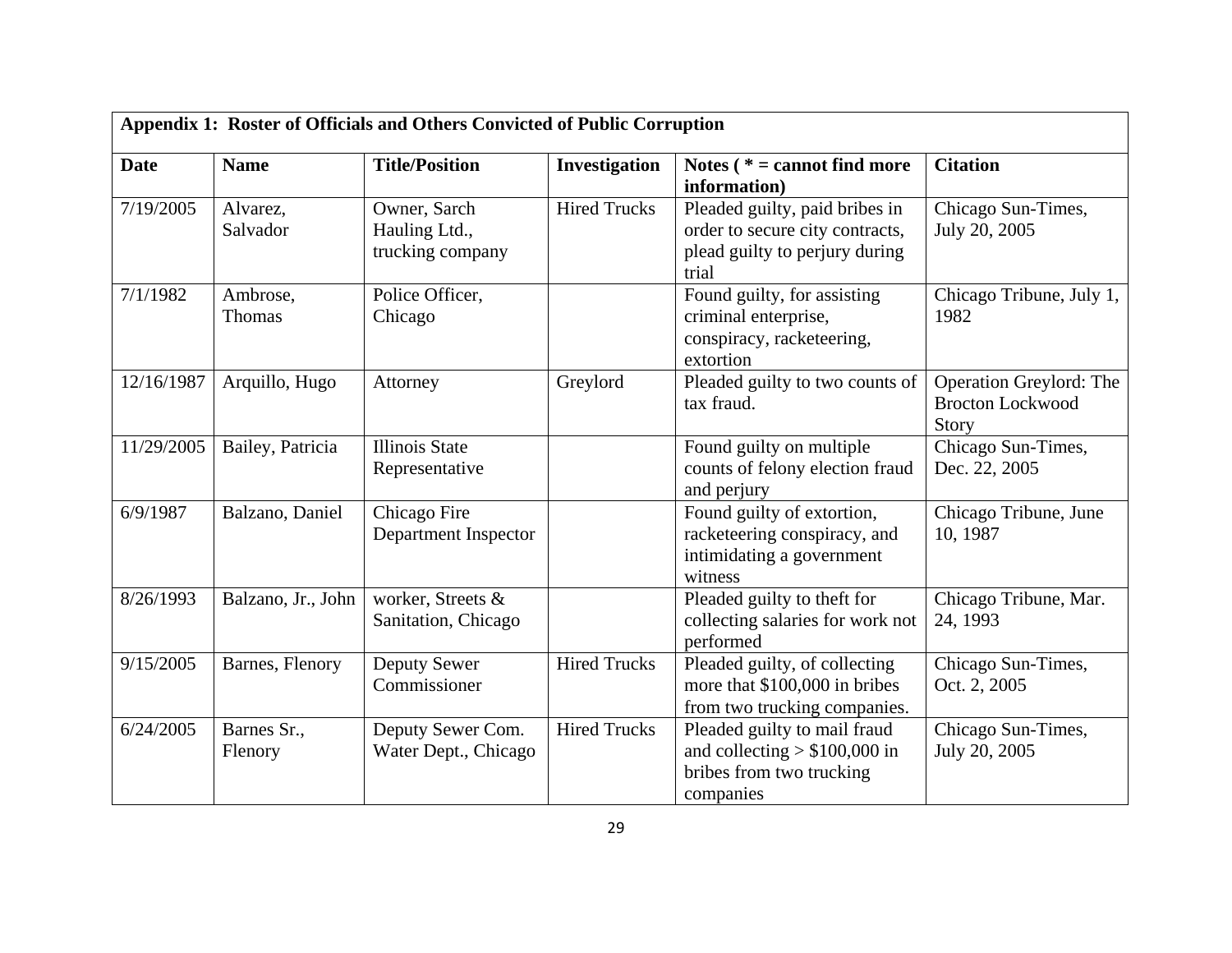| Appendix 1: Roster of Officials and Others Convicted of Public Corruption |                          |                                                  |                              |                                                                                                                    |                                                                                                                             |
|---------------------------------------------------------------------------|--------------------------|--------------------------------------------------|------------------------------|--------------------------------------------------------------------------------------------------------------------|-----------------------------------------------------------------------------------------------------------------------------|
| <b>Date</b>                                                               | <b>Name</b>              | <b>Title/Position</b>                            | Investigation                | Notes $(* = cannot find more)$<br>information)                                                                     | <b>Citation</b>                                                                                                             |
| 1/15/1987                                                                 | Barnett, Lee             | Attorney                                         | Greylord                     | Pleaded guilty to one count<br>racketeering and one count<br>mail fraud.                                           | The Brocton Lockwood<br>Story                                                                                               |
| 3/7/1973                                                                  | Barrett, Edward          | <b>Cook County Clerk</b>                         |                              | Found guilty of bribery, tax<br>evasion and mail fraud<br>stemming from voting<br>machine purchases                | Chicago Tribune, Apr.<br>18, 1973                                                                                           |
| 12/14/1999                                                                | Bartucci-Miller,<br>Dina | <b>Road Test Examiner</b>                        | <b>Safe Roads</b>            | Pleaded guilty, accepted bribes<br>from driving-school<br>instructors to pass unqualified<br>drivers for licenses. | Chicago Tribune March<br>21, 2000                                                                                           |
| 7/6/1987                                                                  | Bastianoni,<br>Lebert    | Attorney                                         | Greylord                     | Pleaded guilty to to counts of<br>tax fraud.                                                                       | The Brocton Lockwood<br>Story                                                                                               |
| 2/17/1987                                                                 | Becker, Harlan           | Attorney                                         | Greylord                     | Pleaded guilty to one count<br>racketeering conspiracy and<br>one count of racketeering<br>bribery.                | Operation Greylord: The<br><b>Brocton Lockwood</b><br>Story                                                                 |
| 8/24/1961                                                                 | Beeftink, Peter          | Police Officer,<br>Chicago                       | Summerdale<br>Police Scandal | Found guilty, conspiring to<br>commit burgularies while in<br>uniform and on duty                                  | Chicago Tribune, Aug<br>24, 1961. Richard C.<br>Lindberg, To Serve and<br>Collect, 1998 Southern<br>Illinois U. Press, P316 |
| 9/27/2007                                                                 | Berger, Kurt             | Inspection Super.,<br>Building Dept.,<br>Chicago |                              | Pleaded guilty to accepting a<br>\$1000 cash bribe in exchange<br>for lifting a stop-work order                    | Chicago Tribune, May<br>24, 2007                                                                                            |
| 4/15/1985                                                                 | Berliant, Jerry          | Attorney                                         | Greylord                     | Pleaded guilty to three counts<br>of tax fraud                                                                     | Operation Greylord: The<br><b>Brocton Lockwood</b><br>Story                                                                 |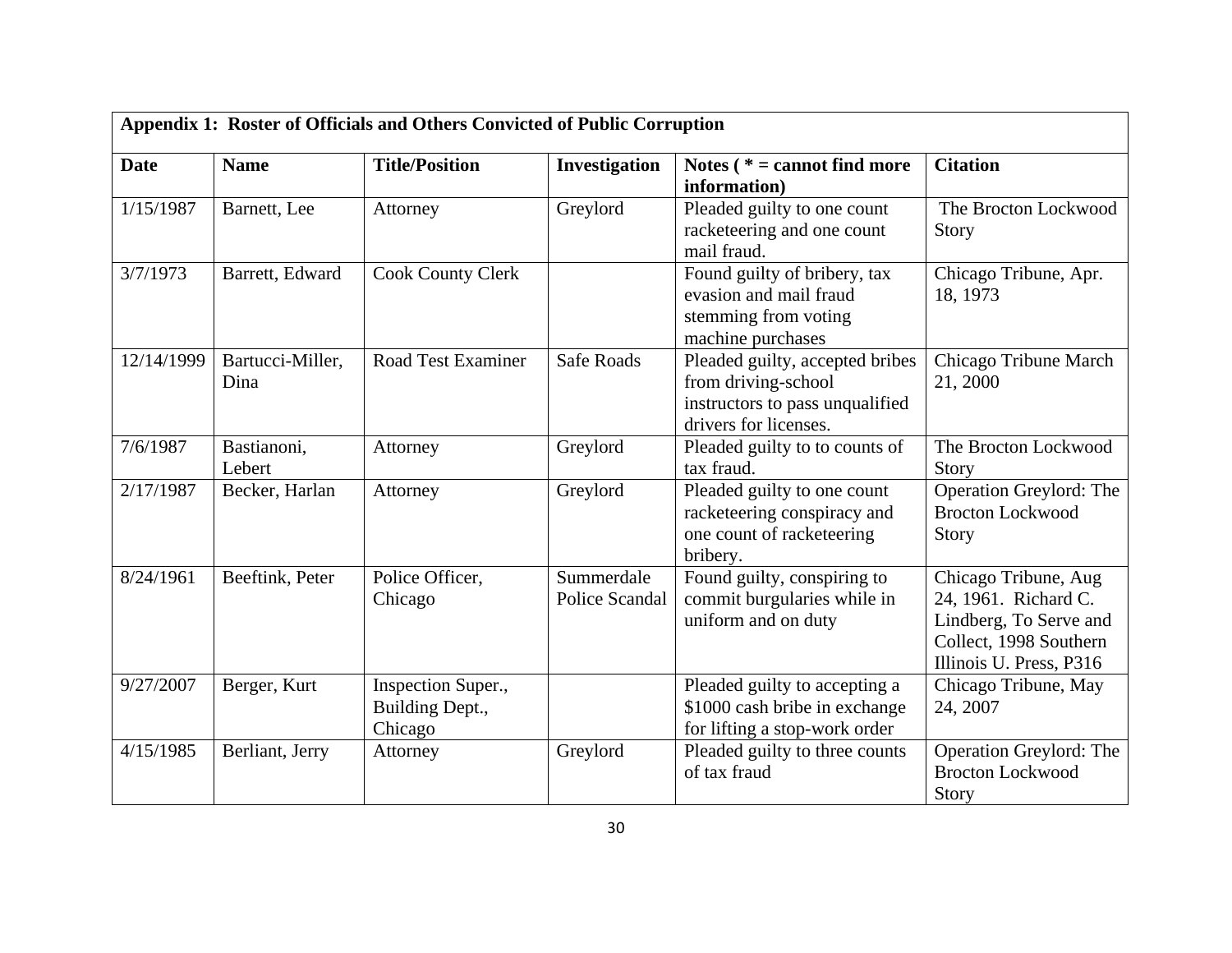| Appendix 1: Roster of Officials and Others Convicted of Public Corruption |                       |                                                   |                      |                                                                                                              |                                                                                         |
|---------------------------------------------------------------------------|-----------------------|---------------------------------------------------|----------------------|--------------------------------------------------------------------------------------------------------------|-----------------------------------------------------------------------------------------|
| <b>Date</b>                                                               | <b>Name</b>           | <b>Title/Position</b>                             | Investigation        | Notes $(* = cannot find more)$<br>information)                                                               | <b>Citation</b>                                                                         |
| 10/12/2006                                                                | Bertucci, Bruno       | Forestry Supervisor,<br>Streets & San,<br>Chicago | <b>Hired Trucks</b>  | Pleaded guilty, convicted of<br>obstruction of justice in<br>connection with a federal<br>investigation      | Chicago Sun-Times,<br>Mar. 18, 2006; Oct. 13,<br>2006                                   |
| 3/23/1987                                                                 | Birkner, Sam          | Inspector, Consumer<br>Services Dept.             | Phocus               | Pleaded guilty to accepting<br>bribes to overlook city code<br>violations                                    | Chicago Sun-Times,<br>Mar. 24, 1987                                                     |
| 8/10/1984                                                                 | Blackwood, Ira        | Police Officer                                    | Greylord             | Found guilty on one count<br>racketeering/bribery and 10<br>counts of extortion.                             | Operation Greylord: The<br><b>Brocton Lockwood</b><br>Story                             |
| 7/14/1999                                                                 | Blagojevic,<br>Nikola | <b>Truck Driver</b>                               | <b>Safe Roads</b>    | Pleaded guilty: middleman to<br>buy truck driving licenses,<br>passed along bribes $> $5,000$<br>to managers | Chicago Tribune Feb 2,<br>2000                                                          |
| 12/4/1998                                                                 | Bloom, Lawrence       | Alderman, 5th Ward,<br>Chicago                    | <b>Silver Shovel</b> | Pleaded guilty to tax fraud and<br>taking bribes                                                             | Chicago Tribune, May<br>14, 1997 ; Chicago Sun-<br>Times, Dec. 4, 1998                  |
| 2/26/1987                                                                 | Bolton, Ernest        | Inspector, Consumer<br>Services Dept.             |                      | Found guilty of racketeering<br>and extortion for splitting 13<br>bribes during building<br>inspections      | Chicago Sun-Times,<br>Feb. 27, 1987                                                     |
| 5/9/1995                                                                  | Borelli, Roland       | Police Officer,<br>Chicago                        | Gambat               | Pleaded guilty to 1 count<br>extortion and 2 counts of<br>filling false tax returns                          | Chicago Sun-Times,<br>Mar. 3, 1995 & Nov. 23,<br>1995; Chicago Tribune,<br>May 10, 1995 |
| 3/23/1988                                                                 | Boton, Dale           | Attorney                                          | Greylord             | Pleaded guilty to four counts<br>of tax fraud.                                                               | Operation Greylord: The<br><b>Brocton Lockwood</b><br>Story                             |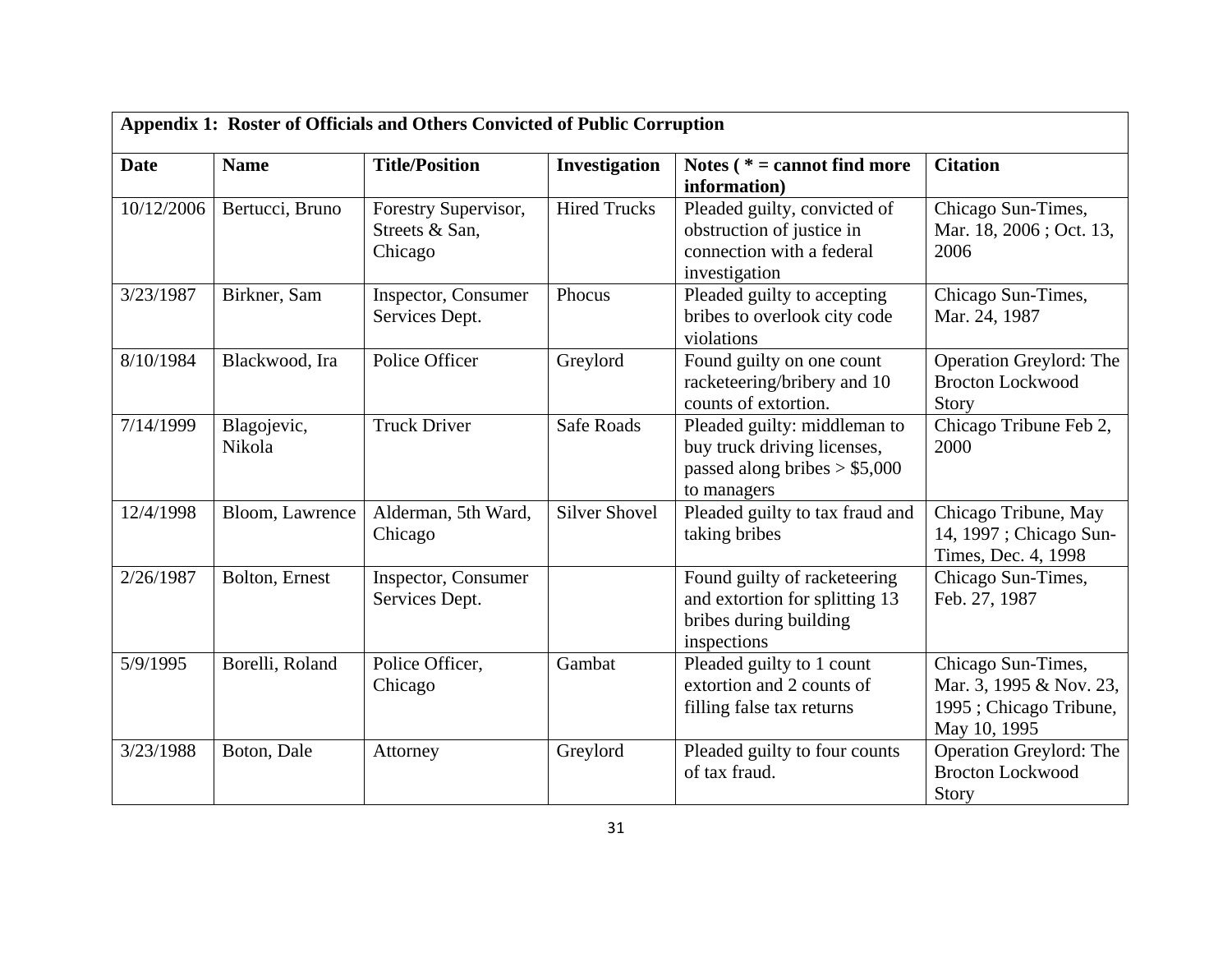| Appendix 1: Roster of Officials and Others Convicted of Public Corruption |                              |                                               |                                     |                                                                                                         |                                                                                                                            |
|---------------------------------------------------------------------------|------------------------------|-----------------------------------------------|-------------------------------------|---------------------------------------------------------------------------------------------------------|----------------------------------------------------------------------------------------------------------------------------|
| <b>Date</b>                                                               | <b>Name</b>                  | <b>Title/Position</b>                         | Investigation                       | Notes ( $* =$ cannot find more<br>information)                                                          | <b>Citation</b>                                                                                                            |
| 9/7/1995                                                                  | Boyar, Christine             | Investigator, Traffic<br>Committee, Chicago   | <b>Haunted Hall</b>                 | Pleaded guilty; got ghost job<br>through step father Ald.<br><b>Anthony Laurino</b>                     | Chicago Tribune, Sept.<br>7, 1995; Chicago<br>Tribune Dec. 23, 2005                                                        |
| 8/12/2005                                                                 | Boyle, John                  | Engineer,<br>Transportation Dept.,<br>Chicago | Clot on<br>Wheels                   | Pleaded guilty, convicted of 1<br>count mail fraud and 1 count<br>tax fraud                             | Chicago Tribune, June<br>24, 2005; Aug. 13,<br>2005, Chicago Sun-<br>Times Nov. 19                                         |
| 9/19/1986                                                                 | Brandstein,<br>Howard        | Attorney                                      | Greylord                            | Pleaded guilty to one count<br>racketeering and one count tax<br>fraud.                                 | Operation Greylord: The<br><b>Brocton Lockwood</b><br>Story                                                                |
| 2/10/1989                                                                 | Braunsberg,<br><b>Thomas</b> | Clerk in state's<br>attorney's office         |                                     | Pleaded guilty, to three<br>misdemeanor counts                                                          | Chicago Tribune,<br>September 13, 1989                                                                                     |
| 5/31/2006                                                                 | Briatta, John                | Dispatcher, Water<br>Dept., Chicago           |                                     | Pleaded guilty, taking \$8,000<br>in bribes for obtaining city<br>business for Get Plowed, Inc.         | Chicago Tribune, Oct.<br>13, 2006; Sun-Times,<br>Jun. 1, 2006                                                              |
| 11/16/1995                                                                | Bringle, Barbara             | Exec. Dir. Cicero<br>Mental Health Ce.,<br>CC | <b>Haunted Hall</b>                 | Pleaded guilty to fraud                                                                                 | Chicago Sun-Times,<br>Apr. 29, 1995; Chicago<br>Tribune, Nov. 17, 1995.                                                    |
| 8/24/1961                                                                 | Brinn, Allan                 | Police Officer,<br>Chicago                    | Summerdale<br><b>Police Scandal</b> | Found guilty, conspiring to<br>commit burgularies while in<br>uniform and on duty                       | Chicago Tribune, Aug<br>24, 1961 Richard C.<br>Lindberg, To Serve and<br>Collect, 1998 Southern<br>Illinois U. Press, P316 |
| 3/30/1987                                                                 | Brown, Madison               | <b>Inspector, Consumer</b><br>Services Dept.  | Phocus                              | Pleaded guilty to extorting<br>cash bribes by threatening to<br>revoke licenses of Chicago<br>merchants | Chicago Tribune, Mar.<br>31, 1987                                                                                          |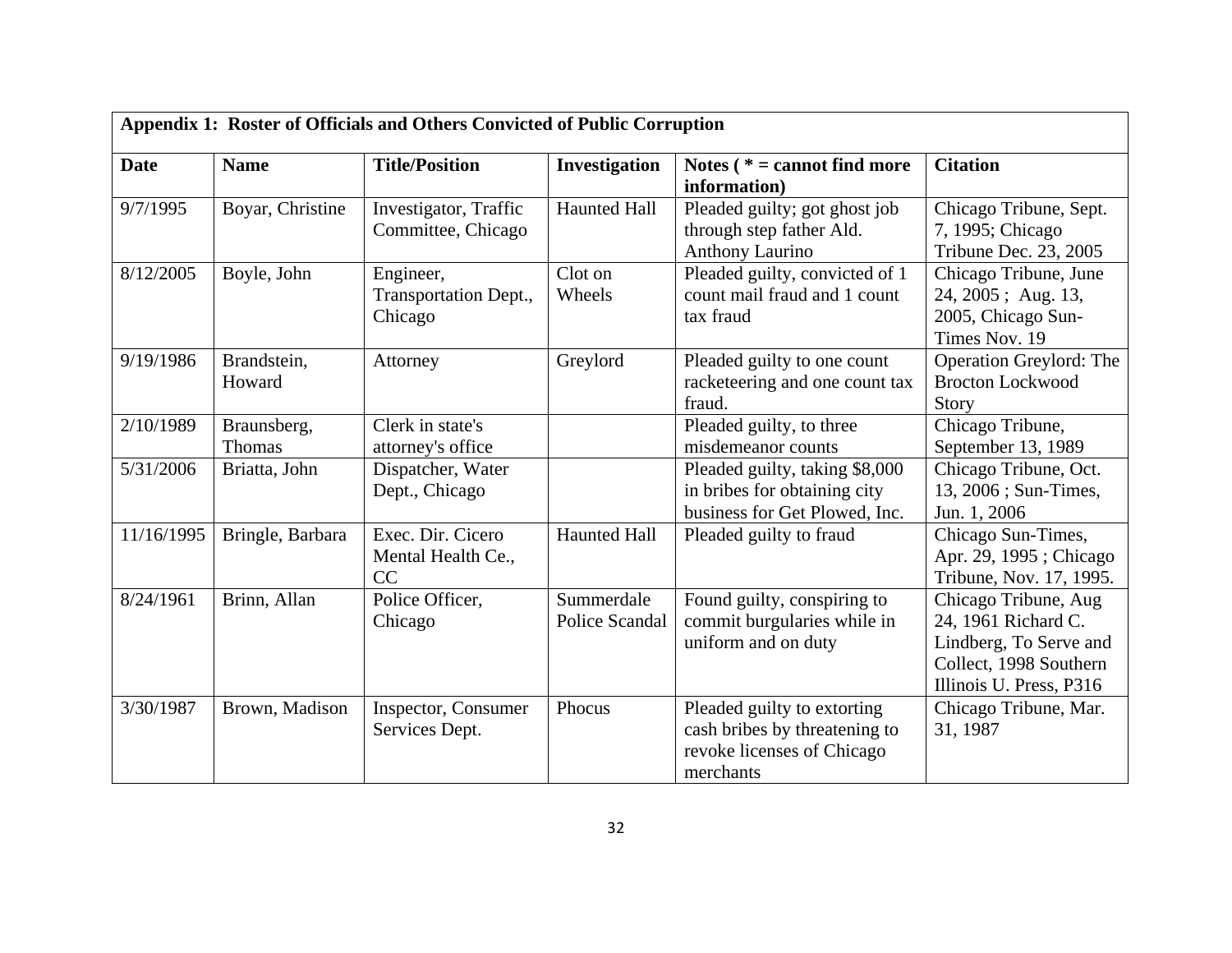| Appendix 1: Roster of Officials and Others Convicted of Public Corruption |                      |                                                   |                     |                                                                                                                           |                                                             |
|---------------------------------------------------------------------------|----------------------|---------------------------------------------------|---------------------|---------------------------------------------------------------------------------------------------------------------------|-------------------------------------------------------------|
| <b>Date</b>                                                               | <b>Name</b>          | <b>Title/Position</b>                             | Investigation       | Notes ( $* =$ cannot find more<br>information)                                                                            | <b>Citation</b>                                             |
| 9/30/1988                                                                 | Bruno, Philip        | Chicago Detective                                 | Phocus              | Pleaded guilty to accepting<br>bribes from vending machine<br>operators                                                   | Chicago Tribune, Oct. 1,<br>1988                            |
| 12/4/1986                                                                 | Bullock, Larry       | <b>Illinois State</b><br>Representative           |                     | Found guilty of mail fraud,<br>involved with illegal officer<br>rental scheme, falsifying<br>minortiy business documents. | Chicago Sun-Times,<br>Dec. 4, 1986                          |
| 6/5/1985                                                                  | Burnside,<br>Houston | Attorney                                          | Greylord            | Pleaded guilty to three counts<br>of tax fraud                                                                            | Operation Greylord: The<br><b>Brocton Lockwood</b><br>Story |
| 11/19/1974                                                                | Bush, Earl           | Press Secretary for<br>Mayor Richard J.<br>Daley  |                     | Found guilty of 11 counts of<br>mail fraud stemming from<br>private undisclosed advertising<br>business                   | Chicago Tribune, May<br>15, 1976                            |
| 3/23/1987                                                                 | Butler, Carl         | Inspector, Consumer<br>Services Dept.             | Phocus              | Pleaded guilty to accepting<br>bribes to overlook city code<br>violations                                                 | Chicago Sun-Times,<br>Mar. 24, 1987                         |
| 10/11/1995                                                                | Calozzo, Felix       | Sheriff's Office, Cook<br>County                  | <b>Haunted Hall</b> | Pleaded guilty to paying bribe<br>to obtain ghost job in sheriff's<br>office                                              | Chicago Tribune, Nov.<br>17, 1995; Oct. 12,<br>1995.        |
| 2/4/1987                                                                  | Campbell, Bruce      | Attorney                                          | Greylord            | Pleaded guilty to one count<br>racketeering and one count tax<br>fraud.                                                   | Operation Greylord: The<br><b>Brocton Lockwood</b><br>Story |
| 7/21/2005                                                                 | Cannatello, John     | Head GNATrucking,<br>former Palos<br>committeeman | <b>Hired Trucks</b> | Pleaded guilty to to paying at<br>least $$14,000$ in bribes to<br>continue getting city contracts                         | Chicago Tribune, Aug.<br>13, 2005; July 22, 2005            |
| 7/19/2006                                                                 | Cannatello, Frank    | Water Department,<br>Chicago                      | <b>Hired Trucks</b> | Pleaded guilty to to lying to<br>federal agents                                                                           | Chicago Sun-Times,<br>June 1, 2006                          |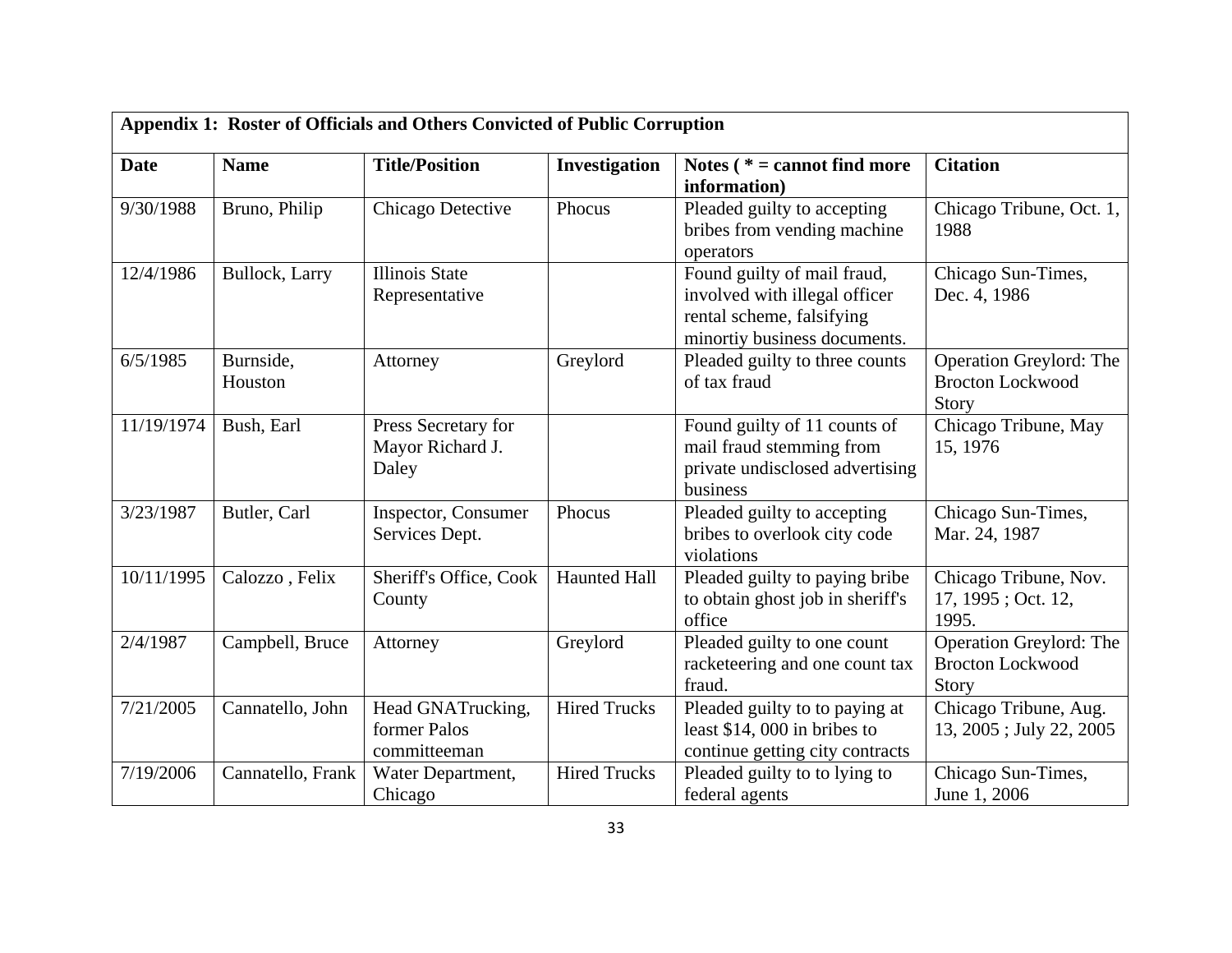| Appendix 1: Roster of Officials and Others Convicted of Public Corruption |                           |                                              |                              |                                                                                                             |                                                                                                                            |
|---------------------------------------------------------------------------|---------------------------|----------------------------------------------|------------------------------|-------------------------------------------------------------------------------------------------------------|----------------------------------------------------------------------------------------------------------------------------|
| <b>Date</b>                                                               | <b>Name</b>               | <b>Title/Position</b>                        | Investigation                | Notes $(* = cannot find more)$<br>information)                                                              | <b>Citation</b>                                                                                                            |
| 3/16/2007                                                                 | Cannatello,<br>Nicola     | <b>GNA</b> Trucking<br>operator, Chicago     | <b>Hired Trucks</b>          | Pleaded guilty to lying to<br>federal investigators                                                         | Chicago Tribune &<br>Chicago Sun-Times,<br>March 16, 2007                                                                  |
| 4/17/1984                                                                 | Canoff, James             | Attorney                                     | Greylord                     | Pleaded guilty to bribery, one<br>count of obstruction of justice<br>and 18 counts of mail fraud.           | Operation Greylord: The<br><b>Brocton Lockwood</b><br>Story                                                                |
| 2/21/1986                                                                 | Caputo, Nicholas          | House drain<br>inspector, Chicago            |                              | Found guilty of extortion,<br>racketeering, shaking down<br>plumbing contractors for<br>bribes              | Chicago Tribune, Feb.<br>22, 1986                                                                                          |
| 8/23/1983                                                                 | Carothers,<br>William     | Alderman, 28th<br>Ward, Chicago              |                              | Found guilty of conspiracy<br>and extortion                                                                 | Chicago Tribune, Aug.<br>24, 1983                                                                                          |
| 11/16/1990                                                                | Christofanelli,<br>Joseph | Director of Economic<br>Development          |                              | Pleaded guilty on one count of<br>failing ot report bribes as<br>income                                     | Chicago Sun-Times,<br>Nov. 17, 1990                                                                                        |
| 12/3/1973                                                                 | Clarke, John              | Private Investigator<br>for Richard J. Daley |                              | Pleaded guilty to tax evasion,<br>obstruction of justice;<br>attempted to influence a grand<br>jury witness | Chicago Tribune, Dec.<br>4, 1973                                                                                           |
| 8/24/1961                                                                 | Clements, Alan            | Police Officer,<br>Chicago                   | Summerdale<br>Police Scandal | Found guilty, conspiring to<br>commit burgularies while in<br>uniform and on duty                           | Chicago Tribune, Aug<br>24, 1961 Richard C.<br>Lindberg, To Serve and<br>Collect, 1998 Southern<br>Illinois U. Press, P316 |
| 7/18/1986                                                                 | Collins, William          | Poilce Officer, Vice<br>Unit                 | <b>Safe Bets</b>             | Pleaded guilty, convicted of<br>accepting bribes to overlook<br>gambling and prostitution                   | Chicago Tribune June<br>11, 1986                                                                                           |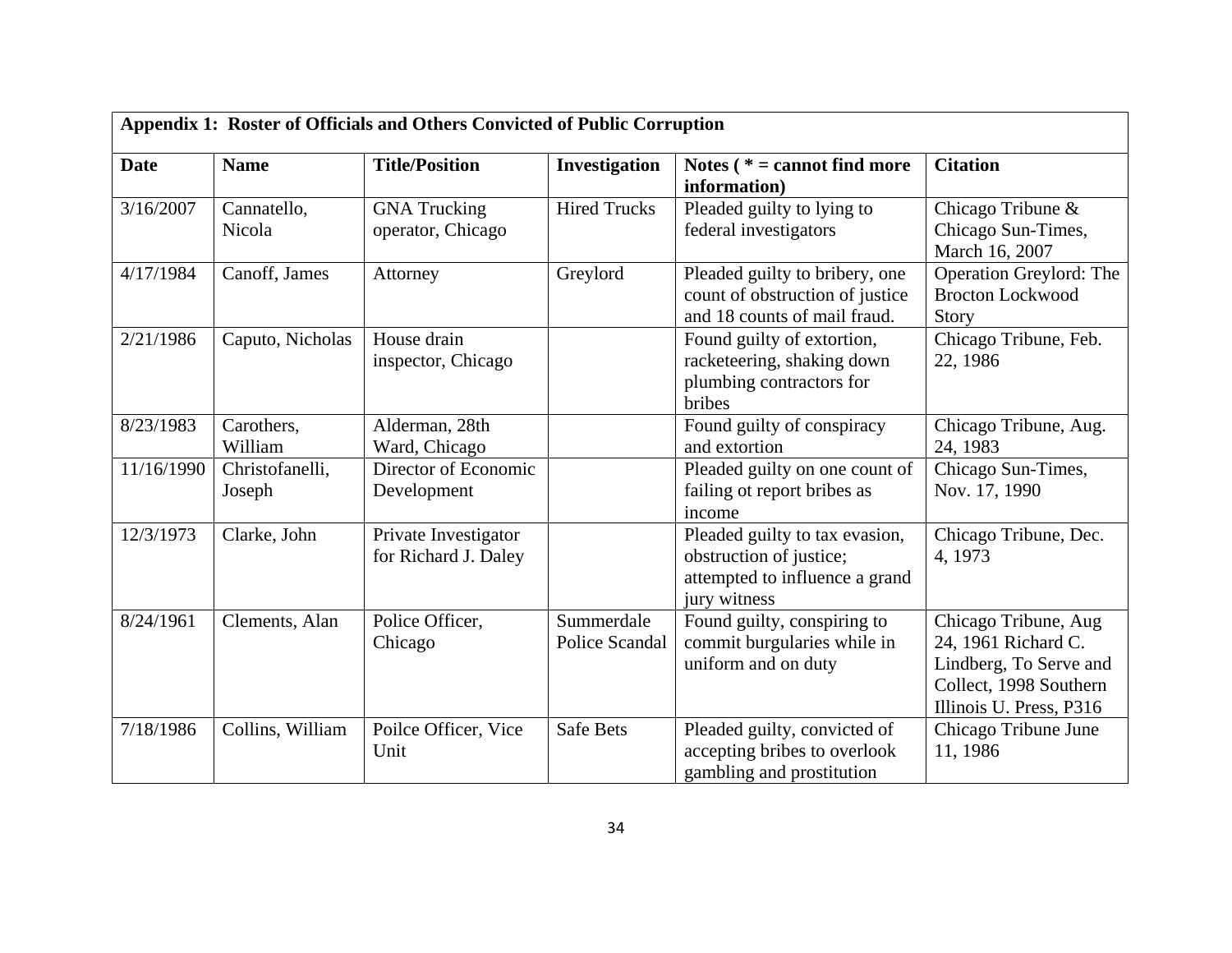| Appendix 1: Roster of Officials and Others Convicted of Public Corruption |                          |                                                |                     |                                                                                                               |                                                             |
|---------------------------------------------------------------------------|--------------------------|------------------------------------------------|---------------------|---------------------------------------------------------------------------------------------------------------|-------------------------------------------------------------|
| <b>Date</b>                                                               | <b>Name</b>              | <b>Title/Position</b>                          | Investigation       | Notes ( $* =$ cannot find more<br>information)                                                                | <b>Citation</b>                                             |
| 3/15/1984                                                                 | Conn, Harold             | <b>Deputy Court Clerk</b>                      | Greylord            | Found guilty on one count<br>racketeering/bribery and nine<br>counts of extortion.                            | Operation Greylord: The<br><b>Brocton Lockwood</b><br>Story |
| 8/1/2006                                                                  | Coutretsis,<br>Alexandra | Assistant to S.<br>Fawell, McCaormick<br>Place | Safe Roads          | Pleaded guilty to mail fraud,<br>passing on confidential<br>information as part of a bid-<br>rigging scheme   | Chicago Tribune -<br>Friday, October 13,<br>2006            |
| 6/16/2005                                                                 | Coveliers, Debra         | Employee, Cayla<br>Trucking, Chicago           | <b>Hired Trucks</b> | Pleaded guilty: did the books,<br>provided bribe money,<br>coached sham owners to hide<br>company's ownership | Chicago Sun-Times July<br>22, 2005                          |
| 7/15/2005                                                                 | Coveliers,<br>Richard    | Sewer Inspector,<br>Streets & San Dept.        | <b>Hired Trucks</b> | Pleaded guilty, secretely<br>owned a trucking firm which<br>had active contracts with the<br>City             | Chicago Sun-Times,<br>June 16, 2005                         |
| 9/6/1995                                                                  | Cunniff, Jr.,<br>Joseph  | <b>Traffic Committee</b><br>staffer            | <b>Haunted Hall</b> | Pleaded guilty to being a ghost<br>payroller on the City Council<br><b>Traffic Committee</b>                  | Chicago Tribune, Sept.<br>7, 1995                           |
| 10/27/2010                                                                | Curescu, Dumitru         | Developer                                      | <b>Crooked Code</b> | Found guilty of paying<br>\$10,000 to an inspector to<br>falsely approve two apartment<br>units               | Chicago Tribune, Oct.<br>28, 2010                           |
| 10/12/1994                                                                | D'Amico, Marie           | Ghost in three<br>different offices            | <b>Haunted Hall</b> | Pleaded guilty to federal fraud<br>and theft charges for collecting<br>over \$10,000 in no-work jobs          | Chicago Tribune, March<br>14, 1993; Oct. 13,<br>1994.       |
| 10/13/1987                                                                | Davis, Wallace           | Alderman, 27th Ward                            | Incubator           | Found guilty of bribe taking,<br>extortion, and racketeering                                                  | Chicago Tribune, Oct.<br>14, 1987                           |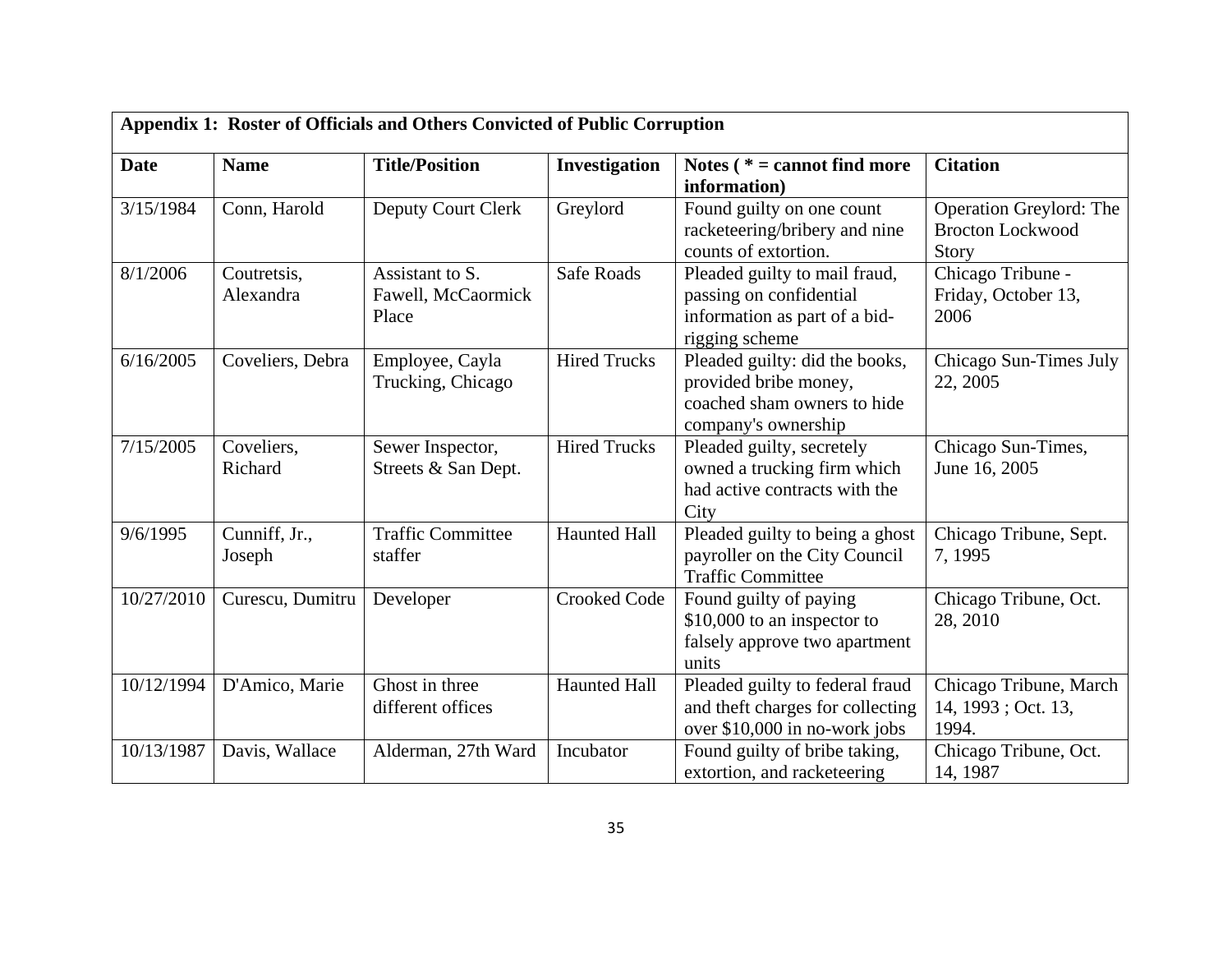| Appendix 1: Roster of Officials and Others Convicted of Public Corruption |                  |                                                                |                          |                                                                                                                  |                                                                                              |
|---------------------------------------------------------------------------|------------------|----------------------------------------------------------------|--------------------------|------------------------------------------------------------------------------------------------------------------|----------------------------------------------------------------------------------------------|
| <b>Date</b>                                                               | <b>Name</b>      | <b>Title/Position</b>                                          | Investigation            | Notes ( $* =$ cannot find more<br>information)                                                                   | <b>Citation</b>                                                                              |
| 8/26/1986                                                                 | de Lama, Frank   | Inspector, Consumer<br>Services Dept.                          |                          | Pleaded guilty to mail fraud<br>and income tax fraud                                                             | Chicago Tribune, Aug.<br>27, 1986                                                            |
| 9/24/1991                                                                 | DeLeo, Pat       | Corporation Counsel,<br>Chicago                                | Gambat                   | Found guilty: attempted<br>extortion, conspiracy to<br>commit extortion and<br>racketeering.                     | Chicago Sun-Times,<br>Apr. 13, 1990; Chicago<br>Tribune, Sept. 25, 1991                      |
| 3/23/2009                                                                 | DelValle, Aaron  | Aide, Streets &<br>Sanitation<br>Department                    | <b>Hired Trucks</b>      | Found guilty of perjury to the<br>grand jury, verdict thrown out<br>(undisclosed criminal history<br>of witness) | Chicago Tribune, May<br>23, 2008 ; Chicago Sun-<br>Times & Chicago<br>Tribune, July 22, 2010 |
| 2/11/2008                                                                 | Diaz, Miguel     | Former inspector                                               |                          | Pleaded guilty for bribery                                                                                       | Chicago Tribune, Feb.<br>12, 2008                                                            |
| 10/20/2005                                                                | Dolan, Terrance  | <b>Opperations Manager</b><br><b>Windy City</b><br>Maintenance | Minority<br>Contracts    | Pleaded guilty to 11 counts of<br>mail fraud, hid real owner of<br>phony minority firm                           | Chicago Tribune,<br>October 21, 2005                                                         |
| 3/25/1987                                                                 | Dorband, Richard | Lieutenant, Chicago<br>Fire Department                         | Phocus                   | Pleaded guilty to federal mail<br>fraud charges and civil rights<br>violations                                   | Chicago Sun-Times,<br>Mar. 26, 1987                                                          |
| 9/10/2007                                                                 | Doyle, Anthony   | Police Officer,<br>Evidence Section,<br>Chicago                | Family<br><b>Secrets</b> | Found guilty of racketeering<br>conspiracy by giving<br>confidential investigative<br>information to the mob     | Chicago Sun-Times,<br>May 23, 2007; Chicago<br>Tribune, Sept. 11, 2007                       |
| 8/28/2003                                                                 | Doyle, Robert    | CO-owner of<br>computerized mailing<br>business                | Safe Roads               | Pleaded guilty to mail fraud<br>and admitted to paying out<br>about \$20,000 for kickbacks.                      | Chicago Tribune Aug.<br>29, 2003                                                             |
| 5/18/1988                                                                 | Dubrock, Melvin  | Asst. Deputy Com.,<br>Streets & Sanitation                     | Incubator                | Pleaded guilty to mail fraud<br>and racketeering charges                                                         | Chicago Sun-Times,<br>May 19, 1988                                                           |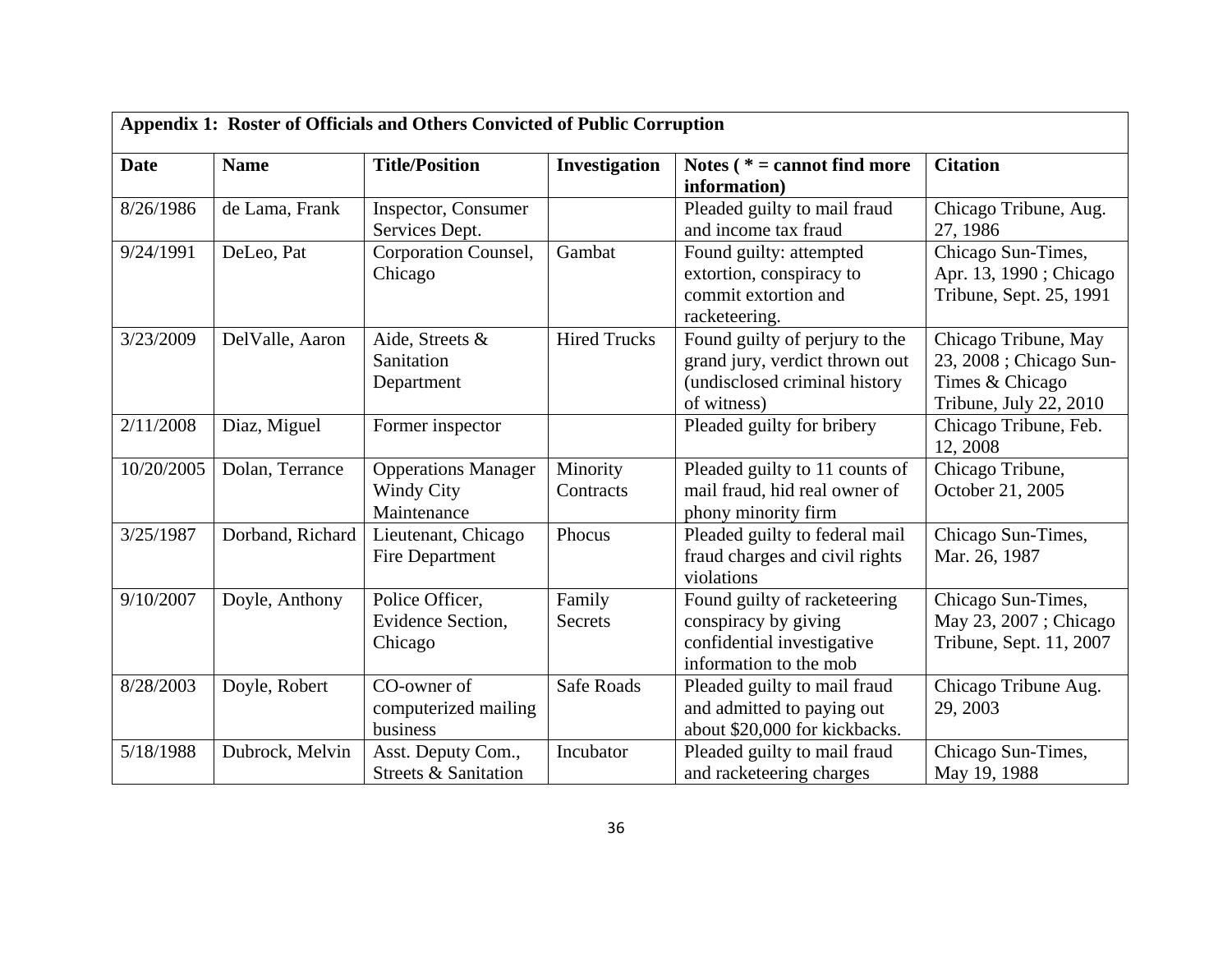| Appendix 1: Roster of Officials and Others Convicted of Public Corruption |                 |                                            |                     |                                                                                                                    |                                                                                                      |  |
|---------------------------------------------------------------------------|-----------------|--------------------------------------------|---------------------|--------------------------------------------------------------------------------------------------------------------|------------------------------------------------------------------------------------------------------|--|
| <b>Date</b>                                                               | <b>Name</b>     | <b>Title/Position</b>                      | Investigation       | Notes ( $* =$ cannot find more<br>information)                                                                     | <b>Citation</b>                                                                                      |  |
| 12/2/2008                                                                 | Dudley, Antoine | Police Officer                             |                     | Found guilty, for conspiring to<br>commit herion and cocaine<br>deals, providing security for<br>drug deals        | Southtown Star, Dec. 3,<br>2008                                                                      |  |
| 5/18/2005                                                                 | Duff, James     | Ran Windy City<br>Maintenance              |                     | Pleaded guilty: contracting<br>fraud for phony minority<br>owned and women-owned<br>businesses                     | Chicago Tribune,<br>October 21, 2005;<br>March 21, 2008                                              |  |
| 3/3/1989                                                                  | Dukatt, Mervyn  | Vending Machine<br>Company Official        | Phocus              | Pleaded guilty to paying bribes                                                                                    | Chicago Sun-Times,<br>March 4, 1989                                                                  |  |
| 3/3/1989                                                                  | Dukatt, Carolyn | <b>Vending Machine</b><br>Company Official | Phocus              | Pleaded guilty to paying bribes                                                                                    | Chicago Sun-Times,<br>March 4, 1989                                                                  |  |
| 1/2/1986                                                                  | Dupart, Donald  | <b>Inspector, Sewers</b><br>Dept.          |                     | Pleaded guilty to 1 count each<br>of conspiracy to commit<br>racketeering and extortion                            | Chicago Tribune, Jan. 4,<br>1986                                                                     |  |
| 9/29/1995                                                                 | Dvorak, James   | Undersheriff, Cook<br>County               | <b>Haunted Hall</b> | Pleaded guilty to mail fraud,<br>bribery and tax evasion.                                                          | Chicago Tribune, Oct.<br>12, 1995; Daily Herald,<br>Mar. 24, 1997. Chicago<br>Tribune, Oct. 1, 1995. |  |
| 4/4/2006                                                                  | Edwards, Carl   | Truck Driver,<br>Chicago                   | <b>Hired Trucks</b> | Pleaded guilty and cooperated:<br>admitted to taking city asphalt<br>for private projects by paying<br>off foremen | Chicago Sun-Times July<br>22, 2005; April 5, 2006                                                    |  |
| 12/2/2008                                                                 | Engam, James    | Police Officer                             |                     | Found guilty: conspiring to<br>commit herion and cocaine<br>deals and providing security<br>for drug deals         | Southtown Star, Dec. 3,<br>2008                                                                      |  |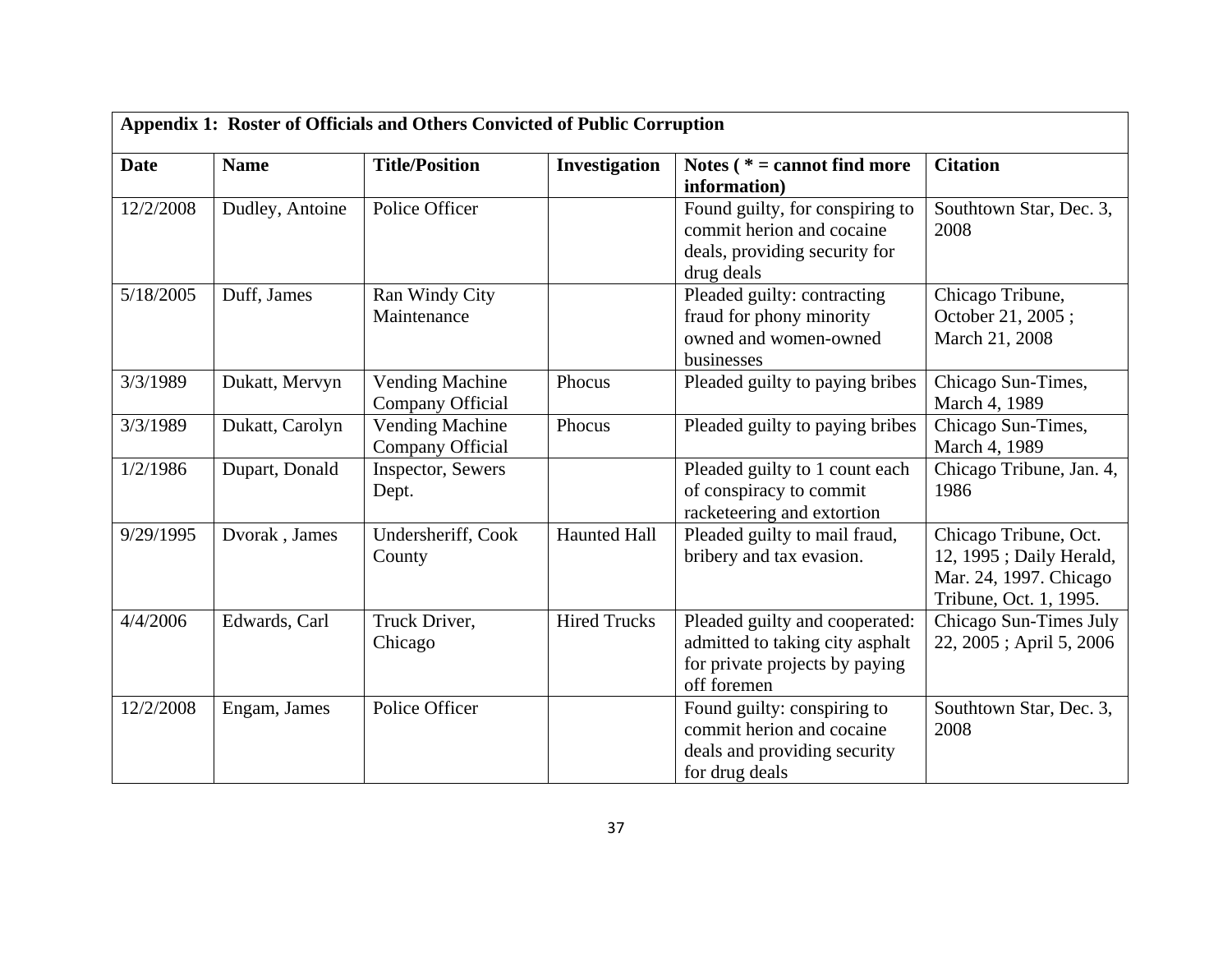| Appendix 1: Roster of Officials and Others Convicted of Public Corruption |                      |                                           |                              |                                                                                                                  |                                                                                                                            |  |  |
|---------------------------------------------------------------------------|----------------------|-------------------------------------------|------------------------------|------------------------------------------------------------------------------------------------------------------|----------------------------------------------------------------------------------------------------------------------------|--|--|
| <b>Date</b>                                                               | <b>Name</b>          | <b>Title/Position</b>                     | Investigation                | Notes ( $* =$ cannot find more<br>information)                                                                   | <b>Citation</b>                                                                                                            |  |  |
| 6/16/1997                                                                 | Evans, Jesse         | Alderman, 21st Ward                       | <b>Silver Shovel</b>         | Found guilty of bribery,<br>extortion, obstruction of<br>justice, tax fraud, and<br>improperly billing taxpayers | Chicago Sun-Times,<br>Apr. and June 17, 1996                                                                               |  |  |
| 8/24/1961                                                                 | Faraci, Frank        | Police Officer,<br>Chicago                | Summerdale<br>Police Scandal | Found guilty, conspiring to<br>commit burgularies while in<br>uniform and on duty                                | Chicago Tribune, Aug<br>24, 1961 Richard C.<br>Lindberg, To Serve and<br>Collect, 1998 Southern<br>Illinois U. Press, P316 |  |  |
| 12/7/1983                                                                 | Farina, Louis        | Alderman, 36th<br>Ward, Chicago           |                              | Found guilty of 2 counts of<br>conspiracy extortion                                                              | Chicago Tribune, Dec.<br>8, 1983                                                                                           |  |  |
| 8/5/1999                                                                  | Farley, Bruce        | State Senator, 6th<br>District, Chicago   | <b>Haunted Hall</b>          | Pleaded guilty to being a ghost<br>payroller in Cook County<br><b>Treasurer's Office</b>                         | Chicago Sun-Times,<br>Nov. 20, 1998; Chicago<br>Tribune, May, 20, 1999<br>; Aug. 6, 1999                                   |  |  |
| 3/19/2003                                                                 | Fawell, Scott        | Chief of Staff, Gov<br>Ryan, E.D. McPier  | Ryan trial                   | Found guilty, kickbacks,<br>favors, Found guilty of<br>racketeering and fraud                                    | Chicago Sun-Times<br>March 21, 2003                                                                                        |  |  |
| 9/14/2004                                                                 | Fawell, Scott        | Chief of Staff, Gov<br>Ryan, E.D. McPier  | <b>Safe Roads</b>            | Pleaded guilty to mail fraud<br>stemming from leaking<br>information for bids on a<br>consulting contract        | Chicago Tribune, Sep.<br>15, 2004; Chicago Sun-<br>Times, April 22, 2009                                                   |  |  |
| 2/21/1986                                                                 | Federinko,<br>Andrew | Drain inspector,<br>Chicago               |                              | Found guilty of extortion and<br>racketeering in charges of<br>shaking down plumbing<br>contractors for bribes   | Chicago Tribune, Feb.<br>22, 1986                                                                                          |  |  |
| 8/8/1975                                                                  | Feinberg,<br>Bernard | President, Jefferson<br><b>State Bank</b> |                              | Found guilty: mail fraud,<br>sending falsified documents in                                                      | Chicago Tribune, Aug.<br>9, 1975                                                                                           |  |  |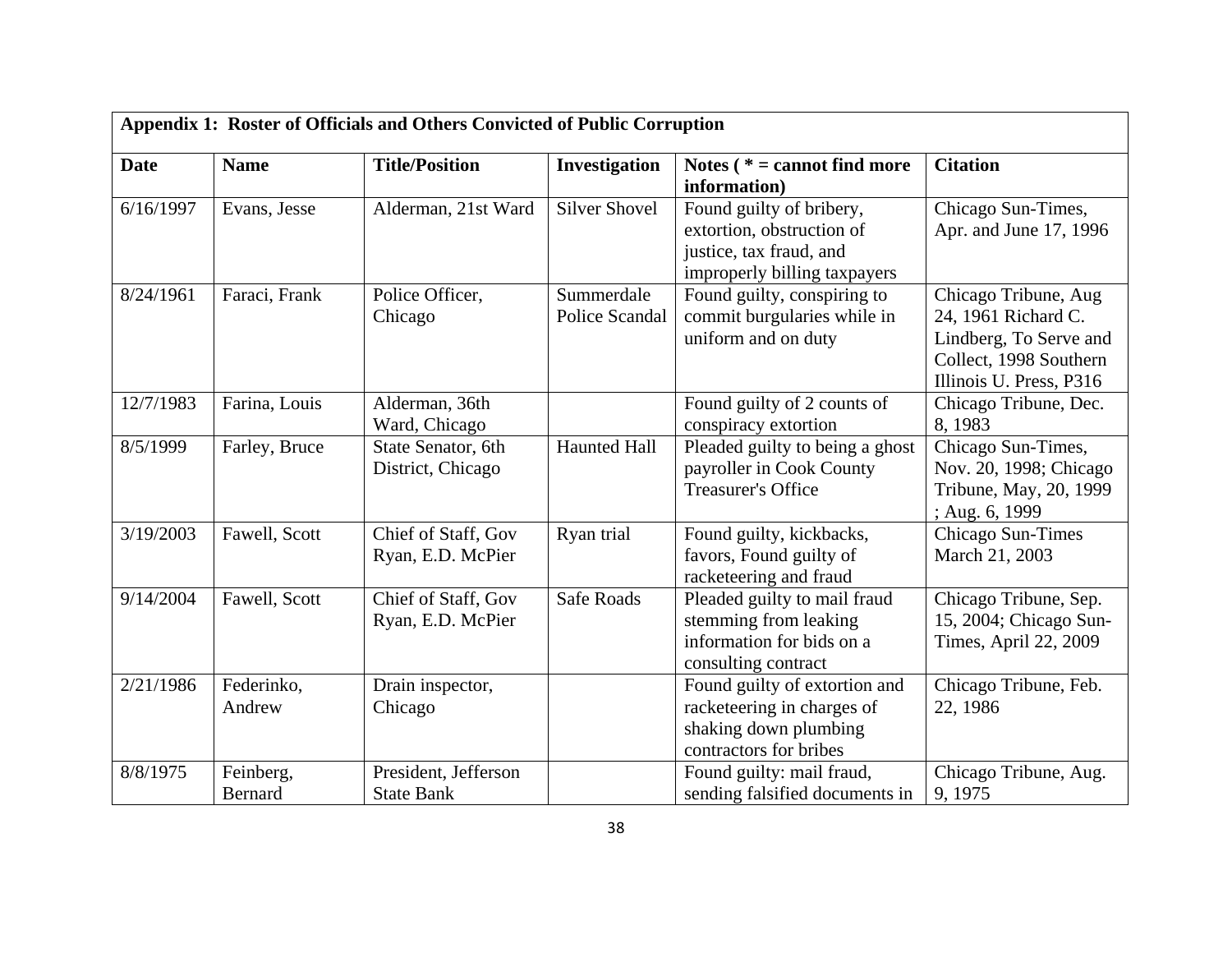|             | Appendix 1: Roster of Officials and Others Convicted of Public Corruption |                                            |                       |                                                                                                                   |                                                                                                                   |  |  |
|-------------|---------------------------------------------------------------------------|--------------------------------------------|-----------------------|-------------------------------------------------------------------------------------------------------------------|-------------------------------------------------------------------------------------------------------------------|--|--|
| <b>Date</b> | <b>Name</b>                                                               | <b>Title/Position</b>                      | Investigation         | Notes $(* = cannot find more)$<br>information)                                                                    | <b>Citation</b>                                                                                                   |  |  |
|             |                                                                           |                                            |                       | order to pay less property tax                                                                                    |                                                                                                                   |  |  |
| 6/28/2010   | Fenzl, Steven                                                             | Vice President of<br><b>Urban Services</b> | Minority<br>Contracts | Found guilty on four counts of<br>mail and wire fraud and<br>conspiracy                                           | Chicago Tribune,<br>September 29, 2010                                                                            |  |  |
| 7/3/1989    | Finley, Morgan                                                            | Circuit Court Clerk,<br><b>Cook County</b> |                       | Found guilty for accepting<br>\$25,000 in bribes                                                                  | Chicago Sun-Times,<br>Aug. 26 1989                                                                                |  |  |
| 9/15/1986   | Flessor, Gus                                                              | Inspector, Consumer<br>Services Dept.      |                       | Pleaded guilty to 2 counts of<br>mail fraud                                                                       | Chicago Sun-Times,<br>Sept. 16, 1986                                                                              |  |  |
| 5/29/1986   | Frasch, Bruce                                                             | Police, Vice Control                       | Safe Bets             | Found guilty, convicted on 18<br>counts of racketeering<br>conspiracy, extortion, and<br>income tax fraud         | Chicago Tribune, May<br>30, 1986                                                                                  |  |  |
| 9/20/1998   | Fuglsang, James                                                           | <b>Chief Deputy</b>                        | <b>Haunted Hall</b>   | Pleaded guilty to two<br>misdedemeanor counts of<br>aiding and abetting theft.                                    | Wheeling Countryside,<br>July, 10, 1997. Chicago<br>Tribune, Nov. 21, 1998.<br>Chicago Tribune, Jan.<br>13, 1999. |  |  |
| 10/31/1975  | Fulle, Floyd                                                              | <b>Cook County</b><br>Commissioner         | Zoning<br>Scandal     | Found guilty of 2 counts of<br>extortion, 2 counts of income<br>tax evasion, and 3 counts of<br>perjury           | Chicago Tribune, Nov.<br>16, 1975                                                                                 |  |  |
| 12/2/2008   | Funches, Antwon                                                           | <b>Correctional Officer</b>                |                       | Pleaded guilty conspiring to<br>commit major herion and<br>cocaine deals and providing<br>security for drug deals | Southtown Star, Dec. 3,<br>2008                                                                                   |  |  |
| 9/13/1991   | Galderio, Ralph                                                           | <b>Assit. Supernt Streets</b><br>& Public  |                       | Pleaded guilty to extortion of<br>\$6,000 involving city tree-                                                    | Chicago Sun-Times,<br>Sept. 14, 1991                                                                              |  |  |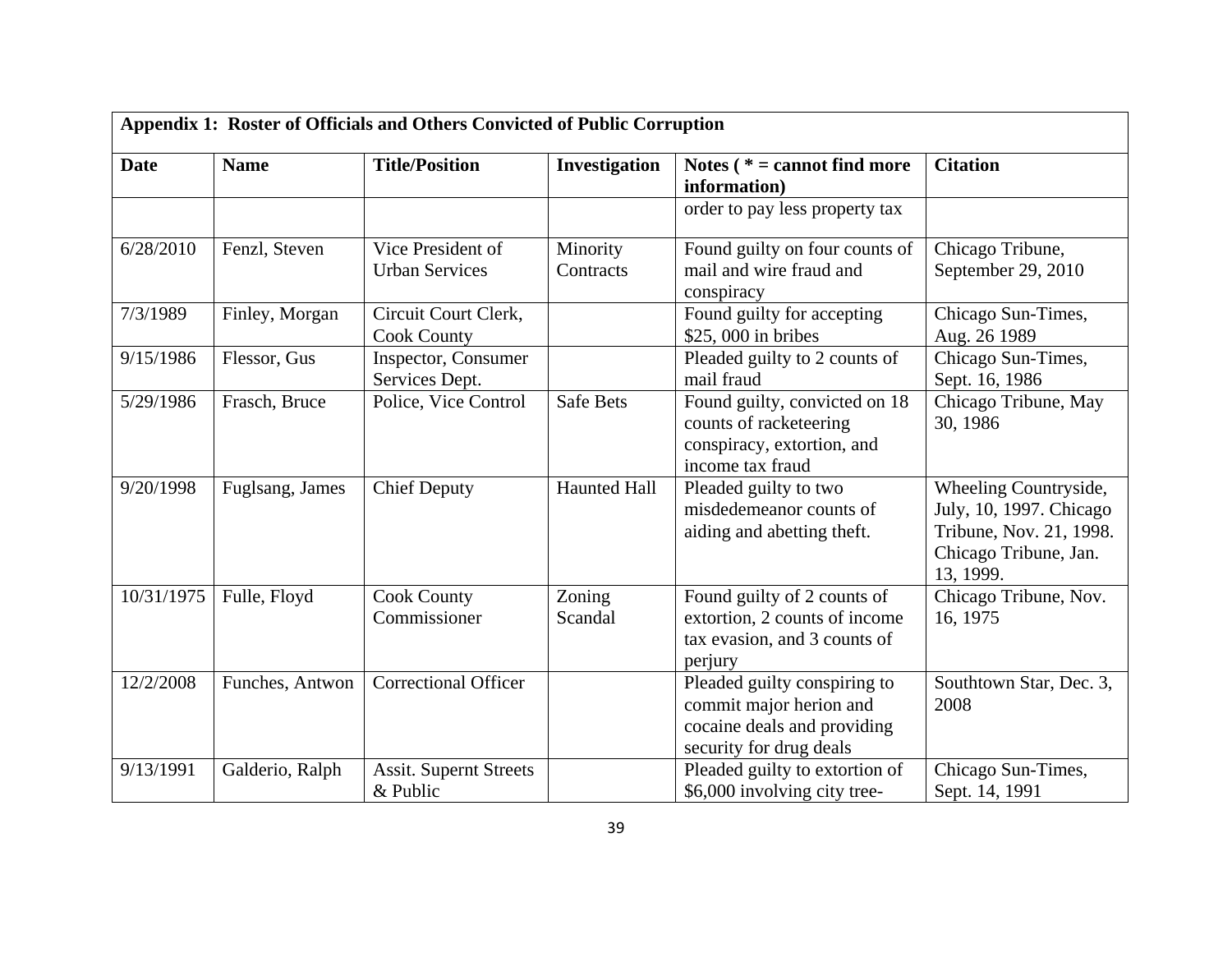| <b>Date</b> | <b>Name</b>            | <b>Title/Position</b>       | Investigation        | Notes ( $* =$ cannot find more<br>information)                                                                | <b>Citation</b>                                                           |
|-------------|------------------------|-----------------------------|----------------------|---------------------------------------------------------------------------------------------------------------|---------------------------------------------------------------------------|
|             |                        | Improvement                 |                      | trimming contracts                                                                                            |                                                                           |
| 4/1/1985    | Gardner,<br>Thurman    | Attorney                    | Greylord             | Pleaded guilty to four counts<br>of tax fraud.                                                                | Operation Greylord: The<br><b>Brocton Lockwood</b><br>Story               |
| 5/15/2009   | Garneata, Beny         | Developer, contractor       | <b>Crooked Code</b>  | Pleaded guilty to acting as a<br>go-between in a bribe-for-<br>permits scheme to a city<br>plumbing inspector | Chicago Sun-Times,<br>Mar. 24, 2009                                       |
| 2/21/1986   | Garner, Hensley        | Drain inspector,<br>Chicago |                      | Found guilty of racketeering in<br>charges of shaking down<br>plumbing contractors for<br>bribes              | Chicago Tribune, Feb.<br>22, 1986                                         |
| 11/9/1999   | Giles, Percy           | Alderman, 37th Ward         | <b>Silver Shovel</b> | Found guilty of tax evasion<br>and taking bribes                                                              | Chicago Tribune, Aug.<br>6, 1999 ; Chicago Sun-<br>Times, Nov. 9, 1999    |
| 10/4/1988   | Glecier, Daniel        | Judge                       | Greylord             | Found guilty: racketeering<br>conspiracy in taking and<br>passing bribes                                      | Chicago Sun-Times,<br>Oct. 5, 1988; Chicago<br>Sun-Times, Dec. 1,<br>1988 |
| 2/22/1993   | Gliottoni Jr.,<br>John | <b>City Council Member</b>  |                      | Pleaded guilty, convicted of<br>extortion, racketeering, and<br>racketeering conspiracy                       | Chicago Tribune, Feb<br>23, 1993                                          |
| 6/25/1986   | Gonzales,<br>Alphonse  | Attorney                    | Greylord             | Pleaded guilty to two counts of<br>tax fraud, and one count of<br>extortion (July 8, 1986).                   | <b>Operation Greylord: The</b><br><b>Brocton Lockwood</b><br>Story        |
| 8/15/1989   | Gora, Elizabeth        | Court Interpreter           |                      | Pleaded guilty to<br>misdemeanor, 1986 petiton                                                                | Chicago Tribune,<br>August 16, 1989                                       |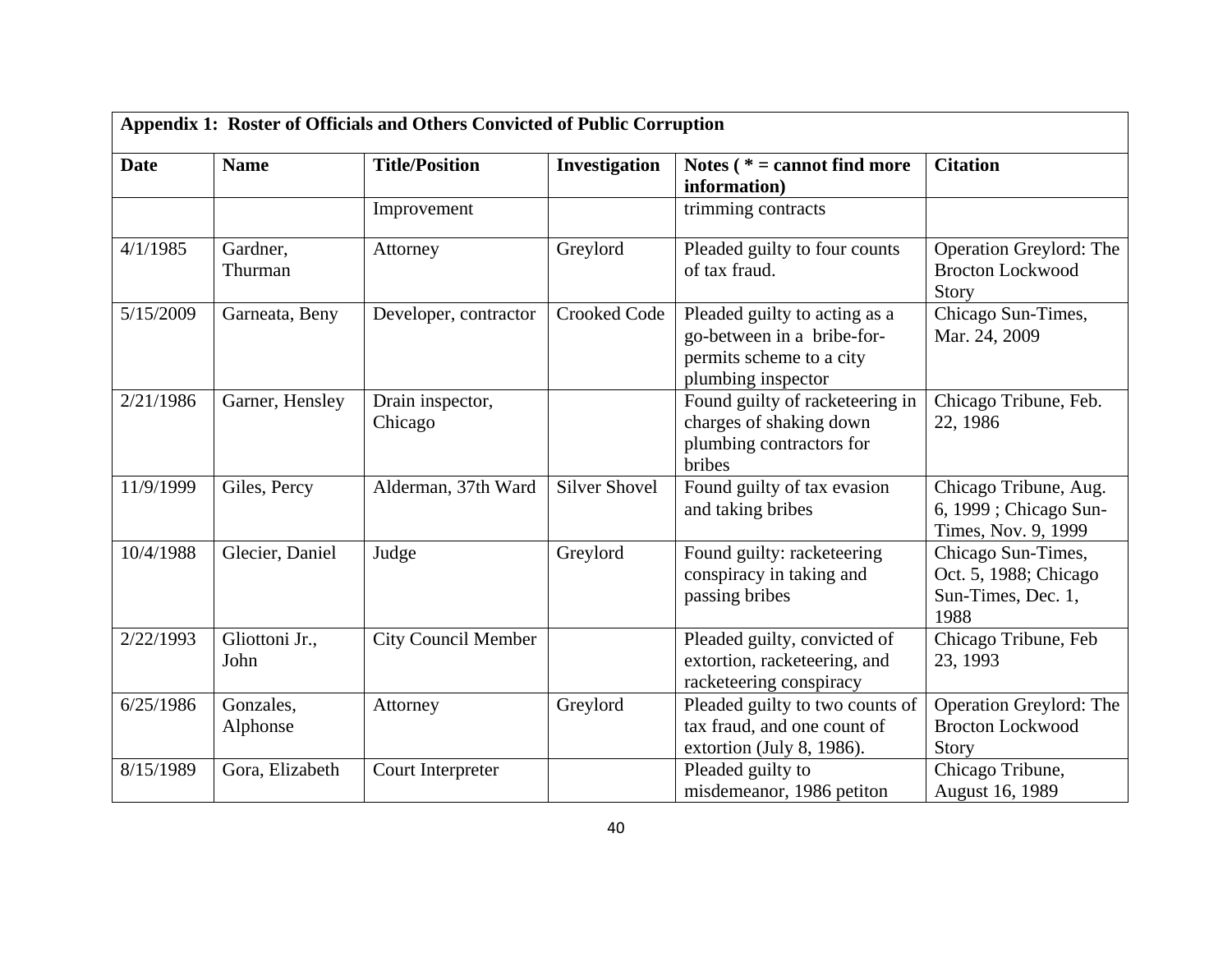|             | Appendix 1: Roster of Officials and Others Convicted of Public Corruption |                                   |                     |                                                                                                                                                                              |                                                             |  |  |
|-------------|---------------------------------------------------------------------------|-----------------------------------|---------------------|------------------------------------------------------------------------------------------------------------------------------------------------------------------------------|-------------------------------------------------------------|--|--|
| <b>Date</b> | <b>Name</b>                                                               | <b>Title/Position</b>             | Investigation       | Notes ( $* =$ cannot find more<br>information)                                                                                                                               | <b>Citation</b>                                             |  |  |
|             |                                                                           |                                   |                     | drive                                                                                                                                                                        |                                                             |  |  |
| 2/21/1986   | Gruenholz, Leo                                                            | Drain inspector,<br>Chicago       |                     | Found guilty of extortion and<br>racketeering in charges of<br>shaking down plumbing<br>contractors for bribes                                                               | Chicago Tribune, Feb.<br>22, 1986                           |  |  |
| 4/30/2001   | Hall, Larry                                                               | <b>Property Manager</b>           | <b>Safe Roads</b>   | Pleaded guilty: rigging bids,<br>taking kickbacks from driver's<br>license facilities, trading<br>licenses plates for campaign<br>contributions for Gov. Ryan<br>and others. | Chicago Tribune Oct.<br>18, 2002                            |  |  |
| 2/28/1987   | Hammond, David                                                            | Associates of<br>McClain          | Incubator           | Pleaded guilty to taking bribes                                                                                                                                              | Chicago Sun Times,<br>Sept. 17, 1989                        |  |  |
| 6/18/2008   | Harper, Roland                                                            | President of Rohar<br>Trucking    |                     | Pleaded guilty: fraud and<br>pocketting \$80,000 from deal<br>with Chicago Public Schools                                                                                    | Chicago Tribune, Jun.<br>18, 2008                           |  |  |
| 8/15/1989   | Hartel, Lawrence                                                          | <b>Park District Worker</b>       |                     | Pleaded guilty to<br>misdemeanor, 1986 petiton<br>drive                                                                                                                      | Chicago Tribune,<br>August 16, 1989                         |  |  |
| 2/28/1986   | Hegarty, James                                                            | Police Officer,<br>Chicago        | Greylord            | Pleaded guilty to 1 count of<br>tax fraud                                                                                                                                    |                                                             |  |  |
| 9/23/2010   | Hernandez, Jose                                                           | Inspector, Building<br>Department | <b>Crooked Code</b> | Found guilty of accepting<br>bribes to sign off on bogus<br>inspections                                                                                                      | Chicago Tribune, Sept.<br>24, 2010                          |  |  |
| 7/31/1985   | Hernandez,<br>Leopoldo                                                    | Deputy Sheriff                    | Greylord            | Pleaded guilty to one count of<br>extortion.                                                                                                                                 | Operation Greylord: The<br><b>Brocton Lockwood</b><br>Story |  |  |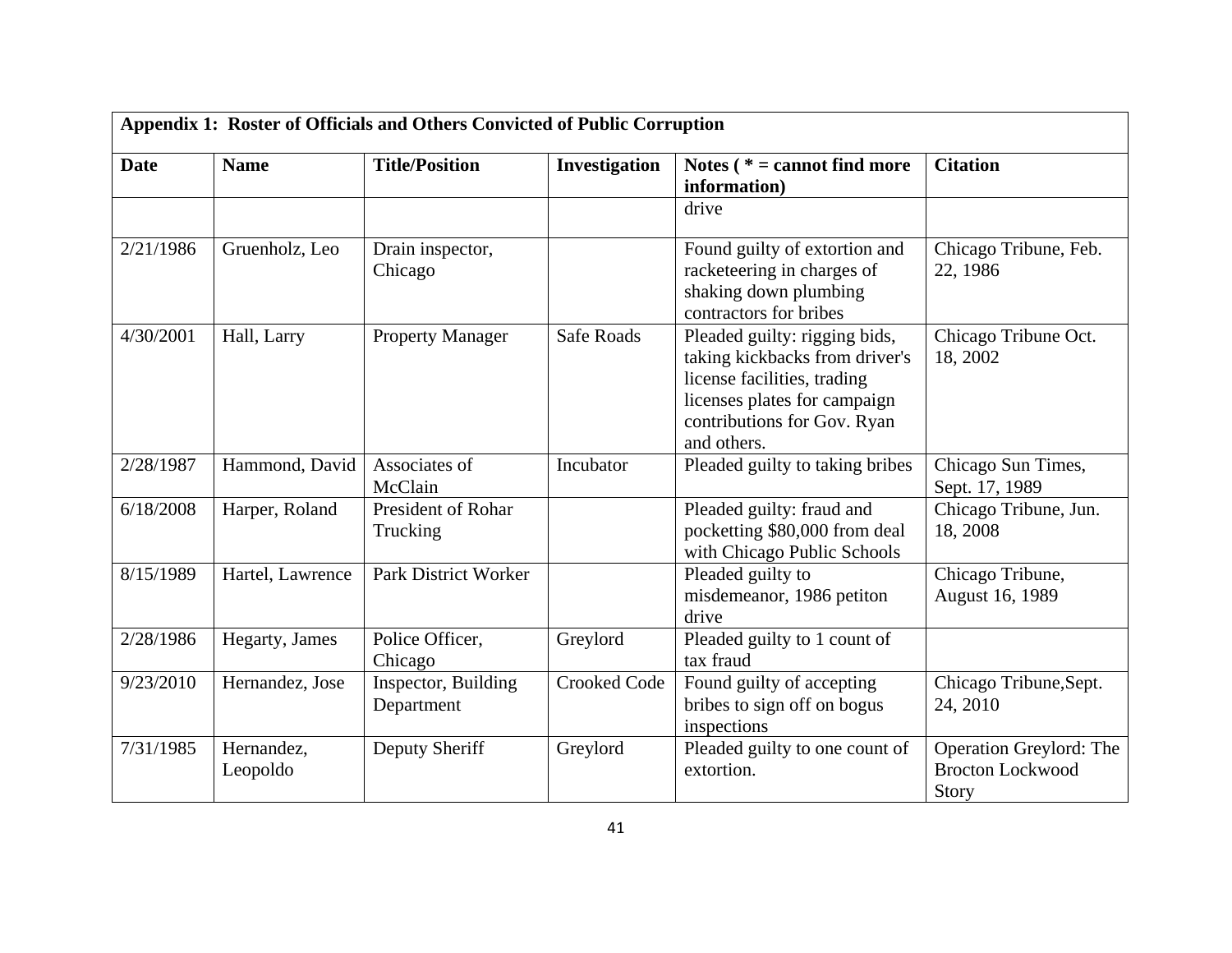| Appendix 1: Roster of Officials and Others Convicted of Public Corruption |                      |                                           |               |                                                                                                                 |                                                                              |  |  |
|---------------------------------------------------------------------------|----------------------|-------------------------------------------|---------------|-----------------------------------------------------------------------------------------------------------------|------------------------------------------------------------------------------|--|--|
| <b>Date</b>                                                               | <b>Name</b>          | <b>Title/Position</b>                     | Investigation | Notes $(* = cannot find more)$<br>information)                                                                  | <b>Citation</b>                                                              |  |  |
| 10/13/1987                                                                | Hogan, Martin        | Judge                                     | Greylord      | Found guilty: racketeering,<br>racketeering conspiracy, tax<br>fraud, sentenced to 10 years in<br>prison        | Chicago Sun-Times,<br>Aug. 30, 1988; Chicago<br>Sun-Times, Oct. 19,<br>1988. |  |  |
| 9/29/1995                                                                 | Hogan, James         | Personnel Director,<br><b>Cook County</b> | Haunted Hall  | Pleaded guilty to 1 count of<br>mail fraud                                                                      | Daily Herald, Mar. 24,<br>1997; Chicago Tribune,<br>Oct. 1, 1995             |  |  |
| 2/21/1986                                                                 | Hojnacki, Donald     | Drain inspector,<br>Chicago               |               | Found guilty of extortion and<br>racketeering in charges of<br>shaking down plumbing<br>contractors for bribes  | Chicago Tribune, Feb.<br>22, 1986                                            |  |  |
| 2/18/1986                                                                 | Holzer, Reginald     | Judge                                     | Greylord      | Found guilty of 23 counts of<br>mail fraud, three counts of<br>extortion and one count of<br>racketeering       | Chicago Sun-Times,<br>Feb. 19, 1986.                                         |  |  |
| 2/23/1973                                                                 | Hubbard, Fred        | Alderman, 2nd Ward                        |               | Pleaded guilty to income tax<br>evasion and embezzlement                                                        | Chicago Tribune, Feb.<br>24, 1973 and Jan. 6,<br>1973                        |  |  |
| 5/1/1989                                                                  | Humes, Marian        | Alderman, 8th Ward                        |               | Pleaded guilty to taking bribes                                                                                 | Chicago Sun-Times,<br>Aug. 1, 1989                                           |  |  |
| 8/23/1983                                                                 | Hutchins, Ozie       | <b>Illinois State</b><br>Representative   |               | Found guilty of of federal<br>extorion and conspiracy<br>charges in connection with a<br>shakedown of builders. | Chicago Sun-Times,<br>July 18, 1991                                          |  |  |
| 9/28/1988                                                                 | Hutchinson,<br>Perry | Alderman, 9th Ward                        | Incubator     | Pleaded guilty to taking bribes                                                                                 | Chicago Sun-Times,<br>Sep. 20,1989                                           |  |  |
| 2/25/1986                                                                 | Hutson, Paul         | Deputy Sheriff                            | Greylord      | Pleaded guilty to one                                                                                           | Operation Greylord: The                                                      |  |  |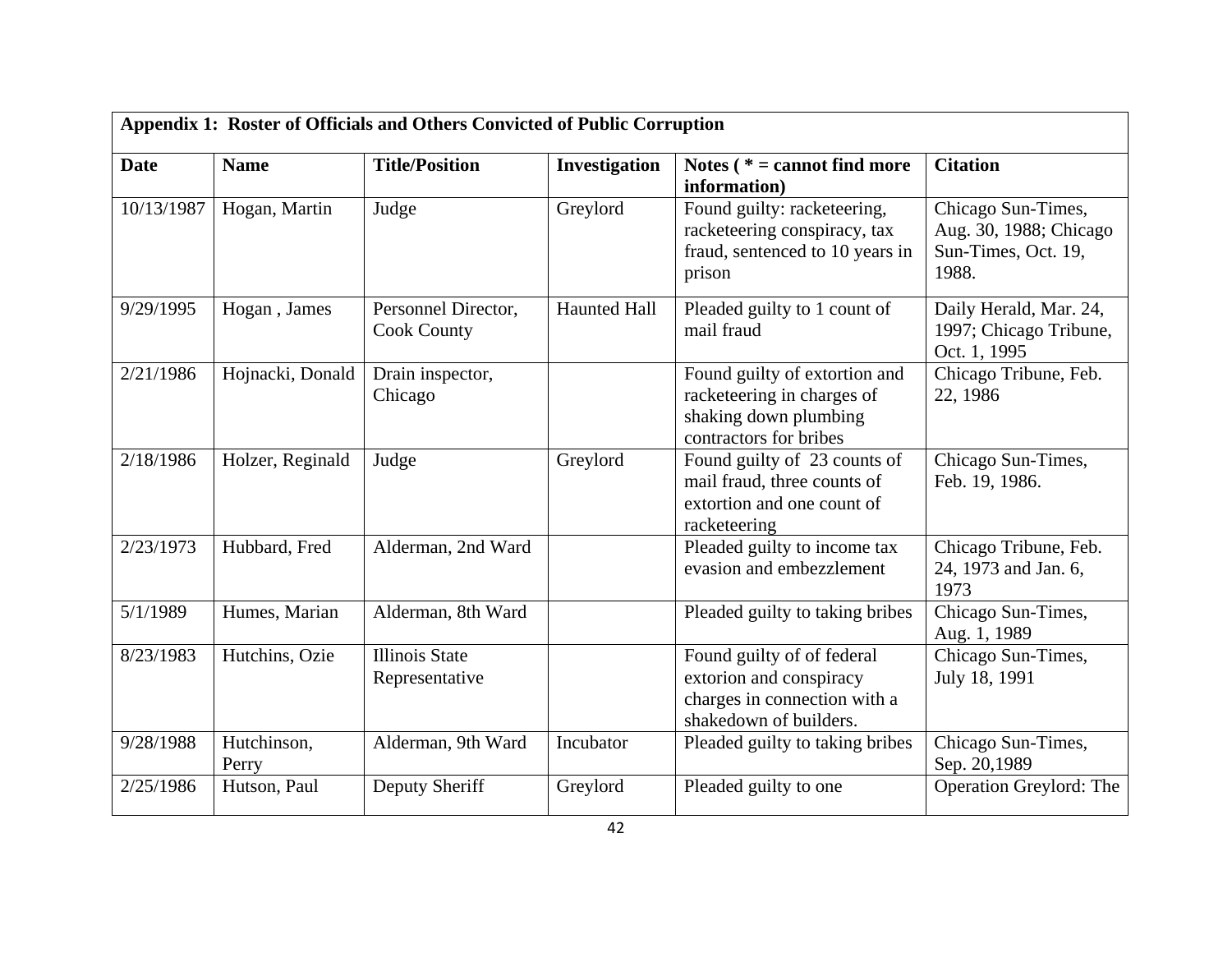| Appendix 1: Roster of Officials and Others Convicted of Public Corruption |                       |                                                   |                      |                                                                                                                   |                                                    |  |  |
|---------------------------------------------------------------------------|-----------------------|---------------------------------------------------|----------------------|-------------------------------------------------------------------------------------------------------------------|----------------------------------------------------|--|--|
| <b>Date</b>                                                               | <b>Name</b>           | <b>Title/Position</b>                             | Investigation        | Notes ( $* =$ cannot find more<br>information)                                                                    | <b>Citation</b>                                    |  |  |
|                                                                           |                       |                                                   |                      | misdemeanor count of filing<br>false tax returns.                                                                 | <b>Brocton Lockwood</b><br>Story                   |  |  |
| 6/9/2005                                                                  | Ignoffo, Joseph       | Owner, Ignoff<br>Trucking                         | <b>Hired Trucks</b>  | Pleaded guilty: to paying at<br>least $$23,000$ in cash, to<br>participate in the Hired Trucks<br>program         | Chicago Tribune, Mar.<br>$21, 2008$ ; Dec. 8, 2005 |  |  |
| 3/28/2002                                                                 | Inendino, James       | Mobster                                           | Conviction           | Found guilty: of bribery, tax<br>evasion, money laundering,<br>and theft. Also involved in<br><b>Hired Trucks</b> | Chicago Tribune, Mar.<br>29, 2002                  |  |  |
| 2/18/1994                                                                 | Ionescu, Nicolae      | Zoning Administrator                              | Convicted            | Pleaded guilty to extortion of<br>\$10,000 and tax fraud                                                          | Chicago Tribune, Feb.<br>19, 1994                  |  |  |
| 4/12/1973                                                                 | Jambrone, Joseph      | Alderman, 28th Ward                               | Zoning<br>Scandal    | Found guilty of 2 counts of<br>bribery and 2 counts of income<br>tax evasion                                      | Chicago Tribune,<br>Apr.13, 1973                   |  |  |
| 4/21/1988                                                                 | James, Otis           | <b>Owner of Otis Music</b><br>Co.                 | Phocus               | Pleaded guilty to mail fraud                                                                                      | Chicago Sun Times,<br>April 22, 1988               |  |  |
| 11/9/1977                                                                 | Janicki,<br>Valentine | Trustee, Metropolitan<br><b>Sanitary District</b> |                      | Found guilty of receiving<br>bribes                                                                               | Chicago Tribune, Nov.<br>9, 1977                   |  |  |
| 1/3/1986                                                                  | Jenkins, James        | Inspector, Sewers<br>Dept.                        |                      | Pleaded guilty to 1 count each<br>of conspiracy to commit<br>racketeering and extortion                           | Chicago Tribune, Jan. 4,<br>1986                   |  |  |
| 5/11/2007                                                                 | Johnson, David<br>W.  | Former inspector in<br><b>Buildings Deparment</b> |                      | Pleaded guilty, cooperated<br>after allegedly taking bride<br>from an informant                                   | Chicago Tribune, May<br>12, 2007                   |  |  |
| 1/28/1999                                                                 | Jones, Virgil         | Alderman, 15th Ward                               | <b>Silver Shovel</b> | Found guilty of taking bribes                                                                                     | Chicago Sun-Times,<br>Nov. 9, 1999                 |  |  |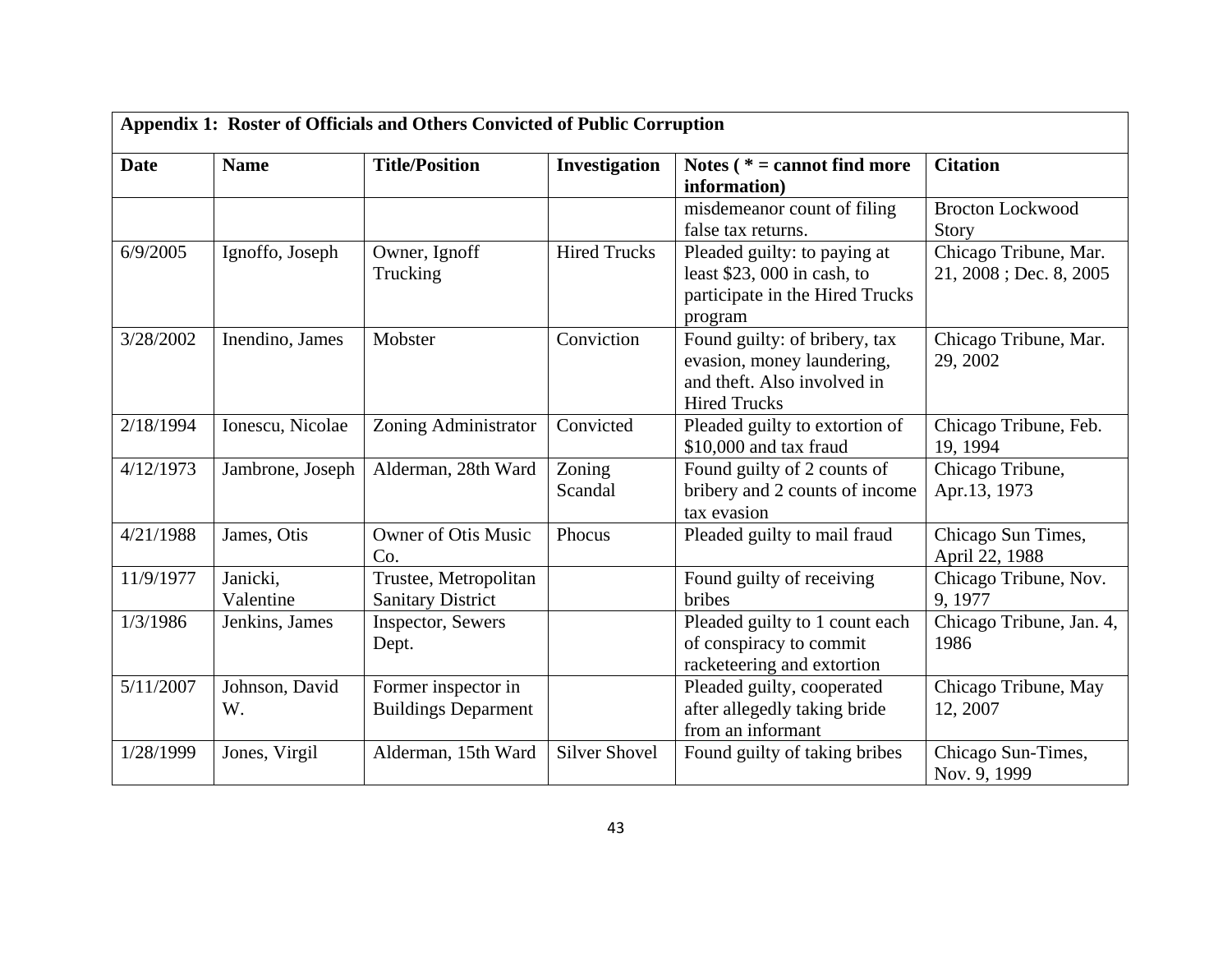| Appendix 1: Roster of Officials and Others Convicted of Public Corruption |                      |                                         |                              |                                                                                     |                                                                                                                             |  |  |
|---------------------------------------------------------------------------|----------------------|-----------------------------------------|------------------------------|-------------------------------------------------------------------------------------|-----------------------------------------------------------------------------------------------------------------------------|--|--|
| <b>Date</b>                                                               | <b>Name</b>          | <b>Title/Position</b>                   | Investigation                | Notes ( $* =$ cannot find more<br>information)                                      | <b>Citation</b>                                                                                                             |  |  |
| 7/27/2007                                                                 | Jones, Valarie       | Secretary, Angelo<br>Torres, HT Program | <b>Hired Trucks</b>          | Pleaded guilty to 1 count of<br>perjury                                             | Chicago Tribune, Sept.<br>$11, 2007$ ; Nov. 10,<br>2007.                                                                    |  |  |
| 8/2/2006                                                                  | Jones, Michael       | Owner of Get<br>Plowed, Inc.            | <b>Hired Trucks</b>          | Pleaded guilty to bribery,<br>lesser sentence for cooperating<br>with investigation | Chicago Tribune,<br>August 3, 2006                                                                                          |  |  |
| 7/26/1986                                                                 | Kadleck, Steve       | <b>Consumer Services</b><br>Inspector   | Phocus                       | Pleaded guilty to accepting<br>bribes                                               | Chicago Tribune,<br>August 27, 1986                                                                                         |  |  |
| 8/15/1989                                                                 | Kalemba, Ronald      | a precinct worker                       |                              | Pleaded guilty to petition<br>fraud, 1986 nonpartisan<br>mayoral referendum         | Chicago Tribune,<br>August 16, 1989                                                                                         |  |  |
| 3/23/1988                                                                 | Kampenga,<br>William | Attorney                                | Greylord                     | Pleaded guilty to two counts of<br>tax fraud.                                       | Operation Greylord: The<br><b>Brocton Lockwood</b><br>Story                                                                 |  |  |
| 12/17/1986                                                                | Kanter, Melvin       | Attorney                                | Greylord                     | Pleaded guilty to one count of<br>racketeering/bribery.                             | Operation Greylord: The<br><b>Brocton Lockwood</b><br>Story                                                                 |  |  |
| 1/28/1985                                                                 | Kaplan, Edward       | Attorney                                | Greylord                     | Pleaded guilty to three counts<br>of tax fraud.                                     | Operation Greylord: The<br><b>Brocton Lockwood</b><br><b>Story</b>                                                          |  |  |
| 8/24/1961                                                                 | Karras, Alex         | Police Officer,<br>Chicago              | Summerdale<br>Police Scandal | Found guilty, conspiring to<br>commit burgularies while in<br>uniform and on duty   | Chicago Tribune, Aug<br>24, 1961, Richard C.<br>Lindberg, To Serve and<br>Collect, 1998 Southern<br>Illinois U. Press, P316 |  |  |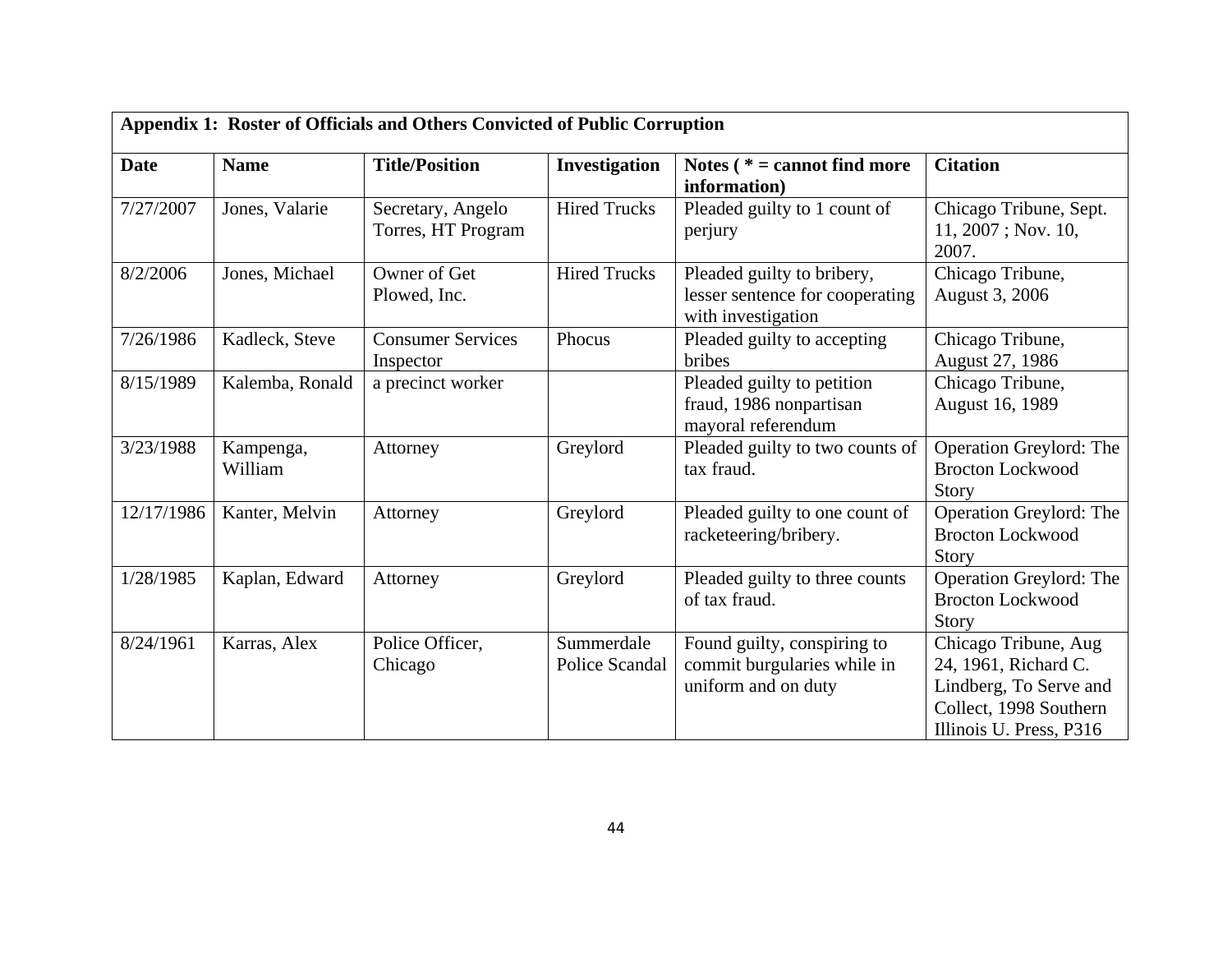| Appendix 1: Roster of Officials and Others Convicted of Public Corruption |                   |                                           |                              |                                                                                                             |                                                                                                                                                                 |  |
|---------------------------------------------------------------------------|-------------------|-------------------------------------------|------------------------------|-------------------------------------------------------------------------------------------------------------|-----------------------------------------------------------------------------------------------------------------------------------------------------------------|--|
| <b>Date</b>                                                               | <b>Name</b>       | <b>Title/Position</b>                     | Investigation                | Notes $(* = cannot find more)$<br>information)                                                              | <b>Citation</b>                                                                                                                                                 |  |
| 8/24/1961                                                                 | Karras, Sol       | Police Officer,<br>Chicago                | Summerdale<br>Police Scandal | Found guilty, conspiring to<br>commit burgularies while in<br>uniform and on duty                           | Chicago Tribune, Aug<br>24, 1961 Chicago<br>Tribune, Aug 24, 1961,<br>Richard C. Lindberg, To<br>Serve and Collect, 1998<br>Southern Illinois U.<br>Press, P316 |  |
| 11/14/2005                                                                | Katalinic, Daniel | Deputy Com. Streets<br>& Sanitation       | Hiring<br>Scandal            | Found guilty on 1 count of<br>mail fraud                                                                    | Chicago Tribune Dec. 8,<br>2005                                                                                                                                 |  |
| 12/14/2006                                                                | Katalinic, Daniel | Deputy<br>Commissioner                    | Hiring<br>Scandal            | Found guilty on one count of<br>mail fraud.                                                                 | Chicago Sun-Times,<br>Nov. 16, 2005.                                                                                                                            |  |
| 3/1/1985                                                                  | Kaye, Alan        | Deputy Sheriff                            | Gret                         | Found guilty on one count of<br>official misconduct, theft and<br>bribery.                                  | Operation Greylord: The<br><b>Brocton Lockwood</b><br>Story                                                                                                     |  |
| 10/9/1974                                                                 | Keane, Thomas     | Alderman, 31st Ward                       |                              | Found guilty of conspiracy<br>and 17 counts of mail fraud                                                   | Chicago Tribune, Oct.<br>10, 1974                                                                                                                               |  |
| 5/29/1986                                                                 | Keating, James    | Lieutanent, Criminal<br>Intelligence Unit | <b>Safe Bets</b>             | Found guilty, convicted on 18<br>counts of racketeering<br>conspiracy, extortion, and<br>income tax fraud   | Chicago Tribube, May<br>30, 1986                                                                                                                                |  |
| 4/23/1987                                                                 | Kelley, Clifford  | Alderman, 20th Ward                       | Incubator                    | Pleaded guilty to mail fraud<br>and income tax evasion<br>stemming from bribes                              | Chicago Tribune, Apr.<br>25, 1987                                                                                                                               |  |
| 5/24/1983                                                                 | Kenner, Tyrone    | Alderman, 3rd Ward                        |                              | Found guilty of extortion, mail<br>fraud, attempted extortion,<br>conspiracy, and obstruction of<br>justice | Chicago Tribune, May<br>25, 1983                                                                                                                                |  |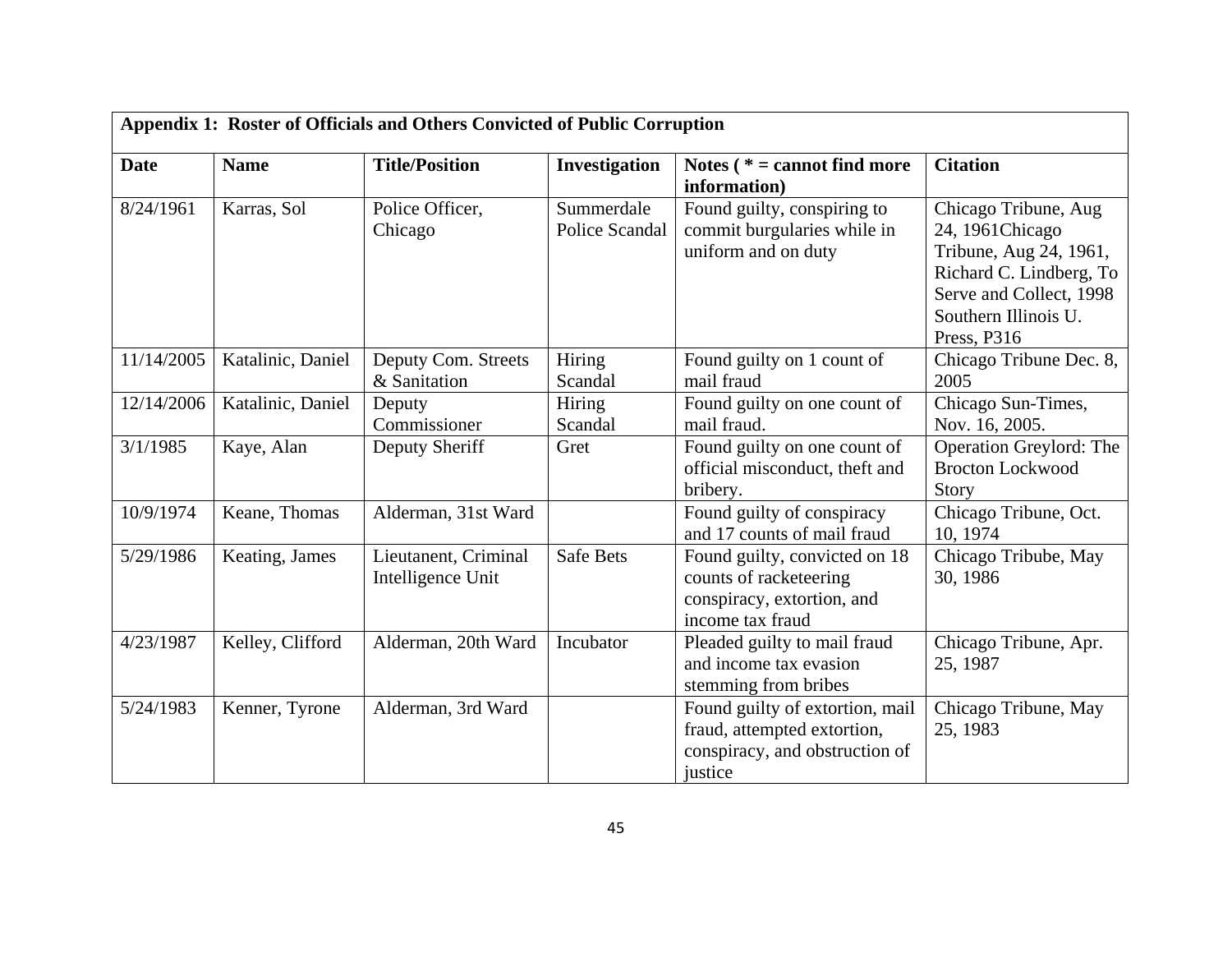| Appendix 1: Roster of Officials and Others Convicted of Public Corruption |                       |                                                               |                                             |                                                                                                                                                      |                                                             |  |
|---------------------------------------------------------------------------|-----------------------|---------------------------------------------------------------|---------------------------------------------|------------------------------------------------------------------------------------------------------------------------------------------------------|-------------------------------------------------------------|--|
| <b>Date</b>                                                               | <b>Name</b>           | <b>Title/Position</b>                                         | Investigation                               | Notes $(* = cannot find more)$<br>information)                                                                                                       | <b>Citation</b>                                             |  |
| 2/21/1986                                                                 | Knies, Harold         | Drain inspector,<br>Chicago                                   |                                             | Found guilty of extortion,<br>racketeering in charges of<br>shaking down plumbing<br>contractors for bribes                                          | Chicago Tribune, Feb.<br>22, 1986                           |  |
| 4/24/1987                                                                 | Knox, Charles         | Associates of<br>McClain                                      | Incubator                                   | Pleaded guilty for<br>impersonating a lawyer and<br>taking bribes                                                                                    | Chicago Sun Times,<br>Sept. 17, 1989                        |  |
| 2/26/1987                                                                 | Kohn, Jerome          | Deputy Sheriff                                                | Greylord                                    | Pleaded guilty to one count of<br>racketeering/conspiracy, and<br>one count of tax fraud.                                                            | Operation Greylord: The<br><b>Brocton Lockwood</b><br>Story |  |
| 3/4/2004                                                                  | Koski, Elizabeth      | Jacobs Engineering<br>aide                                    | Ped guilty for<br>lying to<br>investigators | Pleaded guilty to lying to<br>investigators looking into the<br>fixing of the \$11.5 million<br>dollar contract-fixing scheme<br>at McCormick Place. | Chicago Sun-Times,<br>March 5, 2004                         |  |
| 4/9/1997                                                                  | Kotlarz, Joseph       | <b>Illinois State</b><br>Representative                       | Conviction                                  | Found guilty, convicted for<br>theft and conspiracy of<br>pocketing \$190,000 for sale of<br>state land                                              | The Burlington Hawk<br>Eye, Apr. 14, 1997                   |  |
| 8/17/1993                                                                 | Kozubowski,<br>Walter | City Clerk, Chicago                                           |                                             | Pleaded guilty to operating a<br>\$1 million dollar ghost<br>payrolling scheme out of his<br>office                                                  | Chicago Sun-Times,<br>July 24, 1992; Aug. 18,<br>1993       |  |
| 10/16/1989                                                                | Kucinski, Joanne      | Administrative aide,<br><b>Cook County State's</b><br>Attorny |                                             | Pleaded guilty to three<br>misdemeanor charges of<br>election fraud                                                                                  | Chicago Tribune, Oct.<br>17, 1989                           |  |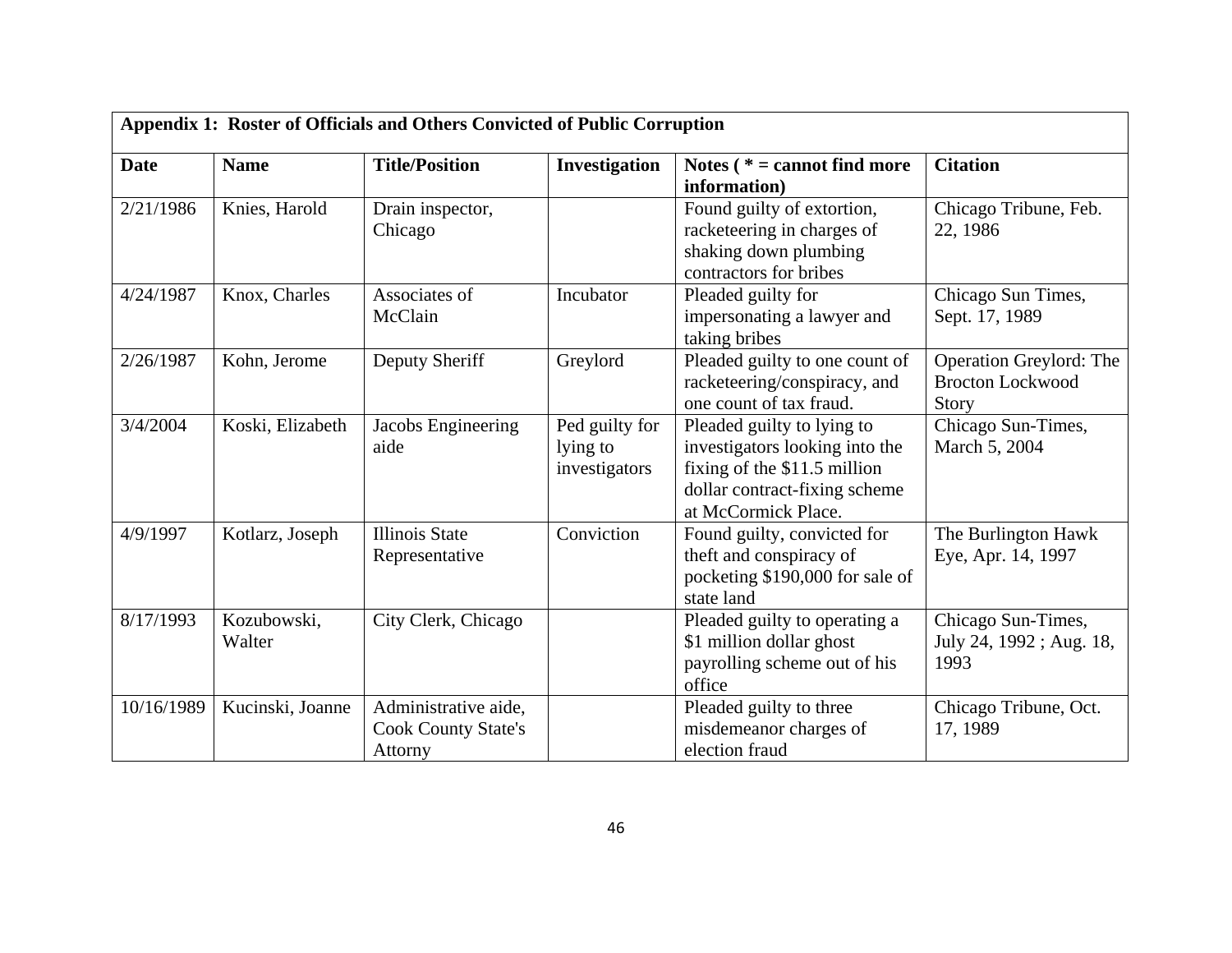|             | Appendix 1: Roster of Officials and Others Convicted of Public Corruption |                                                   |                     |                                                                                                             |                                                             |  |  |
|-------------|---------------------------------------------------------------------------|---------------------------------------------------|---------------------|-------------------------------------------------------------------------------------------------------------|-------------------------------------------------------------|--|--|
| <b>Date</b> | <b>Name</b>                                                               | <b>Title/Position</b>                             | Investigation       | Notes ( $* =$ cannot find more<br>information)                                                              | <b>Citation</b>                                             |  |  |
| 4/21/1988   | Kujawa, Clarence                                                          | Detective, Chicago<br><b>Police Department</b>    | Phocus              | Pleaded guilty: tax charges,<br>accepting payoffs to make sure<br>bar owners received liquor<br>licenses    | Chicago Sun-Times,<br>Apr. 22, 1988                         |  |  |
| 3/18/1985   | Kulerski, Paul                                                            | Attorney                                          | Greylord            | Pleaded guilty to two counts of<br>tax fraud.                                                               | Operation Greylord: The<br><b>Brocton Lockwood</b><br>Story |  |  |
| 9/4/1974    | Kuta, Frank                                                               | Alderman, 23rd Ward                               | Zoning<br>Scandal   | Found guilty of extortion, mail<br>fraud, and income tax evasion                                            | Chicago Tribune, Sep.<br>5, 1974                            |  |  |
| 3/19/1987   | Kuta, Chester                                                             | Alderman, 31st Ward                               |                     | Pleaded guilty: fraud, income<br>tax evasion, violation of civil<br>rights stemming from a payoff<br>scheme | Chicago Tribune, Mar.<br>19, 1987                           |  |  |
| 12/4/1984   | LaFevour, James                                                           | Police Officer,<br>Chicago                        | Greylord            | Pleaded guilty to 3 counts of<br>tax fraud                                                                  |                                                             |  |  |
| 9/15/1986   | Laino, John                                                               | Supervisor,<br><b>Consumer Services</b><br>Dept.  |                     | Pleaded guilty to 2 counts<br>extortion                                                                     | Chicago Sun-Times,<br>Sept. 16, 1986                        |  |  |
| 6/11/2005   | Laino, Robert                                                             | Forman,<br>Transportation Dept.,<br>Chicago       | <b>Hired Trucks</b> | Pleaded guilty: took bribes, to<br>divert city asphalt to private<br>companies                              | Chicago Sun-Times,<br>Nov. 16, 2005;<br>September 5, 2005   |  |  |
| 10/27/1987  | Lambesis,<br>Michael                                                      | <b>Former Chief</b><br>Investigator for<br>Finley | Incubator           | Pleaded guilty to passing<br>bribes, selling four silencer-<br>equipped machineguns to an<br>FBI mole       | Chicago Sun Times,<br>Sept. 17, 1989                        |  |  |
| 2/25/1986   | LaPalombella,<br><b>Nick</b>                                              | Deputy Clerk                                      | Greylord            | Pleaded guilty to one count of<br>tax fraud.                                                                | Operation Greylord: The<br><b>Brocton Lockwood</b><br>Story |  |  |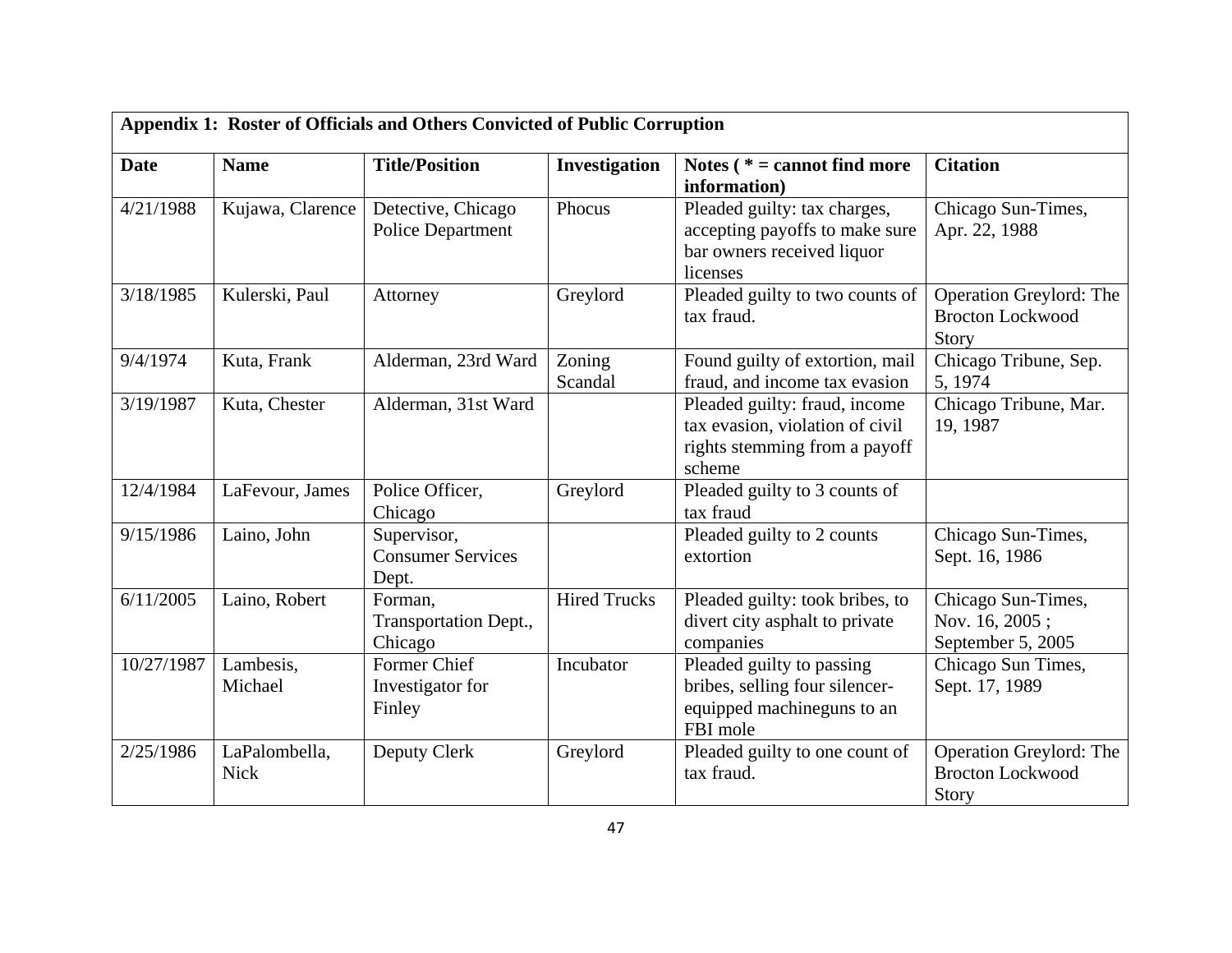| Appendix 1: Roster of Officials and Others Convicted of Public Corruption |                      |                                                |                       |                                                                                                                  |                                                                                                                                             |  |  |
|---------------------------------------------------------------------------|----------------------|------------------------------------------------|-----------------------|------------------------------------------------------------------------------------------------------------------|---------------------------------------------------------------------------------------------------------------------------------------------|--|--|
| <b>Date</b>                                                               | <b>Name</b>          | <b>Title/Position</b>                          | Investigation         | Notes ( $* =$ cannot find more<br>information)                                                                   | <b>Citation</b>                                                                                                                             |  |  |
| 6/13/2006                                                                 | Laski, James         | City Clerk, former<br>23rd Ward Alderman       | <b>Hired Trucks</b>   | Found guilty of bribery, mail<br>fraud, wire fraud, and<br>obstruction of for crimes after<br>aldermanic service | Chicago Sun-Times<br>Apr. 5, 2006; Jun. 14,<br>2006                                                                                         |  |  |
| 5/14/1992                                                                 | Latiker, Sharon      | Clerk, Treasurer's<br>Office, Chicago          |                       | Pleaded guilty: theft, deceptive<br>practices, conspiracy:<br>pardoned in 1999, expunged in<br>2005              | Chicago Tribune, Sept.<br>25, 1991; Sun-Times,<br>Mar.21, 2008                                                                              |  |  |
| 5/11/1995                                                                 | Laurino, Bonnie      | Wife of Alderman<br>Laurino                    | <b>Haunted Hall</b>   | Pleaded guilty to 1 felony<br>count of aiding and abetting<br>theft and 1 felony count of<br>fraud               | Daily Herald, Mar. 24,<br>1997; Chicago Tribune,<br>Oct. 1, 1995; Chicago<br>Sun-Times, May, 12,<br>1995. Chicago Tribune,<br>May 12, 1995. |  |  |
| 2/24/2005                                                                 | Leahy, John          | <b>Owner of Insurance</b><br><b>Brokerage</b>  | Minority<br>Contracts | Found guilty of worker's<br>compensation fraud scheme                                                            | Chicago Sun-Times,<br>February 25, 2005                                                                                                     |  |  |
| 7/13/1985                                                                 | LeFevour,<br>Richard | Chief Judge                                    | Greylord              | Found guilty of 53 counts of<br>mail fraud, one count of<br>racketeering and five counts of<br>income tax fraud  | Chicago Tribune, Aug.<br>28, 1985; Chicago<br>Tribune, Jul. 14, 1985.                                                                       |  |  |
| 8/30/1988                                                                 | Lemanski, Henry      | Deputy Clerk                                   | Greylord              | Pleaded guilty to two counts of<br>obstruction of justice.                                                       | Operation Greylord: The<br><b>Brocton Lockwood</b><br>Story                                                                                 |  |  |
| 2/10/1989                                                                 | Lesnick, Keith       | <b>Administrative Aide</b><br>to Ald. Lipinski |                       | Pleaded guilty, charged with<br>seven counts of perjury                                                          | Chicago Sun-Times<br>February 11, 1989                                                                                                      |  |  |
| 3/19/2009                                                                 | Levin, James         | owner of Tru-Link<br>Fence and Products        |                       | Pleaded guilty to bribery                                                                                        | Chicago Tribune, April<br>12, 2007                                                                                                          |  |  |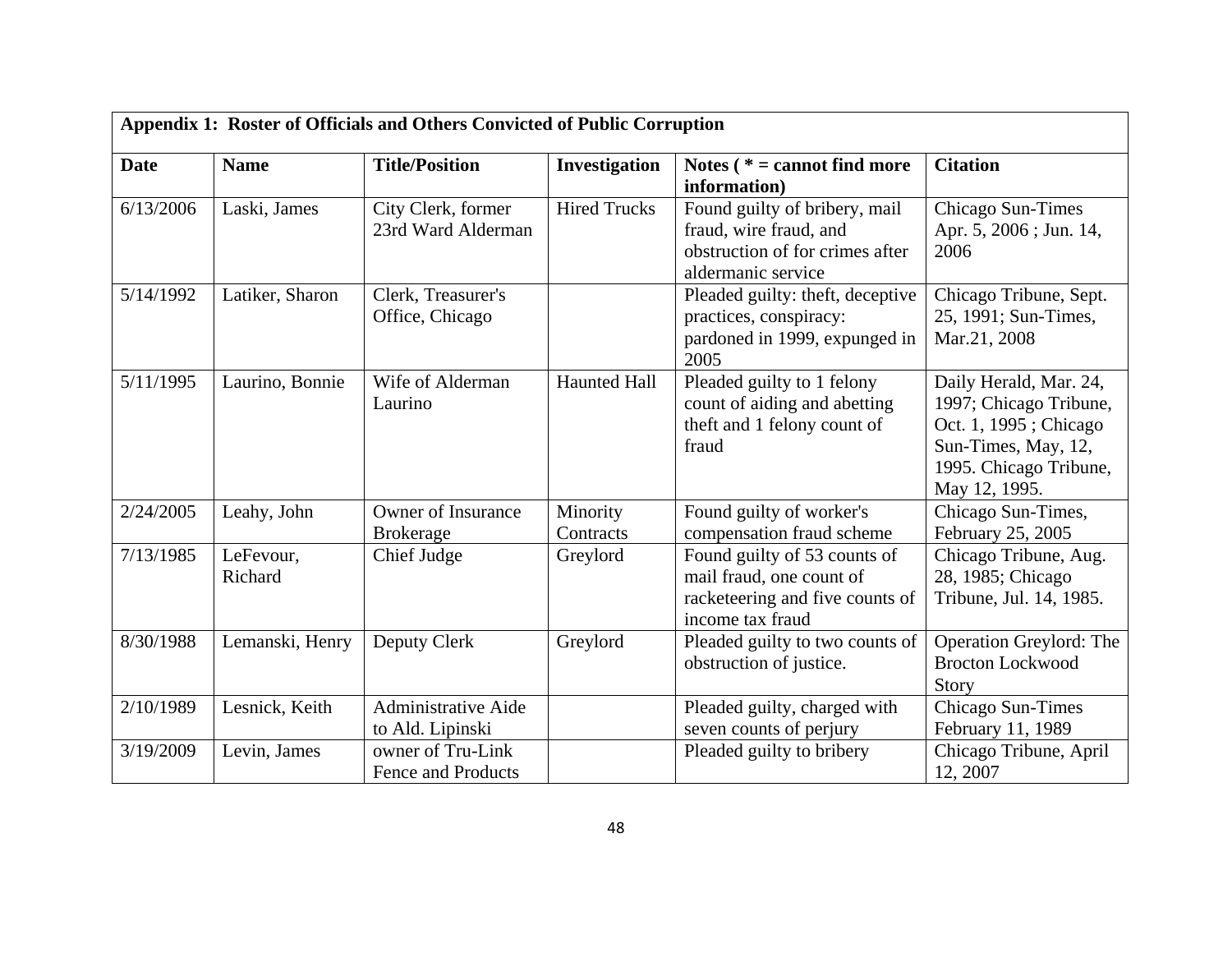| Appendix 1: Roster of Officials and Others Convicted of Public Corruption |                       |                                                  |                     |                                                                                                                       |                                                                              |  |
|---------------------------------------------------------------------------|-----------------------|--------------------------------------------------|---------------------|-----------------------------------------------------------------------------------------------------------------------|------------------------------------------------------------------------------|--|
| <b>Date</b>                                                               | <b>Name</b>           | <b>Title/Position</b>                            | Investigation       | Notes ( $* =$ cannot find more<br>information)                                                                        | <b>Citation</b>                                                              |  |
| 3/31/1987                                                                 | Lisitza, Sol          | Supervisor,<br><b>Consumer Services</b><br>Dept. | Phocus              | Pleaded guilty to tax charges<br>for failing to report \$3000 in<br>bribes he accepted to overlook<br>code violations | Chicago Sun-Times,<br>Apr. 1, 1987                                           |  |
| 8/15/1989                                                                 | Liss, Lynden          | <b>Park District Worker</b>                      |                     | Pleaded guilty to<br>misdemeanor, 1986 petiton<br>drive                                                               | Chicago Tribune,<br>August 16, 1989                                          |  |
| 1/2/1986                                                                  | Logan, Thomas         | Inspector, Sewers<br>Dept.                       |                     | Pleaded guilty to 1 count each<br>of conspiracy to commit<br>racketeering and extortion                               | Chicago Tribune, Jan. 4,<br>1986                                             |  |
| 4/30/1998                                                                 | Madrzyk, John         | Alderman, 13th Ward                              | <b>Haunted Hall</b> | Pleaded guilty to ghost<br>payrolling                                                                                 | Chicago Sun-Times,<br>Dec. 4, 1998; May 1,<br>1998                           |  |
| 4/16/1993                                                                 | Maloney,<br>Thomas    | Judge                                            | Gambat              | Found guilty of 2 counts<br>bribery, 1 count extortion and<br>1 count of obstructing justice                          | Chicago Sun-Times,<br>Apr. 17, 1993; Chicago<br>Sun-Times, Apr. 18,<br>1993  |  |
| 7/5/1995                                                                  | Mangialardi, Sam      | Deputy Police Chief                              |                     | Found guilty of racketeering,<br>narcotics conspiracy, and<br>extortion                                               | Chicago Sun-Times, Jul.<br>6, 1995                                           |  |
| 12/20/2005                                                                | Mangiamele,<br>Robert | Owner, R&V<br>Trucking                           | <b>Hired Trucks</b> | Pleaded guilty, paid bribes in<br>order to secure city contracts                                                      | Chicago Sun-Times,<br>Aug. 4, 2006; Chicago<br>Tribune, December 21,<br>2005 |  |
| 2/25/1987                                                                 | Mann, Bernard         | Attorney                                         | Greylord            | Pleaded guilty to one count of<br>racketeering/bribery, and one<br>count of tax fraud.                                | Operation Greylord: The<br><b>Brocton Lockwood</b><br>Story                  |  |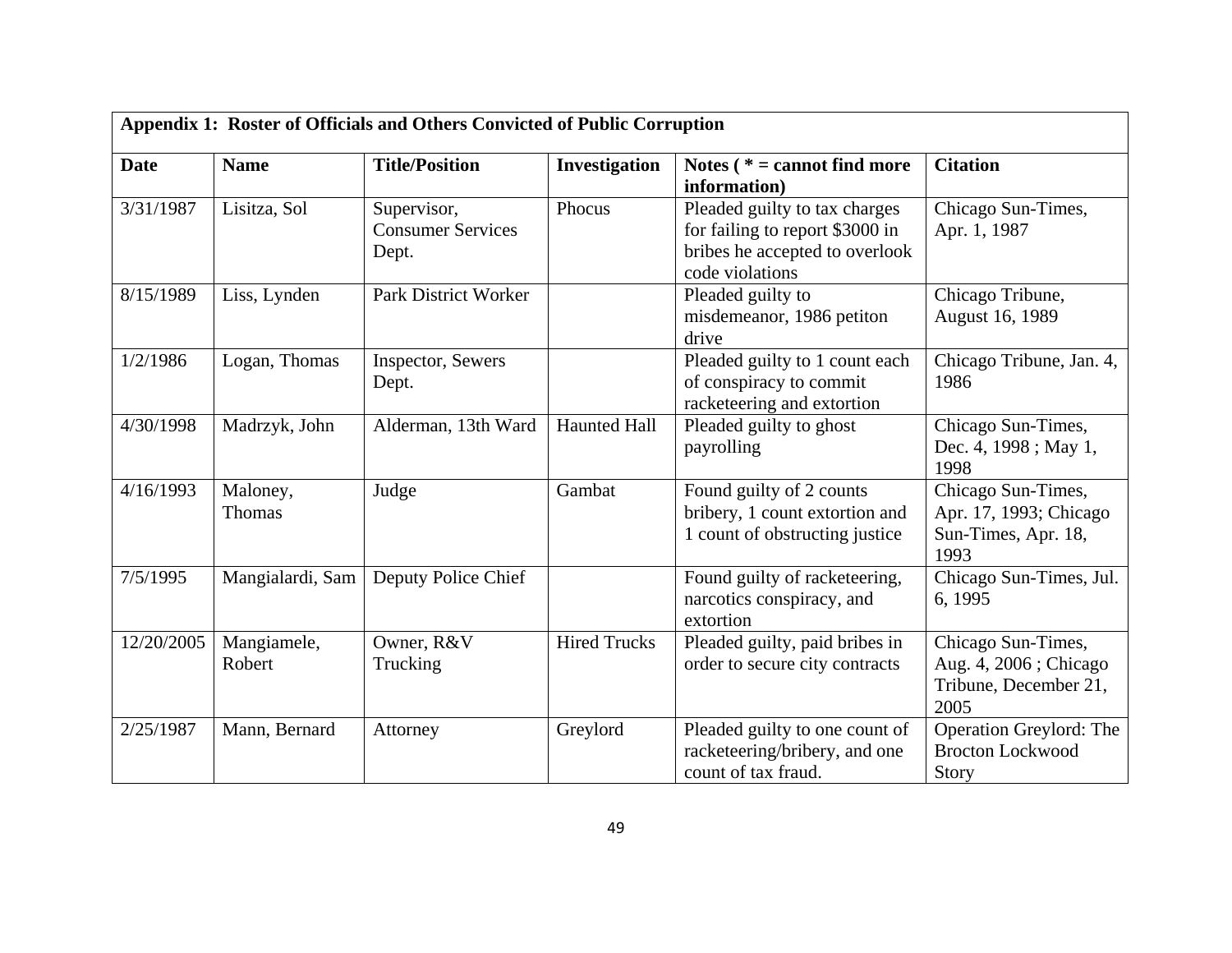| Appendix 1: Roster of Officials and Others Convicted of Public Corruption |                      |                                                      |                      |                                                                                                                       |                                                       |  |
|---------------------------------------------------------------------------|----------------------|------------------------------------------------------|----------------------|-----------------------------------------------------------------------------------------------------------------------|-------------------------------------------------------|--|
| <b>Date</b>                                                               | <b>Name</b>          | <b>Title/Position</b>                                | Investigation        | Notes ( $* =$ cannot find more<br>information)                                                                        | <b>Citation</b>                                       |  |
| 12/19/1986                                                                | Manos, Louis         | <b>Consumer Services</b><br>Inspector                | Phocus               | Found guilty accepting bribes<br>from businessmen                                                                     | Chicago Tribune, Mar.<br>26, 1987; Feb. 12, 1987      |  |
| 3/27/1987                                                                 | Margoscin,<br>Edward | Director, Dept. of<br><b>Consumer Services</b>       | Phocus               | Pleaded guilty to mail fraud<br>and of using his official<br>position to force bribes from<br>Chicago businessmen     | Chicago Tribune, Mar.<br>28, 1987                     |  |
| 1/6/1988                                                                  | Marks, Nicholas      | Engineer, Water<br>Department, Chicago               | Phocus               | Pleaded guilty to funneling<br>\$13,500 in bribes from boat<br>owners to marine director                              | Chicago Tribune, Jan. 7,<br>1988                      |  |
| 3/18/2005                                                                 | Martin, Jason        | Engineer,<br><b>Transportation Dept.</b>             | <b>Hired Trucks</b>  | Pleaded guilty to 1 count of<br>bribery for pocketing \$13,400                                                        | Chicago Tribune, Dec.<br>21, 2005                     |  |
| 1/23/1997                                                                 | Martinez, Joseph     | Alderman, 31st Ward                                  | <b>Silver Shovel</b> | Pleaded guilty to tax fraud<br>stemming from ghost<br>payrolling                                                      | Chicago Sun-Times,<br>Jun. 17, 1997; Jan. 24,<br>1997 |  |
| 11/20/2006                                                                | McCarthy,<br>Timothy | Mayor's Off.,<br>Intergovernmental<br><b>Affairs</b> |                      | Found guilty: convicted of<br>patronage hiring practices,<br>gave jobs & promotions to<br>those politically connected | Chicago Sun-Times,<br>June 14, 2006; Nov. 20,<br>2006 |  |
| 8/15/1989                                                                 | McCarthy, Elaine     | Precinct worker                                      |                      | Pleaded guilty to<br>misdemeanor, 1986 petiton<br>drive                                                               | Chicago Tribune,<br>August 16, 1989                   |  |
| 7/3/1989                                                                  | McClain,<br>Clarence | Aide to Mayor Harold<br>Washington                   | Incubator            | Found guilty: accepting bribes,<br>attempted extortion,<br>racketeering, comspiracy, mail<br>fraud, tax charges       | Chicago Sun-Times,<br>July 4, 1989                    |  |
| 5/1/1987                                                                  | McCollom, John       | Judge                                                | Greylord             | Pleaded guilty: mail fraud,<br>racketeering, racketeering<br>conspiracy and income tax                                | Chicago Sun-Times,<br>May 2, 1987                     |  |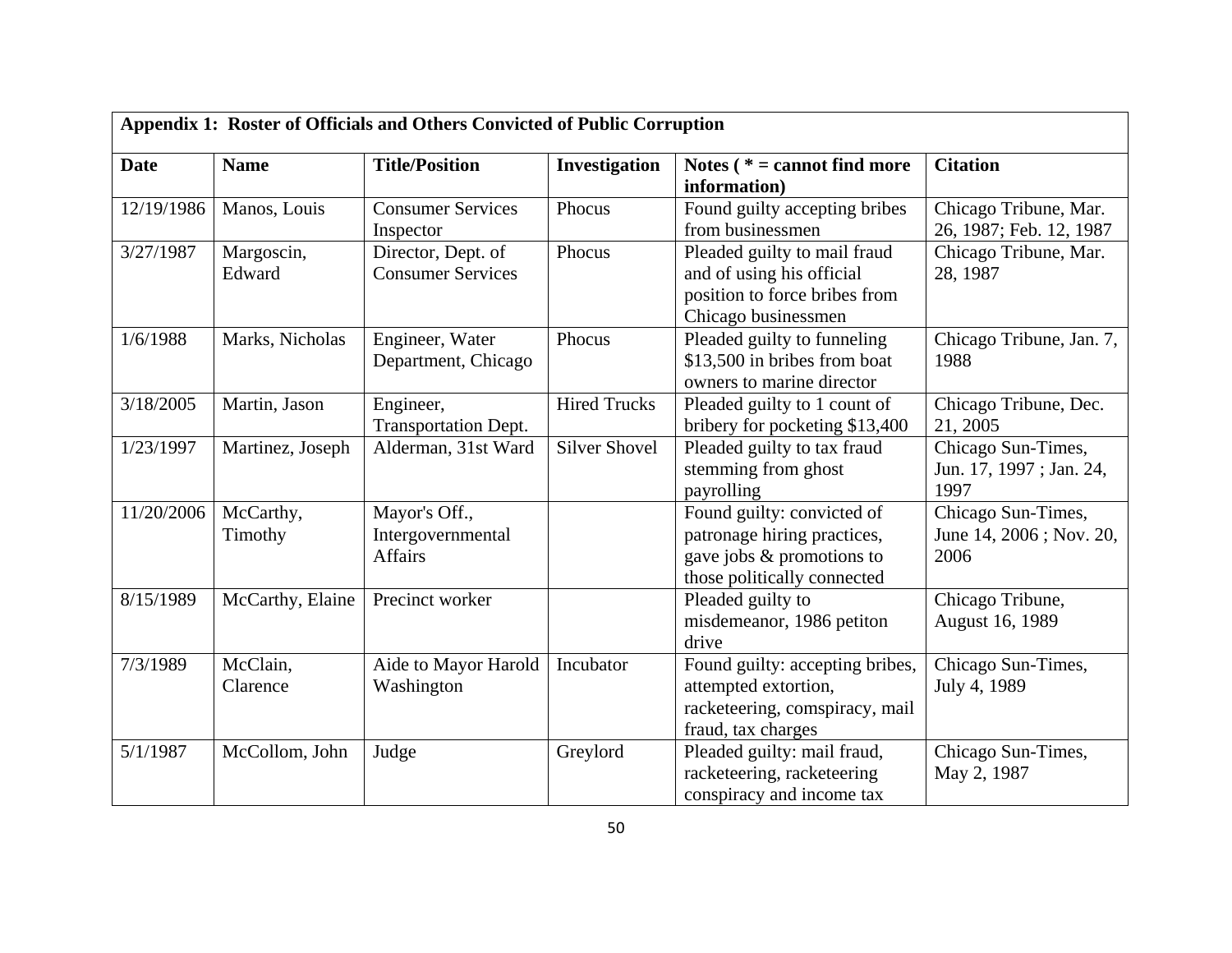| <b>Date</b> | <b>Name</b>          | <b>Title/Position</b>                                     | Investigation       | Notes ( $* =$ cannot find more<br>information)                                                                      | <b>Citation</b>                                                              |
|-------------|----------------------|-----------------------------------------------------------|---------------------|---------------------------------------------------------------------------------------------------------------------|------------------------------------------------------------------------------|
|             |                      |                                                           |                     | fraud.                                                                                                              |                                                                              |
| 2/10/1989   | McConville, John     | Clerk, Cook County<br><b>State's Attorney's</b><br>Office |                     | Pleaded guilty to one<br>misdemeanor count of<br>disregarding the election code                                     | Chicago Tribune,<br>Steptember 23, 1989                                      |
| 12/10/1987  | McDermott,<br>Joseph | Lawyer and Judge-<br>elect                                | Greylord            | Pleaded guilty: racketeering<br>conspiracy, income tax fraud<br>stemming from bribing judges<br>and police officers | Chicago Tribune, Dec.<br>11, 1987                                            |
| 2/4/2005    | McDonagh,<br>Martin  | Owner, Elliot Inc.<br>trucking, Naperville                | <b>Hired Trucks</b> | Pleaded guilty: lying to feds<br>when questioned about Hired<br>Trucks programs, bribing for<br>city contracts      | Southern Illinoisan,<br>Mar. 19, 2005; Chicago<br>Sun-Times June 10,<br>2005 |
| 12/20/1988  | McDonnell, John      | Judge                                                     | Greylord            | Found guilty: tax fraud,<br>mistrial on racketeering,<br>extortion and obstruction of<br>justice charges.           | Chicago Tribune, Aug.<br>24, 1989; Chicago Sun-<br>Times, Dec. 21, 1988.     |
| 4/16/1986   | McGee, Robert        | Attorney, Chicago                                         | Gambat              | Found guilty of racketeering,<br>racketeering conspiracy and<br>extortion                                           | Chicago Sun-Times,<br>Apr. 17, 1993; Chicago<br>Sun-Times, Apr. 18,<br>1993  |
| 12/4/1984   | McLain,<br>Lawrence  | Police Officer                                            | Greylord            | Pleaded guilty to two counts of<br>tax fraud.                                                                       | Operation Greylord: The<br><b>Brocton Lockwood</b><br>Story                  |
| 8/16/1989   | McMahon,<br>Edward   | Patrol Officer                                            |                     | Pleaded guilty to<br>misdemeanor, 1986 petiton<br>drive                                                             | Chicago Sun-Times,<br>August 17, 1989                                        |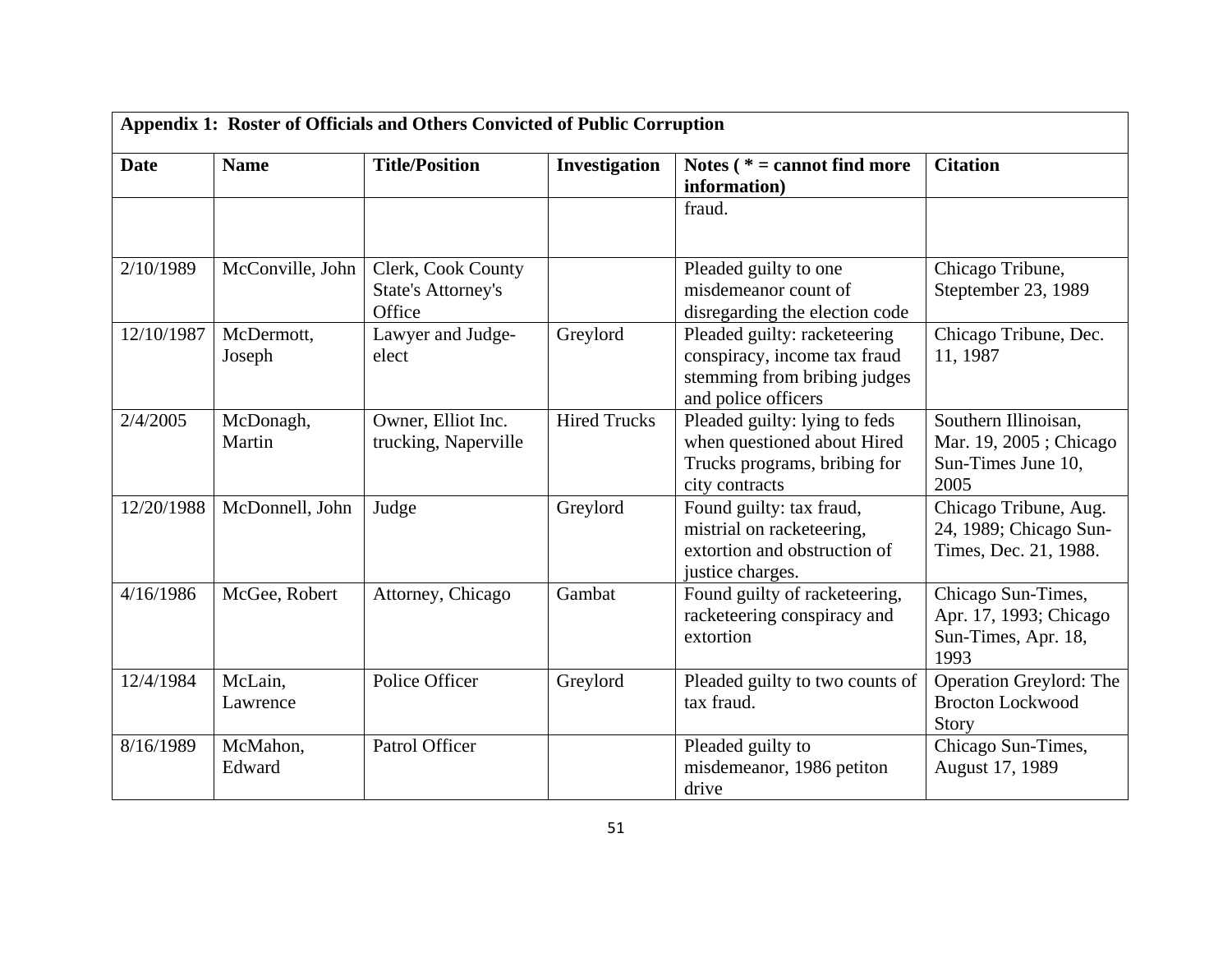|             | Appendix 1: Roster of Officials and Others Convicted of Public Corruption |                                         |                      |                                                                                                                 |                                                                         |  |  |
|-------------|---------------------------------------------------------------------------|-----------------------------------------|----------------------|-----------------------------------------------------------------------------------------------------------------|-------------------------------------------------------------------------|--|--|
| <b>Date</b> | <b>Name</b>                                                               | <b>Title/Position</b>                   | Investigation        | Notes $(* = cannot find more)$<br>information)                                                                  | <b>Citation</b>                                                         |  |  |
| 12/16/1987  | McNulty,<br>Michael                                                       | Associate Judge                         | Greylord             | Pleaded guilty to 3 counts of<br>tax fraud.                                                                     | Chicago Tribune, Dec.<br>17, 1987.                                      |  |  |
| 7/6/1987    | Meczyk, Ralph                                                             | Attorney                                | Greylord             | Pleaded guilty to two counts of<br>tax fraud.                                                                   | Operation Greylord: The<br><b>Brocton Lockwood</b><br>Story             |  |  |
| 1/10/1996   | Medrano,<br>Ambrosio                                                      | Alderman, 25th Ward                     | <b>Silver Shovel</b> | Pleaded guilty to extortion,<br>taking bribes, and arranging 2<br>ghost payrolls                                | Chicago Tribune, Jan.<br>27, 2001 ; Chicago Sun-<br>Times, Jan.11, 1996 |  |  |
| 5/8/1986    | Messinger, Jay                                                            | Attorney                                | Greylord             | Pleaded guilty to one count of<br>mail fraud.                                                                   | Operation Greylord: The<br><b>Brocton Lockwood</b><br><b>Story</b>      |  |  |
| 7/23/1992   | Miller, Charles                                                           | Sanitation worker,<br>Strs.& Sanitation |                      | Found guilty: felony theft,<br>misdemeanor counts in<br>connection with a \$187,000<br>Wisconsin jewelery theft | Chicago Sun-Times,<br>Mar. 21, 2008                                     |  |  |
| 6/28/2005   | Miller, Eddie                                                             | Contractor, South<br>Holland            | <b>Hired Trucks</b>  | Pleaded guilty, paying for city-<br>owned asphalt for private<br>paving jobs, knowing money<br>went to bribes   | Chicago Tribune, June<br>10, 2005                                       |  |  |
| 9/19/1986   | Mirabella, Frank                                                          | Deputy Sheriff                          | Greylord             | Pleaded guilty to two counts<br>racketeering/bribery, and one<br>count of tax fraud.                            | Operation Greylord: The<br><b>Brocton Lockwood</b><br>Story             |  |  |
| 6/10/1987   | Mitchell, Herman                                                          | former 27th Ward<br>precinct captain    | Incubator            | Pleaded guilty to taking a car<br>and Super Bowl tickets in<br>bribes                                           | Chicago Sun Times,<br>Sept. 17, 1989                                    |  |  |
| 9/15/1986   | Mofreh, Terry                                                             | Inspector, Consumer<br>Services Dept.   |                      | Pleaded guilty: to extortion,<br>passing payoffs to public<br>officials for liquor licenses and                 | Chicago Tribune, Sept.<br>16, 1986                                      |  |  |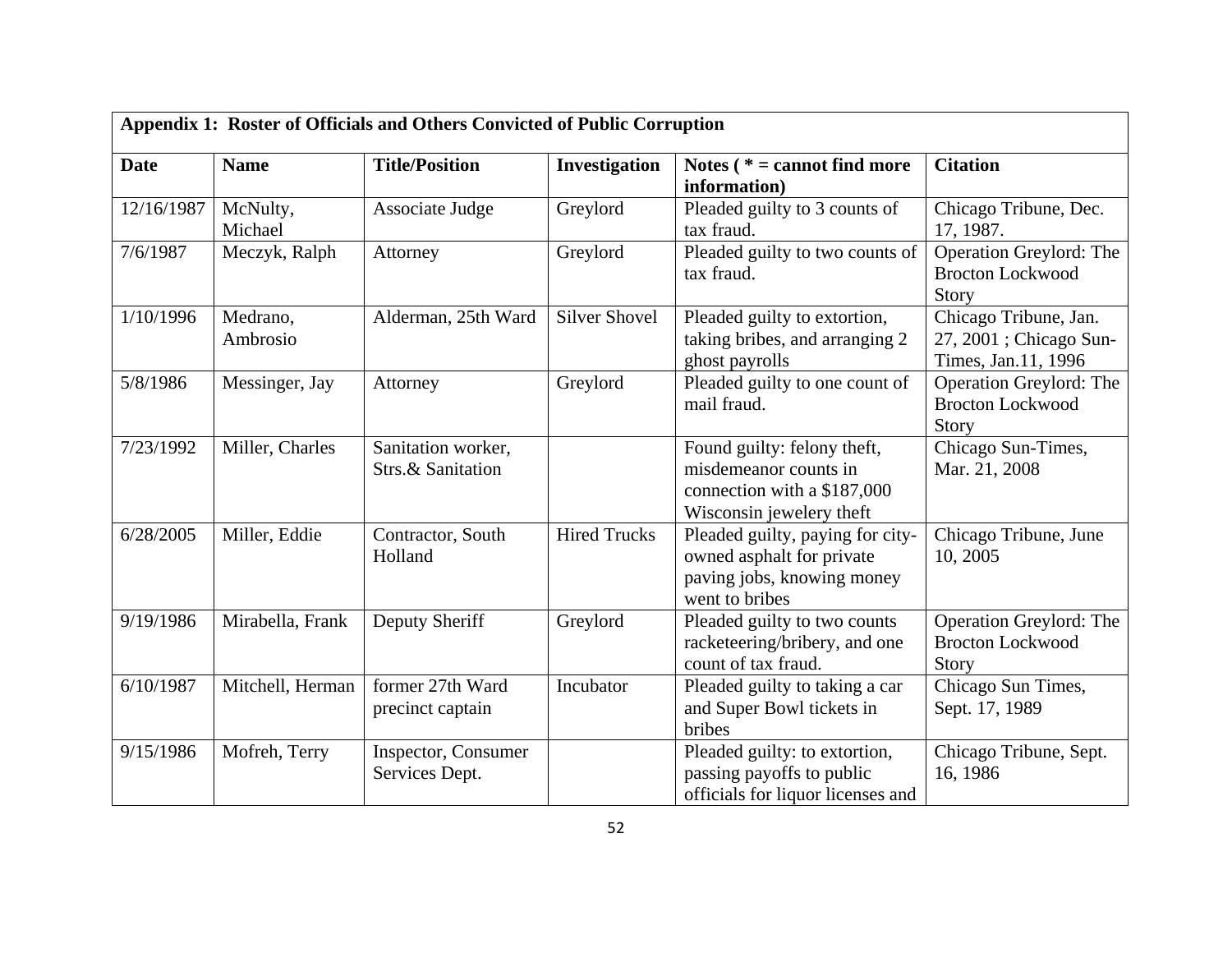|             | Appendix 1: Roster of Officials and Others Convicted of Public Corruption |                                                |                              |                                                                                                       |                                                                                                                             |  |  |
|-------------|---------------------------------------------------------------------------|------------------------------------------------|------------------------------|-------------------------------------------------------------------------------------------------------|-----------------------------------------------------------------------------------------------------------------------------|--|--|
| <b>Date</b> | <b>Name</b>                                                               | <b>Title/Position</b>                          | Investigation                | Notes $(* = cannot find more)$<br>information)                                                        | <b>Citation</b>                                                                                                             |  |  |
|             |                                                                           |                                                |                              | zoning changes                                                                                        |                                                                                                                             |  |  |
| 6/28/1991   | Molyneaux,<br>Ernest                                                      | Director of Public<br>Works                    |                              | Pleaded guilty, convicted of<br>evading taxes on \$36,700 in<br>bribes from contractors               | Chicago Tribune, Jun.<br>29, 1991                                                                                           |  |  |
| 6/11/2008   | Monahan, Aidan                                                            | Pres. Monahan<br>Lanscaping, Dem<br>fundraiser |                              | Pleaded guilty to one count of<br>mail fraud                                                          | Chicago Tribune, Jun.<br>12, 2008                                                                                           |  |  |
| 10/7/1986   | Montalbano, Carl                                                          | Inspector, Consumer<br>Services Dept.          | Phocus                       | Pleaded guilty to accepting<br>bribes and failure to report<br>\$5000 in bribes on his tax<br>returns | Chicago Tribune, Oct. 8,<br>1986                                                                                            |  |  |
| 8/24/1961   | Mulea, Henry                                                              | Police Officer,<br>Chicago                     | Summerdale<br>Police Scandal | Found guilty, conspiring to<br>commit burgularies while in<br>uniform and on duty                     | Chicago Tribune, Aug<br>24, 1961, Richard C.<br>Lindberg, To Serve and<br>Collect, 1998 Southern<br>Illinois U. Press, P316 |  |  |
| 8/26/1993   | Munizzi, Frank                                                            | Sanitation worker,<br>Strs.& Sanitation        |                              | Pleaded guilty to a<br>misdemeanor theft charge for<br>collecting salaries for work not<br>performed  | Chicago Sun-Times,<br>Aug. 18, 1993                                                                                         |  |  |
| 8/27/1984   | Murphy, John                                                              | Associate Judge                                | Greylord                     | Found guilty of Sentenced to<br>10 years in prison                                                    | Chicago Tribune, Aug.<br>28, 1985; Chicago<br>Tribune, Nov. 4, 1985                                                         |  |  |
| 7/18/1986   | Napora, Ronald                                                            | Poilce Officer, Vice<br>Unit                   | <b>Safe Bets</b>             | Pleaded guilty, convicted of<br>accepting bribes to overlook<br>gambling and prostitution             | Chicago Tribune Jul. 19,<br>1986                                                                                            |  |  |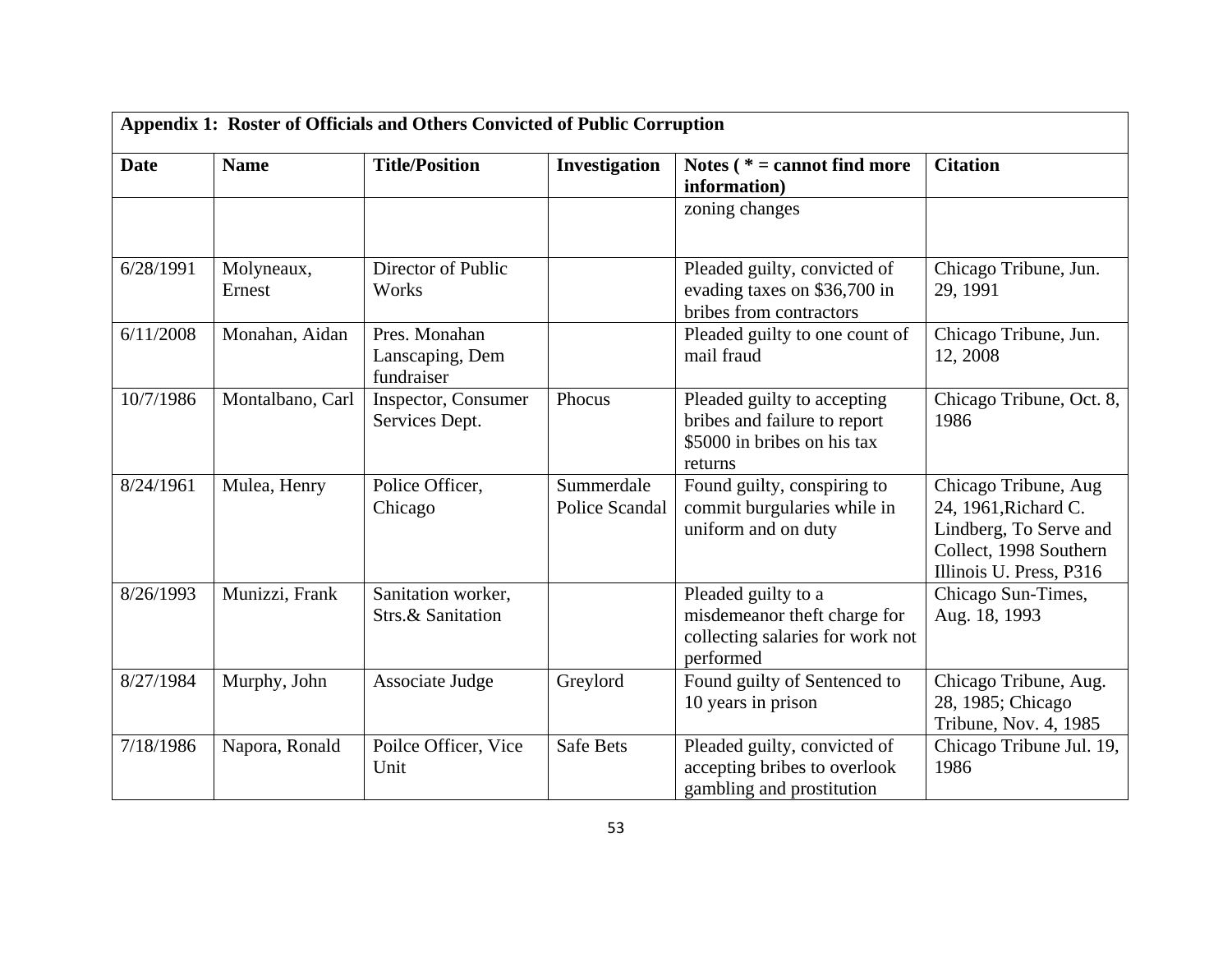|             | Appendix 1: Roster of Officials and Others Convicted of Public Corruption |                                                         |                     |                                                                                                                   |                                                                      |  |  |
|-------------|---------------------------------------------------------------------------|---------------------------------------------------------|---------------------|-------------------------------------------------------------------------------------------------------------------|----------------------------------------------------------------------|--|--|
| <b>Date</b> | <b>Name</b>                                                               | <b>Title/Position</b>                                   | Investigation       | Notes ( $* =$ cannot find more<br>information)                                                                    | <b>Citation</b>                                                      |  |  |
| 6/24/2005   | Nazov, Nasko                                                              | <b>Truck Driver</b>                                     | <b>Safe Roads</b>   | Pleaded guilty, fraudulently<br>obtained a drivers license,<br>fatally slammed truck into a<br>family of four.    | Chicago Tribune Oct.<br>13, 2005                                     |  |  |
| 8/13/1987   | Nedza, Edward                                                             | Illinois State Senator,<br>Chicago                      | Phocus              | Found guilty of conspiracy,<br>racketeering, extortion, tax<br>fraud while a Democratic 31st<br>Ward committeeman | Chicago Tribune, Aug.<br>14, 1987                                    |  |  |
| 3/27/1987   | Noland, James                                                             | Attorney                                                | Greylord            | Pleaded guilty to one count of<br>racketeering/bribery, and one<br>count of tax fraud.                            | Operation Greylord: The<br><b>Brocton Lockwood</b><br>Story          |  |  |
| 4/29/1985   | Nydam, Edward                                                             | Attorney                                                | Greylord            | Pleaded guilty to two counts of<br>tax fraud, and one count of<br>mail fraud (Feb. 25, 1985).                     | Operation Greylord: The<br><b>Brocton Lockwood</b><br>Story          |  |  |
| 5/15/1987   | Oakey, James                                                              | Attorney, former<br>Associate Judge                     | Greylord            | Found guilty of two counts of<br>tax fraud.                                                                       | Operation Greylord: The<br><b>Brocton Lockwood</b><br>Story          |  |  |
| 10/5/2010   | Obadele, Bamani                                                           | Deputy Dir, Ill. Dept.<br>Children & Family<br>Services |                     | Pleaded guilty to mail fraud<br>and steering vendors to buy<br>from a company he owned                            | Chicago Tribune, Oct. 7,<br>2010                                     |  |  |
| 4/21/1988   | O'Donnell,<br>Robert                                                      | Police Officer,<br>Chicago                              | Phocus              | Pleaded guilty to tax charges,<br>accepting payoffs to make sure<br>bar owners received liquor<br>licenses        | Chicago Sun-Times,<br>Apr. 22, 1988                                  |  |  |
| 1/5/2010    | Olivella, Mario                                                           | Plumbing Inspector,<br>Building & Zoning                | <b>Crooked Code</b> | Pleaded guilty to accepting<br>\$7,000 in bribes                                                                  | Chicago Sun-Times,<br>Nov. 4, 2009; Chicago<br>Tribune, Nov. 4, 2009 |  |  |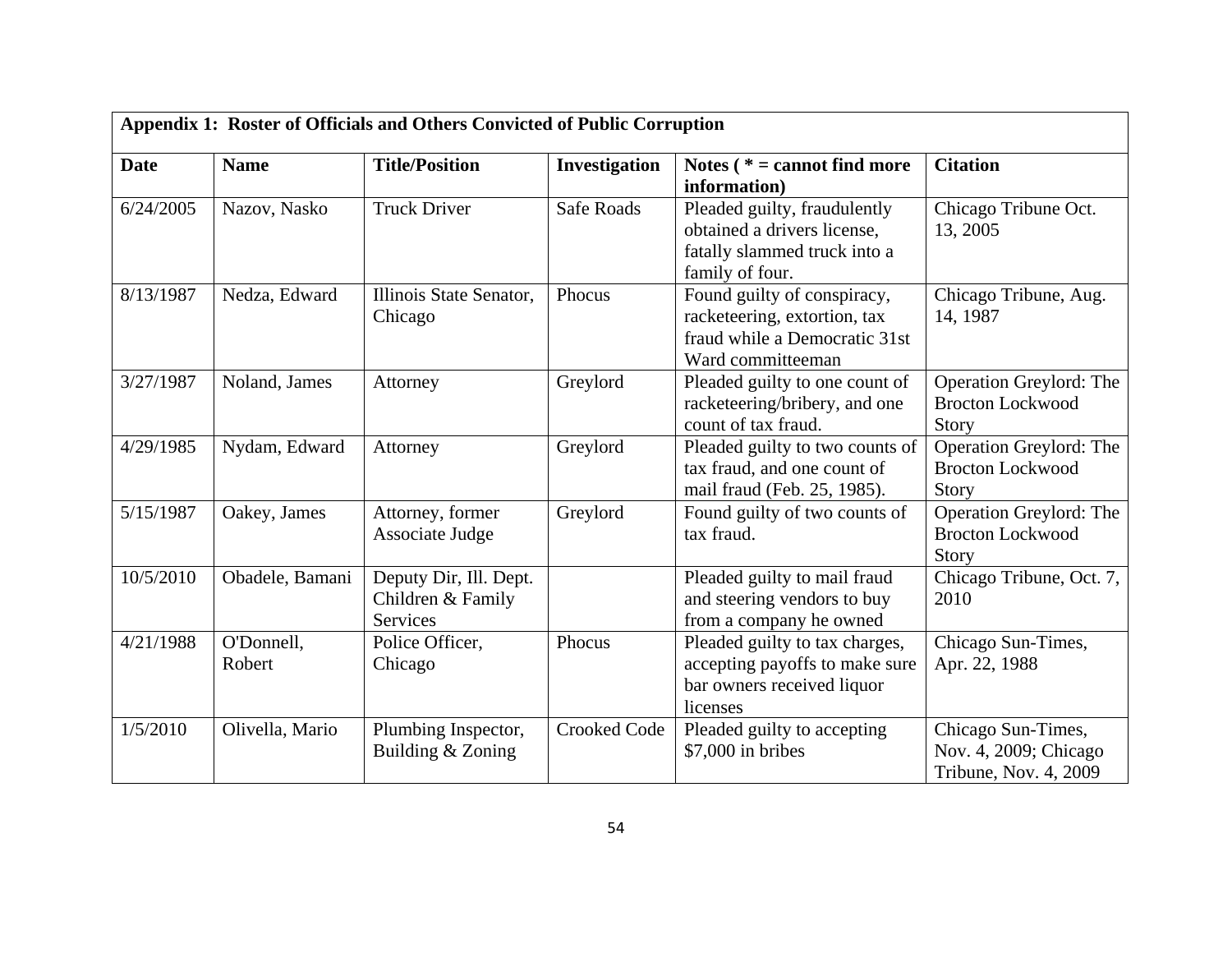| Appendix 1: Roster of Officials and Others Convicted of Public Corruption |                       |                                               |                     |                                                                                                                     |                                                                      |
|---------------------------------------------------------------------------|-----------------------|-----------------------------------------------|---------------------|---------------------------------------------------------------------------------------------------------------------|----------------------------------------------------------------------|
| <b>Date</b>                                                               | <b>Name</b>           | <b>Title/Position</b>                         | Investigation       | Notes ( $* =$ cannot find more<br>information)                                                                      | <b>Citation</b>                                                      |
| 7/18/1985                                                                 | Olson, Wayne          | Associate Judge                               |                     | Pleaded guilty: mail fraud,<br>extortion and racketeering;<br>accepted bribes to steer cases<br>to an attorney      | Chicago Tribune, Aug.<br>28, 1985; Chicago<br>Tribune, Jul. 19, 1985 |
| 2/21/1986                                                                 | Orme, Rhey            | Drain inspector,<br>Chicago                   |                     | Found guilty of extortion and<br>racketeering in charges of<br>shaking down plumbing<br>contractors for bribes      | Chicago Tribune, Feb.<br>22, 1986                                    |
| 1/12/2008                                                                 | Oros, Sorin<br>Adrian | A Glenview<br>contractor                      | <b>Crooked Code</b> | Found guilty of bribery for<br>payiing a \$12,000 payoff to<br>influence actions of city<br>inspectors              | Chicago Tribune, June<br>10, 2008                                    |
| 1/3/1986                                                                  | Owens, Moise          | Inspector, Sewers<br>Dept.                    |                     | Pleaded guilty to 1 count each<br>of conspiracy to commit<br>racketeering and extortion                             | Chicago Tribune, Jan. 4,<br>1986                                     |
| 2/21/1986                                                                 | Pagone, John          | House-drain inspector                         |                     | Found guilty of extortion and<br>racketeering in charges of<br>shaking down plumbing<br>contractors for bribes      | Chicago Tribune, Feb.<br>22, 1986                                    |
| 8/15/1989                                                                 | Pallojustky, John     | Chicago Polic Officer                         |                     | Pleaded guilty to<br>misdemeanor, 1986 petiton<br>drive                                                             | Chicago Tribune,<br>August 16, 1989                                  |
| 1/14/2011                                                                 | Palmieri, Michael     | owner of an asbestos-<br>removal company      |                     | Pleaded guilty, to tax fraud                                                                                        | Chicago Tribune,<br>January 14, 2011                                 |
| 1/8/1999                                                                  | Palumbo,<br>Sebastian | Co-owner, Palumba<br>Bros, Monarch<br>Asphalt |                     | Pleaded guilty to 8 counts of<br><b>ERISA</b> fraud by cheating<br>employees out of money in<br>their benefit plans | Daily Herald, Jan. 9,<br>1999                                        |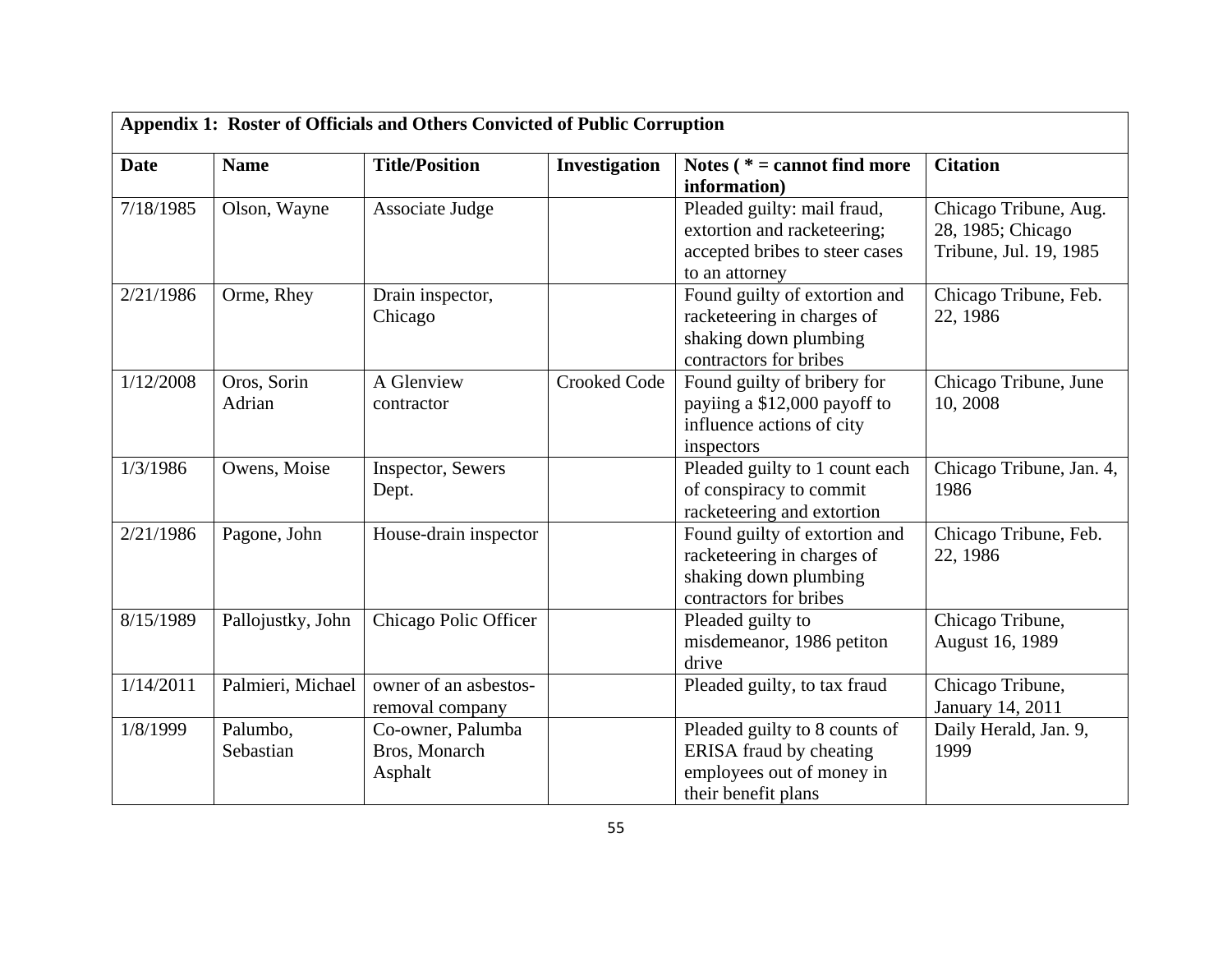| <b>Date</b> | <b>Name</b>      | <b>Title/Position</b>                           | Investigation       | Notes ( $* =$ cannot find more                                                                                                  | <b>Citation</b>                                                               |
|-------------|------------------|-------------------------------------------------|---------------------|---------------------------------------------------------------------------------------------------------------------------------|-------------------------------------------------------------------------------|
| 1/8/1999    | Palumbo, Peter   | Co-owner, Palumba<br>Bros, Monarch<br>Asphalt   |                     | information)<br>Pleaded guilty to two counts of<br>ERISA fraud by cheating<br>employees out of money in<br>their benefit plans. | Daily Herald, January 9,<br>1999                                              |
| 1/8/1999    | Palumbo, Joseph  | Co-owner, Palumba<br>Bros, Monarch<br>Asphalt   |                     | Pleaded guilty to eight counts<br>of ERISA fraud by cheating<br>employees out of money in<br>their benefit plans.               | Daily Herald, January 9,<br>1999                                              |
| 8/23/1995   | Paul, Bernard    | Dem precinct captain,<br>46th Ward              | <b>Haunted Hall</b> | Pleaded guilty to 1 count of<br>mail fraud                                                                                      | <b>Edgebrook Times</b><br>Review, Dec. 21, 1995                               |
| 7/26/1986   | Paul, Robert     | Firefighter                                     | Phocus              | Pleaded guilty; sacking down<br>businesses for payoffs                                                                          | Chicago Tribune,<br>August 27, 1986                                           |
| 9/19/1995   | Perrone, Louis   | Ghost, City Council<br><b>Traffic Committee</b> | <b>Haunted Hall</b> | Pleaded guilty to fraud                                                                                                         | Chicago Sun-Times,<br>Sept. 20, 1995. Chicago<br>Sun-Times, Aug. 30,<br>1995. |
| 4/4/1974    | Peskin, Bernard  | State Representative,<br>Illinois               |                     | Pleaded guilty of bribery,<br>conspiracy, charge of filing a<br>false income declaration on a<br>partnership tax return         | Chicago Tribune, Jun 1,<br>1974                                               |
| 5/3/1993    | Pesoli, Samuel   | Police Officer,<br>Chicago                      | Gambat              | Pleaded guilty to 2 counts of<br>purgery                                                                                        | Chicago Sun-Times,<br>May 4, 1993                                             |
| 12/13/2005  | Peters, Leroy    | Owner, LR&C<br>Truckline, Chicago               | <b>Hired Trucks</b> | Pleaded guilty, paid bribes in<br>order to secure city contracts                                                                | Chicago Sun-Times,<br>Dec. 14, 2005                                           |
| 6/1/2005    | Peters, Commelie | Owner, LR&C<br>Truckline, Chicago               | <b>Hired Trucks</b> | Pleaded guilty, paid bribes in<br>order to secure city contracts                                                                | Chicago Sun-Times,<br>June 29, 2005;<br>December 14, 2005                     |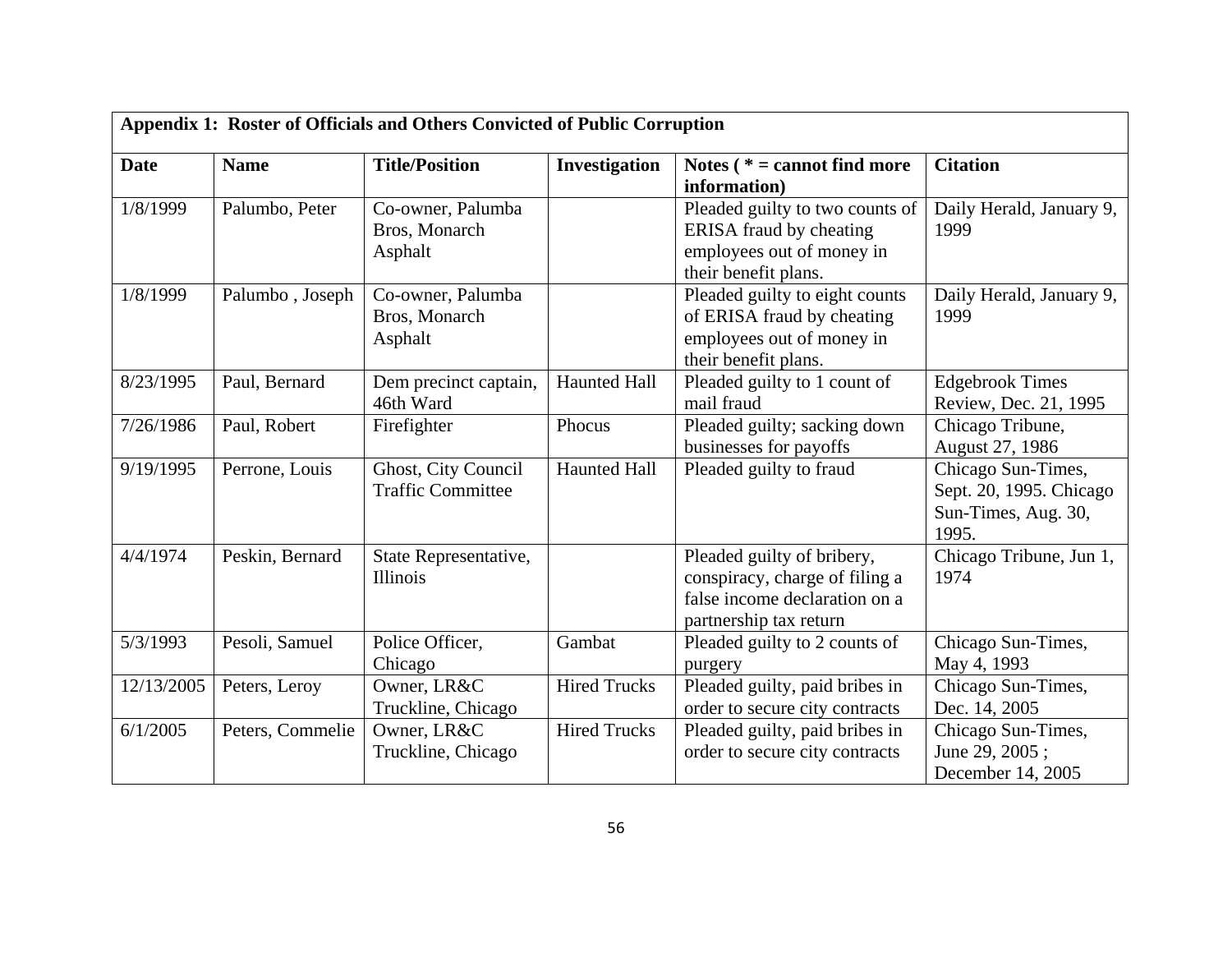| Appendix 1: Roster of Officials and Others Convicted of Public Corruption |                  |                                                     |                     |                                                                                                             |                                                                                                                             |  |
|---------------------------------------------------------------------------|------------------|-----------------------------------------------------|---------------------|-------------------------------------------------------------------------------------------------------------|-----------------------------------------------------------------------------------------------------------------------------|--|
| <b>Date</b>                                                               | <b>Name</b>      | <b>Title/Position</b>                               | Investigation       | Notes $(* = cannot find more)$<br>information)                                                              | <b>Citation</b>                                                                                                             |  |
| 1/4/1988                                                                  | Pfeiffer, Gerald | Marine Director,<br>Chicago Park District           | Phocus              | Pleaded guilty to 1 count each<br>of conspiracy, extortion, and<br>income tax fraud                         | Chicago Tribune, Jan. 5,<br>1988                                                                                            |  |
| 6/25/2009                                                                 | Picardi, James   | former Chicago<br><b>Public Schools</b><br>official |                     | Pleaded guilty, \$5,000 in<br>bribes to steer school fence<br>contracts to Tru-Link Fence<br>and Products   | Chicago Tribune, April<br>12, 2007                                                                                          |  |
| 5/24/2007                                                                 | Policky, Joan    | Co-owner, Garfield<br>Trucking, Chicago             | <b>Hired Trucks</b> | Pleaded guilty to lying to<br>federal investigators                                                         | Chicago Tribune, Nov.<br>10, 2007; May 24,<br>2007.                                                                         |  |
| 8/22/1988                                                                 | Polikoff, Cary   | Attorney                                            | Greylord            | Pleaded guilty to two counts of<br>mail fraud.                                                              | Operation Greylord: The<br><b>Brocton Lockwood</b><br>Story                                                                 |  |
| 10/30/1973                                                                | Potempa, Joseph  | Alderman, 23rd Ward                                 | Zoning<br>Scandal   | Pleaded guilty to bribery, mail<br>fraud, and 2 counts of income<br>tax evasion                             | Chicago Tribune, Oct.<br>31, 1973                                                                                           |  |
| 7/5/1995                                                                  | Raffe, Philip    | RTA Board Member,<br>Maine Township<br>official     | <b>Haunted Hall</b> | Pleaded guilty to fraud                                                                                     | Chicago Sun-Times,<br>Sept. 20, 1995 & Aug.<br>30, 1995; Daily Herald,<br>May, 4, 1995. Chicago<br>Sun-Times, Jul. 6, 1995. |  |
| 3/23/1993                                                                 | Ranola, Sam      | Sanitation worker,<br>Strs.& Sanitation             |                     | Pleaded guilty to syndicated<br>gambling charges in an<br>operation that took in up to \$1<br>million a day | Chicago Tribune, Mar.<br>24, 1993                                                                                           |  |
| 5/24/1995                                                                 | Reagen, Rhona    | Music Therapy<br>Consultant, CC<br>Sheriff's office | <b>Haunted Hall</b> | Pleaded guilty to 1 count of<br>mail fraud                                                                  | Daily Herald, May, 4,<br>1995; Chicago Sun-<br>Times, Jul. 6, 1995,                                                         |  |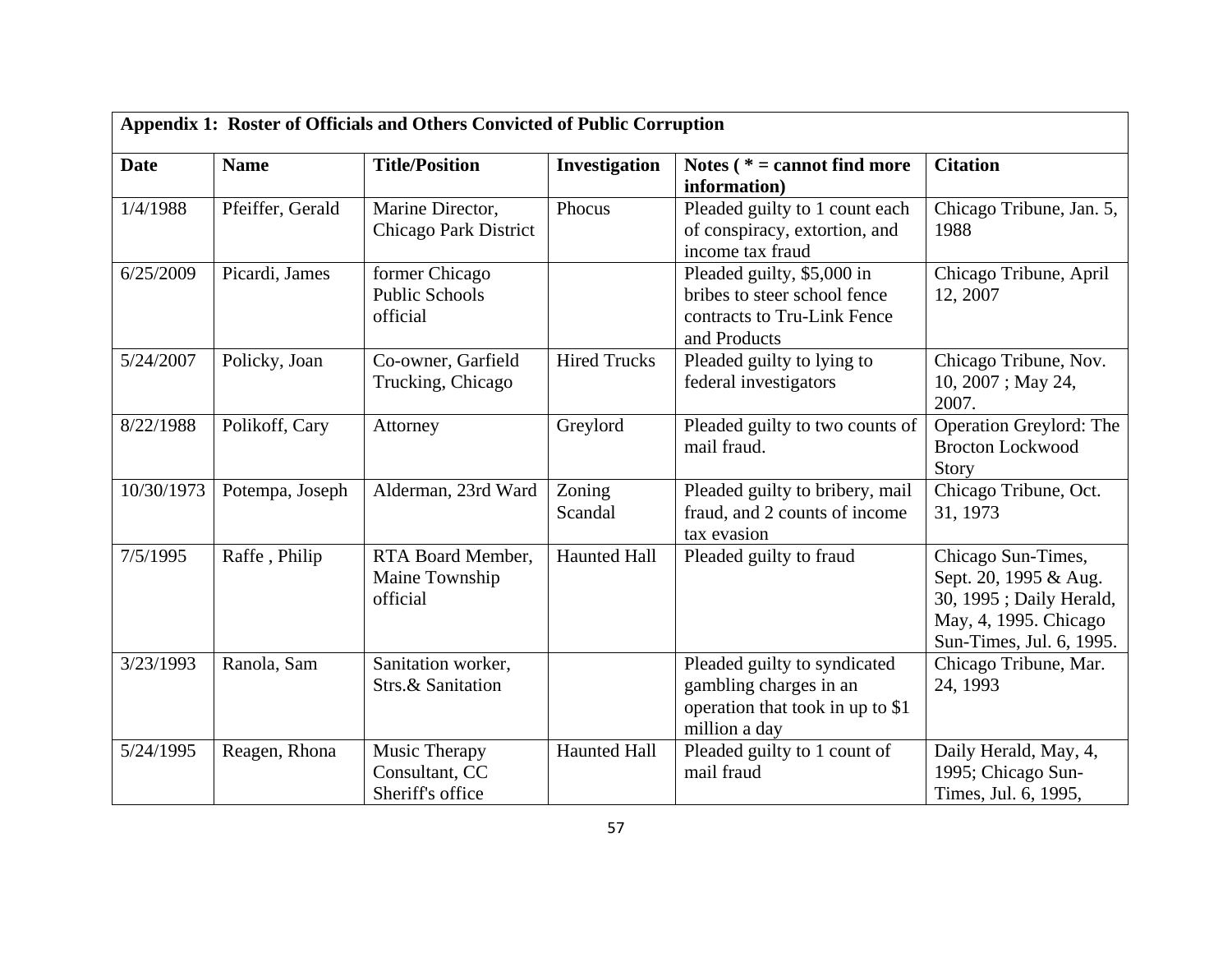|             | Appendix 1: Roster of Officials and Others Convicted of Public Corruption |                                                   |                     |                                                                                                      |                                                             |  |  |
|-------------|---------------------------------------------------------------------------|---------------------------------------------------|---------------------|------------------------------------------------------------------------------------------------------|-------------------------------------------------------------|--|--|
| <b>Date</b> | <b>Name</b>                                                               | <b>Title/Position</b>                             | Investigation       | Notes $(* = cannot find more)$<br>information)                                                       | <b>Citation</b>                                             |  |  |
|             |                                                                           |                                                   |                     |                                                                                                      | Chicago Sun-Times,<br>May, 25, 1995.                        |  |  |
| 1/17/2008   | Redwine, Sidney                                                           | Watchman, Gen<br>Services Dept.,<br>Chicago       |                     | Pleaded guilty to theft of<br>government property by<br>stealing 300 gallons of gas                  | Chicago Sun-Times,<br>Jan. 31, 2008, Mar. 5,<br>2008        |  |  |
| 3/27/1987   | Reilly, William                                                           | Attorney                                          | Greylord            | Pleaded guilty to one count of<br>racketeering/bribery and one<br>count tax fraud.                   | Operation Greylord: The<br><b>Brocton Lockwood</b><br>Story |  |  |
| 8/23/2007   | Resa, John                                                                | Chicago                                           | <b>Hired Trucks</b> | Pleaded guilty to perjury<br>before a grand jury                                                     | Chicago Tribune, May<br>24, 2007; Aug. 23,<br>2007.         |  |  |
| 9/3/2008    | Reyes, Eric C.                                                            | Plumbing inspector<br>for Buildings<br>Department |                     | Pleaded guitly of lying to<br>federal incestigators involed in<br>the probe                          | Chicago Tribune, Sept<br>4,2008                             |  |  |
| 5/8/1986    | Reynolds, John                                                            | Judge                                             | Greylord            | Found guilty: racketeering,<br>conspiracy, mail fraud and<br>filing false income tax returns         | Chicago Sun-Times,<br>May, 8, 1986.                         |  |  |
| 4/16/1997   | Reynolds, Mel                                                             | U.S. House<br>Representative                      |                     | Found guilty of 15 counts of<br>bank and campaign fraud;<br>pardoned in 2001 by President<br>Clinton | Chicago Tribune, Apr.<br>17, 1997                           |  |  |
| 4/13/2006   | Ricciarelli,<br>Robert                                                    | Asst. Gen.<br>Superintendant, Sts.<br>& San       | <b>Hired Trucks</b> | Pleaded guilty, convicted of<br>taking \$30,000 in bribes from<br>Hired Truck companies              | Chicago Sun-Times,<br>Oct. 24, 2006, Apr. 14,<br>2006       |  |  |
| 2/4/1987    | Richard,<br>Goldstein                                                     | Attorney                                          | Greylord            | Pleaded guilty to one count<br>racketeering, and one count<br>tax fraud.                             | Operation Greylord: The<br><b>Brocton Lockwood</b><br>Story |  |  |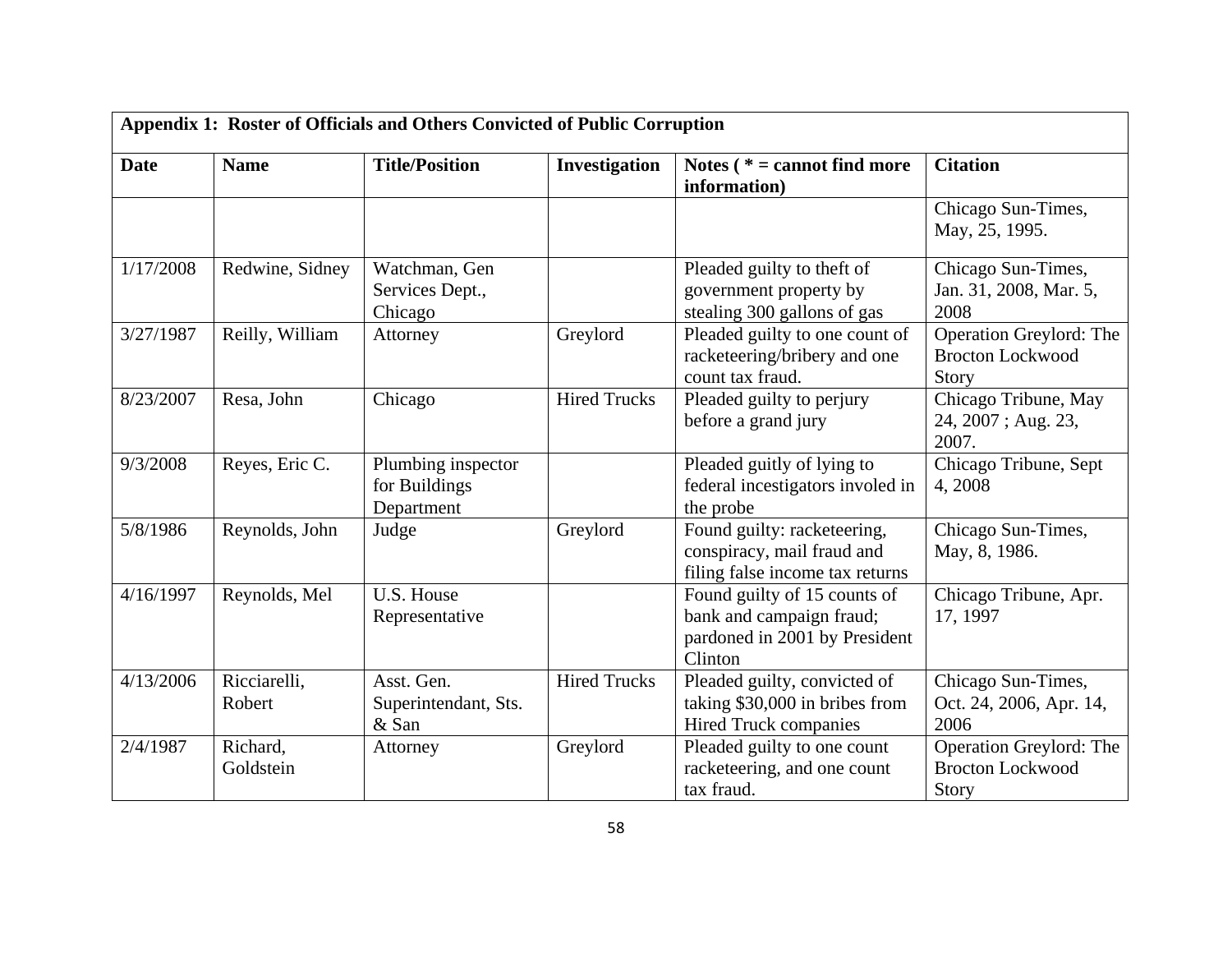| Appendix 1: Roster of Officials and Others Convicted of Public Corruption |                           |                                         |                       |                                                                                                                 |                                                                         |  |
|---------------------------------------------------------------------------|---------------------------|-----------------------------------------|-----------------------|-----------------------------------------------------------------------------------------------------------------|-------------------------------------------------------------------------|--|
| <b>Date</b>                                                               | <b>Name</b>               | <b>Title/Position</b>                   | Investigation         | Notes $(* = cannot find more)$<br>information)                                                                  | <b>Citation</b>                                                         |  |
| 6/3/2010                                                                  | Ritter, Douglas           | President of Urban<br>Services          | Minority<br>Contracts | Pleaded guilty: fraud charge,<br>rigging bids, lying of<br>subcontracting jobs to minorty<br>and women owned    | Chicago Sun-Times,<br>June 6, 2010                                      |  |
| 6/27/1988                                                                 | Robinson,<br>Lucious      | Deputy Sheriff                          | Gret                  | Pleaded guilty to one count of<br>extortion.                                                                    | Operation Greylord: The<br><b>Brocton Lockwood</b><br>Story             |  |
| 8/24/2007                                                                 | Robinson, John            | Undersheriff                            |                       | Pleaded guilty to bribery<br>stemming from bribing the<br>Director of Illinois Corrections<br>Department Snyder | Chicago Sun-Times,<br>Aug. 25, 2007                                     |  |
| 5/9/2004                                                                  | Rocco Infelice,<br>Ernest | Ran a Mob Street<br>Crew                | <b>McPier Union</b>   | Pleaded guilty, convicted of<br>racketeering and murder<br>conspiracy, and illegal<br>bookmaking                | Chicago Sun-Times,<br>May 9, 2004                                       |  |
| 6/25/2004                                                                 | Rodezno, Lidia            | Instructor                              | Safe Roads            | Pleaded guilty to taking<br>payoffs from driving students<br>and passing it along to a<br>supervisor.           | Chicago Tribune Sept.<br>25, 2004                                       |  |
| 3/23/1993                                                                 | Rodich, James             | Sanitation worker,<br>Strs.& Sanitation |                       | Pleaded guilty to syndicated<br>gambling charges in an<br>operation that took in up to \$1<br>million a day     | Chicago Tribune, Aug.<br>27, 1993                                       |  |
| 2/20/1996                                                                 | Rogowski,<br>Gregory      | Ghost, Sheriff's<br>Office, Cook County | <b>Haunted Hall</b>   | Pleaded guilty to fraud                                                                                         | Chicago Sun-Times,<br>Jan. 11, 1996; Chicago<br>Tribune, Feb. 21, 1996. |  |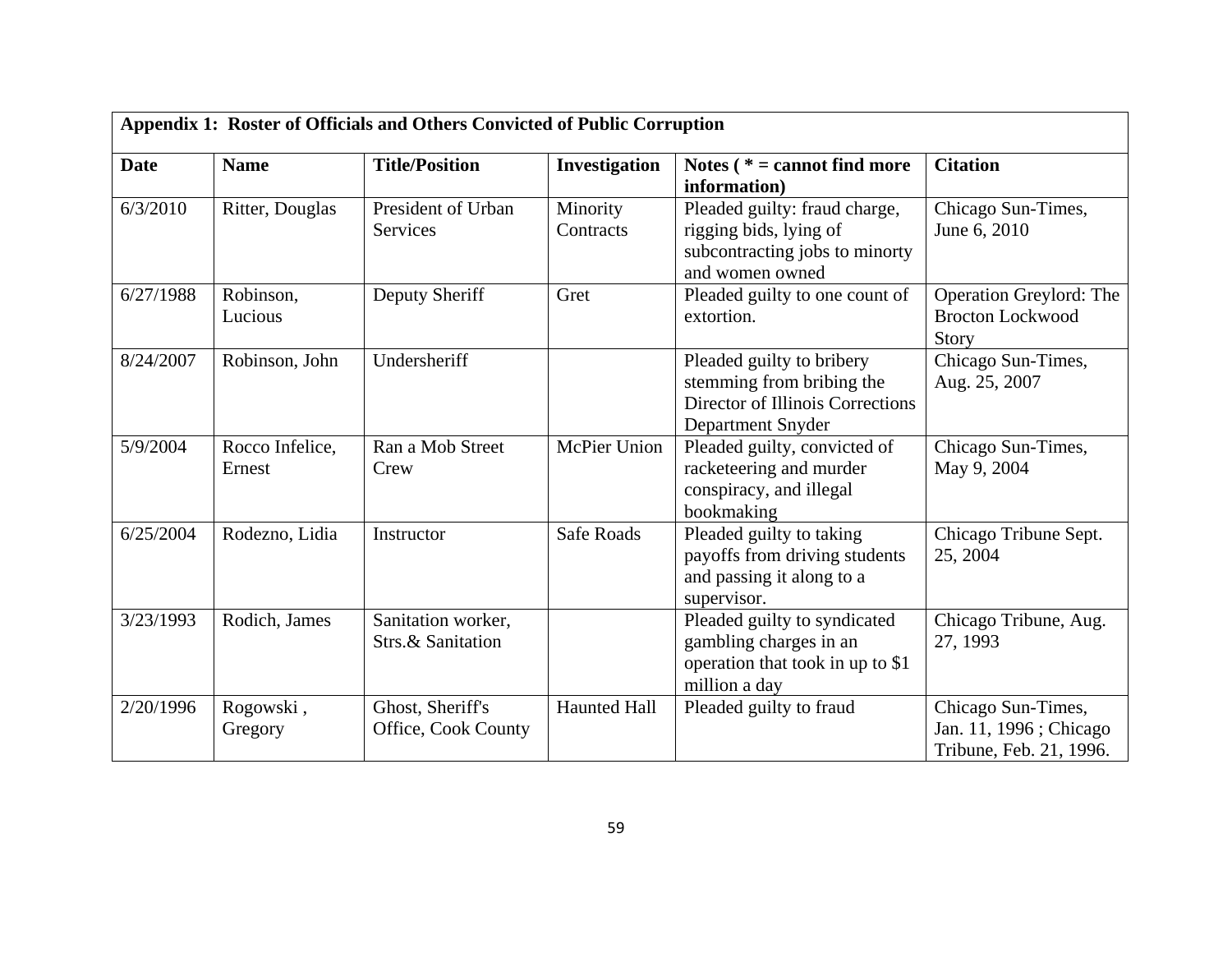| Appendix 1: Roster of Officials and Others Convicted of Public Corruption |                         |                                        |                     |                                                                                                                                         |                                                                                             |  |
|---------------------------------------------------------------------------|-------------------------|----------------------------------------|---------------------|-----------------------------------------------------------------------------------------------------------------------------------------|---------------------------------------------------------------------------------------------|--|
| <b>Date</b>                                                               | <b>Name</b>             | <b>Title/Position</b>                  | Investigation       | Notes ( $* =$ cannot find more<br>information)                                                                                          | <b>Citation</b>                                                                             |  |
| 9/28/2005                                                                 | Romano, Charles         | Engineer, Water<br>Department, Chicago | <b>Hired Trucks</b> | Pleaded guilty: to mail fraud,<br>and started a trucking<br>company and received a city<br>contract                                     | Chicago Sun-Times,<br>Oct. 2, 2005, Apr. 16,<br>2006                                        |  |
| 1/14/2011                                                                 | Romasanta,<br>Catherine |                                        | <b>Crooked Code</b> | Pleaded guilty to being a<br>"bagman" and coorperated<br>with authorities, plead guilty<br>to federal bribery three years<br>probabtion | Chicago Tribune, Jan.<br>15, 2009, Sept. 22, 2010<br>Chicago Sun Times,<br>January 15, 2011 |  |
| 3/11/1988                                                                 | Rosenbloom,<br>Mark     | Attorney                               | Greylord            | Pleaded guilty to two counts of<br>tax fraud.                                                                                           | Operation Greylord: The<br><b>Brocton Lockwood</b><br>Story                                 |  |
| 11/25/1998                                                                | Rosewell,<br>Edward     | Treasurer, Cook<br>County              | <b>Haunted Hall</b> | Pleaded guilty to mail fraud<br>stemming from a ghost<br>payrolling scheme                                                              | es, May 1, 1998,<br>Chicago Tribune, Nov.<br>26, 1998. Chicago<br>Tribune, Feb. 27, 2000.   |  |
| 4/9/1996                                                                  | Rostenkowski,<br>Dan    | U.S. House<br>Representative           |                     | Pleaded guilty: mail fraud<br>from misuse of tax money,<br>ghost payrolling; Pardoned by<br>Pres. Clinton                               | Chicago Tribune, Apr.<br>10, 1996                                                           |  |
| 8/24/1987                                                                 | Roth, Bruce             | Attorney                               | Greylord            | Found guilty: extortion, one<br>count of racketeering/bribery,<br>and one count of<br>racketeering/conspiracy.                          | Operation Greylord: The<br><b>Brocton Lockwood</b><br><b>Story</b>                          |  |
| 1/14/1993                                                                 | Roti, Fred              | Alderman                               | Gambat              | Found guilty: racketeering,<br>racketeering conspiracy,<br>bribery and extortion.                                                       | Chicago Sun-Times,<br>Jan. 15, 1993.                                                        |  |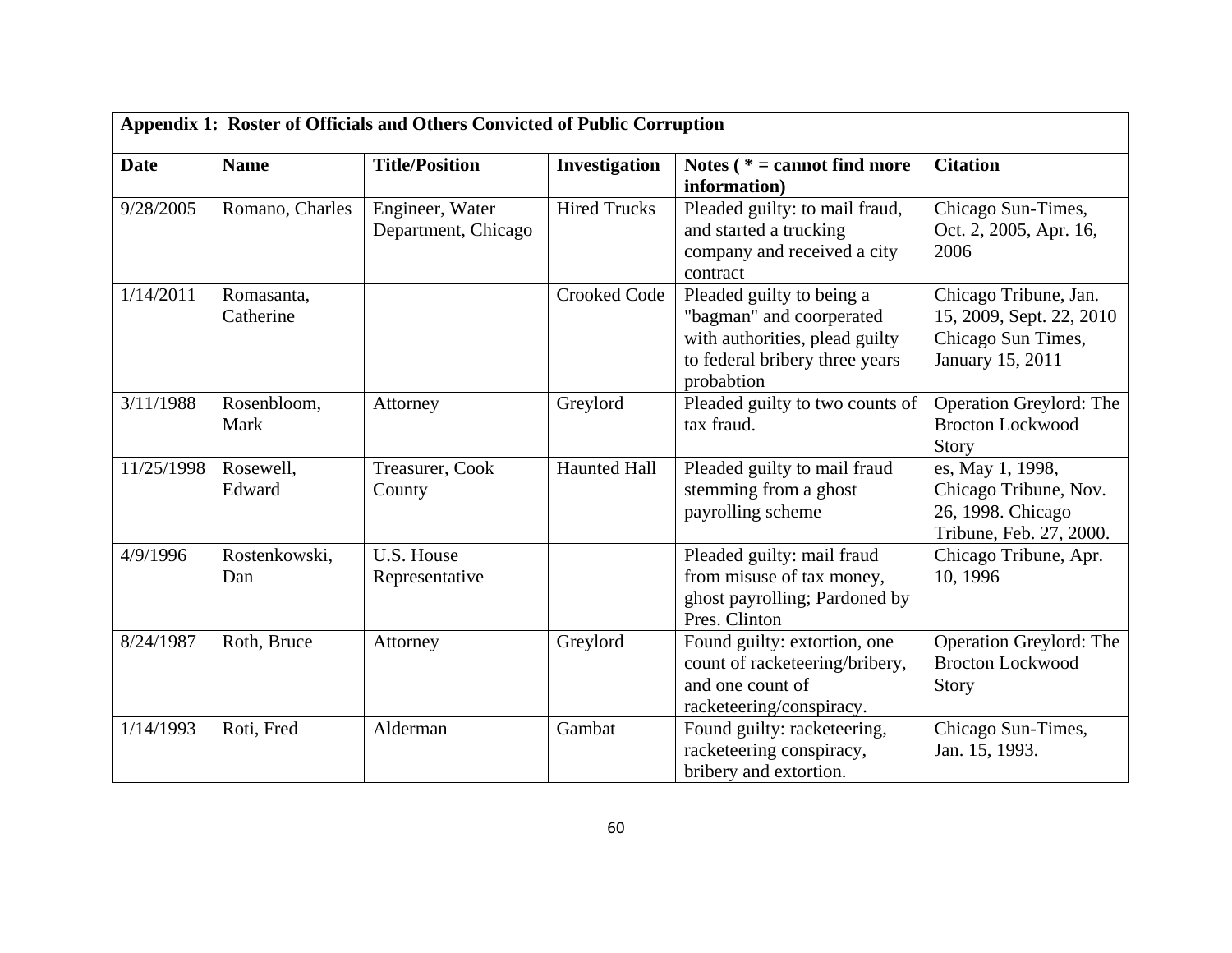| Appendix 1: Roster of Officials and Others Convicted of Public Corruption |                         |                                            |                     |                                                                                                     |                                                                        |
|---------------------------------------------------------------------------|-------------------------|--------------------------------------------|---------------------|-----------------------------------------------------------------------------------------------------|------------------------------------------------------------------------|
| <b>Date</b>                                                               | <b>Name</b>             | <b>Title/Position</b>                      | Investigation       | Notes ( $* =$ cannot find more<br>information)                                                      | <b>Citation</b>                                                        |
| 2/25/1986                                                                 | Ruben, Steve            | Deputy Sheriff                             | Greylord            | Plead guilty to one count of<br>tax fraud.                                                          | Operation Greylord: The<br><b>Brocton Lockwood</b><br><b>Story</b>     |
| 3/3/2005                                                                  | Ruel, John              | McPier Board<br>Member                     | Embezzlement        | Plead guilty, embezzled<br>\$22,000 from union funds                                                | Chicago Sun-Times,<br>March 3, 2005                                    |
| 4/21/1988                                                                 | Ruzicka, James          | Owner of J&R<br>Amusement Co.              | Phocus              | Pleaded guilty to racketering<br>and mail fraud                                                     | Chicago Sun Times,<br>April 22, 1988                                   |
| 2/25/1986                                                                 | Ryan, Patrick           | Deputy Sheriff                             | Greylord            | d guilty to one count of<br>racketeering/bribery, and one<br>count of tax fraud.                    | <b>Operation Greylord: The</b><br><b>Brocton Lockwood</b><br>Story     |
| 8/15/1989                                                                 | Ryan, Daniel            | <b>Park District Worker</b>                |                     | Pleaded guilty to<br>misdemeanor, 1986 petiton<br>drive                                             | Chicago Tribune,<br>August 16, 1989                                    |
| 5/24/2007                                                                 | Rylewicz,<br>Richard    | co-owner of Garfield<br>Trucking           | <b>Hired Trucks</b> | Pleaded guilty to lying to hide<br>the ownership of Garfield<br>Trucking                            | Chicago Sun-times,<br>Aug. 23, 2007; Chicago<br>Tribune, May 24, 2007. |
| 6/8/1987                                                                  | Salerno, Frank          | Circuit Court Judge                        | Greylord            | Pleaded guilty to 2 counts of<br>extortion stemming from<br>fixing licensing and code<br>violations | Chicago Tribune, Jun. 9,<br>1987                                       |
| 4/24/1996                                                                 | Sampaolesi,<br>Florence | Secretary to Ald.<br>Laurino, 39th Ward    | <b>Haunted Hall</b> | Pleaded guilty to fraud                                                                             | Chicago Tribune, Feb.<br>21, 1996; Chicago<br>Tribune, Apr. 25, 1996.  |
| 7/21/2010                                                                 | Sanchez, Al             | Commissioner,<br>Streets & San,<br>Chicago | <b>Hired Trucks</b> | Found guilty on one count of<br>mail fraud at retrial                                               | Chicago Sun-Times &<br>Chicago Tribune, July<br>22, 2010               |
| 10/27/2000                                                                | Santos, Miriam          | Treasurer, City of<br>Chicago              |                     | Pleaded guilty to mail fraud in<br>connection with a fundraising                                    | Daily Herald, Jan. 9,<br>1999; Chicago Sun-                            |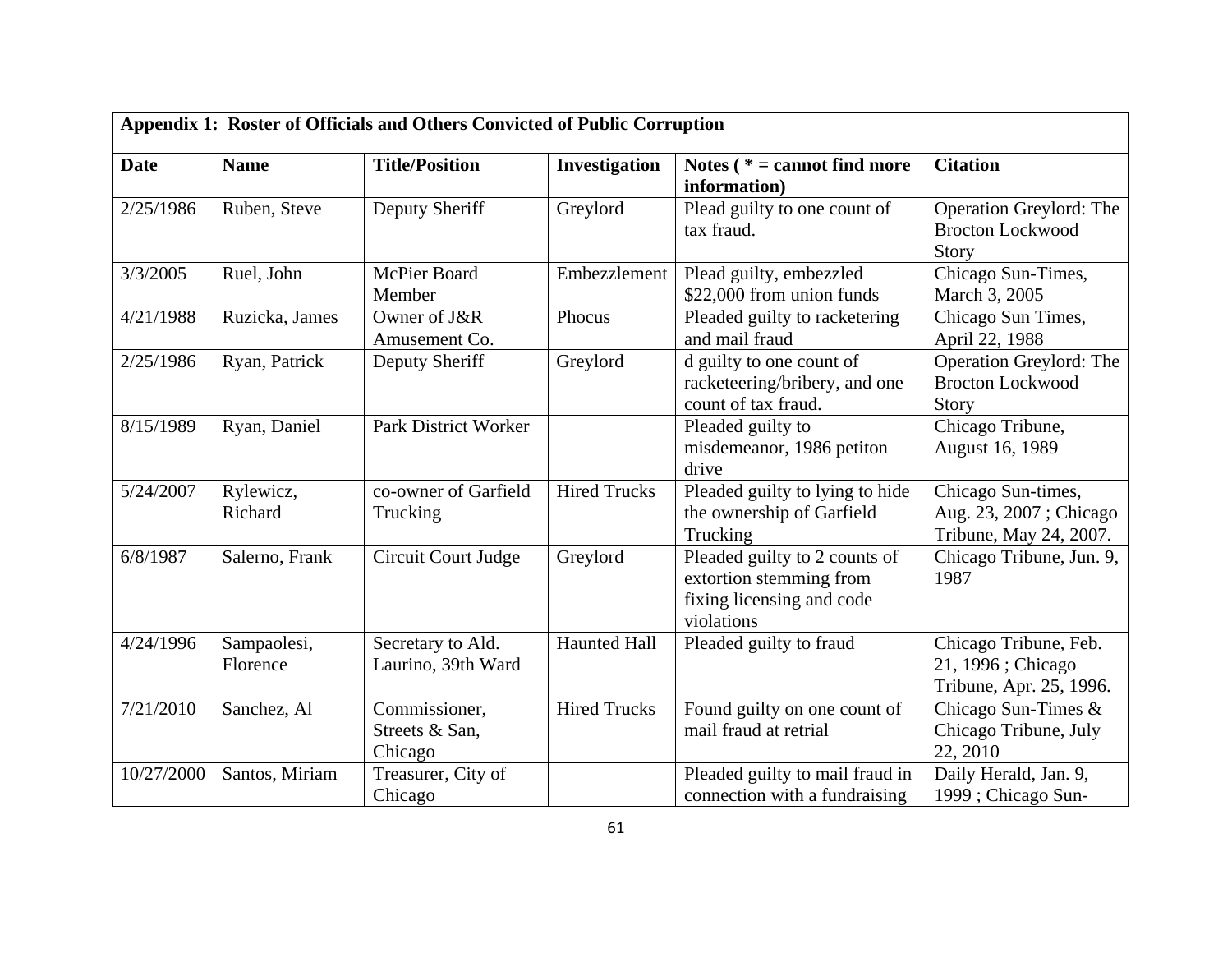| Appendix 1: Roster of Officials and Others Convicted of Public Corruption |                       |                                                                                      |               |                                                                                                                 |                                                                                                                                                      |
|---------------------------------------------------------------------------|-----------------------|--------------------------------------------------------------------------------------|---------------|-----------------------------------------------------------------------------------------------------------------|------------------------------------------------------------------------------------------------------------------------------------------------------|
| <b>Date</b>                                                               | <b>Name</b>           | <b>Title/Position</b>                                                                | Investigation | Notes ( $* =$ cannot find more<br>information)                                                                  | <b>Citation</b>                                                                                                                                      |
|                                                                           |                       |                                                                                      |               | scheme                                                                                                          | Times, Oct. 29, 2008                                                                                                                                 |
| 7/5/1984                                                                  | Schachter, Martin     | Attorney                                                                             | Greylord      | Pleaded guilty to one count of<br>mail fraud.                                                                   | Operation Greylord: The<br><b>Brocton Lockwood</b><br>Story                                                                                          |
| 2/25/1988                                                                 | Schmidt,<br>Kenneth   | <b>Marine Contractor</b>                                                             | Phocus        | Pleaded guilty to paying bribes                                                                                 | Chicago Tribune, Feb.<br>26, 1988                                                                                                                    |
| 8/23/2002                                                                 | Schneider,<br>Charles | Director of Revenue<br>Department                                                    |               | Pleaded guilty: wire and mail<br>fraud, racketeering conspiracy,<br>and one count of tax<br>conspiracy          | Chicago Tribune, Aug.<br>24, 2002                                                                                                                    |
| 1/23/1975                                                                 | Scholl, Edward        | Alderman, 41st Ward                                                                  |               | Pleaded guilty to 2 counts of<br>income tax evasion stemming<br>from extortion                                  | Chicago Sun-Times, Jul.<br>25, 1975                                                                                                                  |
| 10/21/2004                                                                | Schreier, Fred        | Machinery Movers,<br>Riggers and<br><b>Machinery Erectors</b><br>Local 136 President |               | Pleaded guilty: also<br>investigated for ghost-<br>payrolling and allowed<br>mobsters to come into the<br>union | Chicago Sun-Times,<br>October 21, 2004<br>(pleads guilty); Chicago<br>Sun-Times, June 7,<br>2004 (indicted and re-<br>elected as Union<br>President) |
| 8/23/2002                                                                 | Schullo, Emil         | Director of Public<br>Safety                                                         |               | Found guilty, convicted on 5<br>counts of wire and mail fraud<br>and one count of racketeering<br>conspiracy    | Chicago Tribune, Aug.<br>24, 2002, Chicago Sun-<br>Times January 3, 2003                                                                             |
| 3/19/1980                                                                 | Scott, William        | <b>Attorney General</b>                                                              | Conviction    | Found guilty of income tax<br>fraud                                                                             | Chicago Tribune, Mar.<br>21, 1980                                                                                                                    |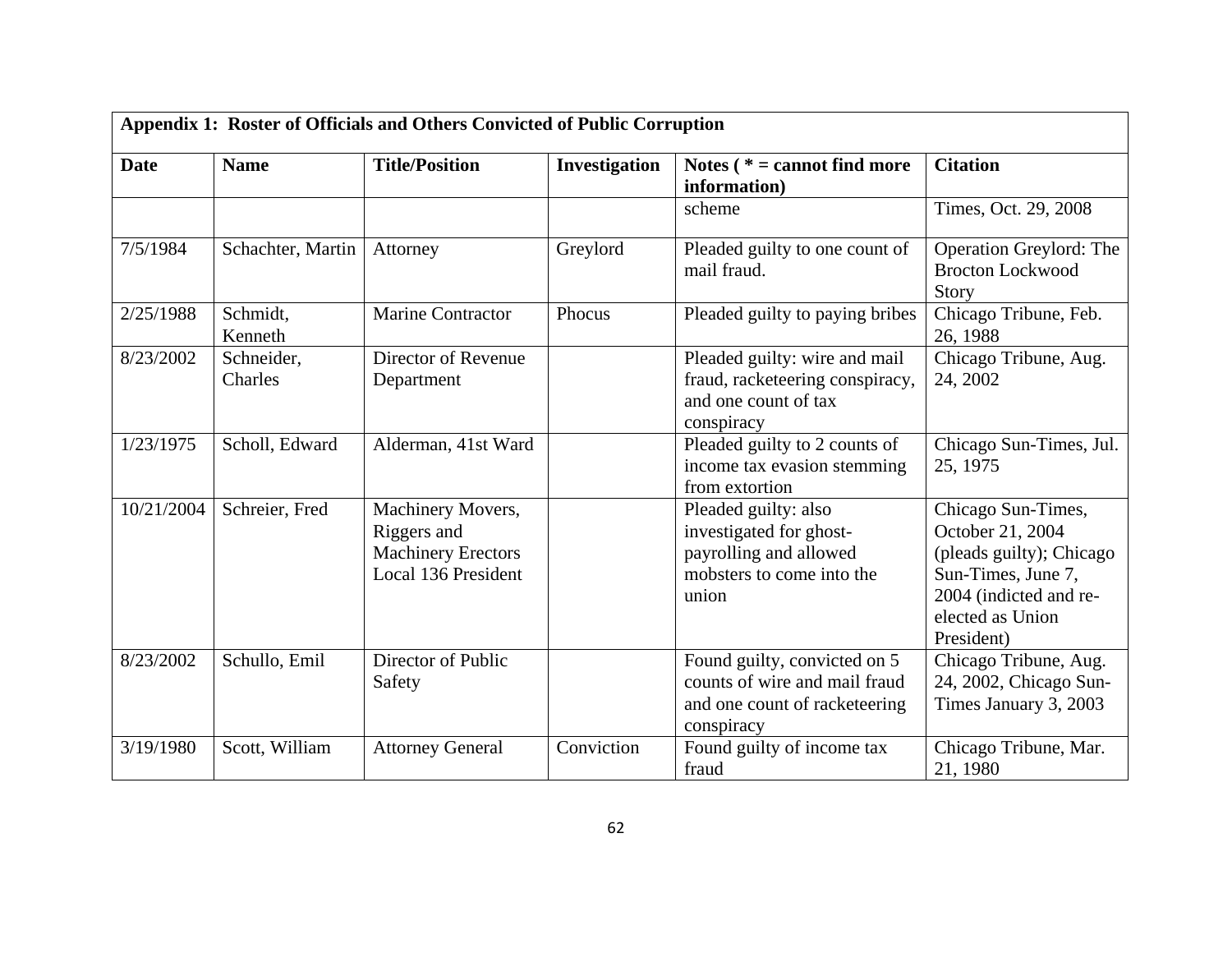| <b>Date</b> | <b>Name</b>       | <b>Title/Position</b>                              | Investigation       | Notes $(* = cannot find more)$                                                                                   | <b>Citation</b>                                                        |
|-------------|-------------------|----------------------------------------------------|---------------------|------------------------------------------------------------------------------------------------------------------|------------------------------------------------------------------------|
|             |                   |                                                    |                     | information)                                                                                                     |                                                                        |
| 12/16/1987  | Seaman, Roger     | Associate Judge                                    | Greylord            | Pleaded guilty to 2 counts of<br>mail fraud and 1 count of<br>income-tax fraud.                                  | Chicago Tribune, Dec.<br>17, 1987.                                     |
| 6/21/2004   | Segal, Michael    | Insurance Executive,<br>Chicago                    |                     | Found guilty of racketeering<br>after stealing \$30 million<br>dollars from an insurance firm                    | Chicago Sun-Times,<br>Dec. 11, 2004 ; Chicago<br>Tribune June 22, 2004 |
| 3/23/1993   | Settino, Charles  | <b>General Services</b><br>Department, Chicago     |                     | Pleaded guilty: to syndicated<br>gambling charges in an<br>operation that took in up to \$1<br>million a day     | Chicago Tribune, Mar.<br>24, 1993                                      |
| 9/24/1991   | Shields, David    | Presiding judge                                    | Gambat              | Found guilty: attempted<br>extortion, conspiracy to<br>commit extortion, making<br>false statements to the FBI.  | Chicago Tribune, Sept.<br>25, 1991                                     |
| 3/23/2005   | Shrader, Timothy  | Truck Driver, Am.<br>Tank, Chicago                 | <b>Hired Trucks</b> | Pleaded guilty to paying bribes<br>and billing work he didn't do                                                 | Chicago Sun-Times,<br>March 24, 2005                                   |
| 8/24/2007   | Sims, Larry       | Director                                           |                     | Pleaded guilty to accepting<br>kickbacks from lobbyists                                                          | Chicago Sun-Times,<br>Aug. 25, 2007                                    |
| 5/13/1997   | Sipich, David     | Ghost on Ald.<br>Madrzyk's payroll                 | <b>Haunted Hall</b> | Pleaded guilty to taking a<br>ghost payroll job and for<br>taking kickbacks                                      | Chicago Sun-Times,<br>Jan. 24, 1997                                    |
| 7/6/2006    | Slattery, Patrick | Director of Staff<br>Services, Sts.&<br>Sanitation | <b>Hired Trucks</b> | Found guilty, convicted of<br>mail fraud along with<br>fradulant hiring practices with<br>the hiring of laborers | Chicago Sun-Times,<br>Apr. 14, ; Chicago<br>Tribune, July 19, 2005     |
| 12/18/1973  | Sloan, James      | Trustee                                            |                     | Pleaded guilty to accepting<br>bribes for zoning changes,<br>conspiracy, and tax charges                         | Chicago Tribune, Jan. 5,<br>1974                                       |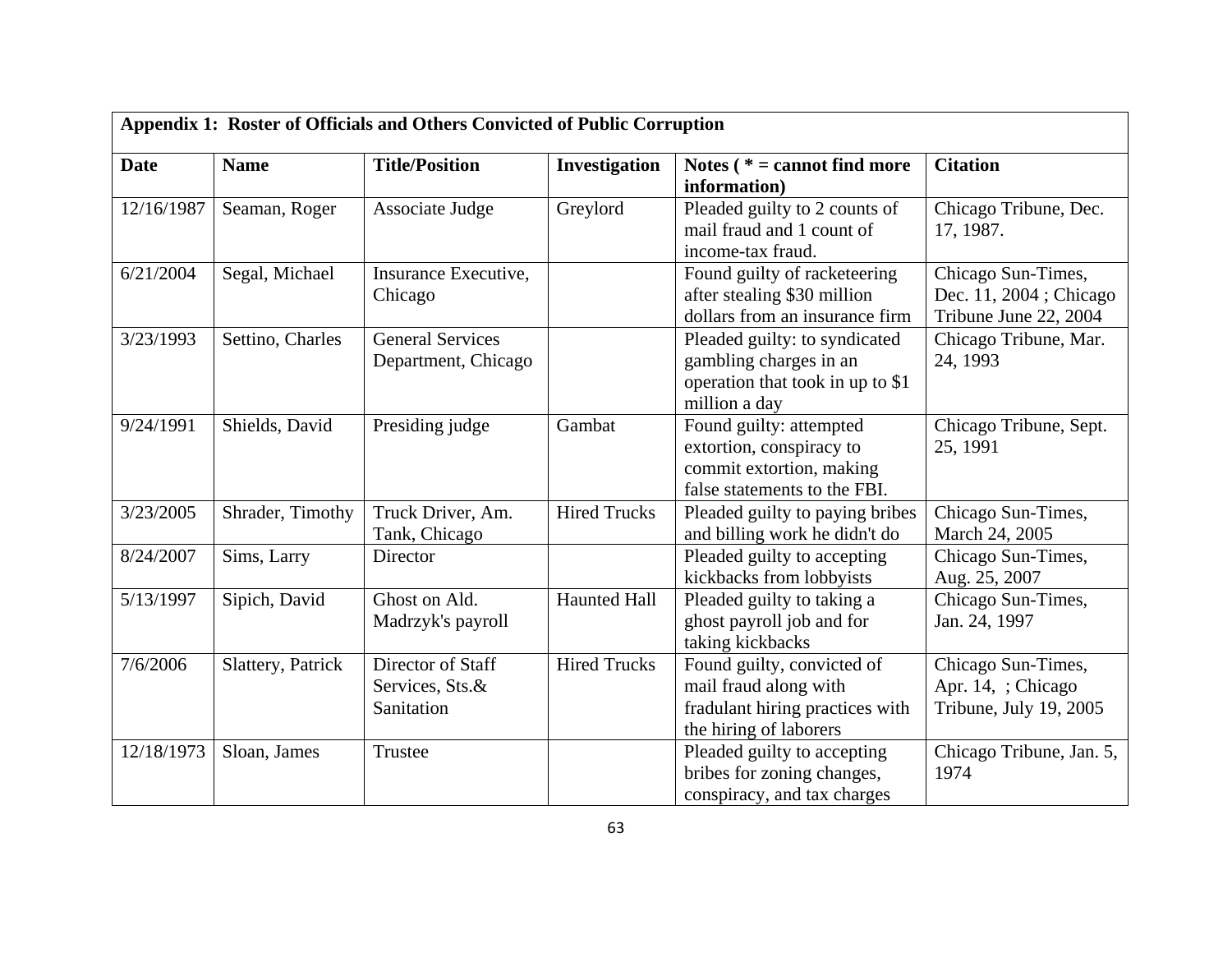| Appendix 1: Roster of Officials and Others Convicted of Public Corruption |                         |                                                 |                     |                                                                                                                    |                                                                        |
|---------------------------------------------------------------------------|-------------------------|-------------------------------------------------|---------------------|--------------------------------------------------------------------------------------------------------------------|------------------------------------------------------------------------|
| <b>Date</b>                                                               | <b>Name</b>             | <b>Title/Position</b>                           | Investigation       | Notes ( $* =$ cannot find more<br>information)                                                                     | <b>Citation</b>                                                        |
| 1/20/1987                                                                 | Sodini, Raymond         | Judge                                           | Greylord            | Pleaded guilty to 1 count of<br>racketeering conspiracy and 1<br>count of filing a false tax<br>return.            | Chicago Sun-Times,<br>Jan. 21, 1987.                                   |
| 4/8/1986                                                                  | Solomon, R.<br>Frederic | Attorney                                        | Greylord            | Pleaded guilty to four counts<br>of tax fraud.                                                                     | Operation Greylord: The<br><b>Brocton Lockwood</b><br>Story            |
| 1/7/1988                                                                  | Soreng, James           | Harbor Captain,<br><b>Chicago Park District</b> | Phocus              | Pleaded guilty: failing to<br>disclose $$1,225$ in tips and<br>income from boaters on his<br>federal tax returns   | Chicago Sun-Times,<br>Jan. 8, 1988                                     |
| 11/20/2006                                                                | Sorich, Robert          | Mayor's Off.,<br>Intergovernmental<br>Affairs   |                     | Found guilty, convicted of<br>using patronage fueled hiring<br>practices                                           | Chicago Tribune, July 7,<br>2006; Chicago Sun-<br>Times, Nov. 20, 2006 |
| 8/26/1993                                                                 | Spalla, Peter           | Sanitation worker,<br>Strs.& Sanitation         |                     | Pleaded guilty to theft for<br>collecting salaries for work not<br>performed                                       | Chicago Tribune, Aug.<br>7,1993                                        |
| 5/25/1995                                                                 | Starkman, Jerry         | Sheriff's Aide, Cook<br>County                  | <b>Haunted Hall</b> | Pleaded guilty: mail fraud,<br>using business for laundering<br>money, bribes for contracts,<br>politican clients. | Chicago Sun-Times<br>May 9, 2003                                       |
| 5/25/1995                                                                 | Starkman, Jerry         | Aid to Sheriff                                  | <b>Haunted Hall</b> | Pleaded guilty to one count of<br>stealing from programs that<br>receive federal funds.                            | Chicago Sun-Times,<br>May, 26, 1995.                                   |
| 6/25/1973                                                                 | Staszcuk,<br>Casimir    | Alderman, 13th Ward                             | Zoning<br>Scandal   | Found guilty of 3 counts of<br>bribery, 4 counts of mail fraud,<br>and 2 counts of income tax<br>evasion           | Chicago Tribune, July 3,<br>1973                                       |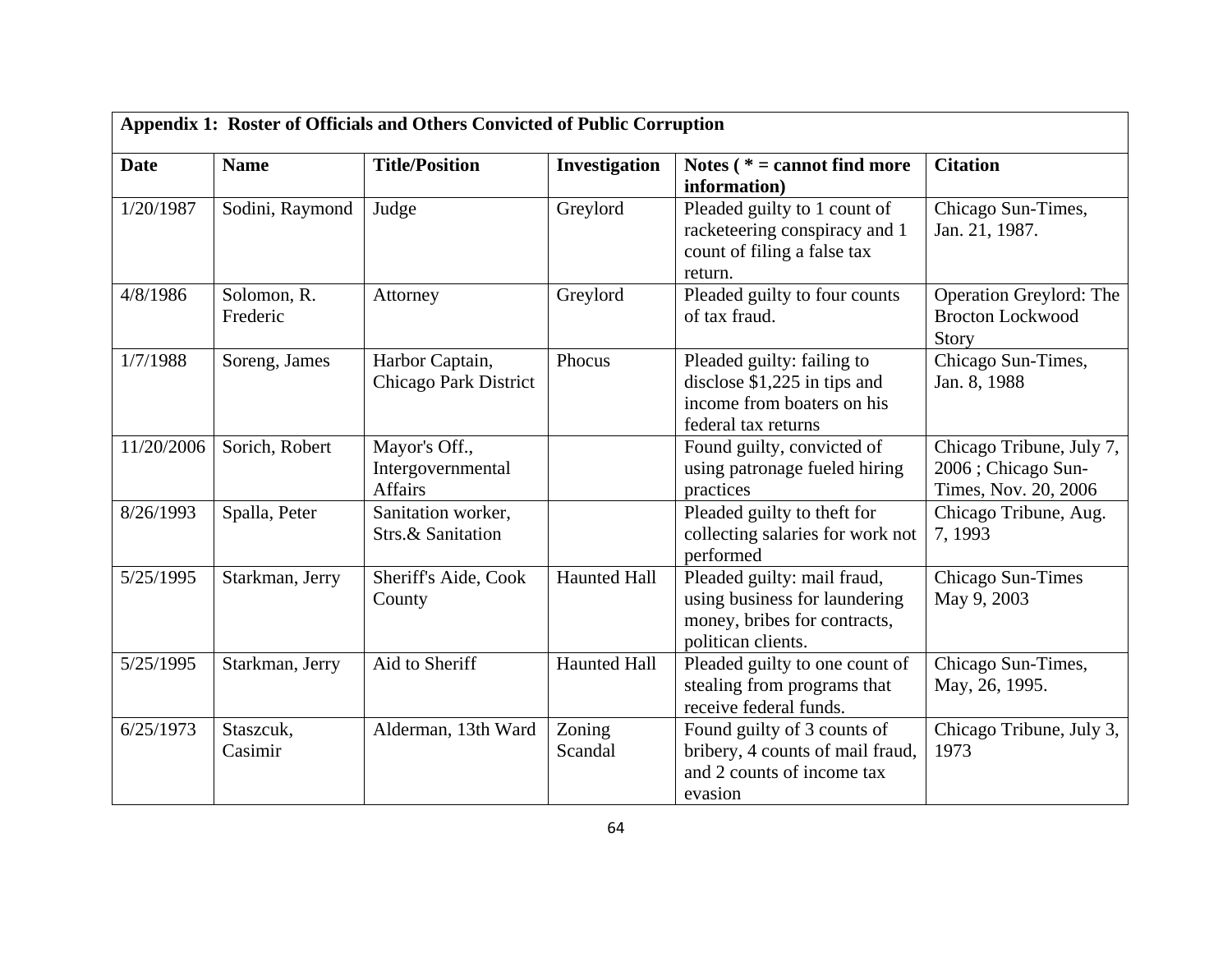| Appendix 1: Roster of Officials and Others Convicted of Public Corruption |                      |                                                        |                       |                                                                                                                                                                   |                                                                                                                |  |
|---------------------------------------------------------------------------|----------------------|--------------------------------------------------------|-----------------------|-------------------------------------------------------------------------------------------------------------------------------------------------------------------|----------------------------------------------------------------------------------------------------------------|--|
| <b>Date</b>                                                               | <b>Name</b>          | <b>Title/Position</b>                                  | Investigation         | Notes ( $* =$ cannot find more<br>information)                                                                                                                    | <b>Citation</b>                                                                                                |  |
| 7/29/1993                                                                 | Stillo, Joseph       | Attorney                                               | Gambat                | Found guilty of 1 count of<br>extortion                                                                                                                           | Chicago Sun-Times,<br>July 30, 1993                                                                            |  |
| 2/24/2005                                                                 | Stratton, William    | Head, Remedial<br>Environmental<br>Manpower Inc,       | Minority<br>Contracts | Found guilty on 10 of 11<br>counts; headed a phony<br>minority-owned company that<br>obtained \$74 million to<br>operate the city's blue bag<br>recycling company | Chicago Sun-Times,<br>February 25, 2005                                                                        |  |
| 4/17/1996                                                                 | Streeter, Allan      | Alderman, 17th Ward                                    | <b>Silver Shovel</b>  | Pleaded guilty to extortion and<br>tax evasion                                                                                                                    | Chicago Tribune, Apr.<br>25, 1996 ; Chicago Sun-<br>Times, Apr. 17, 1996                                       |  |
| 4/18/2008                                                                 | Sullivan, John       | <b>Managing Deputy</b><br>Com. Streets &<br>Sanitation |                       | Found guilty: convicted false-<br>statements, rigging<br>tests/interviews to reward<br>political workers with city jobs                                           | Chicago Sun-Times,<br>Friday, April 18, 2008                                                                   |  |
| 1/7/1988                                                                  | Swanberg, Carl       | Harbormaster,<br>Chicago Park District                 | Phocus                | Pleaded guilty to shaking<br>down 16 boaters seeking<br>mooring spots for \$29,000 in<br>payoffs                                                                  | Chicago Sun-Times,<br>Jan. 8, 1988                                                                             |  |
| 7/15/1991                                                                 | Swano, William       | Attorney, Chicago                                      | Gambat                | Pleaded guilty to racketeering<br>and extortion                                                                                                                   | Chicago Tribune, Oct. 3,<br>1991; Chicago Sun-<br>Times, June 21, 1995;<br>Chicago Sun-Times,<br>Apr. 1, 1992. |  |
| 3/14/1975                                                                 | Swinarski,<br>Donald | Alderman, 12th Ward                                    |                       | Pleaded guilty to income tax<br>fraud stemming from zoning<br>bribery                                                                                             | Chicago Tribune, Mar.<br>15, 1975                                                                              |  |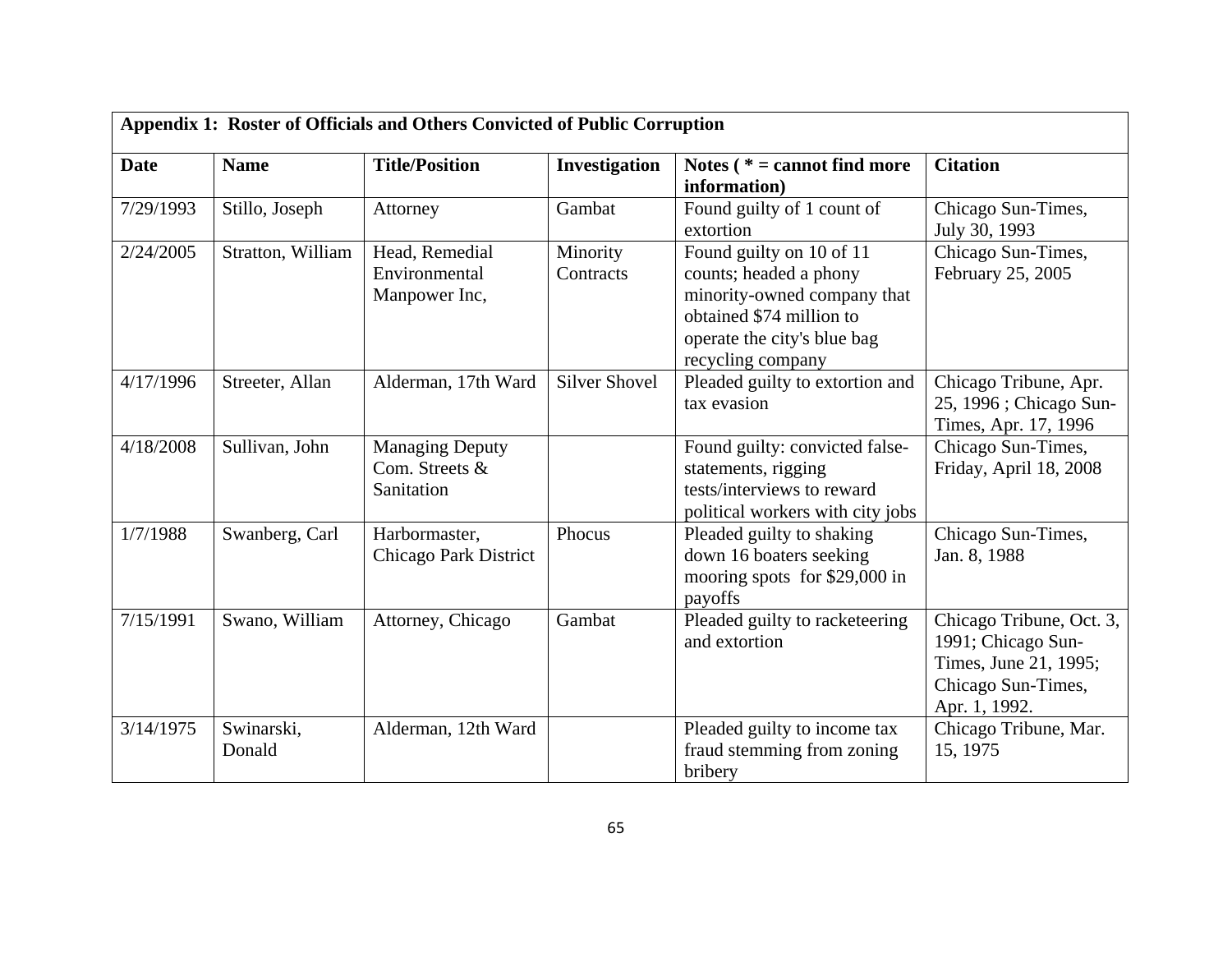| Appendix 1: Roster of Officials and Others Convicted of Public Corruption |                         |                                                 |                     |                                                                                                                       |                                                                          |
|---------------------------------------------------------------------------|-------------------------|-------------------------------------------------|---------------------|-----------------------------------------------------------------------------------------------------------------------|--------------------------------------------------------------------------|
| <b>Date</b>                                                               | <b>Name</b>             | <b>Title/Position</b>                           | Investigation       | Notes ( $* =$ cannot find more<br>information)                                                                        | <b>Citation</b>                                                          |
| 8/29/1986                                                                 | Szczeblowsky,<br>Eugene | Inspector, Consumer<br>Services Dept.           |                     | Pleaded guilty to 2<br>misdemeanor counts for<br>accepting money from retailers<br>during inspections                 | Chicago Sun-Times,<br>Aug. 30, 1986                                      |
| 8/15/1989                                                                 | Talavera, John          | Precinct worker                                 |                     | Pleaded guilty to<br>misdemeanor, 1986 petiton<br>drive                                                               | Chicago Tribune,<br>August 16, 1989                                      |
| 12/7/1989                                                                 | Tocco, Albert           | mob boss                                        |                     | Found guilty: racketeering,<br>extortion, aid to racketeering,<br>false income tax returns,<br>obstruction of justice | Chicago Tribune, Dec.<br>8,1989                                          |
| 7/29/2005                                                                 | Tomczak, Donald         | Comissioner, Water<br>Department                | <b>Hired Trucks</b> | Pleaded guilty to accepting<br>\$400,000 in bribes from City<br>contractors and shaking down<br>truck companies       | Chicago Tribune, Aug.<br>26, 2005 ; Chicago Sun-<br>Times, Oct. 22, 2004 |
| 2/4/2005                                                                  | Torres, Angelo          | Director, Hired Truck<br>Program                | <b>Hired Trucks</b> | Pleaded guilty: charged with<br>demanding bribes from<br>trucking companies vying for<br>city contracts               | Chicago Sun-Times,<br>July 30, 2005; Chicago<br>Tribune Feb. 4, 2005     |
| 7/12/2006                                                                 | Tristano, Michael       | Chief of Staff for<br>State Rep. Lee<br>Daniels | Convicted           | Pleaded guilty, convicted on<br>one count of fraud                                                                    | Chicago Tribune, Mar.<br>30, 2006                                        |
| 8/6/2008                                                                  | Troutman,<br>Arenda     | Alderman, 20th Ward                             |                     | Pleaded guilty to mail fraud<br>and income tax fraud<br>stemming from bribery                                         | Chicago Sun Times,<br>Mar. 5, 2008; Aug. 7,<br>2008                      |
| 9/5/1984                                                                  | Trunzo, Joseph          | Police Officer                                  | Greylord            | Pleaded guilty to two counts of<br>tax fraud.                                                                         | Operation Greylord: The<br><b>Brocton Lockwood</b><br>Story              |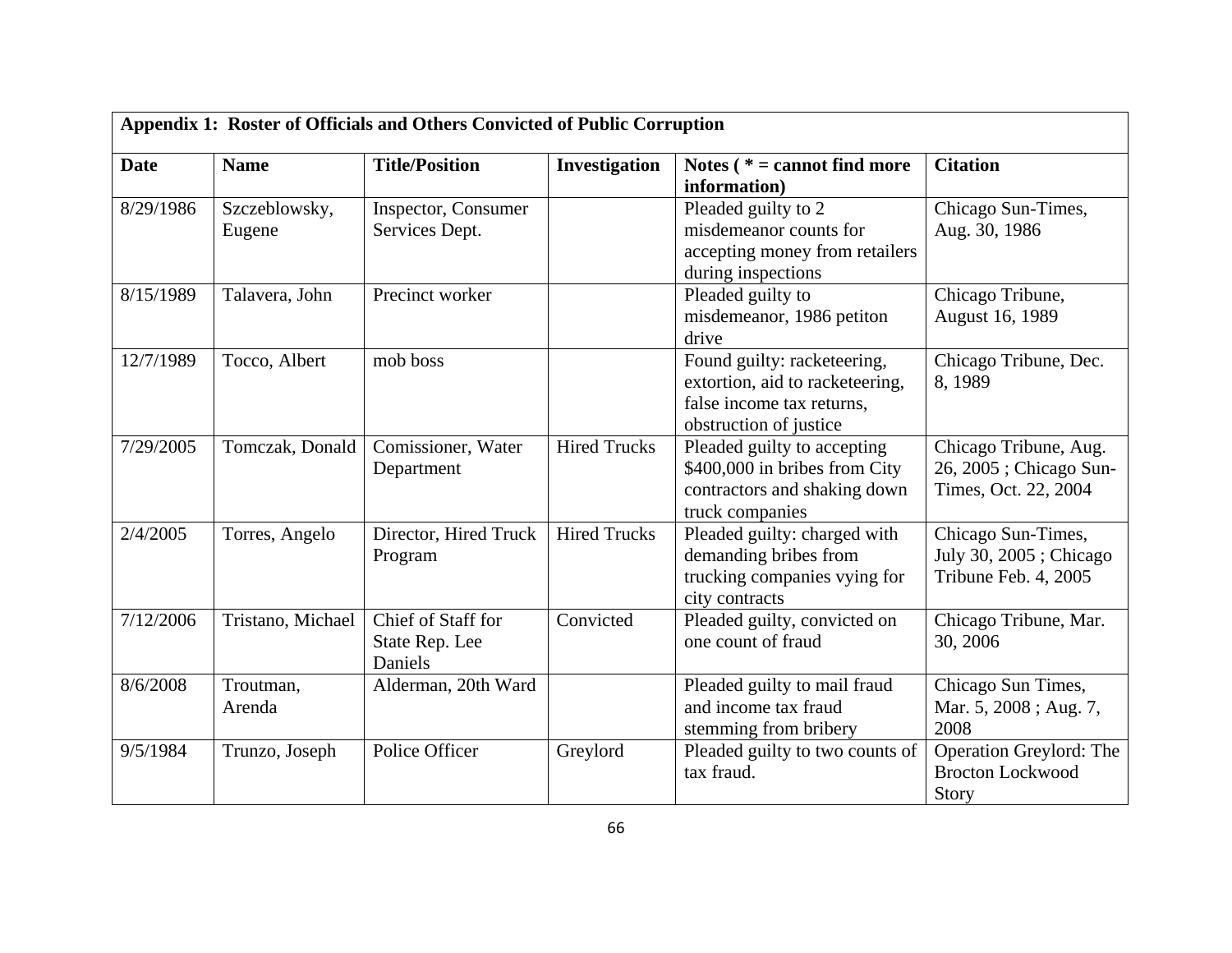| Appendix 1: Roster of Officials and Others Convicted of Public Corruption |                            |                                                           |                     |                                                                                                                 |                                                                             |
|---------------------------------------------------------------------------|----------------------------|-----------------------------------------------------------|---------------------|-----------------------------------------------------------------------------------------------------------------|-----------------------------------------------------------------------------|
| <b>Date</b>                                                               | <b>Name</b>                | <b>Title/Position</b>                                     | Investigation       | Notes ( $* =$ cannot find more<br>information)                                                                  | <b>Citation</b>                                                             |
| 9/5/1984                                                                  | Trunzo, James              | Police Officer                                            | Greylord            | Pleaded guilty to two counts of<br>tax fraud.                                                                   | Operation Greylord: The<br><b>Brocton Lockwood</b><br>Story                 |
| 11/23/1995                                                                | Tucker, Hyman              | Investigator, City<br><b>Council Traffic</b><br>Committee | <b>Haunted Hall</b> | Pleaded guilty: collecting<br>wages and health insurance<br>premiums and benefits for a<br>job he never did     | Chicago Sun-Times,<br>Mar. 3, 1995. Chicago<br>Sun-Times, Nov. 23,<br>1995. |
| 8/16/1989                                                                 | Tulik, Alex A.             | Precinct worker, aide<br>to Ald. Lipinski, 23rd<br>Ward   |                     | Pleaded guilty to<br>misdemeanor, 1986 petiton<br>drive                                                         | Chicago Sun-Times,<br>August 17, 1989                                       |
| 5/22/2008                                                                 | Valentino,<br>Anthony      | Investigator, Building<br>& Zoning Dept.                  | <b>Crooked Code</b> | Pleaded guilty to accepting<br>bribes for lenient inspections                                                   | Chicago Tribune, May<br>23, 2008                                            |
| 3/3/1989                                                                  | Velasquez,<br>Arturo       | <b>Vending Machine</b><br>Company Official                | Phocus              | Pleaded guilty to paying bribes                                                                                 | Chicago Sun-Times,<br>March 4, 1989                                         |
| 12/3/2010                                                                 | Venegas,<br>*Aurora        | owener of Azteca<br>Supply Co.                            |                     | Pleaded guilty to one count, as<br>of Dec. 4, the court plans to<br>prove four other charges                    | Chicago Sun-Times,<br>Dec. 4, 2010                                          |
| 12/2/1986                                                                 | Vesper, Paul               | Executive and co-<br>owner                                |                     | Pleaded guilty to weapons<br>charges and to conspiring with<br><b>Michael Lambesis</b>                          | Chicago Sun-Times,<br>Dec. 3, 1986                                          |
| 11/23/1998                                                                | Volpe, Phylis              | <b>Assistant Manager</b>                                  | <b>Safe Roads</b>   | Pleaded guitly: racketeering<br>conspiracy, allowing<br>unqualified truck drivers to<br>pay bribes for licenses | Melrose Park Herald<br>Dec. 2, 1998                                         |
| 8/16/1989                                                                 | Von Braunsberg,<br>Shirley | wife of an employee<br>of state's attorney's<br>office    |                     | Pleaded guilty to<br>misdemeanor, 1986 petiton<br>drive                                                         | Chicago Sun-Times,<br>August 17, 1989                                       |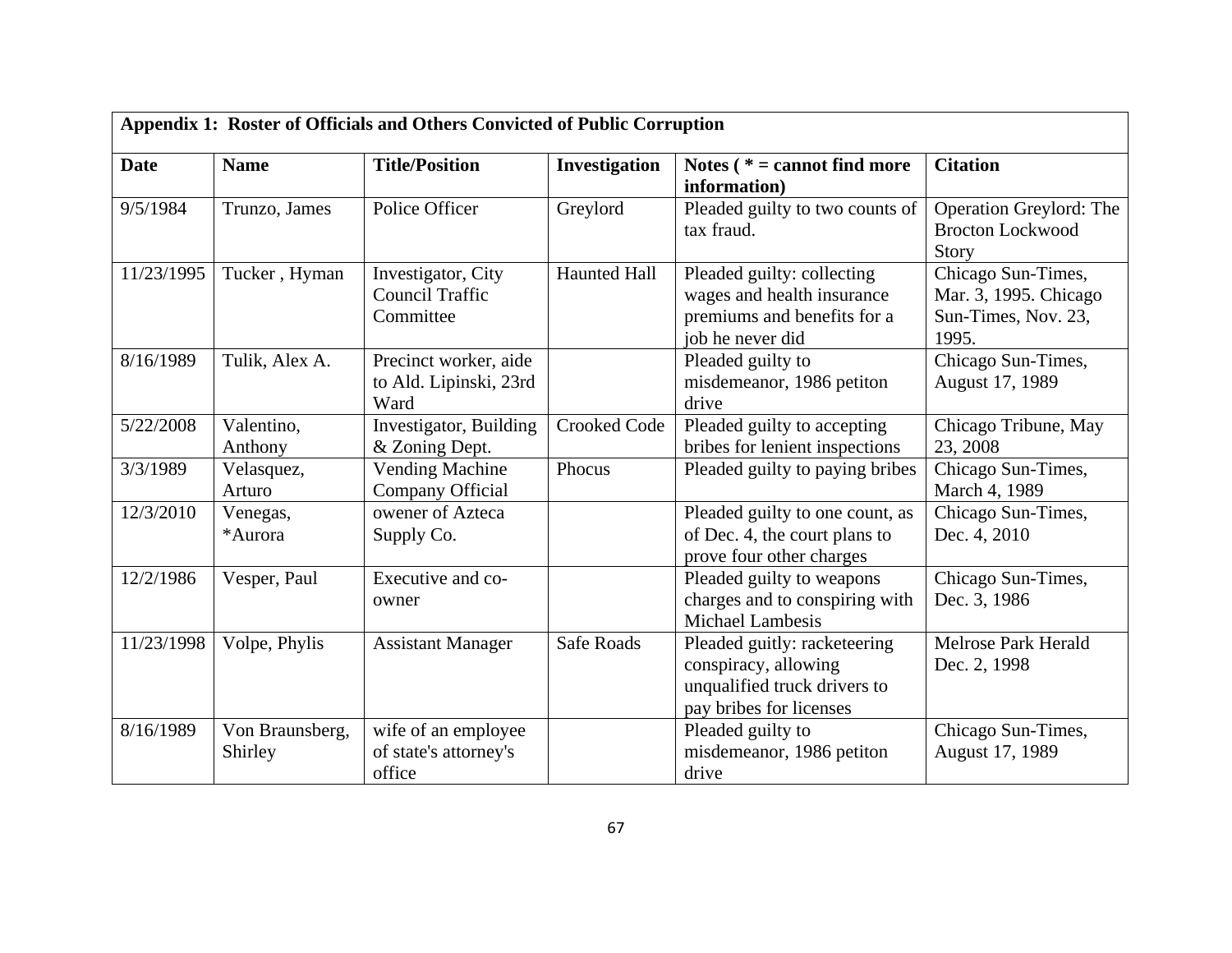| Appendix 1: Roster of Officials and Others Convicted of Public Corruption |                        |                                          |                     |                                                                                                              |                                                                                                             |
|---------------------------------------------------------------------------|------------------------|------------------------------------------|---------------------|--------------------------------------------------------------------------------------------------------------|-------------------------------------------------------------------------------------------------------------|
| <b>Date</b>                                                               | <b>Name</b>            | <b>Title/Position</b>                    | Investigation       | Notes $(* = cannot find more)$<br>information)                                                               | <b>Citation</b>                                                                                             |
| 6/1/2005                                                                  | Warren, Donald         | Driver, BBD<br>Trucking Co.              | <b>Hired Trucks</b> | Pleaded guilty: stealing at least<br>17 truckloads of asphalt and<br>accepting bribes from a city<br>foreman | Chicago Sun-Times:<br>Sept. 1, 2005                                                                         |
| 7/26/1986                                                                 | Watson, Charles        | <b>Consumer Services</b><br>Inspector    | Phocus              | Pleaded guilty to accepting<br>bribes                                                                        | Chicago Tribune,<br>August 27, 1986                                                                         |
| 11/2/2009                                                                 | Wellhausen,<br>William | Investigator, Building<br>& Zoning Dept. | <b>Crooked Code</b> | Pleaded guilty to taking<br>\$8,000 in bribes to approve<br>two illegal apartment units                      | Chicago Sun-Times,<br>Nov. 3, 2009                                                                          |
| 6/24/1994                                                                 | Wells, James           | Chairman<br>Cosmopolitan Bank            |                     | Pleaded guilty to arson,<br>bribery, bank fraud, and tax<br>evasion.                                         | Chicago Sun-Times,<br>June 24, 1994                                                                         |
| 9/9/2005                                                                  | Wesolowski,<br>Gerald  | Official, Water<br>Department            | <b>Hired Trucks</b> | Pleaded guilty: to racketeering<br>conspiracy, passed bribes and<br>compaign contributions to<br>Tomczak.    | Chicago Sun-Times,<br>June 2, 2005; Chicago<br>Tribune, Sept. 11,<br>2005Chicago Tribune,<br>Sept. 11, 2005 |
| 7/18/1986                                                                 | Wiencek, Robert        | Poilce Officer, Vice<br>Unit             | Convicted           | Found guilty, convicted of<br>accepting bribes to overlook<br>gambling and prostitution                      | Chicago Tribune Jul. 19,<br>1986                                                                            |
| 10/10/1974                                                                | Wigoda, Paul           | Alderman, 49th Ward                      |                     | Found guilty of income tax<br>evasion stemming from zoning<br>bribery                                        | Chicago Tribune, Oct.<br>11, 1974                                                                           |
| 4/11/1990                                                                 | Williams, Lester       | Inspector, Building $\&$<br>Zoning Dept. |                     | Pleaded guilty to taking \$50 in<br>bribes then shaking down the<br>construction site owner                  | Chicago Sun-Times,<br>Nov. 22, 1990                                                                         |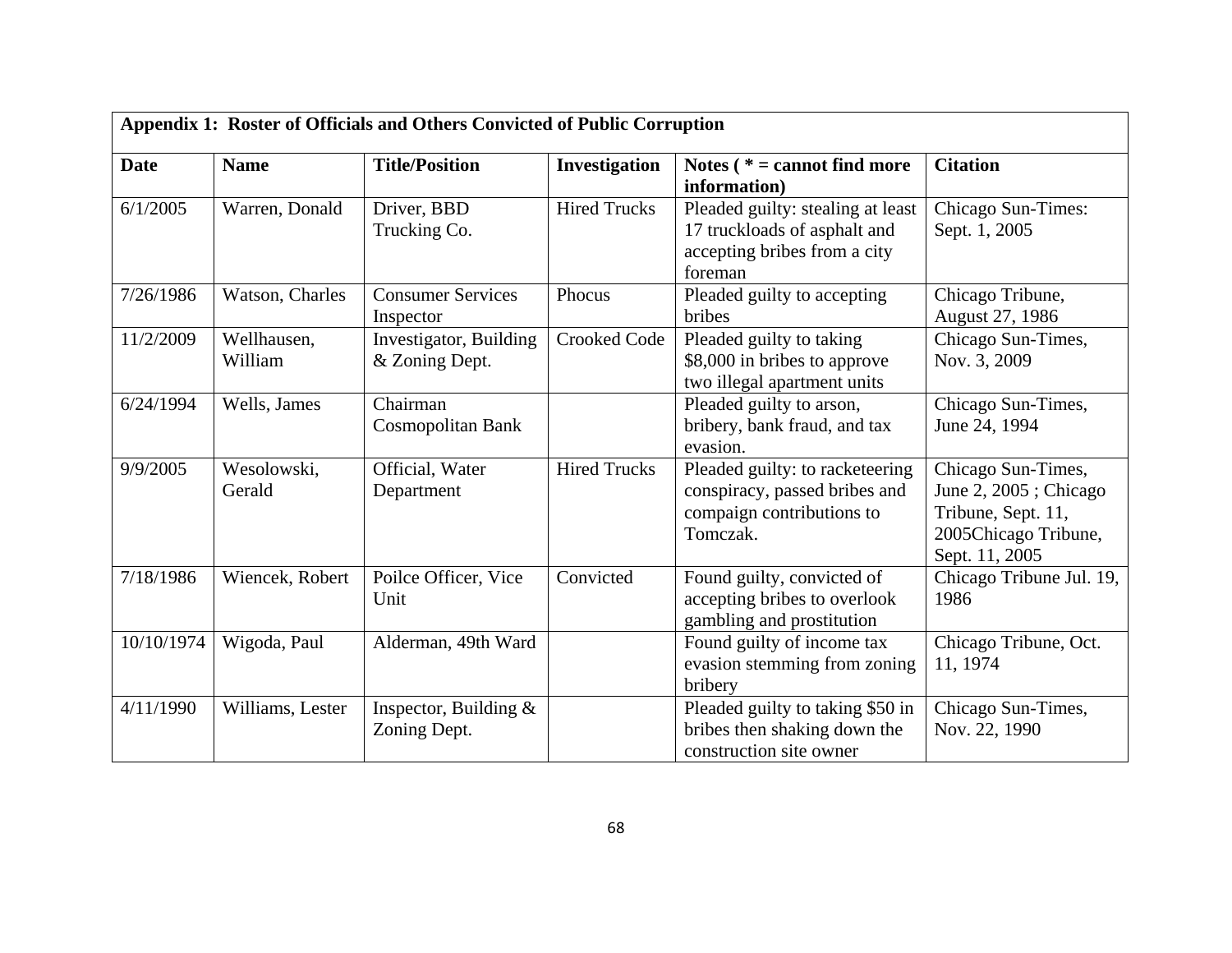| Appendix 1: Roster of Officials and Others Convicted of Public Corruption |                       |                                          |                     |                                                                                                                 |                                                                    |  |
|---------------------------------------------------------------------------|-----------------------|------------------------------------------|---------------------|-----------------------------------------------------------------------------------------------------------------|--------------------------------------------------------------------|--|
| <b>Date</b>                                                               | <b>Name</b>           | <b>Title/Position</b>                    | Investigation       | Notes ( $* =$ cannot find more<br>information)                                                                  | <b>Citation</b>                                                    |  |
| 8/21/2008                                                                 | Williams, Darryl      | Inspector, Building $\&$<br>Zoning Dept. | <b>Crooked Code</b> | Found guilty of accepting<br>more than \$20,000 in bribs to<br>allow development plans to<br>proceed quickly    | Chicago Sun-Times,<br>Aug. 7, 2008                                 |  |
| 12/21/1987                                                                | Wimunc, Paul          | Harbor Captain,<br>Chicago Park District | Phocus              | Pleaded guilty to 1 count each<br>of conspiracy and income tax<br>fraud                                         | Chicago Tribune, Dec.<br>22, 1987                                  |  |
| 2/24/2005                                                                 | Wisniewski,<br>Edward | <b>Employee of Windy</b><br>City         |                     | Found guilty of worker's<br>compensation fraud scheme                                                           | Chicago Sun-Times,<br>February 25, 2005                            |  |
| 12/21/1987                                                                | Wojdyla, John         | Harbor Forman,<br>Chicago Park District  | Phocus              | Pleaded guilty to failing to<br>report \$2,225 in tips and<br>income from boaters on his<br>federal tax returns | Chicago Sun-Times,<br>Dec. 22, 1987                                |  |
| 1/25/1985                                                                 | Wolfson, Dean         | Attorney                                 | Greylord            | Pleaded guilty to one count<br>racketeering/bribery and three<br>counts of mail fraud.                          | Operation Greylord: The<br><b>Brocton Lockwood</b><br>Story        |  |
| 10/22/1985                                                                | Worsek, Ernest        | Receiver                                 | Greylord            | Pleaded guilty to one count of<br>mail fraud, and one<br>misdemeanor count of tax<br>fraud.                     | Operation Greylord: The<br><b>Brocton Lockwood</b><br><b>Story</b> |  |
| 7/15/1985                                                                 | Wright, James         | Superintendent                           |                     | Pleaded guilty to income tax<br>fraud and mail fraud in<br>connection with a \$40,000<br>embezzlement scheme    | Chicago Trbune, Sep.<br>27, 1985                                   |  |
| 2/25/1986                                                                 | Yokas, Nick           | Deputy Sheriff                           | Greylord            | Pleaded guilty to one count of<br>tax fraud.                                                                    | Operation Greylord: The<br><b>Brocton Lockwood</b><br>Story        |  |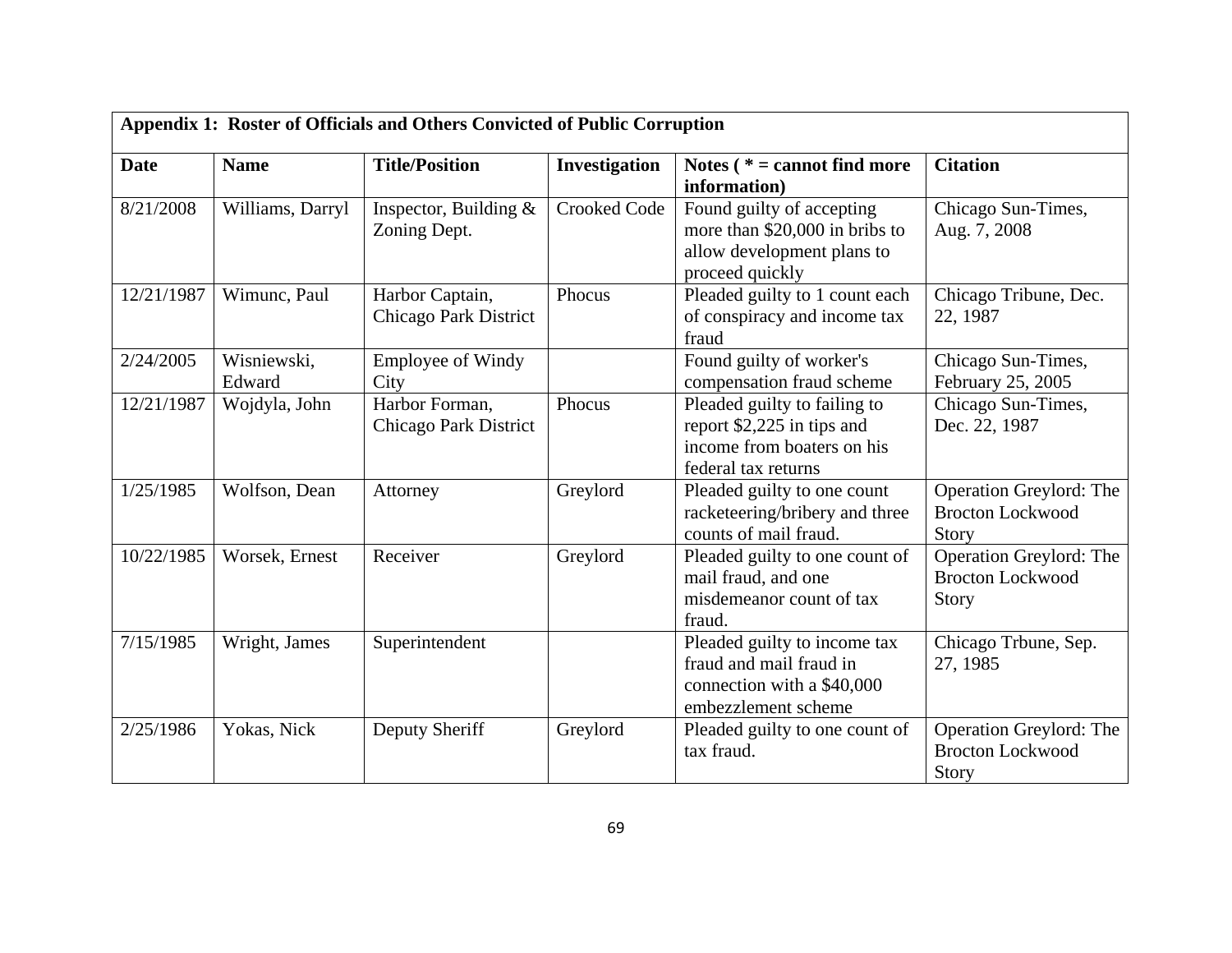| Appendix 1: Roster of Officials and Others Convicted of Public Corruption |                      |                                         |                      |                                                                                         |                                                                                                                                   |
|---------------------------------------------------------------------------|----------------------|-----------------------------------------|----------------------|-----------------------------------------------------------------------------------------|-----------------------------------------------------------------------------------------------------------------------------------|
| <b>Date</b>                                                               | <b>Name</b>          | <b>Title/Position</b>                   | <b>Investigation</b> | Notes $(* = cannot find more)$<br>information)                                          | <b>Citation</b>                                                                                                                   |
| 5/14/1987                                                                 | Yonan Jr., Cyrus     | Attorney                                | Greylord             | Pleaded guilty to one count<br>racketeering/bribery and two<br>counts of tax fraud.     | <b>Operation Greylord: The</b><br><b>Brocton Lockwood</b><br><b>Story</b>                                                         |
| 8/15/1989                                                                 | Zapolsky, Nadine     | Precinct worker                         |                      | Pleaded guilty to<br>misdemeanor, 1986 petiton<br>drive                                 | Chicago Tribune,<br>August 16, 1989                                                                                               |
| 12/22/1987                                                                | Zimmerman,<br>Arthur | Attorney                                | Greylord             | Pleaded guilty to two counts of<br>tax fraud.                                           | <b>Operation Greylord: The</b><br><b>Brocton Lockwood</b><br><b>Story</b>                                                         |
| 5/19/1998                                                                 | Zobjeck, Rodney      | Deputy Treasurer,<br><b>Cook County</b> | <b>Haunted Hall</b>  | Pleaded guilty to federal tax<br>fraud                                                  | Chicago Tribune, Nov.<br>26, 1998 & Feb. 27,<br>2000; Chicago Sun-<br>Times, Nov. 20, 1998.<br>Chicago Tribune, May,<br>20, 1999. |
| 10/22/1980                                                                | Zydlo, Stanley       | Alderman, 26th Ward                     |                      | Pleaded guilty to attempting to<br>use bribery to alter firefighter<br>department tests | Chicago Tribune, Oct.<br>23, 1980                                                                                                 |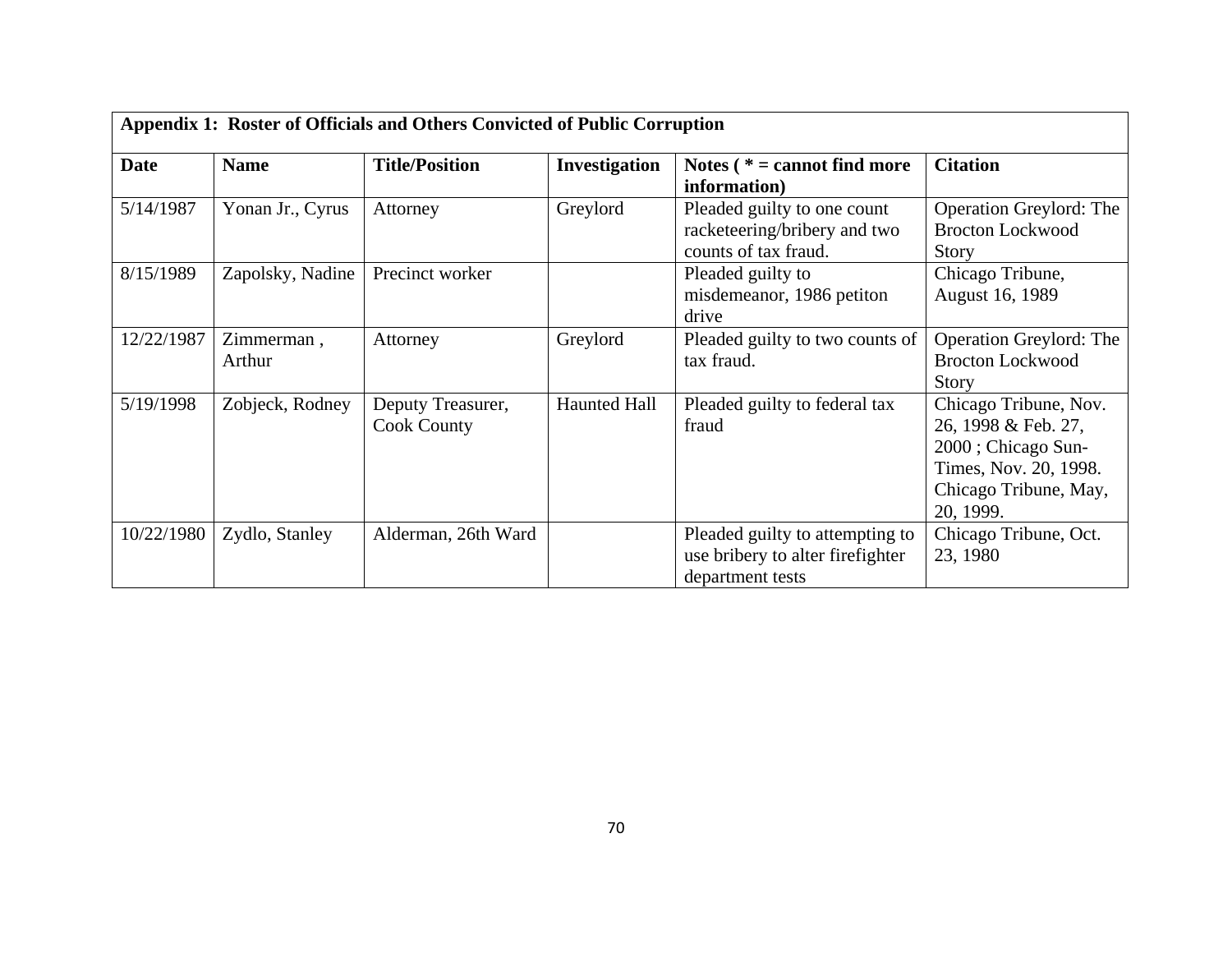## **Appendix 2: Recommendations to amend the Municipal Code to incorporate the recommendations of the Quinn Ethics Commission**

## (ADDED LANGUAGE IS PRESENTED IN UPPER CASE LETTERS AND UNDERLINED; **deleted language is presented in bold letters)**

- 1. Section 2-56-050 "Conduct of city officers, employees and other entities" should be amended to read as follows:
	- a. The powers and duties of the inspector general shall extend to the conduct of the following:
	- b. [**except as limited in this section]** all elected and appointed officers of the city government in the performance of their official duties;
	- c. [**except as limited in this section]** all employees of the city government in the performance of their official duties;
	- d. all contractors and subcontractors in the providing of goods or services to the city pursuant to a contract;
	- e. business entities in seeking contracts or certification of eligibility for city contracts; and
	- f. persons seeking certification of eligibility for participation in any city program. [**Notwithstanding anything to the contrary contained herein, the office of inspector general shall have no power or authority over any member of the city council, any employee or staff person of any member of the city council or any employee or staff person of any city council committee**. **If the office of inspector general receives any complaint alleging misconduct, inefficiency or waste against any member of the city council or any employee or staff person of any city council committee, the inspector general shall promptly transmit said complaint to the chairman of the city council committee on committees, rules and ethics, or such successor committee having jurisdiction over said matters. The committee on committees, rules and ethics, or such successor committee, shall conduct an investigation of each complaint referred to it by the office of inspector general.]** Nothing in this section shall preclude the inspector general from referring a complaint or information concerning a member of the city council or any employee or staff person of any member of the city council or any employee or any staff person of any city council committee to the appropriate federal, state or local law enforcement authorities; OR REFERRING SAID COMPLAINT TO THE CHAIRMAN OF THE CITY COUNCIL COMMITTEE ON COMMITTEES, RULES AND ETHICS, OR SUCH SUCCESSOR COMMITTEE HAVING JURISDICTION OVER SAID MATTERS; OR TAKING OTHER APPROPRIATE ACTION.
- 2. Section 2-32-180 "Comptroller Annual estimates of expenses" should be amended as follows: The comptroller shall, on or before the first day of [**December]** NOVEMBER of each year preceding the year for which the estimates are made, submit to the city council a report of the estimates of the funds necessary to defray the expenses of the city government during the fiscal year about to begin. He shall in such report classify the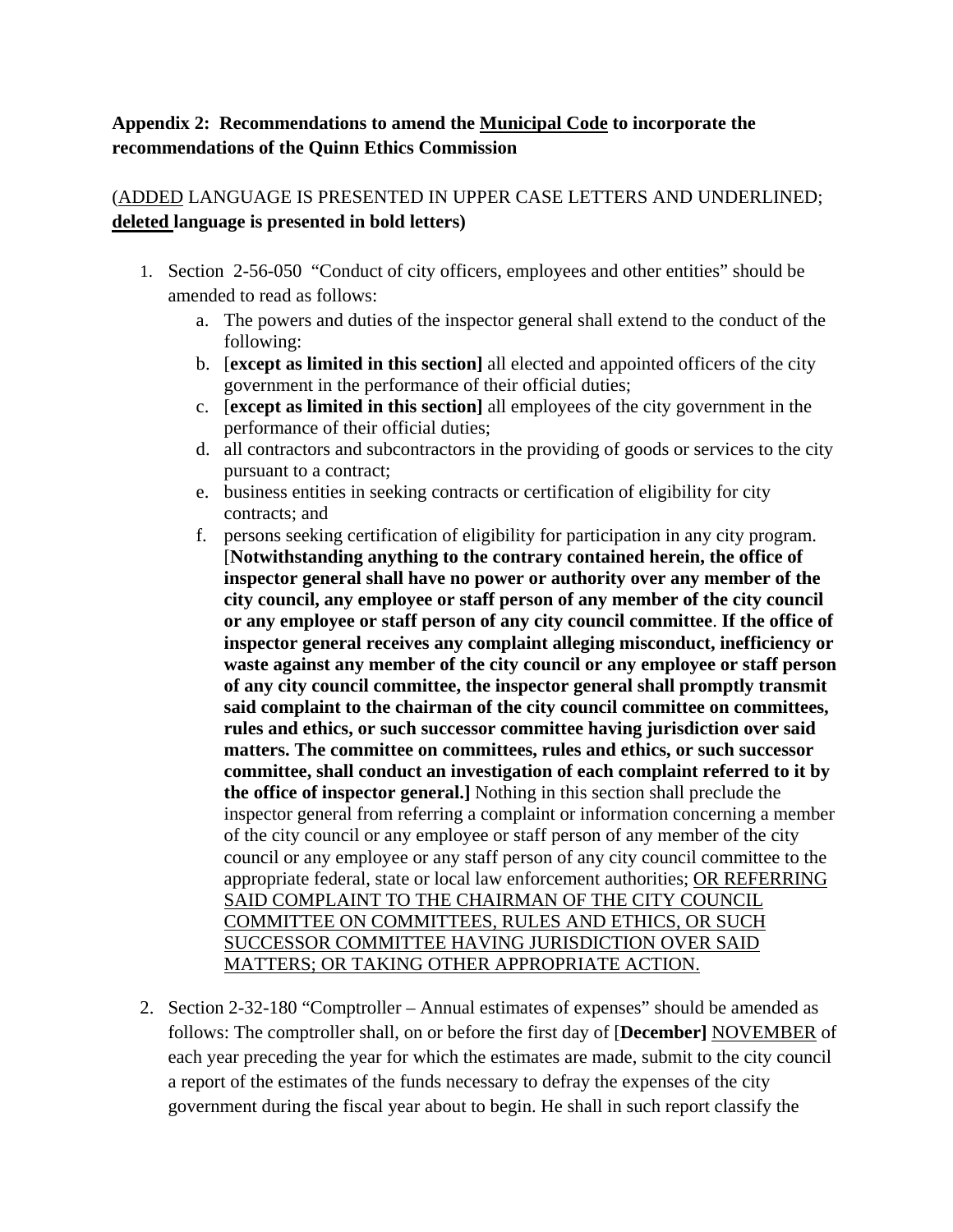different objects and branches of the city expenditures, giving, as nearly as may be, the amount required for each. For this purpose, he is authorized to require of all City officers and heads of departments, their statements of the condition and expense of their respective departments and offices, with any proposed improvement and the probable expense thereof, of contracts already made and unfinished, and the amount of any unexpended appropriation of the preceding year.

He shall, in such report, show the aggregate income of the preceding fiscal year from all sources, the amount of liabilities outstanding upon which interest is to be paid, and of bonds and city debts payable during the coming year, when due and where payable, together with all such information as may be necessary to enable the city council to prepare and pass the annual appropriation ordinance in the manner prescribed by statute, and so that the city council may fully understand the money exigencies and demands of the city for the year for which appropriations are to be made.

- 3. Section 2-164-040 "Limitation of contributing to candidates and elected officials" should be amended as follows:
	- a. No **[1**] person who has done business with the city, or with the Chicago Transit Authority, Board of Education, including the Chicago School Reform Board of Trustees, Chicago Park District, Chicago City Colleges, or Metropolitan Pier and Exposition Authority within the preceding four reporting years or is seeking to do business with the city, or with any of the other aforementioned entities; **[(2)]** and no lobbyist registered with the board of ethics, and shall make contributions in an aggregate amount exceeding \$1,500.00:

i. to any candidate for city office during a single candidacy; or

- ii. to an elected official of the government of the city during any reporting year of his term; or
- iii. to any official or employee of the city who is seeking election to any other office.
- b. NO PARTY OR POLITICAL COMMITTEE, LABOR ORGANIZATION, OR CORPORATION shall make contributions in an aggregate amount exceeding \$5,000.00
	- i. to any candidate for city office during a single candidacy; or
	- ii. to an elected official of the government of the city during any reporting year of his term; or
	- iii. to any official or employee of the city who is seeking election to any other office.
- c. For purposes of this section, (i) candidacy in primary and general elections shall be considered separate and distinct candidacies; and (ii) all contributions to a candidate's authorized political committees shall be considered contributions to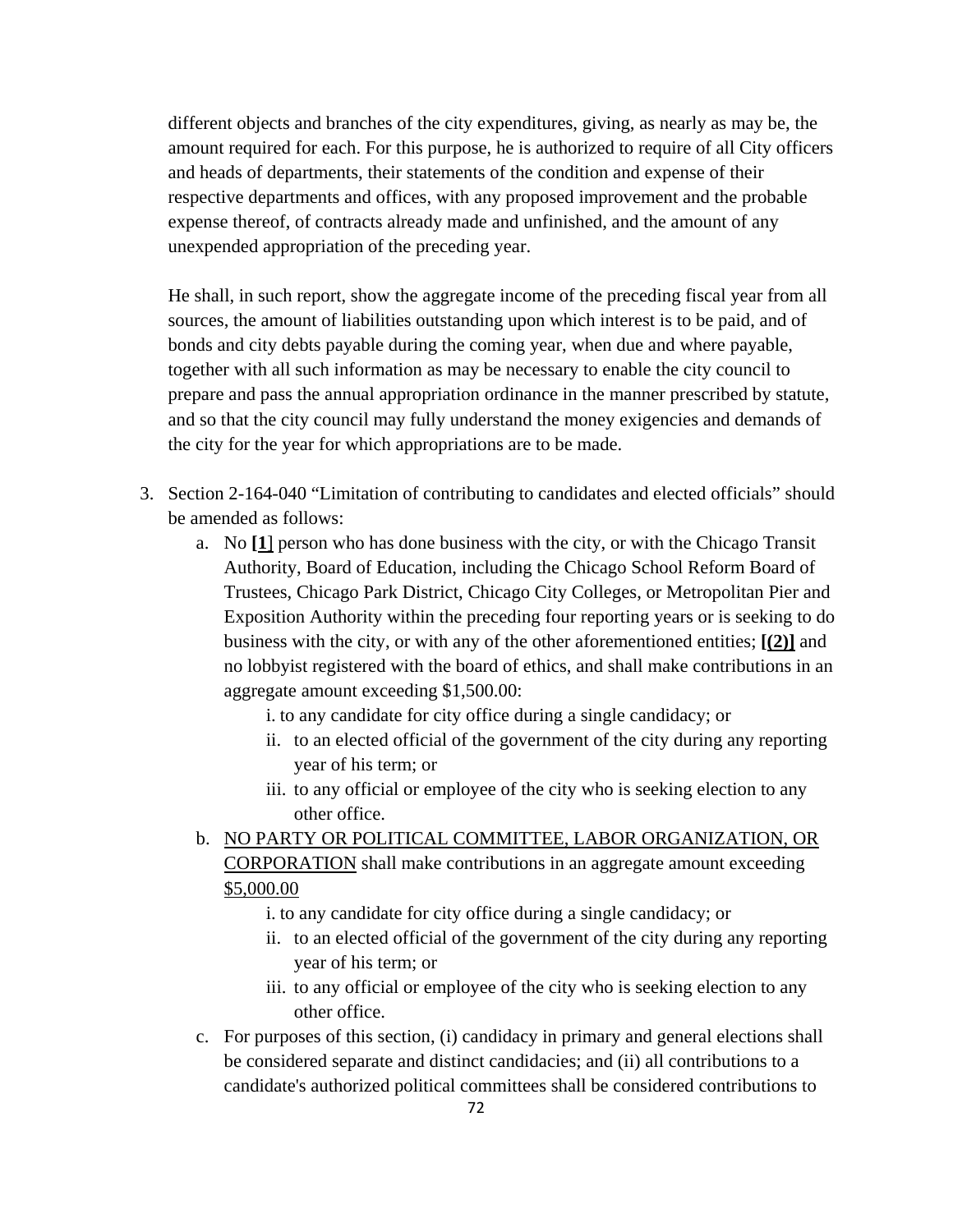the candidate. The combined effect of these provisions is intended to permit total contribution up to but not exceeding \$10,000 [**\$3,000.00]** in a reporting year in which a candidacy occurs. A reporting year is from July 1st to June 30th. The first filing date will be July 30, 1988, and annually thereafter. For purposes of this subsection only "seeking to do business" means (i) the definition set forth in Section  $2-156-010(x)$ ; and (ii) any matter that was pending before the city council or any city council committee in the six months prior to the date of the contribution if that matter involved the award of loan funds, grant funds or bond proceeds, bond inducement ordinances, leases, land sales, zoning matters, the creation of tax increment financing districts, concession agreements or the establishment of a Class 6(b) Cook County property tax classification.

- i. For purposes of subsection (a) above, an entity and its subsidiaries, parent company or otherwise affiliated companies, and any of their employees, officers, directors and partners who make a political contribution for which they are reimbursed by the entity or its affiliates shall be considered a single person. However, nothing in this provision shall be construed to prohibit such an employee, officer, director or partner from making a political contribution for which he is not reimbursed by a person with whom he or she is affiliated, even if that person has made the maximum contribution allowed under subsection (a).
- ii. For purposes of subsection (a) above, a contribution to (i) any political fund-raising committee of a candidate or elected official, or (ii) any political fundraising committee which, during the reporting year in which the contribution is to be made, has itself made contributions or given financial support in excess of 50 percent of that committee's total receipts for the reporting year to a particular candidate, elected official, or the authorized fundraising committee of that candidate or elected official, shall be considered a contribution to that candidate or elected official.
- iii. THE IDENTITY OF ANY CONTRIBUTOR WHO CONTRIBUTES MORE THAN \$250.00 MUST BE DISCLOSED BEFORE A CHECK MAY BE CASHED BY A CANDIDATE FOR POLITICAL OFFICE OR A POLITICAL CANDIDATE'S CAMPAIGN COMMITTEE.

(Prior code § 26.3-4; Added Coun. J. 2-11-87, p. 39613; Amend Coun. J. 6-30-87, p. 1889; Amend Coun. J. 5-10-89, p. 901; Amend Coun. J. 12-5-90, p. 26488; Amend Coun. J. 7-30-97, p. 50892; Amend Coun. J. 12-10-97, p. 58942)

4. Section 2-74-090 "Unlawful practices relating to employees and employment – Penalty" should be amended as follows: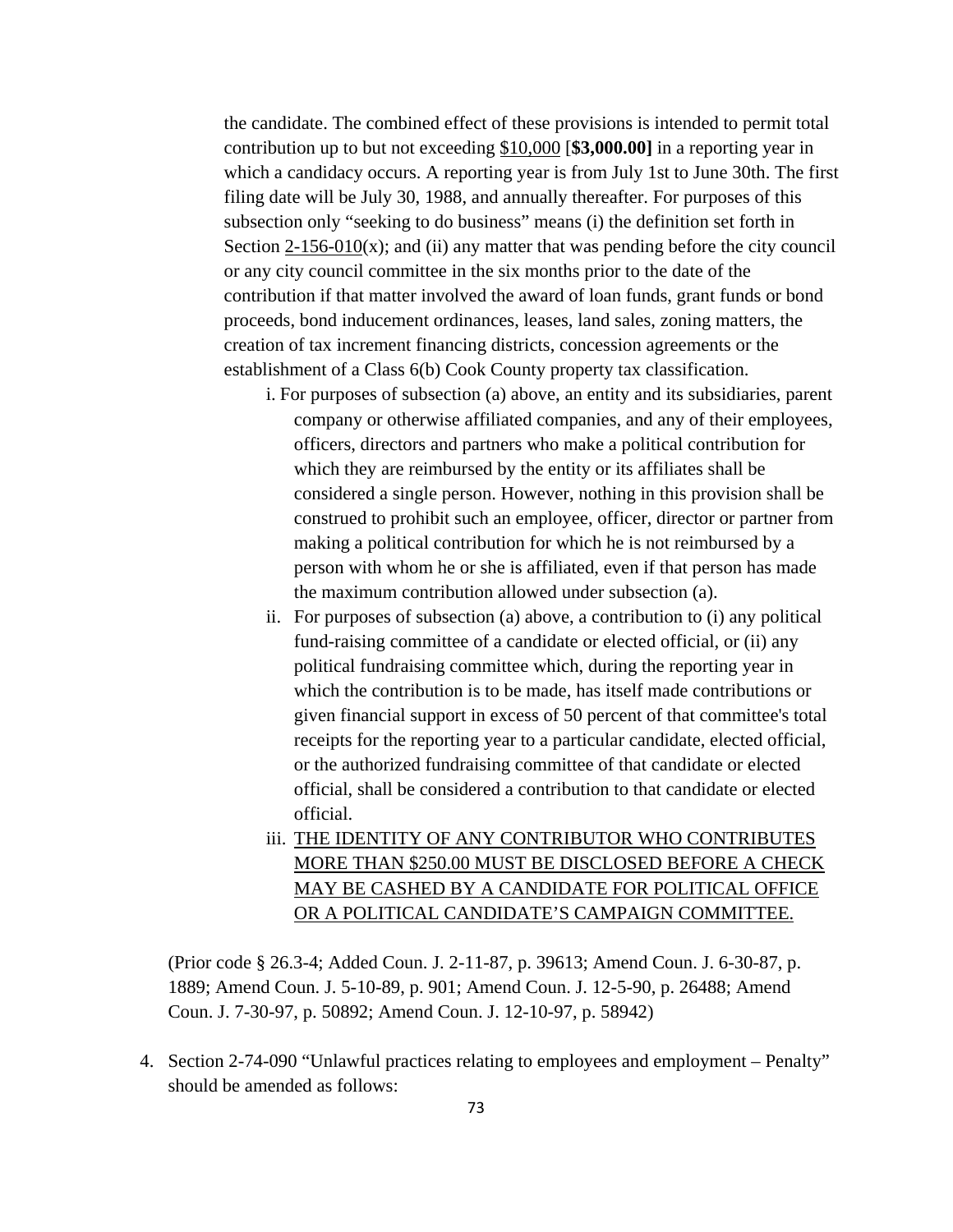- a. No person shall directly or indirectly coerce, attempt to coerce or command any employee in the city service to pay, lend or contribute anything of value to a party, committee, organization, agency, or person for political purposes. No employee in the career service may use his or her official authority or influence in the career service for the purpose of affecting or interfering with the result of an election or a political office. Nothing herein contained shall affect the right of the employee to hold membership in, and support, a political party, to vote as he chooses, to express his opinions on all political subjects and candidates, to maintain political neutrality, and to attend political meetings.
- b. No person shall make any false statement, certificate, mark, rating or report with regard to any test, certification or appointment made under any provisions of this ordinance or in any manner commit or attempt to commit any fraud, prevent the impartial execution of this ordinance and any rules issued thereunder.
- c. No person shall, directly or indirectly, give, render, pay, offer, solicit, or accept any money, service or other valuable consideration for any appointment, proposed appointment, promotion or proposed promotion, or any advantage in a position in the city service.
- d. No employee of the department of human resources, examiner, or other person shall defeat, deceive or obstruct any person in his right to examination, eligibility, certification or appointment under this ordinance, or furnish to any person special or secret information for the purpose of affecting the rights of any person with respect to employment in the career service.
- e. NO EMPLOYEE IN THE CITY SERVICE MAY MAKE A GIFT GREATER THAN \$50.00 TO A SUPERVISOR OR CO-WORKER, AND NO SUPERVISOR OR CO-WORKER MAY ACCEPT A GIFT GREATER THAN \$50.00 FROM AN EMPLOYEE IN THE CITY SERVICE.

f. Any person who willfully violates this section shall be fined not less than \$100.00 nor more than \$500.00 or be imprisoned for not more than six months, or both. Any person who is convicted of a violation of this section shall, for a period of five years, be ineligible for appointment to or employment in a position in the city service, and if he is an officer or employee of the city shall forfeit his office or position.

(Prior code § 25.1-9; Amend Coun. J. 12-7-05, p. 64870, § 1.6)

5. Section 2-92-270 "Payments to contractor's subcontractors and employees" should be amended as follows:

WHENEVER THE DEPARTMENT OF PROCUREMENT SERVICES APPROVES A CONTRACT WHICH INCLUDES A SUBCONTRACT GREATER THAN \$10,000.00, IT SHALL LIST EACH SUCH SUBCONTRACT ON ITS "VENDOR, CONTRACT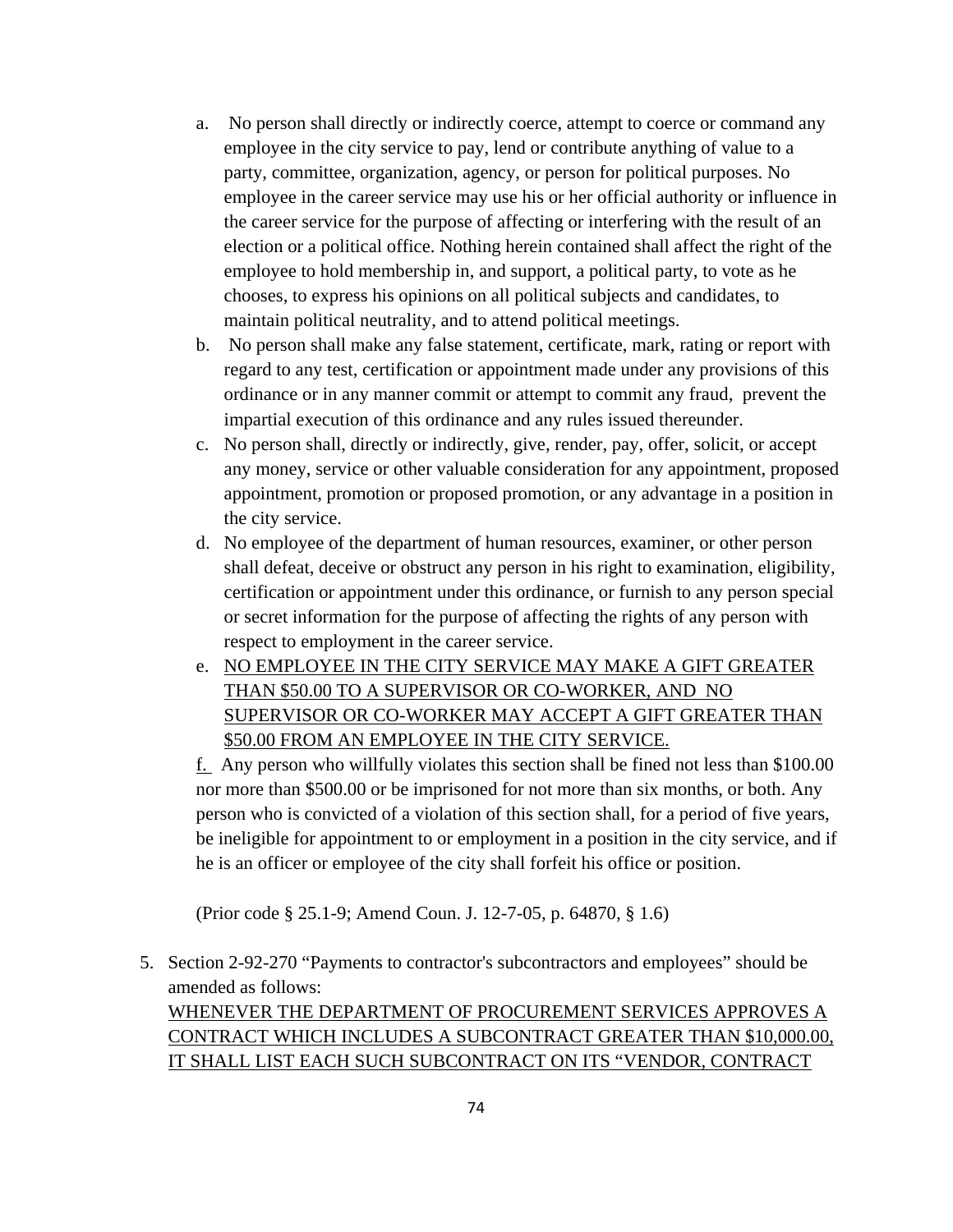## AND PAYMENT" WEBSITE AS PART OF ITS LISTING OF THE PRIME CONTRACT.

It shall be the duty of the chief procurement officer to insert in any contract let for any public improvement or other construction, water or sewer work, a condition to the effect that the chief procurement officer may, whenever he shall have reason to believe that the contractor has neglected or failed to pay any subcontractor, workman, or employee for work performed on or about any public improvement or other construction, water or sewer work contracted for, order and direct that no further vouchers or estimates be issued and no further payments be made upon such contract, until he shall be satisfied that such subcontractors, workmen and employees have been fully paid.

Whenever the chief procurement officer shall notify the contractor by notice personally served, or by leaving a copy thereof at the contractor's last known place of abode, that no further vouchers or estimates will be issued or payments made on the contract until the subcontractors, workmen, and employees have been paid, and the contractor shall neglect or refuse, for the space of ten days after such notice shall have been served, to pay such subcontractors, workmen, or employees, the city may apply any money due, or that may become due, under the contract to the payment of such subcontractors, workmen, and employees without other or further notice to said contractor. The failure of the city, however, to retain and apply any of such monies, or of the chief procurement officer to order or direct that no vouchers or estimates shall issue or further payments be made shall not, nor shall the paying over of such reserved percentage without such subcontractor, workman, or employee being first paid, in any way affect the liability of the contractor or of his sureties to the city or to any such subcontractor, workman, or employee upon any bond given in connection with such contract.

(Prior code § 26-14; Amend Coun. J. 7-19-00, p. 38206, § 1)

6. Section 2-92-280 "Payments for extra work or materials" should be amended as follows: No payment shall be made on any public improvement, construction, water or sewer contract for any work, labor, or materials not specified therein, except as otherwise provided in this chapter. Whenever it shall be the opinion of the chief procurement officer, that, in order properly to complete such contract, extra work, labor or materials not provided for therein will have to be furnished or alterations will have to be made in the plans or specifications requiring additional expenditures not provided for in such contract, the chief procurement officer shall submit a report in writing to the city council, or place in the contract records on file an explanation setting forth fully what extra work, labor or materials, or alterations in the plans or specifications, are desired, the necessity therefor, and the estimated additional expenditure required for such extras or alterations. All such payments must be pursuant to contract modifications executed in accordance with the provisions of this chapter and of the "Municipal Purchasing Act For Cities of 500,000 or More Population", codified at 65 ILCS 5/8-10-1 et seq., as amended.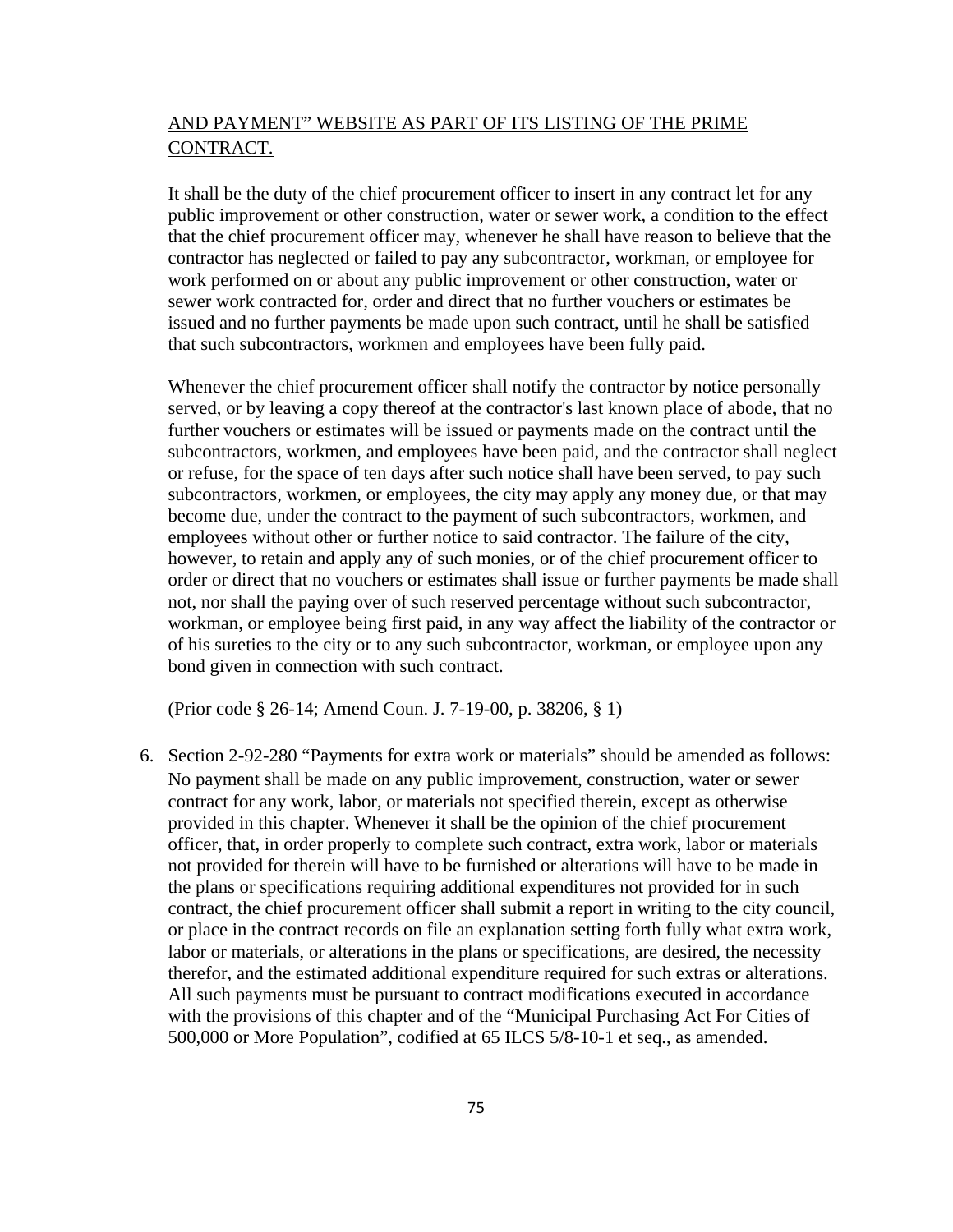No extra work, labor, or materials, or alterations in the plans or specifications which will involve the expenditure of any money over and above the amount fixed as the contract price in and by such contract shall be ordered or authorized by the chief procurement officer, unless the express authority of the city council be first procured for such extras or alterations and for the expenditure of the amount to be paid therefor.

WITHIN FIVE BUSINESS DAYS AFTER THE CITY COUNCIL AUTHORIZES A CHANGE IN A CONTRACT, THE DEPARTMENT OF PROCUREMENT SERVICES SHALL REPORT THE CHANGE ON ITS "VENDOR, CONTRACT AND PAYMENT" WEBSITE AS PART OF ITS LISTING OF THE ORIGINAL CONTRACT.

(Prior code § 26-15; Amend Coun. J. 7-19-00, p. 38206, § 1)

7. Section 2-8-010 "Regular and special meetings" should be amended as follows: Unless otherwise determined at a regular meeting of the city council by an ordinance fixing the time and place for the next succeeding regular meeting, the regular meetings of the city council shall be held in the council chamber in the City Hall on the morning of every second and fourth Wednesday of each calendar month at 10:00 a.m.; provided, however, that any meeting herein otherwise fixed to be held on a second or fourth Wednesday shall not be held if the city council is in session at the time fixed for such Wednesday meeting, or if the city council shall have recessed a previous meeting beyond the time herein otherwise fixed for such Wednesday meeting.

Special meetings may be held in accordance with the rules adopted from time to time by the city council. Special meetings may also be held at any time on call of the mayor or on call of such number of aldermen as may be authorized by law to call such special meetings. Special meetings shall be held in the council chamber in the City Hall.

Every call for a special meeting shall be in writing and shall be duly signed by the mayor or by the aldermen calling such special meeting, as the case may be, and shall be filed with the city clerk before any such call shall be effective. Every such call shall specify the purpose or purposes for which any such special meeting is called, and the business at such special meeting shall be limited to such specified purpose or purposes.

## ALL MEETINGS OF THE CITY COUNCIL AND ITS COMMITTEES, EXCEPT THOSE EXPRESSLY AUTHORIZED TO BE CLOSED BY THE OPEN MEETINGS ACT, SHALL BE VIDEOTAPED; AUDIO AND VIDEO TAPES SHALL BE MADE AVAILABLE TO THE PUBLIC WITHIN FIVE DAYS OF A MEETING.

(Prior code § 4-1)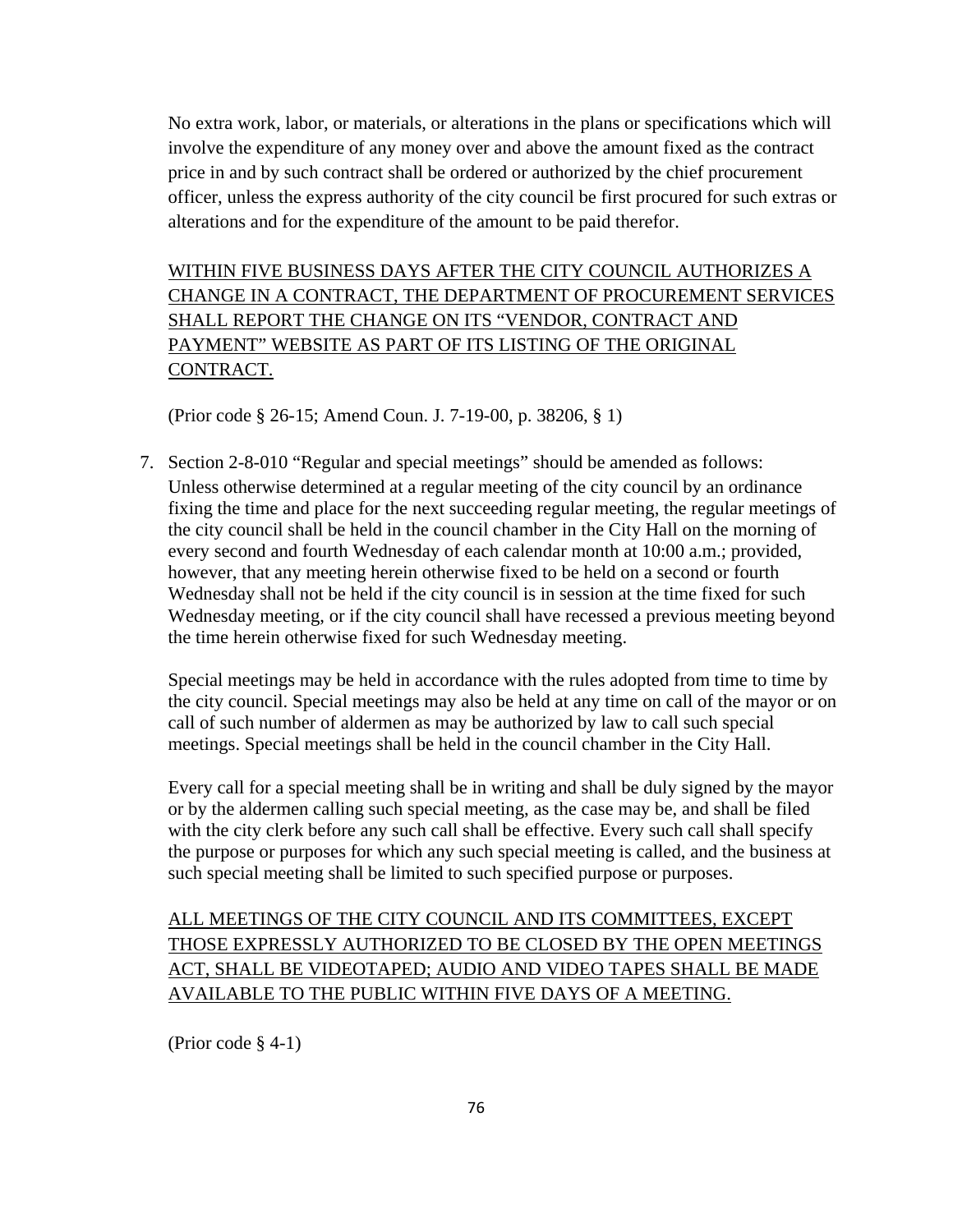- 8. In addition to these changes to the Municipal Code, the City of Chicago should petition the Illinois General Assembly to amend Section 2A-1.1 of the Illinois Election Code  $(10$  ILCS 5/) as follows:
	- a. Sec. 2A-1.1. All Elections Consolidated Schedule
		- i. In even-numbered years, the general election shall be held on the first Tuesday after the first Monday of November; and an election to be known as the general primary election shall be held on the first Tuesday in February;
		- ii. In odd-numbered years, an election to be known as the consolidated election shall be held on the first Tuesday in JUNE [**April]** except as provided in Section 2A-1.1a of this Act; and an election to be known as the consolidated primary election shall be held on the last Tuesday in APRIL [**February].**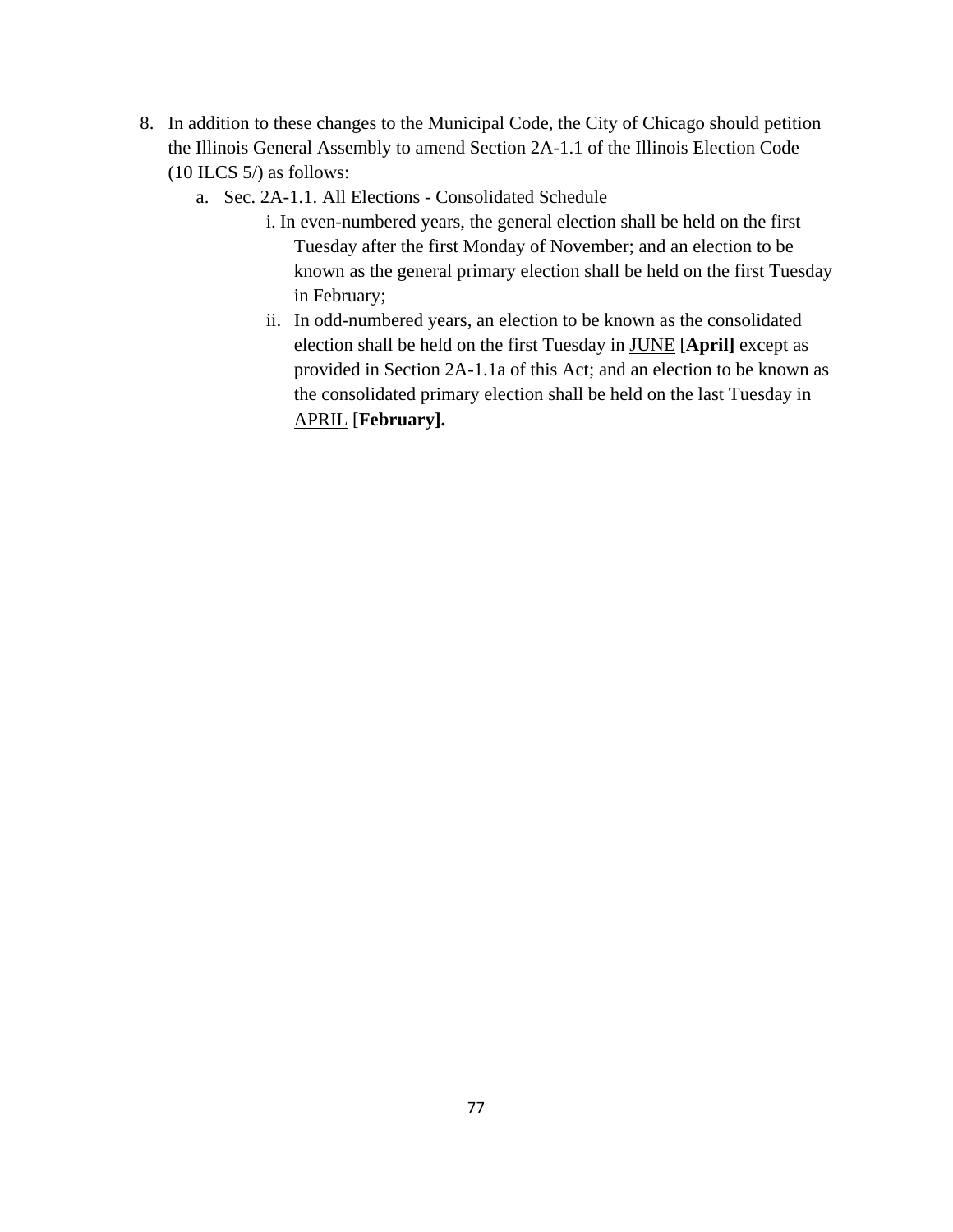## **Endnotes**

- <sup>2</sup> Gibson, Ray, Cohen, Laurie and Becker, Robert. "Accuser's Mother Probed", *Chicago Tribune*, Jan. 31, 1995.<br><sup>3</sup> Ibid
- $3$  Ibid.
- 4 Ibid.
- 5 Gibson, Ray. "Heard's Mother in Probe City Job, Trucking Contract Being Investigated," *Chicago Tribune*, Aug. 9, 1995.
- <sup>6</sup> Martin, Andrew and Washburn, Gary. "Tadin Company Surfaces in Latest Conflict Incident Wife of City Worker Who Oversees Contracts Held a Job with Vendor." *Chicago Tribune*, Nov. 1, 1997.
- $<sup>7</sup>$  Ibid.</sup>
- <sup>8</sup> Spielman, Fran. "Whistleblower Put on Leave." *Chicago Sun-Times*, Jan. 31, 1998.<br><sup>9</sup> Spielman, Fran. "Flast Chief Damated in Seandal... Naw Danartment Head Hea Clear

 Spielman, Fran. "Fleet Chief Demoted in Scandal – New Department Head Has Close Ties to Daley." *Chicago Sun-Times*, Jul. 11, 1998.<br><sup>10</sup> Ibid.

 $11$  Main, Frank and Warmbir, Steve. "Guy Who Scammed City gets \$11 Million in City Business – Sentenced to 3

years for Phony Billings, Kickbacks in 80's," *Chicago Sun-Times*, Jan. 10, 2010.<br><sup>12</sup> Tim Novak, Robert Herguth, Steve Warmbir and Art Golab, *Chicago Sun-Times*, May 23, 2006.<br><sup>13</sup> Ibid.

<sup>14</sup> Spielman, Fran. "Mayor Seeks Anti-Fraud Ban: No Contracts for Firms Convicted of Ripping Off the City."<br>Chicago Sun-Times, May 12, 2010.

<sup>15</sup> Spielman, Fran. "Council to Bar Firms That Scammed City – Won't Do Business 'Until You Prove You're Innocent," *Chicago Sun-Times*, Jun. 30, 2010

<sup>16</sup>Main, Frank and Warmbir, Steve. "Guy Who Scammed City gets \$11 Million in City Business – Sentenced to 3 years for Phony Billings, Kickbacks in 80's," *Chicago Sun-Times*, Jan. 10, 2010.

<sup>17</sup> "Press: Barroom Sting," Time Magazine. Jan. 23, 1978. Retreived from http://www.time.com/time/magazine/article/0,9171,919328-1,00.html

- <sup>18</sup> Merriner, James L. "Grafters and Goo Goos: Corruption and Reform in Chicago, 1833 2003.
- <sup>19</sup> Petacque, Art. "City licensing probe nets 12." Chicago Tribune. 16 March 1987.

 $20$  Ibid.

<sup>21</sup> Gradel, Tom, Simpson, Dick and Zimelis, Andris. "Curing Corruption in Illinois: Anti-Corruption Report

Number1." Feb 3, 2009. Retrieved from http://www.uic.edu/depts/pols/ChicagoPolitics/Anti-corruptionReport.pdf.

 $^{22}$  Department of Justice. Chicago Field Division Press Release. 22 May 2008.

<http://chicago.fbi.gov/dojpressrel/pressrel08/may22\_08.htm><br><sup>23</sup> Crawford, William B. Jr. "Salerno pleads guilty to extortion." *Chicago Tribune*. Jun 9, 1987.

<sup>24</sup> Fusco, Chris. Novak, Tim. "The corruption case you barely heard of; 6 of 15 convicted city inspectors were on 'clout list'." *Chicago Sun-Times*. Nov 1, 2010.

<sup>25</sup> Korecki, Natasha, Novak, Tim and Spielman, Fran. "Building Bribe Scam – 'We're Talking Systemic Culture of Greed'," *Chicago Sun-Times*, May 23, 2008.<br><sup>26</sup> Ibid.

<sup>27</sup> Herman, Eric and Wambir, Steve. "3 City Workers Accused of Bribery – Plumbing Inspector Allegedly Caught in Sting," *Chicago Sun-Times*, Mar 30, 2007.

<sup>28</sup> Coen. Jeff. GlenviewcontractorinChicagocityinspectorbriberyprobegets33months. Chicago Tribune. 10 June 2008.Coen, Jeff. GlenviewcontractorinChicagocityinspectorbriberyprobegets33months. Chicago Tribune. 10 June 2008.1Coen, Jeff. GlenviewcontractorinChicagocityinspectorbriberyprobegets33months. Chicago Tribune. 10 June 2008.Coen, Jeff. "Inspector guilty of taking bribes." *Chicago Tribune*. Jan 6, 2010.

<sup>29</sup> "Ex-city inspector gets 7 1/2 months." *Chicago Tribune*. Sep 17, 2008 and "Inspector gets 21-month term."<br>*Chicago Tribune*. Dec 23, 2008..

<sup>30</sup> "City inspector admits \$500 bribe." *Chicago Tribune*. Dec 12, 2008 and "City inspector gets 31 months." *Chicago Tribune*. Jul 10, 2010.

<sup>31</sup> "City Plumbing Inspector Convicted of Taking Bribes," *Chicago Sun-Times*, Aug 29, 2008.

<sup>&</sup>lt;sup>1</sup> Gibson, Ray. "Heard's Mother in Probe City Job, Trucking Contract Being Investigated," *Chicago Tribune*, Aug. 9, 1995.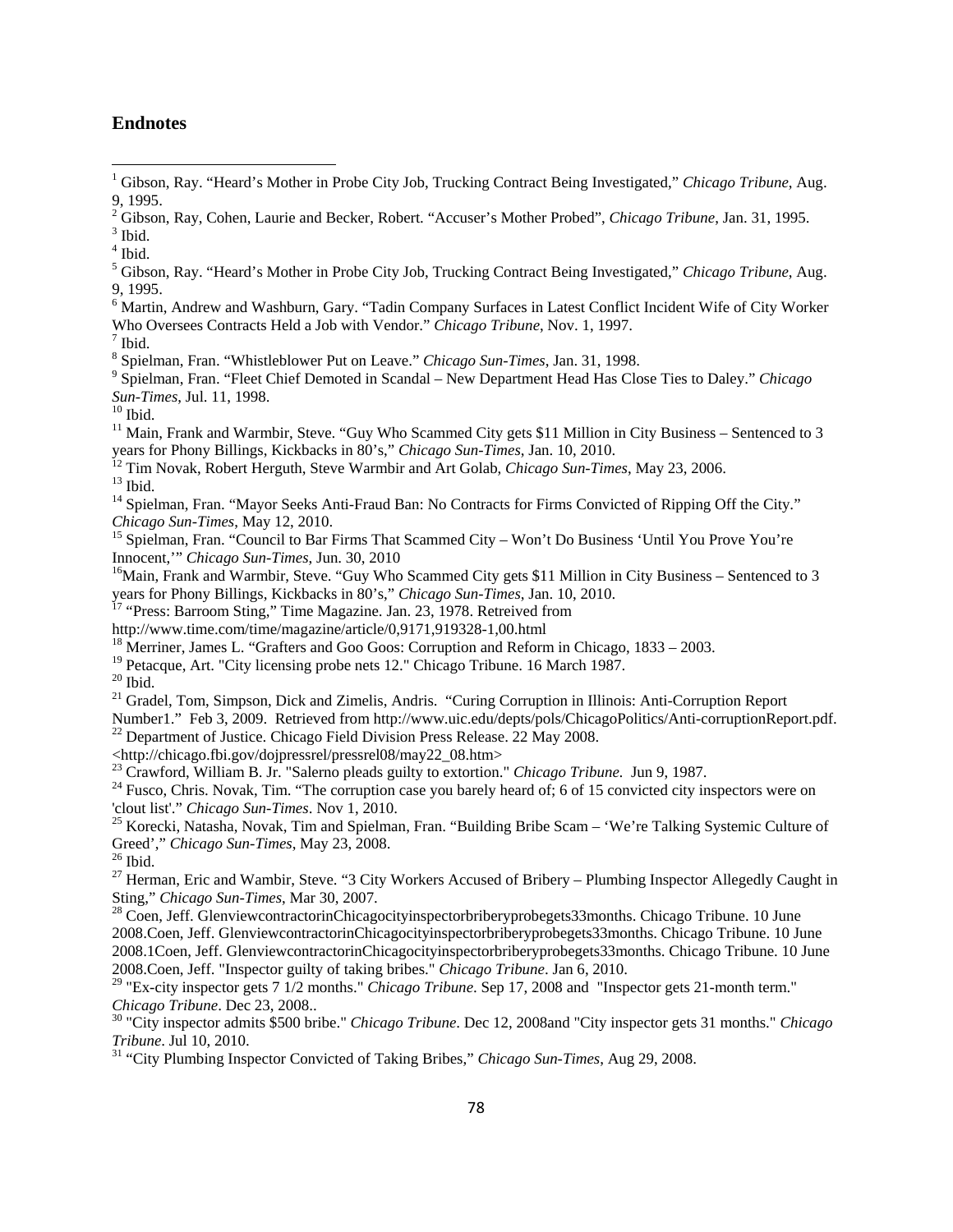32 Korecki, Natasha. "City Inspector Caught on Tape: 'I'm Completely Fabricating'," *Chicago Sun-Times*, Nov 4, 2009.<br><sup>33</sup> Grimm, Andy. "15th city inspector convicted." *Chicago Tribune*. Sep 24, 2010.

<u> 1989 - Johann Stoff, amerikansk politiker (d. 1989)</u>

<sup>34</sup> O'Connor, Matt. "4 more face charges in city bribery probe." *Chicago Tribune*. Mar 16, 2007; Lighty, Todd.

<sup>35</sup> Schorsch, Kristen. "Building inspector convicted of taking bribes." *Chicago Tribune*. Sep 6, 2009 and "2 more indicted in inspector probe." *Chicago Tribune*. May 16, 2007.

<sup>36</sup> Korecki, Natasha."Developer guilty of passing \$10K bribe." Chicago Sun-Times. Oct 29, 2010.<br><sup>37</sup> Korecki, Natasha. "Developer Admits He Passed Bribe," Chicago Sun-Times. May 15, 2009.<br><sup>38</sup> Mihalopoulos, Dan. "Inspect

<sup>40</sup> Kridel, Kristen. "City supervisor admits taking bribes from firm." *Chicago Tribune*. Sep 27, 2007.<br><sup>41</sup> Fusco, Chris and Novak, Tim. "The Corruption Case You Barely Heard of; 6 of 15 Convicted City Inspectors Were o

- 
- 

<sup>42</sup> Napolitano, Jo. "Daley wants condos razed." *Chicago Tribune*. Jun 5, 2005.<br><sup>43</sup> Mihalopoulos, Dan. Washburn, Gary. "Among mayors, Daley king." *Chicago Tribune*. Jun 11, 2005 and "Top zoning official fired in West Side condo probe." *Chicago Tribune*. June 12, 2005.. 44 Bebow, John. Mihalopoulos, Dan. Washburn, Gary. "2 buildings officials quit amid city probe." *Chicago Tribune*.

Jun 2, 2005.<br><sup>45</sup> Washburn, Gary. "City axes West Side condo project." *Chicago Tribune*. Jun 26, 2005.

<sup>46</sup> Cohen, Laurie. Lighty, Todd. "Monitor rips city hiring." *Chicago Tribune*. Dec 19, 2007.<br><sup>47</sup> Cohen, Laurie. Lighty, Todd. "Daley aide tied to hiring teen inspector." Chicago Tribune. May 16, 2006.<br><sup>48</sup> Cohen, Laurie

March<br><sup>49</sup> Lighty, Todd. "Inspector in kickback case back to work." *Chicago Tribune*. Nov 22, 2009

<sup>50</sup> Bush, Rudolph. Mihalopoulos, Dan. "Daley jobs chief guilty." *Chicago Tribune*. Jul 7, 2006.<br><sup>51</sup> Mihalopoulos, Dan. "Inspector who can't drive still working." *Chicago Tribune*. Sep 23,. 2004.<br><sup>52</sup> Mihalopoulos, Dan

54 "City Names 3 Suspended in Tavern Controversy." *Chicago Tribune*, Jan. 11, 1978

55Zekman, Pamela and Smith, Zay N. *The Mirage*. New York: Random House, 1979, p. 253.

56 Drell, Adrienne. "No Black Jurors, Case to be Retried," *Chicago Sun-Times*, Mar. 26, 1987.

57 Possley, Maurice. "License Trial Hears of Disrobing," *Chicago Tribune*, June 4, 1987.

58 Blake, John. "Fire Inspector Guilty of Extortion," *Chicago Tribune*, June 10, 1987.

59 Drell, Adrienne. "Ex-fire Aide Admits Taking Bribes," *Chicago Sun-Times*, Dec. 18, 1986.

60 Crawford Jr., William B. "24 Charged With Corruption Former Parks Aid Named in Indictment," *Chicago Tribune*, Dec. 8, 1987.

<sup>61</sup> Spielman, Fran. "Eight Fire Inspectors Fired in Scandal – Accused of Doing Weekend Tests, Sometimes Taking Cash," *Chicago Sun-Times*, Sept. 4, 2008

62 ["Ex-worker guilty of payroll thefts](http://pqasb.pqarchiver.com/chicagotribune/access/28812063.html?FMT=ABS&FMTS=ABS:FT&type=current&date=Feb+21%2C+1990&author=&pub=Chicago+Tribune+(pre-1997+Fulltext)&edition=&startpage=3&desc=Ex-worker+guilty+of+payroll+thefts)." *Chicago Tribune*, Feb. 21, 1990.

<sup>63</sup> Martin, Andrew and Washburn, Gary. "Fire Probe Ends With 5 Being Suspended Firefighters Linked to Meat Slicer Case," *Chicago Tribune*, Jan. 19, 1999.

64 Hussain, Rummana. "Probation for Firefighter – Took From Fire Site, Got Free Natural Gas," *Chicago Sun-Times*, Jan. 26, 2010

65 Spielman, Fran. "Reprieve for Firefighters – Discipline From Party Called 'Untimely'," *Chicago Sun-Times*, Dec. 31, 1998.

66 Martin, Andrew. "Fire Department Ousts 2 Over Crashes, Both Incidents Tied to Substance Abuse," *Chicago Tribune*, July 1, 1998

<sup>&</sup>quot;Inquiry snares building inspector." *Chicago Tribune*. Dec 20, 2008; Lee, William. "City inspector gets 5 years over bribes." *Chicago Tribune.* Jun 16, 2010; and Coen, Jeff. "33 months in bribe scheme." *Chicago Tribune*. Jun 10, 2008,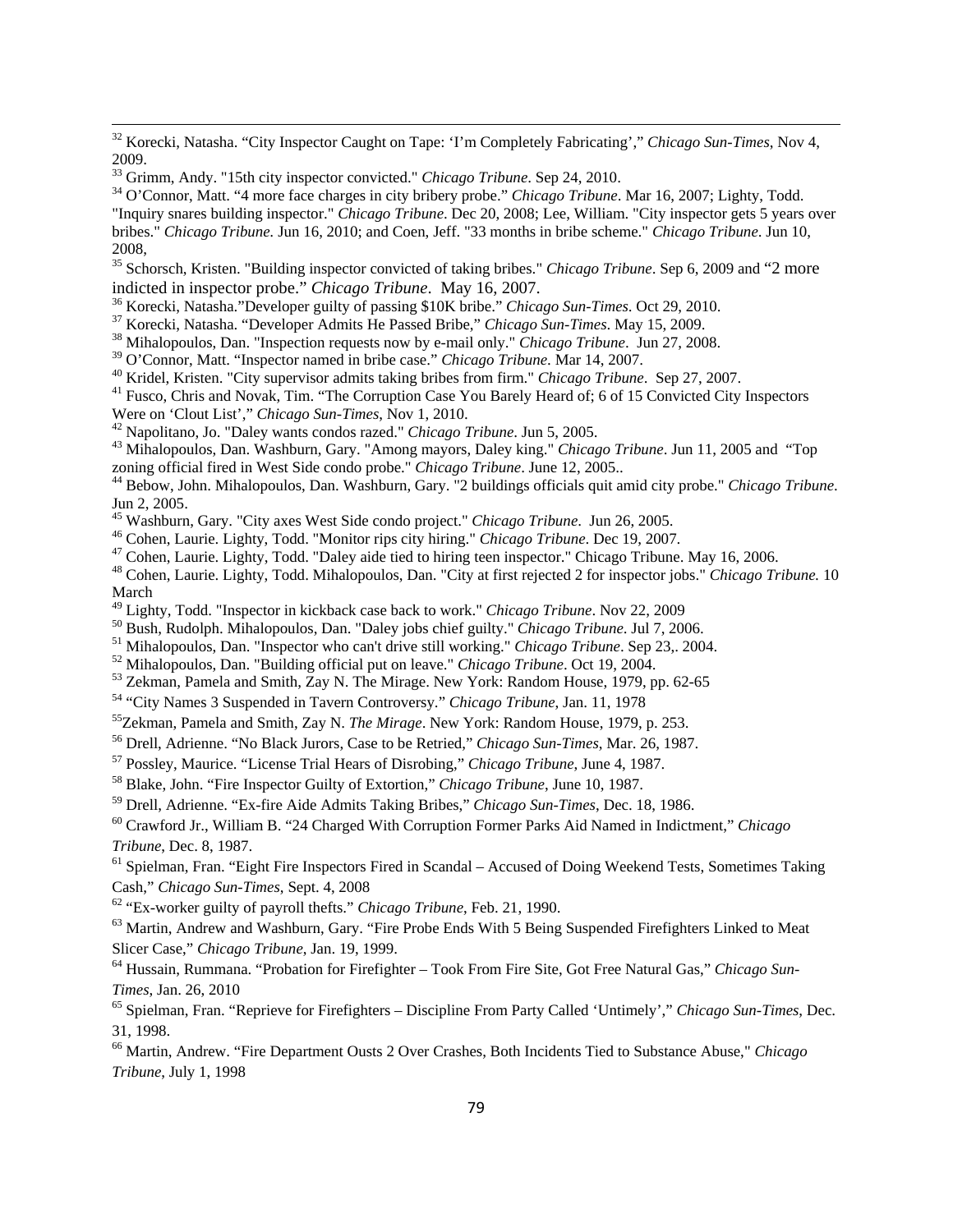67 Spielman, Fran. "Payroll Scandal Prods City to Tighten Overtime Rules," *Chicago Sun-Times*, May 31, 2000.

<u> 1989 - Johann Stoff, amerikansk politiker (d. 1989)</u>

69 Dardick, Hal. "City Furlough Savings Wiped Out by OT Pay," *Chicago Tribune*, July 7, 2010.

<sup>72</sup> Fornek, Scott, Fusco, Chris, Novak, Tim and Warmbir, Steve. "Fawell Lover Charged with Perjury," Chicago Sun-Times, May 29, 2003

<sup>73</sup> Herguth, Robert. "Two Cooperating in McPier Bid-rigging Probe Dodge Pison," *Chicago Sun-Times*, Mar 11, 2005.

 $74$  Ibid.

75 Korecki, Natasha. "Aide in Ryan Scandal to Sing for Prosecutors," *Chicago Sun-Times*, Feb 27, 2004 *and* Korechi, Natasha. "Lobbyist's Aide Gets Probation for Lying: Gave Feds Information Implicating her Boss, Helped Flip Fawell," *Chicago Sun-Times*, Sep 9, 2005.

<sup>76</sup> Associated Press. "Lobbying Firm Pleads Guilty to McPier Bid-rigging; Politically Connected Company Admits<br>Client got Leak from Fawell," Chicago Sun-Times, Sept 3, 2004

<sup>77</sup> Korecki, Natasha. "Swanson Avoids Prison Despite Role in Ryan Corruption Scandal: Judge: 'It would be cruel' to Send Ailing WWII Vet Away," Chicago Sun-Times, Jul 12, 2006

<sup>78</sup> Novak, Tim and Warmbir, Steve. "Corruption Nets 'Hog' 2-year Term," *Chicago Sun-Times*, Sep 19, 2003. <sup>79</sup> Ibid.

<sup>80</sup> Herguth, Robert, Novak, Tim and Warmbir, Steve. "The Welcoming Party at McCormick Place // Crooked Cops, Thieves Among Hires," *Chicago Sun-Times*, May 9, 2004<br><sup>81</sup> Ibid.<br><sup>82</sup> Spielman, Fran and Toomey, Shamus. "Subpoena for O'Hare Contractor," *Chicago Sun-Times*, Apr 15, 2004.

<sup>83</sup> Spielman, Fran. "City Fires Airports' Concession Chief: Exits Amid Vacancies, Allegations Firms Used Minority 'fronts'," *Chicago Sun-Times*, Jan 4, 2006. 84 Ibid.

85 Ibid.

 $^{86}$  Ibid.

87 Herguth, Robert, Novak, Tim and Warmbir, Steve. "With \$20 mil., He's Disadvantaged; Special Status Gets Lucrative City Deal for Midway Restaurants," *Chicago Sun-Times*, Apr 17, 2005.<br><sup>88</sup> Sweeney, Ann, Spielman, Fran and Toomey, Shamus. "Feds Accuse Duffs of \$100 mil. Scam," *Chicago Sun-*

*Times*, Sep 26, 2003.

89 Korecki, Natasha. "Three Duff Associates Guilty; Straw Owner Helped Company Get \$100 mil. in Minority Contracts," *Chicago Sun-Times*, Feb 25, 2005.

90 Korecki, Natasha. "2nd Guilty Plea for Blago's 'go-to' Guy; Chris Kelly Faces 8 years in Kickback Scheme," *Chicago Sun-Times*, Sep 9, 2009.

 $91$  Ibid.

 $92$  Konkol, Mark and Speilman, Fran. "Connected Firm Will Give Out O'Hare Work; Partner in Law Firm Used to Have a Top City Job," *Chicago Sun-Times*, Aug 23, 2005.

93 Spielman, Fran. "Walsh's O'Hare Deal Reopens Old Wound," *Chicago Sun-Times*, Mar 3, 2009.

<sup>94</sup> Konkol, Mark and Spielman, Fran. "Firms Tied to Daley Land O'Hare Deals; Company Wins Share after

Withdrawing as a Minority Contractor," *Chicago Sun-Times*, Apr 9, 2005.

 $^{95}$  Ibid.

96 Captenter, Jon and Neubauer, John. "How Daley pal D'Angelo Got Rich by Selling Clout," *Chicago Sun-Times*, Apr 02, 2000.

 $\frac{97}{2}$ Clout lives on in hiring?; Aviation aide denounces it but gets crony a job, Chicago Sun-Times, April 26, 2007

<sup>98</sup> Korecki, Natasha and Warmbir, Steve. "Immunity Keeps Them out of Jail," Chicago Sun-Times. May 29, 2006.<br><sup>99</sup> Konkol, Mark. "Clout Reigned in Shadowy Group to Register Voters," Chicago Sun-Times, Jul 24, 2005.<br><sup>100</sup> K

<sup>101</sup> Crawford Jr., William B. "24 Charged with Corruption," *Chicago Tribune* Dec 8, 1987.

<sup>68</sup> Davis, Robert. "Daley Orders Retest in Fire Promotions," *Chicago Tribune*, Sept. 18. 1992.

 $70$  Spielman, Fran. "Daley's Last City Budget Sails Through Committee; Critics Say Plan Ignores Serious Problems," *Chicago Sun-Times*, November 9, 2010.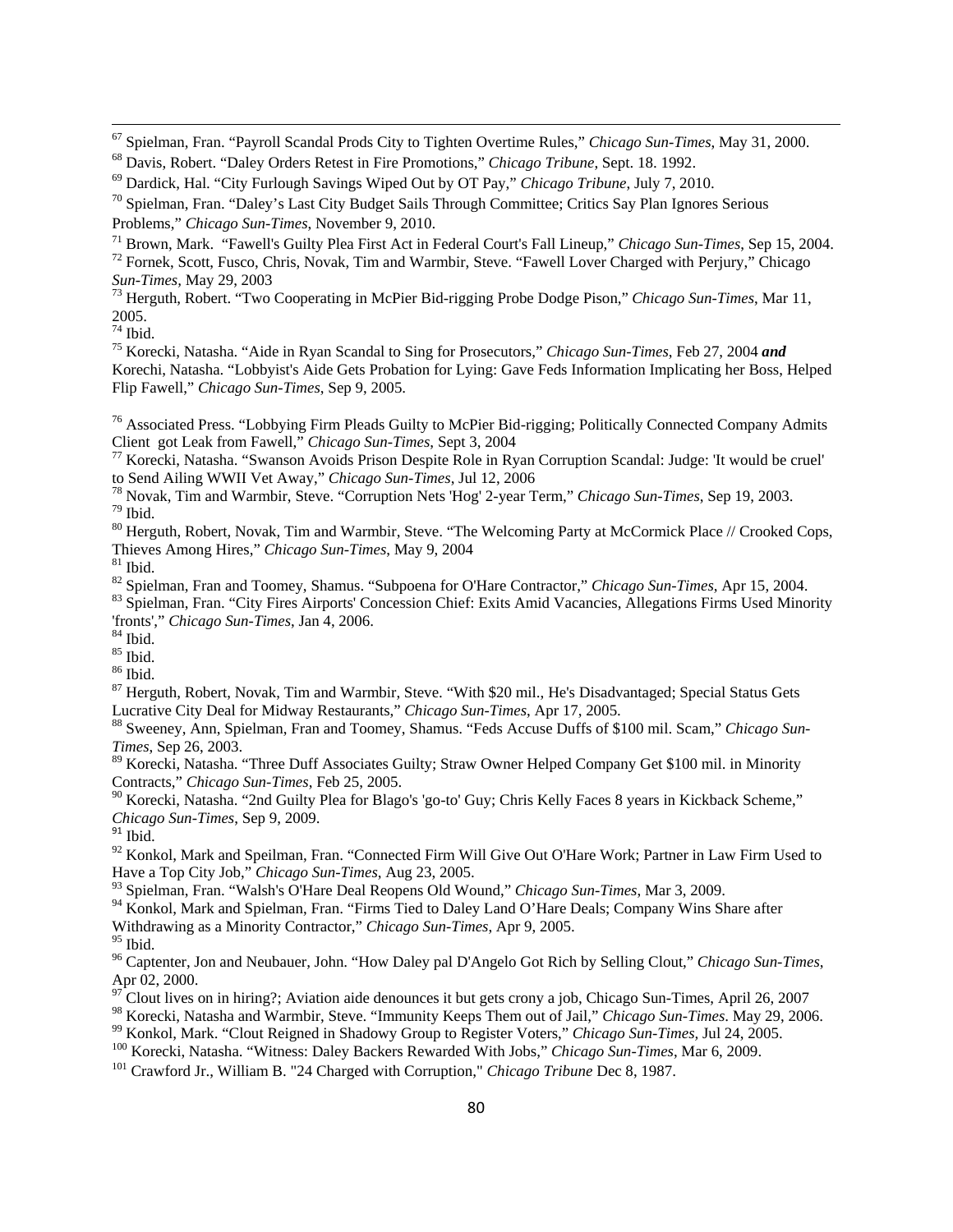<u> 1989 - Johann Stoff, amerikansk politiker (d. 1989)</u>

- <sup>109</sup> Tanner, Jane. "Park Aide Dies after Sentencing." *Chicago Tribune*, Mar 9, 1988.
- <sup>110</sup> Crawford Jr., William B. "City Official Indicted in Bribery Plot." *Chicago Tribune*, Nov 11, 1988.
- 111 Drell, Adrienne. *Chicago Sun-Times*, Nov 21, 1987.

<sup>112</sup> Myers, Linnet. "Vendor Gets 2-year Term in Bribery Case." *Chicago Tribune*, May 25, 1988.

113 O'Connor, Matt. "Official Gets 27-Month Prison Term." *Chicago Tribune*, Jul 25, 2000.

 $114$  Ibid.

<sup>115</sup> US Department of Justice. US Attorney, Northern District of Illinois. Former Chicago Park District Official and Landscaping Executives Indicted in Alleged Bribery Scheme. Justice.gov. United States Department of Justice, 4 Aug. 2005. Web. 22 Oct. 2010. <http://www.justice.gov/usao/iln/pr/chicago/2005/pr0804\_01.pdf>.  $116$  Ibid

<sup>117</sup> Coen, Jeff. "Landscaper Gets Prison for Park Bribery." *Chicago Tribune*, Feb 1, 2007.

 $118$  Ibid

119 Warmbir, Steve, and Tim Novak. "Park Official's Baby Spurs Ethics Probe." *Chicago Sun-Times*, Mar 24, 2005.  $120$  Ibid

121 Spielman, Fran. "Judge: Official Didn't Violate Ethics in Millennium Park Deal." *Chicago Sun-Times*, Mar 25, 2006.

<sup>122</sup> Sector, Bob. "Santos Indicted on Extortion, Fraud Charges – Treasurer Accused of Squeezing Banks." Chicago Tribune, Jan 27, 1999.<br><sup>123</sup> Sector, Bob. "Santos Hit With Extortion Charges." Chicago Tribune, Jan 28, 1999<br><sup>124</sup> "Santos call `intimidated' banker." Chicago Sun-Times, Apr 24, 1999<br><sup>125</sup> O'Connor Matt and Washbur

Guilty Verdict." Chicago Tribune, May 4, 1999<br><sup>126</sup>Secter, Bob and Washburn, Gary. "Santos Hit With Extortion Charges." Chicago Tribune, Jan 28, 1999<br><sup>127</sup> "City Treasurer Accused of Fraud, Extortion." Daily Herald, Jan 28

Guilty Verdict." *Chicago Tribune*, May 4, 1999<br><sup>129</sup> "Jury Convicts Santos - Found Guilty on 6 of 12 Counts." *Chicago Sun-Times*, May 3, 1999

<sup>130</sup> "Avalanche' of Errors Sinks Case." *Chicago Sun-Times*, Jan 20, 2000<br><sup>131</sup> Hepp, Rick. "Santos Returns to City Treasurer Post." *Chicago Tribune*, Apr 17, 2000<br><sup>132</sup>O'Connor, Matt. "Santos Pleads Guilty, Quits – City Tribune, Oct 27, 2000<br>
<sup>133</sup> "Check-cashing scam smashed at City Hall," *Chicago Sun-Times*, Oct 12, 1990<br>
<sup>134</sup> Kass, John. "City Employees Probed in Check-Cashing Scam." *Chicago Tribune*. Oct 12, 1990<br>
<sup>135</sup> Blanchflowe

Procurement Services, Jun 10, 2009. Web.

<sup>136</sup>USA. FBI.*Operation Silver Shovel.*FBI.Web. Jan. 2010. <<u>http://chicago.fbi.gov/silvershovel/silvershovel.htm>;</u>.<br><sup>137</sup>O'Connor, Matt, and Ray GIbson. "Duff Pleads Guilty--for 3 Hours." *Chicago Tribune*, Jan. 11, 200

*Chicago Sun-Times,* May 19, 2005.

139O'Connor Matt, Ray Gibson, and Laurie Cohen. "Duff Told Mom to Lie, U.S. Says." *Chicago Tribune*, Nov 23, 2004.

<sup>&</sup>lt;sup>102</sup> Drell, Adrienne. "Boater Shakedowns Admitted." *Chicago Sun-Times*, Jan 8, 1987.<br><sup>103</sup> Drell, Adrienne. "2 Ex-park Aides Plead Guilty in Shakedowns." *Chicago Sun-Times*, Dec 22, 1987.

<sup>104</sup> Drell, Adrienne. "Boater Shakedowns Admitted." *Chicago Sun-Times*, Jan 8, 1988.

<sup>105</sup> Drell, Adrienne. "2 Ex-park Aides Plead Guilty in Shakedowns." *Chicago Sun-Times*, Dec 22, 1987.

<sup>106</sup> Crawford Jr., William B. "24 Charged with Corruption." *Chicago Tribune*, Dec 8, 1987.

<sup>107</sup> Crawford Jr., William B. "Former Park District Harbor Chief Gets 3-Year Term for Bribery." *Chicago Tribune*, Mar 17, 1988

<sup>108</sup> Drell, Adrienne. "2 Ex-park Aides Plead Guilty in Shakedowns." *Chicago Sun-Times*, Dec 22, 1987.